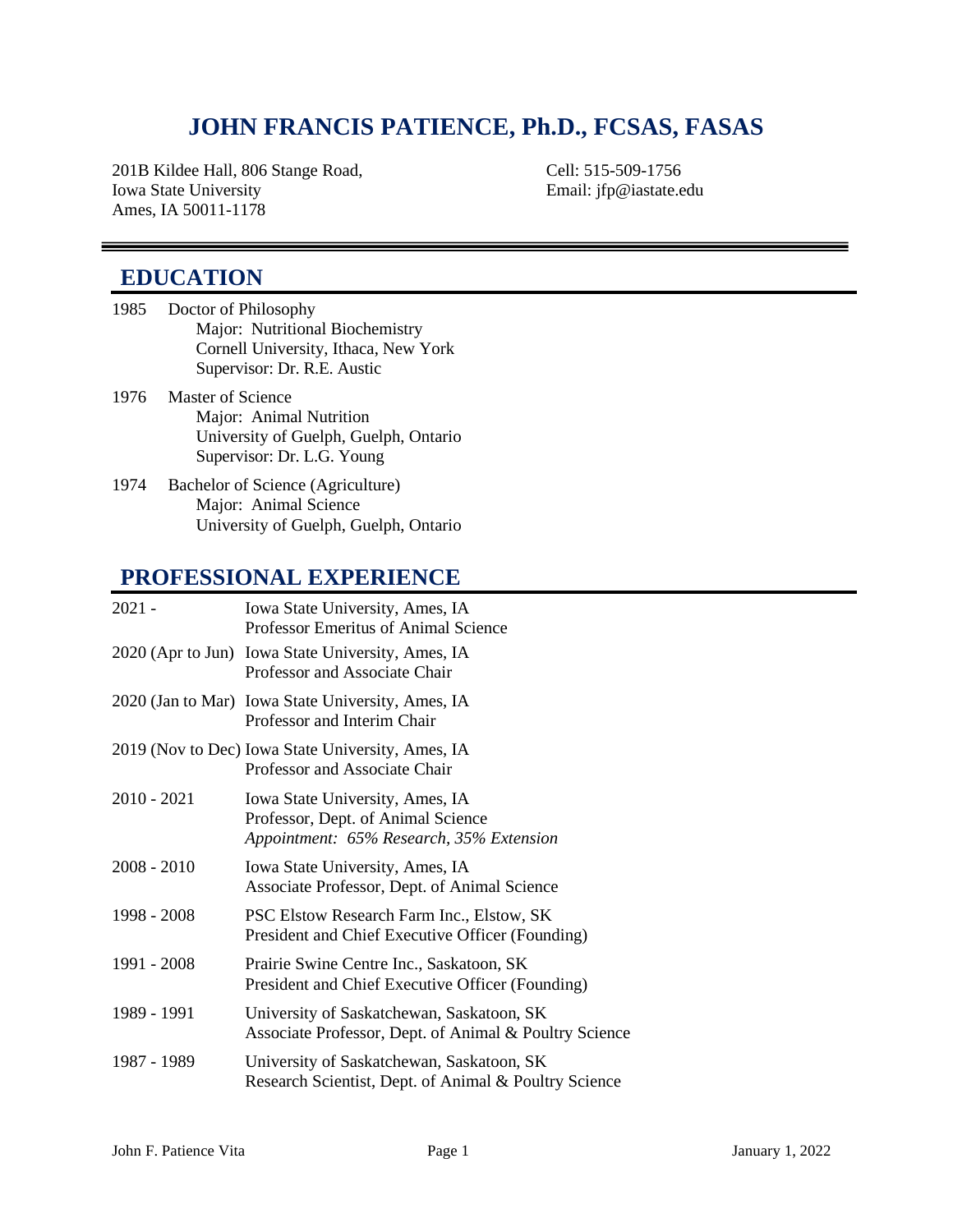| 1985 - 1987 | Agriculture Canada, Ottawa, ON<br>Visiting Fellow, Animal Research Centre         |
|-------------|-----------------------------------------------------------------------------------|
| 1982 - 1985 | Cornell University, Ithaca, NY<br><b>Graduate Research Assistant</b>              |
| 1978 - 1982 | Federated Co-operatives Ltd., Saskatoon, SK<br>Head Nutritionist, Feed Department |
| 1975 - 1978 | Saskatchewan Department of Agriculture, Regina, SK<br>Provincial Swine Specialist |

## **CONCURRENT APPOINTMENTS**

| 2017          | Director, Intensive Graduate Course "Nutrition and Management of Swine Production<br>Systems"<br>University of Buenos Aires, Argentina |
|---------------|----------------------------------------------------------------------------------------------------------------------------------------|
| 2016          | Visiting Professor, MAFIC<br>China Agricultural University, Beijing, China                                                             |
| 2012          | Visiting Professor,<br>Section of Animal Science, Department of Agriculture, University of Sassari, Sassari,<br>Italy                  |
| $2004 - 2014$ | Adjunct Professor, Division of Nutrition and Dietetics<br>University of Saskatchewan, Saskatoon, Canada                                |
| 1987 - 2020   | Adjunct Professor, Dept. of Animal & Poultry Science<br>University of Saskatchewan, Saskatoon, Canada                                  |
| 1987 - 1991   | Director, Prairie Swine Centre<br>University of Saskatchewan, Saskatoon, Canada                                                        |

## **RESEARCH TOPICS**

- Maximizing the effectiveness of the phytase enzyme, including optimizing super-dosing
- Maximizing the efficiency of dietary phosphorus utilization
- Impact of dietary toxins in pig health and performance: deoxynivalenol, zearalenone, fumonisin, ergot
- Animal management systems and herd health, including the financial cost of disease
- The impact of fiber on pig performance, energy and nutrient utilization and response to gastrointestinal disease
- Drivers of feed intake
- Energy metabolism: how to best supply energy to the pig and how the pig uses dietary energy for maintenance, growth and lactation
- Amino acid requirements, sources and metabolism in sows and wean-to-finish production
- Evaluation of feed additives designed to improve pig performance and health
- The use of enzymes added to the feed on growth performance and energy and nutrient utilization
- Ingredient evaluation: barley, wheat, corn, canola meal, DDGS, rye,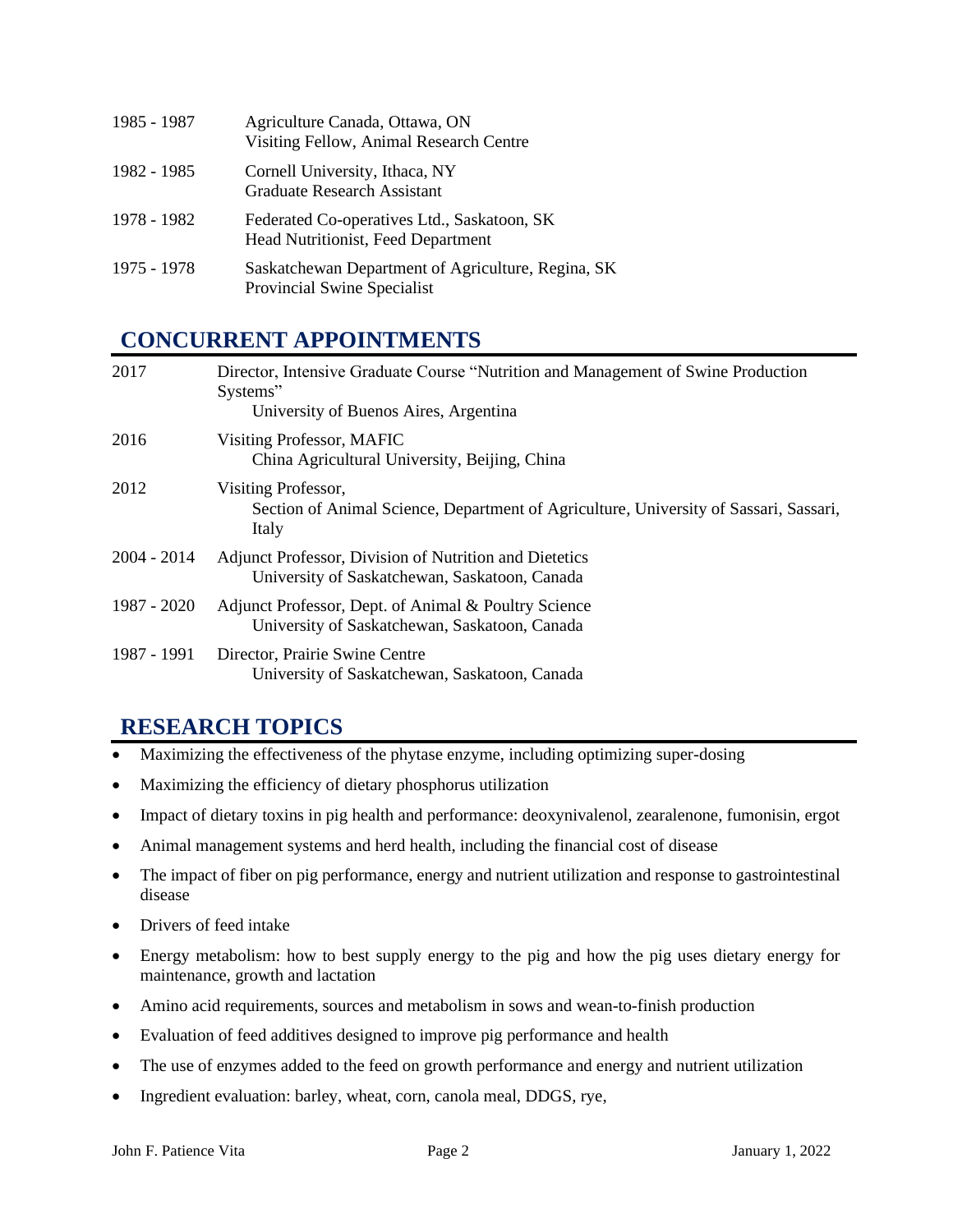- Impact of dietary electrolyte balance (dEB) and dietary undetermined anion (dUA) on growth performance, response to heat stress and meat quality
- Water in swine nutrition: quality, delivery, requirements
- General management of pigs from wean to finish

### **HONORS**

| 2022 | Guest Section Editor, Special section of the Journal of Animal Science (American Society of Animal<br>Science)        |
|------|-----------------------------------------------------------------------------------------------------------------------|
| 2022 | Dr. John Patience Endowed Professorship in Applied Swine Nutrition, Dept of Animal Science, Iowa<br>State University. |
| 2019 | Guest Editor, Special volume (Vol. 13; No. 12) of the journal "Animal" (Australia Pig Science<br>Association)         |
| 2018 | Kees de Lange Lecturer (London Swine Conference, Ontario Ministry of Agriculture, Food and Rural<br>Affairs)          |
| 2019 | Master of the Pork Industry (National Hog Farmer)                                                                     |
| 2017 | Honorary Master Pork Producer (Iowa Pork Producers Association)                                                       |
| 2017 | 1 <sup>st</sup> Kees de Lange Lecturer (University of Guelph)                                                         |
| 2017 | Honorary Member (Block and Bridle Club, Iowa State University)                                                        |
| 2012 | Pijoan Lecturer (Leman Conference, University of Minnesota)                                                           |
| 2003 | 25 <sup>th</sup> Anniversary Honorary Chair (Saskatchewan Pork Industry Symposium)                                    |
| 1988 | Honorary Guest, Annual Family Weekend (Canadian Feed Industry Association – Saskatchewan<br>Division)                 |

### **AWARDS**

- 2021 Gary L. Cromwell Award for Research in Minerals (American Society of Animal Science)
- 2019 Fellow Award: Research (American Society of Animal Science)
- 2018 Outstanding Achievement in Research Award (College of Agriculture and Life Sciences, Iowa State University)
- 2017 Extension Award (American Society of Animal Science)
- 2017 John B. Swisher Leadership Award (JBS United/United Animal Health)
- 2016 Award of Merit Research (Gamma Sigma Delta, Iowa State University Chapter)
- 2015 FASS-AFIA New Frontiers in Animal Nutrition Award (Federation of Animal Science Societies/American Feed Industry Association)
- 2013 Team Award Research (College of Agriculture & Life Science, Iowa State University)
- 2013 Team Award: Committee on Swine Nutrition (NCC042) Research Award (North Central Regional Association of State Agricultural Experiment Station Directors)
- 2012 Animal Industry Service Award (American Society of Animal Science)
- 2011 Mission Award Extension (Gamma Sigma Delta, Iowa State University Chapter)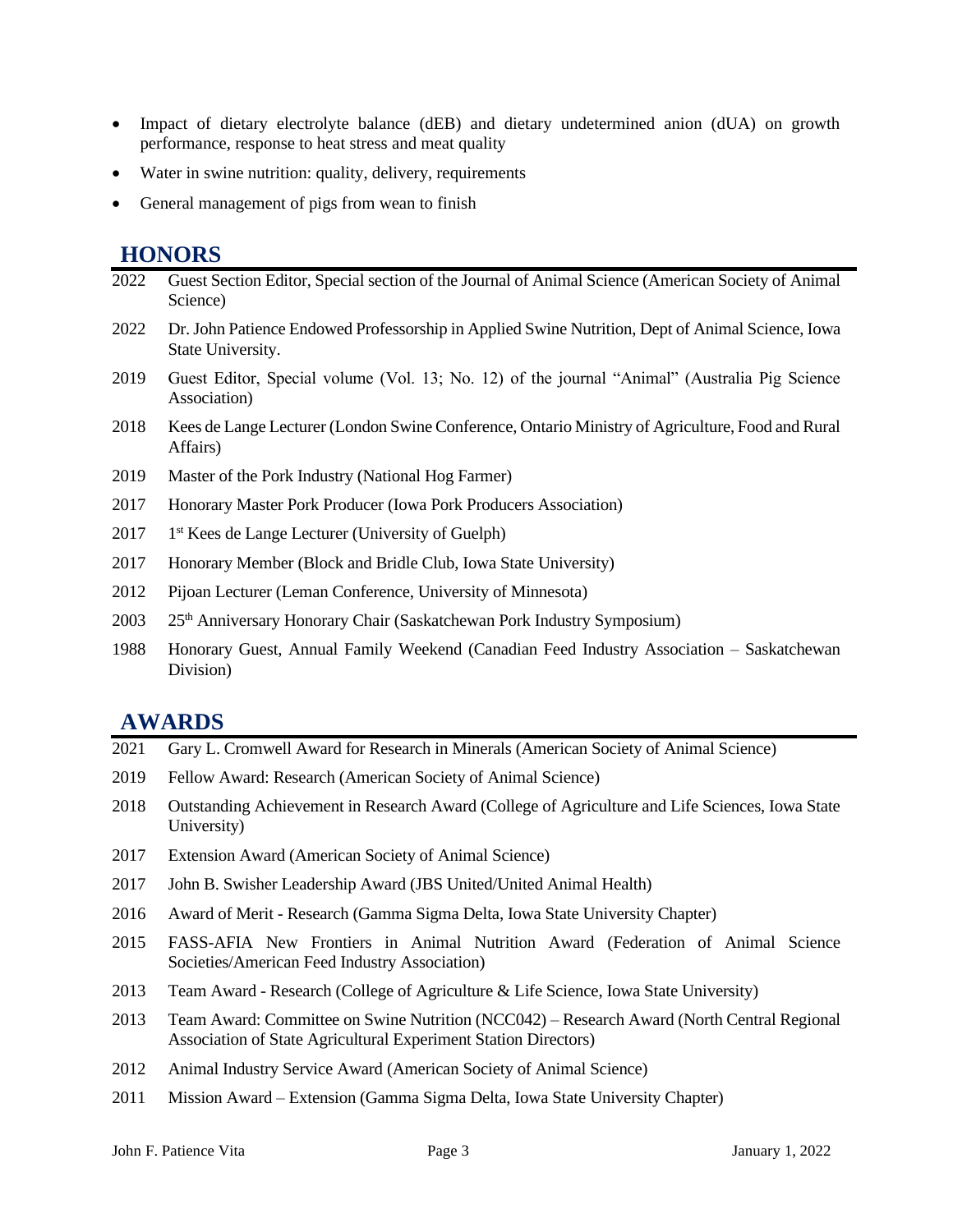- 2010 Fellow Award (Canadian Society of Animal Science)
- 2008 AFIA Award in Nonruminant Nutrition Research (American Society of Animal Science)
- 2008 Lifetime Achievement Award (Alberta Pork Congress)
- 2008 Lifetime Achievement Award (Saskatchewan Pork Development Board)
- 2005 Award for Excellence in Nutrition and Meat Sciences (Canadian Society of Animal Science)
- 2005 Alberta Pork Industry Leadership Award (Alberta Pork Congress)
- 1985 Visiting Fellowship in Canadian Government Laboratory (Natural Sciences and Engineering Research Council of Canada)
- 1985 Grant-in-Aid Research Award (Sigma Xi, The Scientific Society)
- 1984 Graduate student competition  $-2<sup>nd</sup>$  place (Canadian Society of Animal Science)
- 1974 Provincial Fair Graduate Award (University of Guelph)

### **PROFESSIONAL DEVELOPMENT**

| 2005 | <b>Ivey Negotiation Program</b><br>Richard Ivey School of Business, University of Western Ontario, London, ON, May 8-12. |
|------|--------------------------------------------------------------------------------------------------------------------------|
| 2005 | Business and Social Aspects of Research<br>Steck and Associates, Saskatoon, SK, March 3.                                 |
| 2001 | <b>Leading Strategically</b><br>Banff Centre for Management, Banff, AB, November 25-30                                   |
| 1994 | <b>Effective Negotiating</b><br>Karrass USA Ltd, Beverly Hills, CA                                                       |
| 1993 | Managing and Financing Independent Business<br>Bank of Montreal, Saskatoon, SK                                           |
| 1987 | <b>Leader Effectiveness Training</b><br>Effectiveness Training Institute, Saskatoon, SK, November 23-27                  |
| 1981 | <b>Interpersonal Management Skills</b><br>Federated Co-operatives Ltd, Saskatoon, SK                                     |
| 1980 | Professional Selling Skills<br>Xerox Learning Systems, Saskatoon, SK                                                     |

### **PUBLICATION TOTALS**

| <b>Books</b>                                  |     |
|-----------------------------------------------|-----|
| Book chapters                                 | 15  |
| Refereed articles                             | 164 |
| Theses/dissertations supervised/co-supervised | 29  |
| <b>Abstracts - Refereed</b>                   | 254 |
| Abstracts - Non-Refereed                      | 46  |
| Conference proceedings                        | 164 |
| Monographs                                    | 121 |
| Research and extension reports                | 156 |
| Factsheets                                    | 16  |
|                                               |     |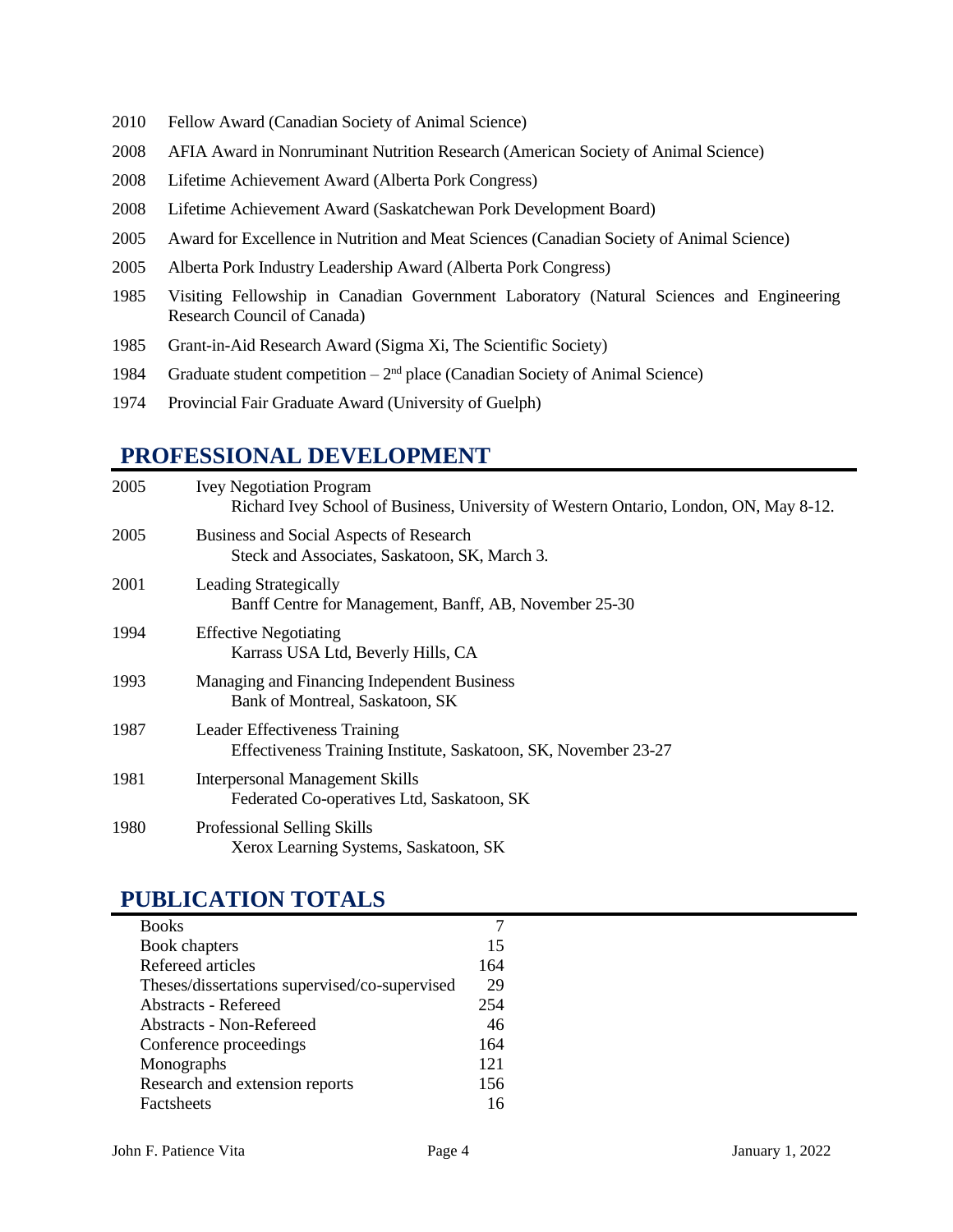| Trade magazines/web-based articles | 46    |
|------------------------------------|-------|
| <b>TOTAL PUBLICATIONS</b>          | 1,018 |
| Invited speaking engagements       | 439   |

## **ORGANIZATION OF SCIENTIFIC AND INDUSTRY MEETINGS**

- ➢ International Conference on Pig Survivability
	- 2021 Member, Organizing Committee
- ➢ International Conference on Pig Nutrition
	- 2021 Chair, Organizing Committee
- ➢ Iowa Swine Day
	- 2019 2021 Member, Organizing Committee
	- 2018 Co-Chair, Organizing Committee
	- 2013 2017 Chair, Organizing Committee
	- 2012 Founding Chair, Organizing Committee
- ➢ International Symposium on the Utilization and Metabolism of Fiber in Swine Diets: Implications for Feed Efficiency
	- 2017 Organizer
- ➢ International Symposium on the Utilization and Metabolism of Fat in Swine Diets: Implications for Feed Efficiency
	- 2015 Organizer
- ➢ Digestive Physiology in Pigs Symposium
	- 2015 Associate Member, Local Scientific Committee
	- 2012 Co-Chair, Organizing Committee
- ➢ International Conference on Feed Efficiency in Swine
	- 2015 Co-Chair, Organizing Committee
	- 2011 Co-Chair, Organizing Committee
- ➢ Banff Pork Seminar
	- 1998 2002 Member, Program Advisory Committee
- ➢ Western Nutrition Conference
	- 2007 Member, Planning Committee
	- 2004 Co-chair, Planning Committee
	- 2001 Member, Planning Committee
	- 1998 Member, Planning Committee
	- 1992 Co-chair, Planning Committee
	- 1989 Co-chair, Planning Committee
	- 1980 Founding Co-chair, Planning Committee
- ➢ Saskatchewan Pork Expo
	- 1990 Founding Member, Advisory Committee
- ➢ Saskatchewan Swine Symposium (Later Saskatchewan Pork Industry Symposium)
	- 1990 Member, Advisory Committee
	- 1977 Founding Chair, Organizing Committee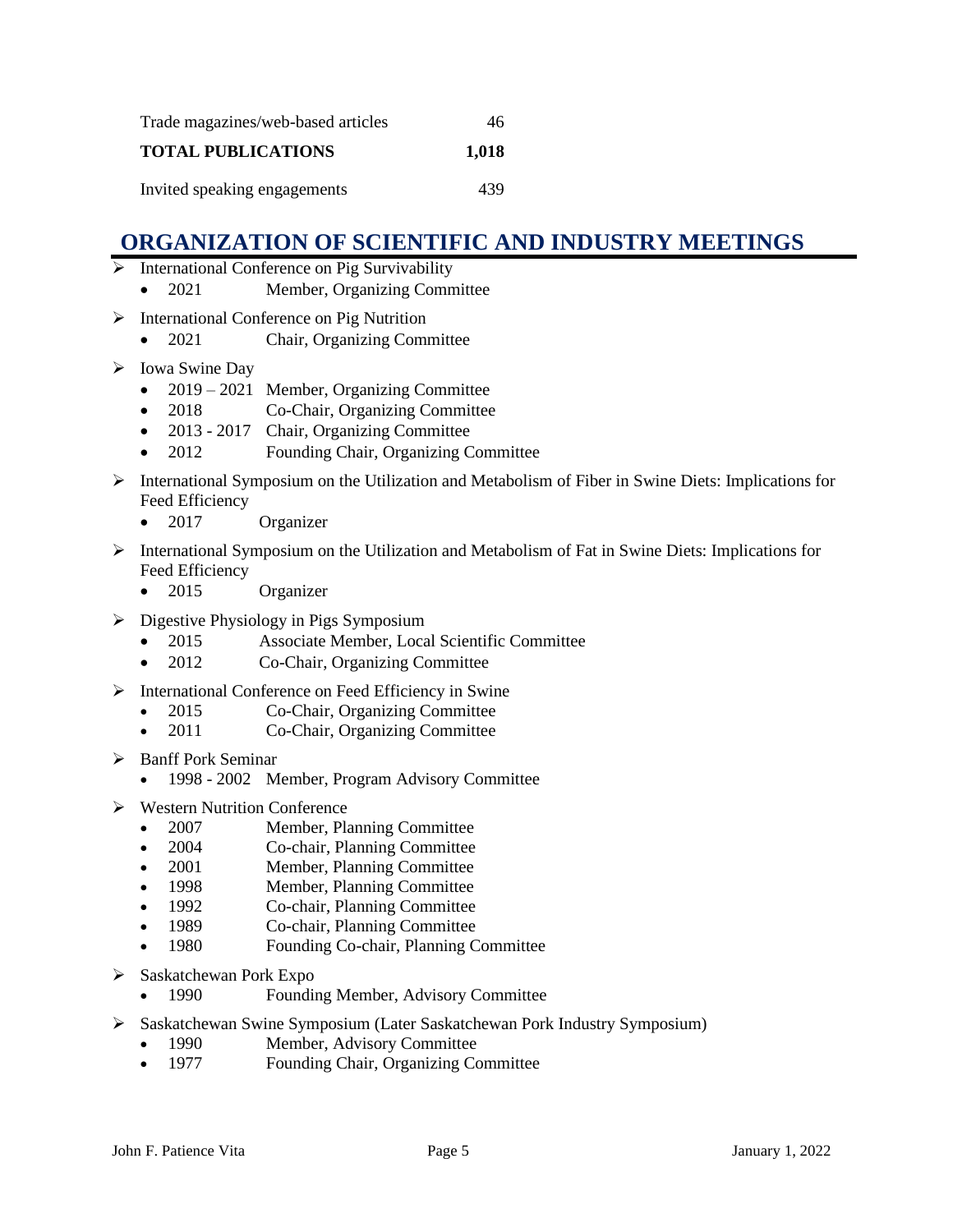- ➢ Melfort Swine Field Day
	- 1976 Founding Chair

### **SERVICE TO SCIENTIFIC SOCIETIES**

- ➢ American Association for the Advancement of Science
	- $\bullet$  2017 Member
- ➢ American Society of Animal Science
	- 2016 17 Member, AFIA/ASAS New Frontiers in Animal Nutrition Award Committee
	- 2012 Member, Non-ruminant Nutrition Award Committee
	- 2007 Member, Early Career Achievement Award Committee
	- 2011 Member, Extension Award Committee
	- $\bullet$  1978 Member
- ➢ American Society of Animal Science Midwest Section
	- 2013 14 Past-President
	- $\bullet$  2012 13 President
	- 2011 12 President-Elect
	- 2010 12 Member, Teaching Award Committee
	- 2009 Chair, Non-ruminant Nutrition Program Committee, Midwest Section
	- 2007 08 Member, Non-ruminant Nutrition Program Committee, Midwest Section
	- 1978 Member
- ➢ American Society for Nutrition
	- 1989 Member
- ➢ Canadian Society of Animal Science
	- 2003 Member, Annual Meeting Organizing Committee
	- 1994 95 Past-President
	- 1993 94 President
	- 1992 93 President-Elect
	- 1991 92 Vice-President
	- 1981 82 Chairman, Honours and Awards Committee
	- 1980 82 Director
	- $\bullet$  1975 Member
- ➢ Canadian Society of Nutritional Sciences
	- 1986 95 Member
- ➢ Gamma Sigma Delta, The Honorary Society for Agriculture
	- 2009 Member
- ➢ Sigma Xi, The Scientific Research Society
	- 1986 Member

### **SERVICE TO ACADEMIC JOURNALS**

- $\triangleright$  Translational Animal Science
	- 2017 Member, Editorial Board
- ➢ Journal of Animal Science
	- 2018 19 Member, Editorial Board
	- 2015 18 Section Editor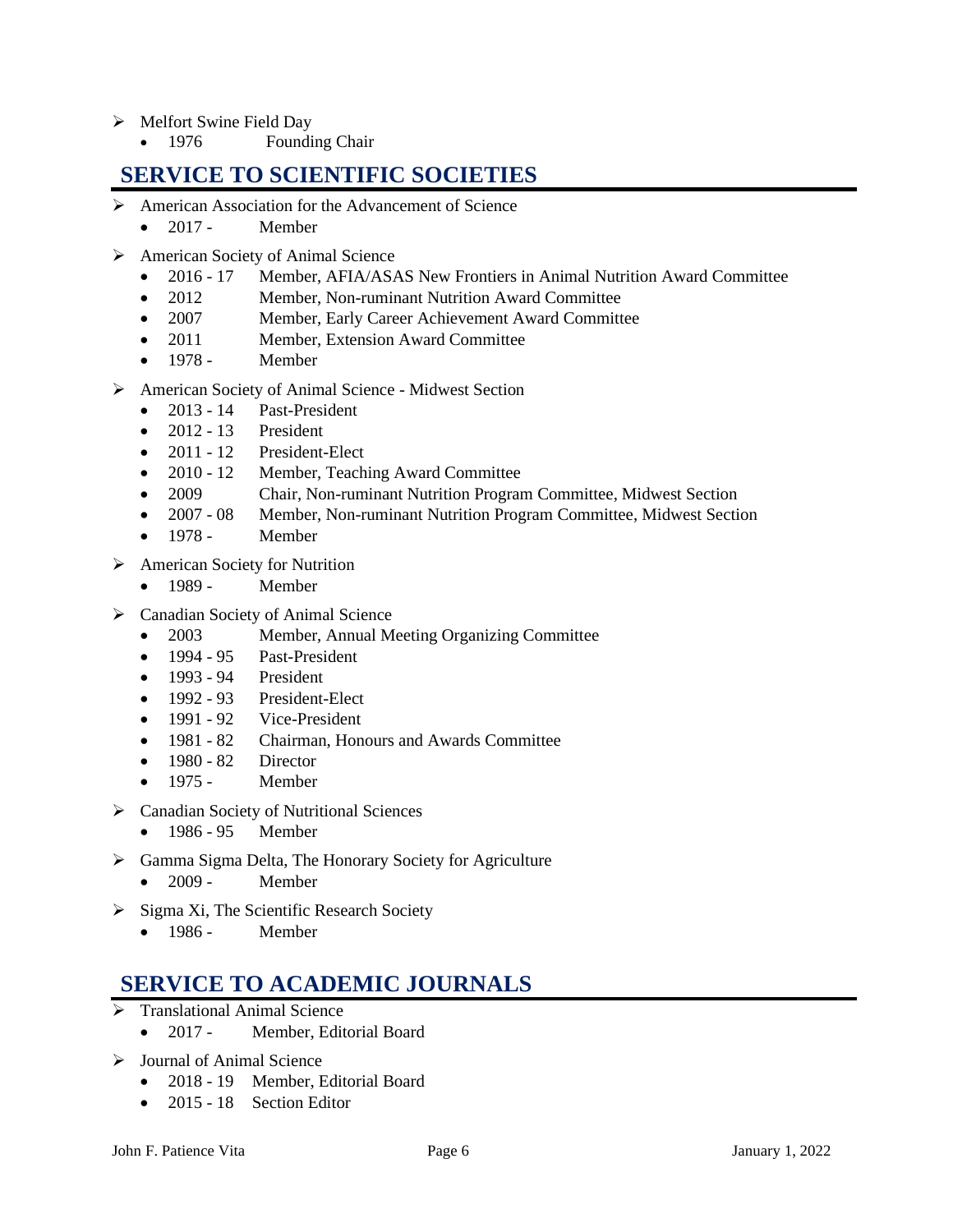- 2013 14 Associate Editor
- 2005 07 Member, Editorial Board
- 1997 00 Member, Editorial Board
- 1988 91 Member, Editorial Board
- ➢ Canadian Journal of Animal Science
	- 1989 91 Assistant Editor
- ➢ Journal of the World Mariculture Society
	- 1982 Contributing Editor
- ➢ Ad Hoc Reviewer
	- American Journal of Physiology: Gastrointestinal and Liver Physiology
	- Animal
	- Animal Feed Science and Technology
	- Animal Frontiers
	- Animal Nutrition
	- Animal Production Science
	- Anais da Academia Brasileira de Ciências
	- British Journal of Nutrition
	- Canadian Journal of Animal Science
	- Frontiers in Nutrition
	- Journal of Agriculture and Food Chemistry
	- Journal of Animal Physiology and Animal Nutrition
	- Journal of Animal Science
	- Journal of Animal Science and Biotechnology
	- Journal of Applied Animal Nutrition
	- Journal of Applied Animal Science
	- Journal of Applied Research
	- Journal of Nutrition
	- Journal of Nutritional Biochemistry
	- Journal of the Science of Food and Agriculture
	- Journal of Swine Health and Production
	- Journal of Veterinary Research
	- Livestock Science
	- Livestock Production Science
	- Meat Science
	- Poultry Science Journal
	- Translational Animal Science
	- World Mariculture Journal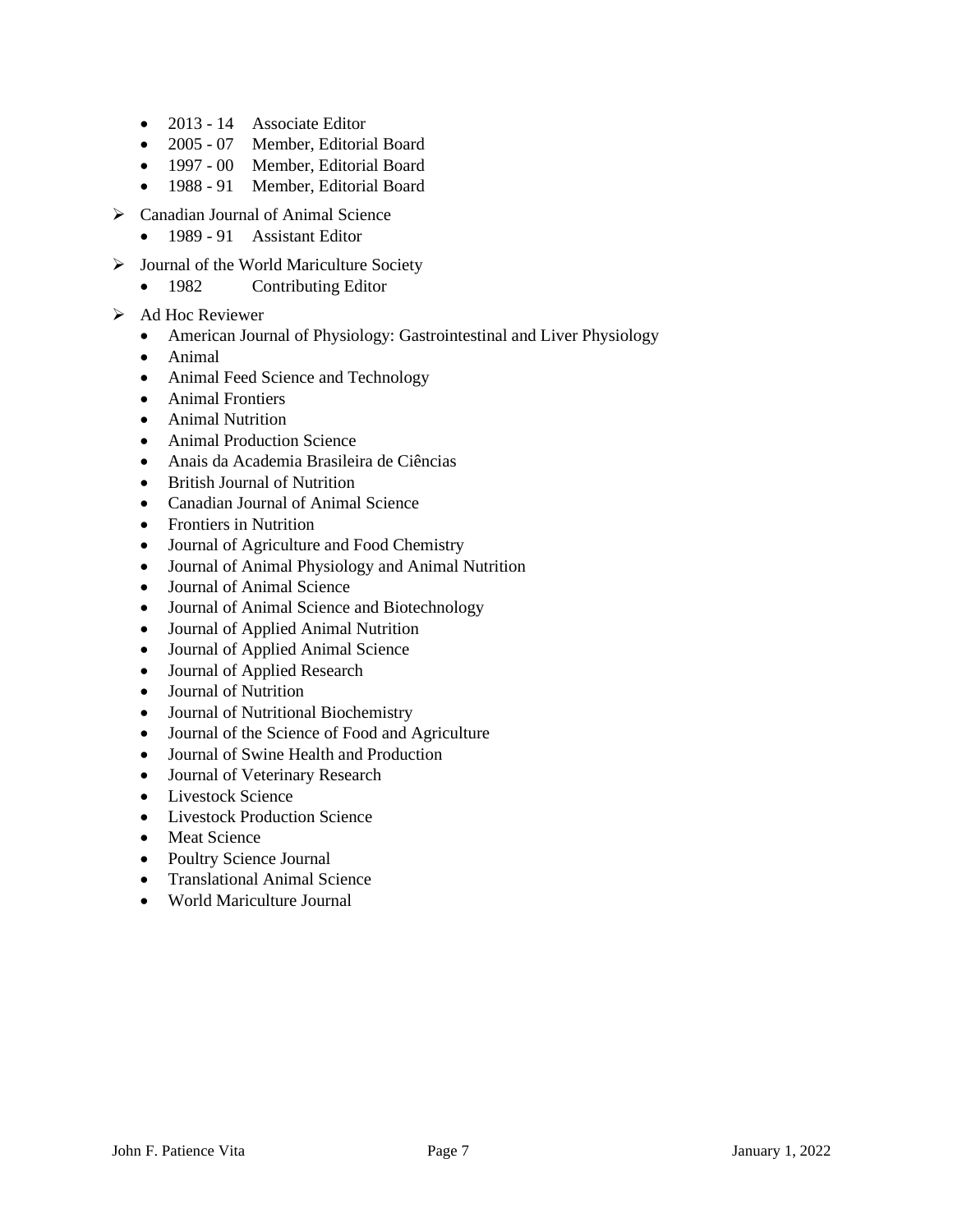| <b>Student</b>                              | Degree/<br>Date | <b>Major</b>            | Role    | <b>Initial Placement</b>                                          | <b>Current Employment</b>                                         |
|---------------------------------------------|-----------------|-------------------------|---------|-------------------------------------------------------------------|-------------------------------------------------------------------|
| Ruckman, Leigh <sup>20</sup>                | M.S. 2021       | Animal<br>Science       | Advisor | Swine Formulation Specialist,<br>Provimi/Cargill, Brookville, OH  | Swine Nutrition Analyst,<br>Provimi/Cargill, Brookville, OH       |
| Petry, $Amy^{19}$                           | Ph.D. 2020      | Animal<br>Science       | Advisor | <b>Assistant Professor, Texas Tech</b><br>University, Lubbock, TX | <b>Assistant Professor, Texas Tech</b><br>University, Lubbock, TX |
| Acosta, Jesus <sup>18</sup>                 | Ph.D. 2019      | Animal<br>Science       | Advisor | <b>Research Scientist, Novus</b><br>International, St. Louis, MO  | <b>Research Scientist, Novus</b><br>International, St. Louis, MO  |
| Becker, Spenser <sup>17</sup>               | M.S. 2019       | Animal<br>Science       | Advisor | Ph.D. student, Iowa State<br>University, Ames, IA                 | Ph.D. student, Iowa State<br>University, Ames, IA                 |
| Li, Qingyun $16$                            | Ph.D. 2018      | Animal<br>Science       | Advisor | Swine Nutritionist, Provimi,<br>Brookville, OH                    | Swine Nutritionist,<br>Provimi/Cargill, Brookville, OH            |
| Olsen, Kristin <sup>15</sup>                | M.S. 2018       | Animal<br>Science       | Advisor | <b>Extension Program Specialist,</b><br>IPIC, ISU, Ames, IA       | Swine Nutrition Analyst,<br>Provimi/Cargill, Brookville, OH       |
| Huntley, Nichole <sup>14</sup>              | Ph.D. 2018      | Animal<br>Science       | Advisor | Nutritionist, Mazuri Exotic<br>Animal Nutrition, St. Louis, MO    | Nutritionist, Mazuri Exotic<br>Animal Nutrition, St. Louis, MO    |
| Cornelison, Alyssa <sup>13</sup>            | M.S. 2017       | Animal<br>Science       | Advisor | Swine Technical Sales Manager,<br>EW Nutrition, Des Moines, IA    | Research Assistant, Zinpro<br>Corp., Eden Prairie, MN             |
| Kellner, $Trey12$                           | Ph.D. 2017      | Animal<br>Science       | Advisor | Nutritionist, AMVC, Audubon,<br>IA                                | Nutritionist, AMVC, Audubon,<br>IA                                |
| Weiland, Sarah <sup>11</sup>                | M.S. 2017       | Animal<br>Science       | Advisor | Nutritionist Technician,<br>Nutriquest, Mason City, IA            | Nutritionist Technician,<br>Nutriquest, Mason City, IA            |
| Nilsson (Holloway),<br>$\text{Cassie}^{10}$ | M.S. 2016       | Animal<br>Science       | Advisor | Animal Health Specialist,<br>Olmix, Black River Falls, WI.        | General Manager, The Mill of<br>Whiteford, Upper Falls, MD        |
| Acosta, Jesus <sup>9</sup>                  | M.S. 2015       | Animal<br>Science       | Advisor | Ph.D. student, Iowa State<br>University, Ames, IA                 | Ph.D. student, Iowa State<br>University, Ames, IA                 |
| Pilcher, Chad <sup>8</sup>                  | Ph.D. 2015      | Nutritional<br>Sciences | Advisor | Nutritionist, Provimi<br>Brookville, OH                           | Swine Nutritionist,<br>Provimi/Cargill, Brookville, OH            |

## **GRADUATE STUDENTS ADVISED OR CO-ADVISED (IOWA STATE UNIVERSITY)**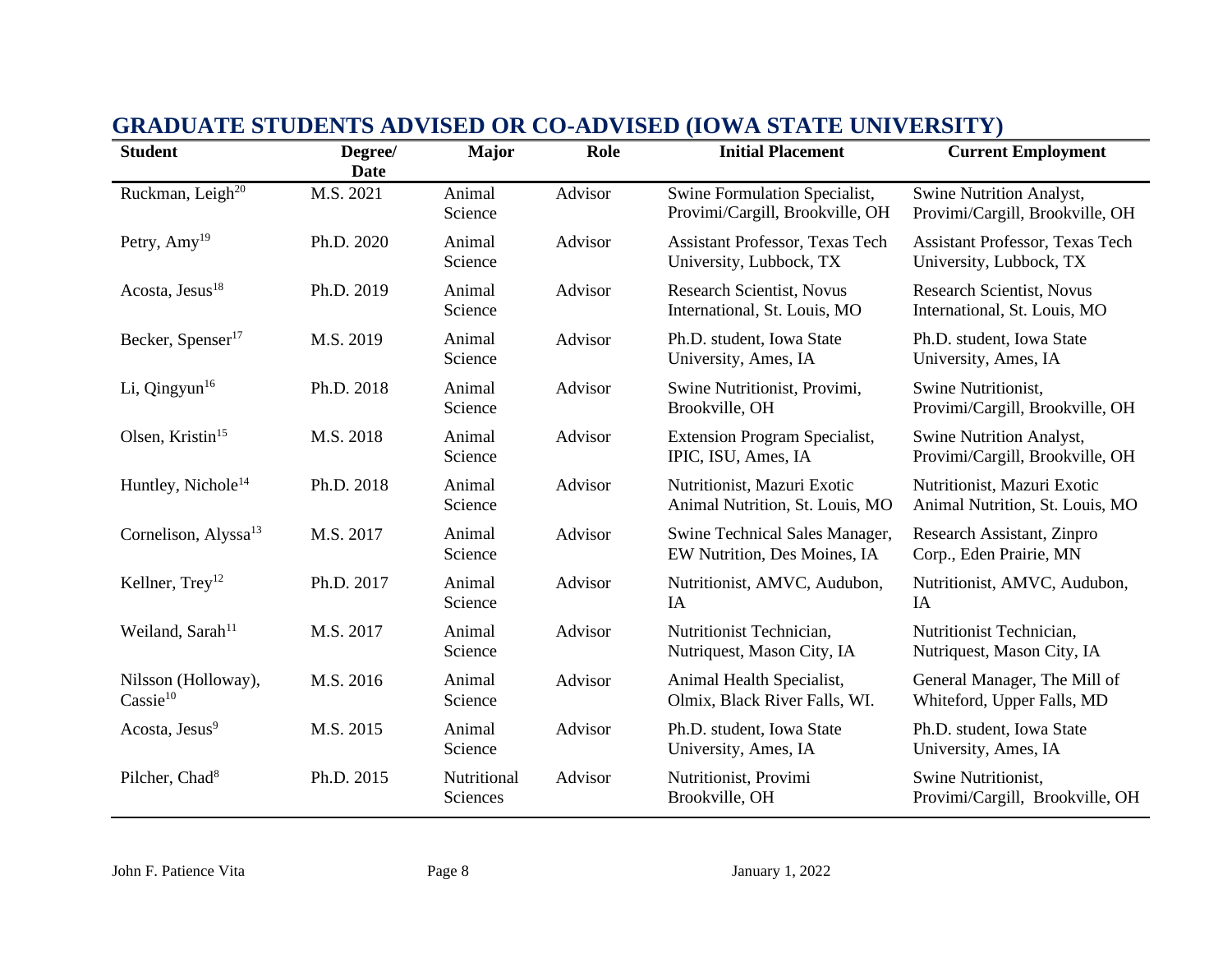| Gutierrez, Nestor <sup>7</sup> | Ph.D. 2014  | Nutritional<br>Sciences        | Advisor                      | <b>Research Scientist, Trouw</b><br>Nutrition, The Netherlands | Global Applied Swine<br>Nutritionist, Trouw Nutrition,<br>The Netherlands |
|--------------------------------|-------------|--------------------------------|------------------------------|----------------------------------------------------------------|---------------------------------------------------------------------------|
| Newman, Monica <sup>6</sup>    | M.S., 2014  | Animal<br>Science              | Advisor                      | Ph.D. student, University of<br>Vienna, Vienna, Austria        | Unknown                                                                   |
| Elsbernd, Amanda <sup>5</sup>  | M.S., 2014  | Animal<br>Science              | Advisor                      | Nutritionist, The Hanor<br>Company, Webster City, IA           | Nutritionist, The Hanor<br>Company, Webster City, IA                      |
| Kellner, $Trey4$               | M.S., 2014  | Animal<br>Science              | Advisor                      | Ph.D. student, Iowa State<br>University, Ames, IA              | Nutritionist, AMVC, Audubon,<br>IA                                        |
| Weber, $Emily3$                | M.S., 2012  | Animal<br>Science              | $Co-Advisor/$<br>Dr. Stalder | Research Mgr., Gourley Bros.                                   | Research Mgr., Gourley Bros.                                              |
| Jones, Cassandra <sup>2</sup>  | Ph.D. 2012  | <b>Nutritional</b><br>Sciences | Advisor                      | <b>Assistant Professor, Kansas State</b><br>University         | Associate Professor, Kansas<br><b>State University</b>                    |
| Jacobs, Brandy <sup>1</sup>    | M.Sc., 2011 | Animal<br>Science              | $Co-Advisor/$<br>Dr. Kerr    | Research Technician, The<br><b>Maschhoffs</b>                  | Finisher Field Supervisor,<br>Kalmbach Feeds                              |

Thesis titles:<br> $\frac{1}{1}$  Validation of

- <sup>1</sup> Validation of animal and laboratory methods in digestibility research.
- <sup>2</sup> Characterizing the fallback pig
- <sup>3</sup> Feeder space availability and dried distillers grains with solubles inclusion rate effects on nursery and finishing pig performance and total tract digestibility in a commercial setting.
- 4 Impact of dietary fat intake on carcass iodine value and pork fat quality.
- $5$  Nutrient utilization, pork quality, and lysine requirement of immunological castrates.
- <sup>6</sup> Defining the energy and nutrient content of corn grown in drought-stressed conditions and determining the relationship between energy content of corn and the response of growing pigs to xylanase supplementation.
- <sup>7</sup> Quantification of digestive utilization of dietary fiber from corn co-products in growing pigs.<br><sup>8</sup> Monipulation or correction of growth in the growing finishing pig
- Manipulation and regulation of growth in the growing-finishing pig.
- <sup>9</sup> Evaluating the ability of the NE system to predict growth performance and energy utilization in growing pigs.
- <sup>10</sup> Impact of super-dosing phytase on growth performance, energy and nutrient utilization and phytate catabolism.
- <sup>11</sup> The impact of xylanase and body weight, and their interaction, on the utilization of dietary components in swine.
- <sup>12</sup> Impact of dietary fat composition on digestion, metabolism and deposition of fat in the growing pig.
- <sup>13</sup> The impact of a naturally occurring health challenge on U.S. pork production in grow-finish pigs.
- <sup>14</sup> Swine carbohydrate metabolism in relation to dietary energy partitioning.
- 15 Investigating methods of evaluating swine feed additives: phytase and alternatives to antibiotic growth promoters
- <sup>16</sup> Impact of dietary fiber and exogenous carbohydrases in weaned pigs.
- <sup>17</sup> Investigation of an ETEC challenge and supplementation of direct-fed microbials in weaned pigs.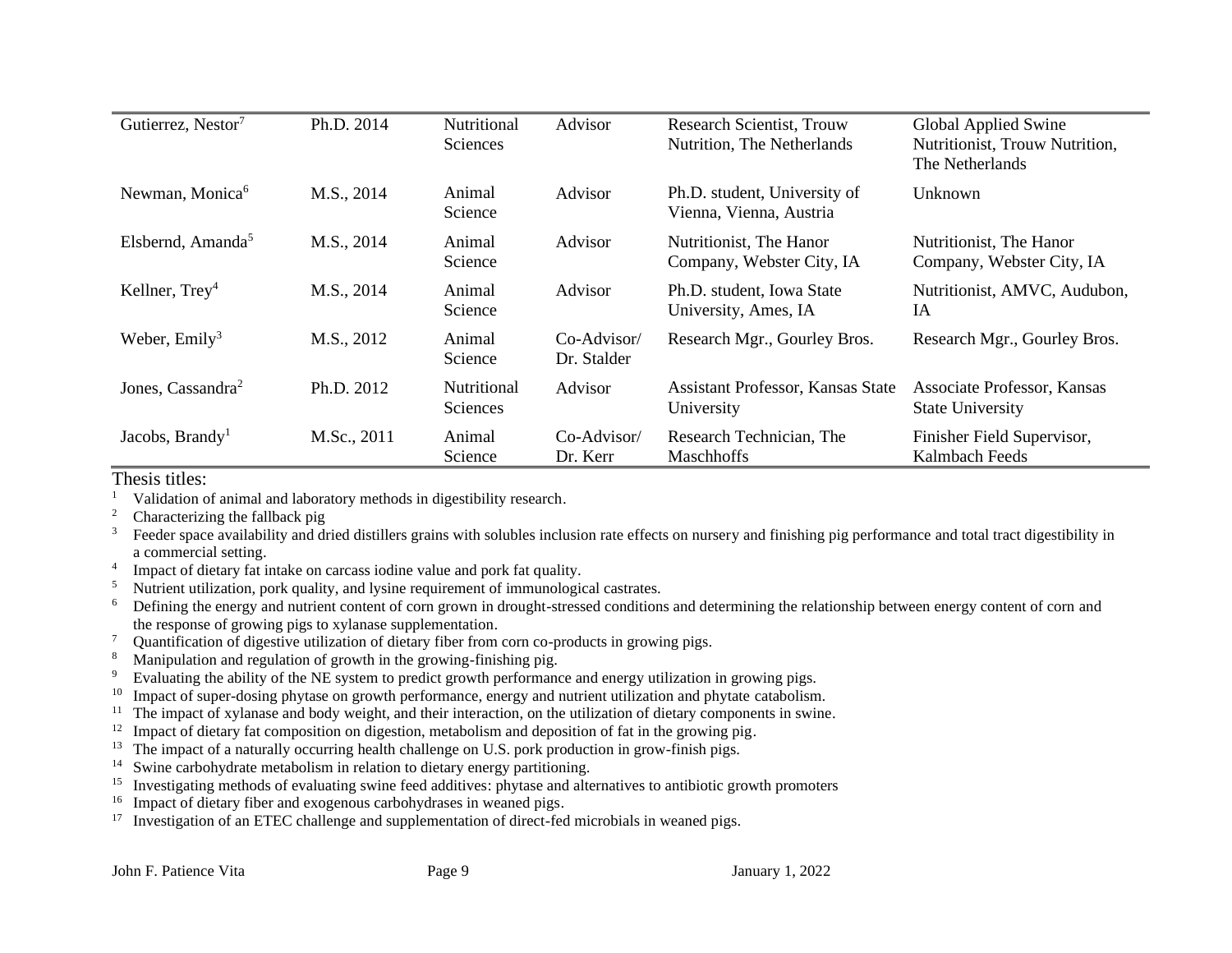- The role of carbohydrates when applying different nutritional interventions to pigs.
- An investigation into the mechanism of action of xylanase in pigs fed insoluble corn-based fiber
- The impact of specialty protein ingredients on the growth performance and health of nursery pigs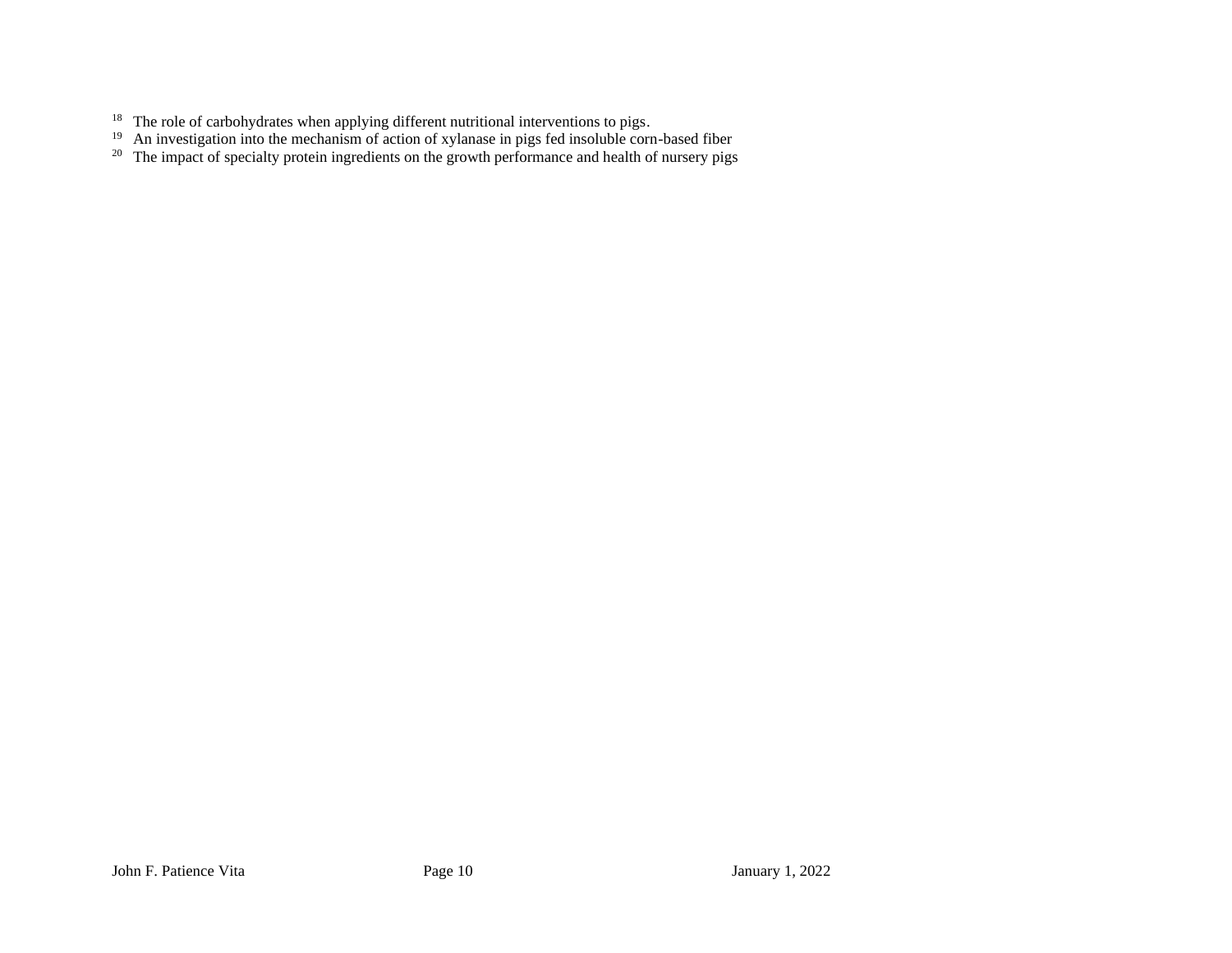### **Student Year Honor or Award** Petry, Amy 2021 Stahly/Peo Outstanding Swine Nutrition Graduate Student Award, Midwest Section, American Society of Animal Science Petry, Amy 2021 Young Scholar Award, Midwest Section, American Society of Animal Science Petry, Amy 2020 Marshall, Graduate College Commencement Ceremony Petry, Amy 2020 Rising Star in the Swine Industry, National Hog Farmer. Petry, Amy 2020 Pinnacle Award, International Ingredients Corporation Petry, Amy 2020 Up and Coming Leader, Pork Magazine Petry, Amy 2020 Graduate Student Excellence Award, Dept. of Animal Science, Iowa State University Petry, Amy 2019 Vaughn and Meg Speer Award, Dept. of Animal Science, Iowa State University Petry, Amy 2019 Teaching Excellent Award, Graduate College, Iowa State University Petry, Amy 2019 Graduate Award for Outstanding Teaching, Dept. of Animal Science, Iowa State University Petry, Amy 2019 Esther and Richard Wilhelm Graduate Scholarship in Animal Science, Dept. of Animal Science, Iowa State University Becker, Spenser 2019 William Riley Gillette Graduate Scholarship in Animal Science, Dept. of Animal Science, Iowa State University Acosta, Jesus 2019 Pinnacle Award, International Ingredients Corporation Li, Qingyun 2019 Young Scholar Award, Midwest Section, American Society of Animal Science Acosta, Jesus 2019 Research Award, Graduate and Professional Student Senate, Iowa State University Li, Qingyun 2018  $3<sup>rd</sup>$  place, Student Oral Presentation Competition, Digestive Physiology in Pigs Symposium, Brisbane, Australia Becker, Spencer 2018 NutriQuest ISU Swine Nutrition Graduate Student Scholarship, Iowa Foundation for Agricultural Advancement Becker, Spenser 2018 Pinnacle Award, International Ingredients Corporation Huntley, Nichole 2018 DPP NA Travel Scholarship, DPP NA Board of Directors Olsen, Kristin 2018 DPP NA Travel Scholarship, DPP NA Board of Directors Li, Qingyun 2018 DPP 2018 Travel Scholarship, DPP 2018 Organizing Committee Becker, Spenser 2018 Nelda Christian Graduate Fellowship, Iowa Pork Foundation Ruckman, Leigh 2018 Graduate Scholarship, Targeting Excellence Committee Huntley, Nichole 2018 Graduate Student Excellence Award, Dept. of Animal Science, Iowa State University Olsen, Kristin 2018 Travel Scholarship, Association of Graduate Animal Scientists, Dept. of Animal Science, Iowa State University Becker, Spenser 2018 Travel Scholarship, Association of Graduate Animal Scientists, Dept. of Animal Science, Iowa State University Becker, Spenser 2018 Duane and Shirley Acker International Fellowship, Dept. of Animal Science, Iowa State University Huntley, Nichole 2017 Research Excellence Award, Graduate College, Iowa State University Li, Qingyun 2017 Research Excellence Award, Graduate College, Iowa State University

### **Patience Graduate Students' Honors and Awards**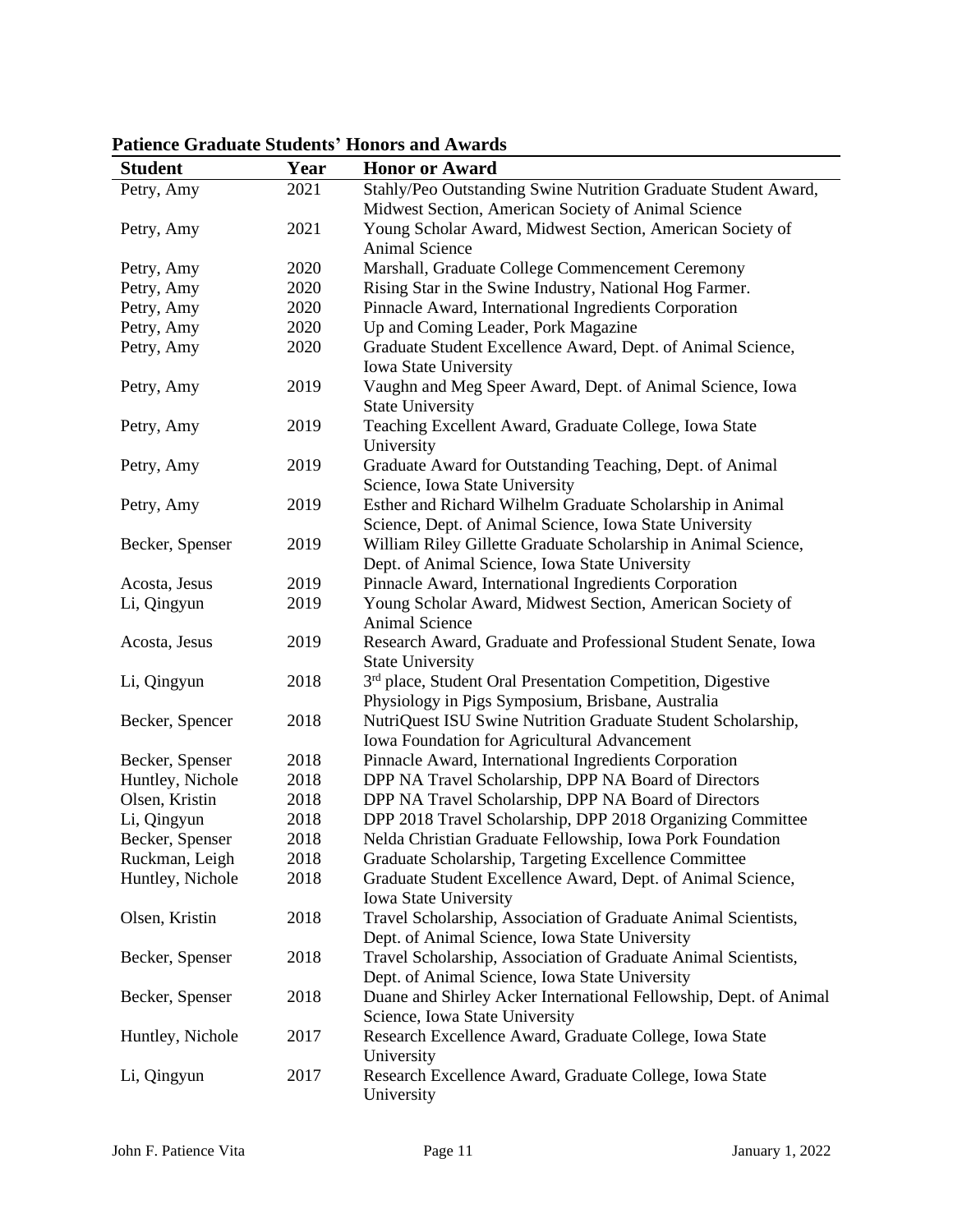| Olsen, Kristin    | 2017 | Pinnacle Award, International Ingredients Corporation              |
|-------------------|------|--------------------------------------------------------------------|
| Becker, Spencer   | 2017 | NutriQuest ISU Swine Nutrition Graduate Student Scholarship,       |
|                   |      | Iowa Foundation for Agricultural Advancement                       |
| Li, Qingyun       | 2017 | Graduate Scholarship, Targeting Excellence Committee               |
| Li, Qingyun       | 2017 | Best Oral Presentation, Graduate and Professional Student Research |
|                   |      | Conference, Iowa State University                                  |
| Li, Qingyun       | 2017 | Thomas Sutherland Graduate Award for Excellence, Dept. of          |
|                   |      | Animal Science, Iowa State University                              |
| Huntley, Nichole  | 2017 | Print and Grace Powers Hudson Scholarship, College of Agriculture  |
|                   |      | and Life Sciences, Iowa State University                           |
| Huntley, Nichole  | 2017 | Vaughn and Meg Spear Graduate Education Award, Dept. of            |
|                   |      | Animal Science, Iowa State University                              |
| Li, Qingyun       | 2017 | Print and Grace Powers Hudson Scholarship, College of Agriculture  |
|                   |      | and Life Sciences, Iowa State University                           |
|                   | 2017 | Stahly/Peo Outstanding Swine Nutrition Graduate Student Award,     |
| Kellner, Trey     |      |                                                                    |
|                   |      | Midwest Section, American Society of Animal Science                |
| Kellner, Trey     | 2017 | Young Scholar Award, Midwest Section, American Society of          |
|                   |      | <b>Animal Science</b>                                              |
| Olsen, Kristin    | 2016 | Pork Industry Scholarship, National Pork Board                     |
| Olsen, Kristin    | 2016 | Graduate Scholarship, Targeting Excellence Committee               |
| Kellner, Trey     | 2016 | Vaughn and Meg Spear Graduate Education Award, Dept. of            |
|                   |      | Animal Science, Iowa State University                              |
| Li, Qingyun       | 2016 | Pinnacle Award, International Ingredients Corporation              |
| Weiland, Sarah    | 2016 | Pinnacle Award, International Ingredients Corporation              |
| Acosta, Jesus     | 2016 | Distillers Grains Technology Council Scholarship                   |
| Huntley, Nichole  | 2016 | Paul and Candace Flakoll Scholarship, Iowa State University        |
| Huntley, Nichole  | 2016 | NutriQuest ISU Swine Nutrition Graduate Student Scholarship,       |
|                   |      | Iowa Foundation for Agricultural Advancement                       |
| Huntley, Nichole  | 2015 | Miller Fellowship, Iowa State University                           |
| Kellner, Trey     | 2015 | Pinnacle Award, International Ingredients Corporation              |
| Acosta, Jesus     | 2015 | Harold and Ester G. Wilcke Scholarship, Dept. of Animal Science    |
| Gutierrez, Nestor | 2015 | Stahly/Peo Outstanding Swine Nutrition Graduate Student Award,     |
|                   |      | Midwest Section, American Society of Animal Science                |
| Gutierrez, Nestor | 2015 | Young Scholar Award, Midwest Section, American Society of          |
|                   |      | Animal Science                                                     |
| Pilcher, Chad     | 2014 | Young Scholar Award, Midwest Section, American Society of          |
|                   |      | <b>Animal Science</b>                                              |
| Gutierrez, Nestor | 2014 | Research Excellence Award, Graduate College, Iowa State            |
|                   |      | University                                                         |
| Elsbernd, Amanda  | 2014 | Pinnacle Award, International Ingredients Corporation              |
| Acosta, Jesus     | 2014 | Vaughn and Meg Spear Graduate Education Award, Dept. of            |
|                   |      | Animal Science, Iowa State University                              |
| Pilcher, Chad     | 2013 | Pinnacle Award, International Ingredients Corporation              |
| Kellner, Trey     | 2013 | Fellowship, Iowa Pork Producers Association                        |
| Jones, Cassandra  | 2012 | Graduate Student Excellence Award, Dept. of Animal Science,        |
|                   |      | Iowa State University                                              |
| Jones, Cassandra  | 2012 | Pinnacle Award, International Ingredients Corporation              |
| Jones, Cassandra  | 2012 | Agri-King Outstanding Animal Science Graduate Student Award,       |
|                   |      | American Society of Animal Science                                 |
| Jones, Cassandra  | 2012 | Stahly/Peo Outstanding Swine Nutrition Graduate Student Award,     |
|                   |      | Midwest Section, American Society of Animal Science                |
|                   |      |                                                                    |

John F. Patience Vita Page 12 January 1, 2022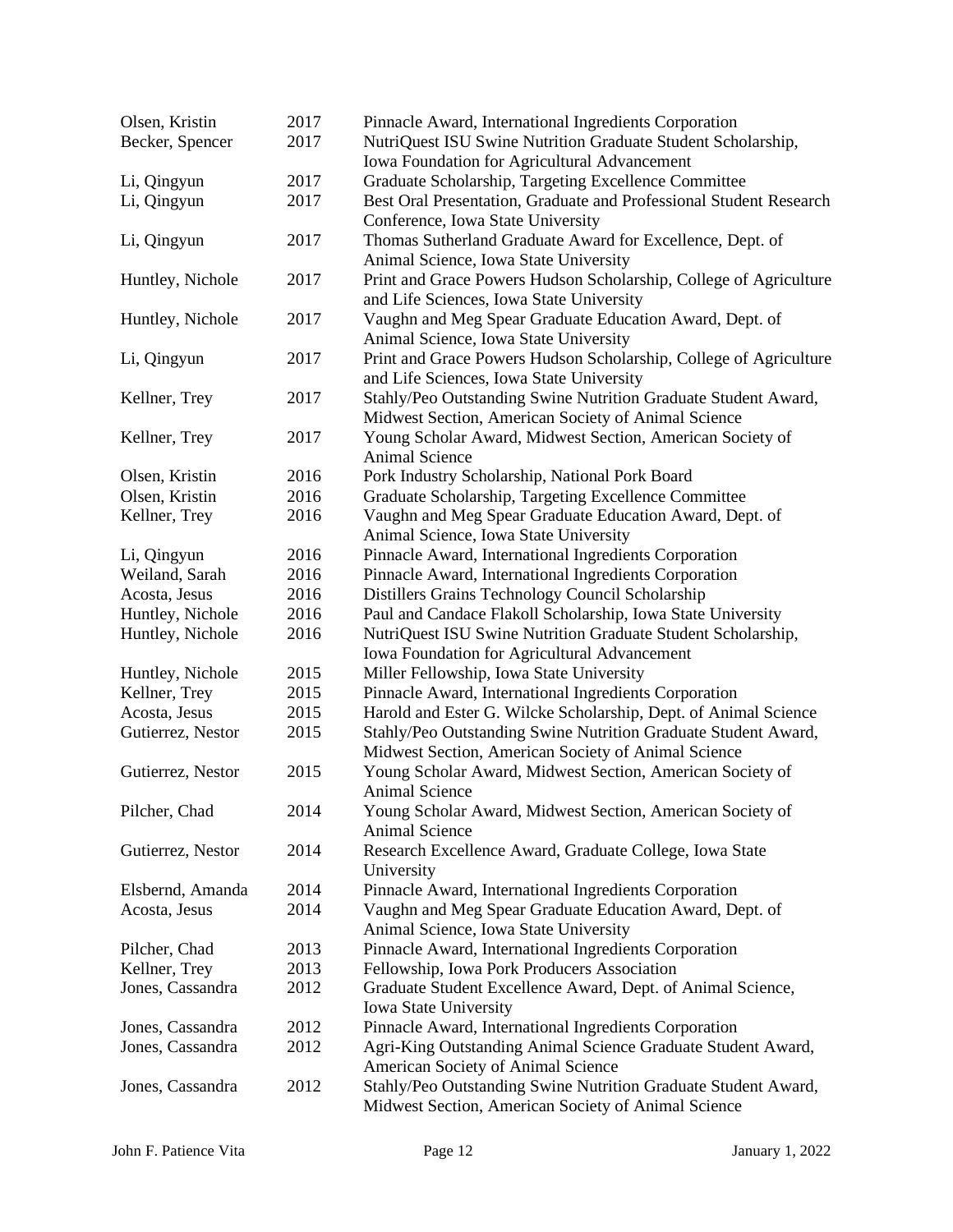| Gutierrez, Nestor | 2012 | Pinnacle Award, International Ingredients Corporation          |
|-------------------|------|----------------------------------------------------------------|
| Myers, Mandy      | 2011 | Miller Fellowship, Iowa State University                       |
| Kellner, Trey     | 2011 | Miller Fellowship, Iowa State University                       |
| Gutierrez, Nestor | 2011 | Vaughn and Meg Spear Graduate Education Award, Dept. of        |
|                   |      | Animal Science, Iowa State University                          |
| Jones, Cassandra  | 2010 | Esther & Richard Willham Graduate Scholarship, Dept. of Animal |
|                   |      | Science, Iowa State University                                 |
| Jones, Cassandra  | 2010 | Harold L & Esther G. Wilcke Scholarship, Dept. of Animal       |
|                   |      | Science, Iowa State University                                 |
| Jones, Cassandra  | 2009 | Miller Fellowship, Iowa State University                       |

### **Patience Staff Awards**

| Tauchee Stan Awarus |      |                                                                 |
|---------------------|------|-----------------------------------------------------------------|
| <b>Staff member</b> | Year | Award                                                           |
| Chipman, Amanda     | 2013 | Professional and Scientific Outstanding New Professional Award, |
|                     |      | <b>Iowa State University</b>                                    |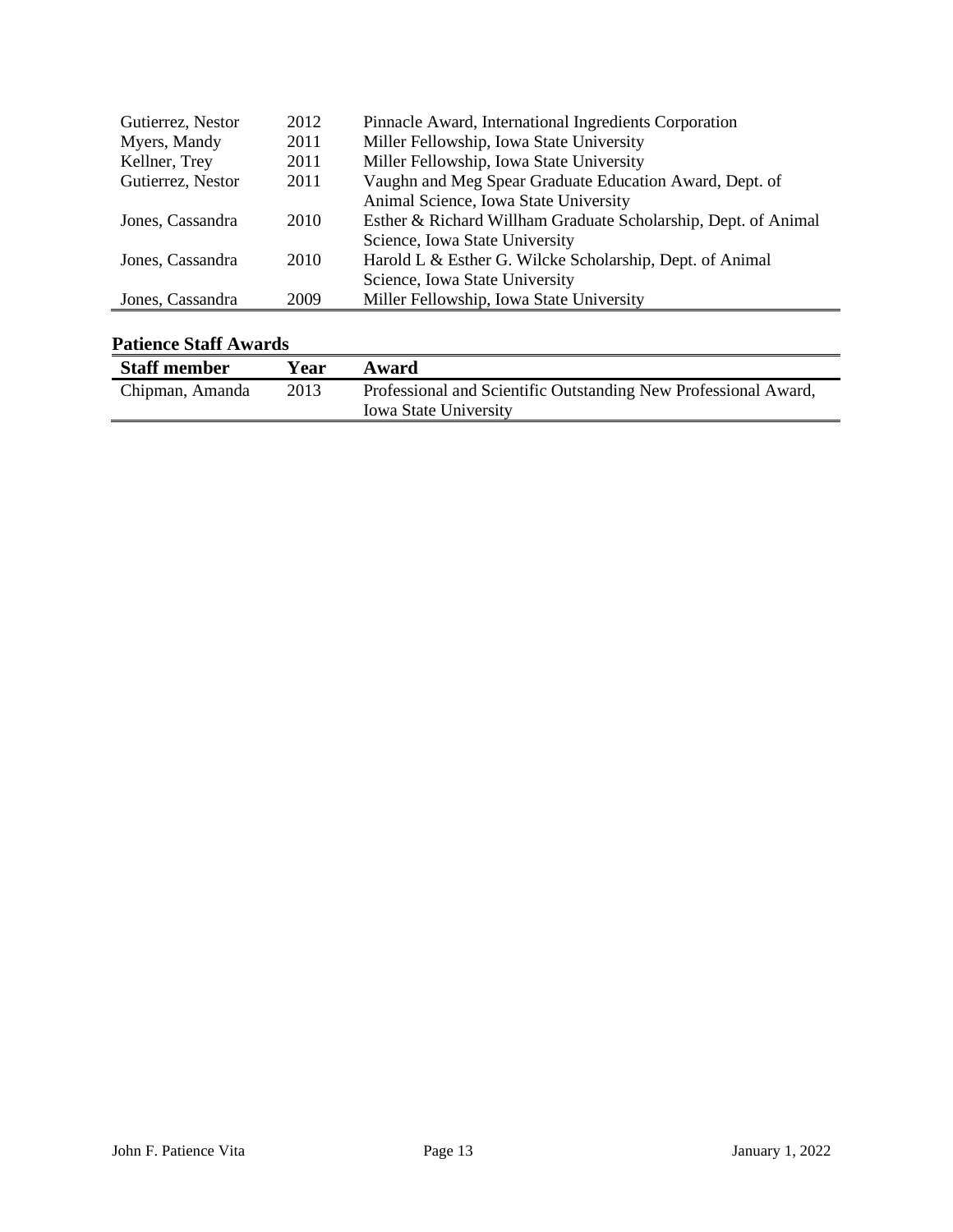| <b>Student</b>                      | Degree/<br>Date | <b>Major</b>               | Role                        | <b>Initial Placement</b>                                                     | <b>Current Employment</b>                                                   |
|-------------------------------------|-----------------|----------------------------|-----------------------------|------------------------------------------------------------------------------|-----------------------------------------------------------------------------|
| Marriott, Jenny <sup>9</sup>        | M.Sc. 2010      | Animal<br>Nutrition        | Co-Advisor/<br>Dr. Beaulieu | Technician, Prairie Swine<br>Centre, Saskatoon, SK                           | Technician, Western College of<br>Veterinary Medicine,<br>Saskatoon, SK     |
| Tonita, Kathryn (Ross) <sup>8</sup> | M.Sc. 2009      | Animal<br>Nutrition        | Co-Advisor/<br>Dr. Beaulieu | Animal Health Program<br>Officer, Sask. Agriculture and<br>Food, Regina, SK  | Animal Health Program<br>Officer, Sask. Agriculture and<br>Food, Regina, SK |
| Oresanya, Temitope <sup>7</sup>     | Ph.D. Fall 2005 | Animal<br><b>Nutrition</b> | Advisor                     | Nutritionist, Cargill Nutrena<br>Feeds, Lethbridge, AB                       | Nutritionist, Cargill Animal<br>Nutrition, Lethbridge, AB                   |
| Shaw, Marnie <sup>6</sup>           | M.Sc. 2002      | Animal<br>Nutrition        | Advisor                     | Nutritionist, Landmark Feeds,<br>Strathmore, AB                              | Self employed                                                               |
| Levesque, Crystal <sup>5</sup>      | M.Sc. 2002      | Animal<br>Nutrition        | Advisor                     | Ph.D. candidate, University of<br>Alberta, Edmonton, AB                      | Associate Professor, South<br>Dakota State University,<br>Brookings, SD     |
| Cooper, Dana <sup>4</sup>           | M.Sc. 2000      | Animal<br>Nutrition        | Advisor                     | Pharmaceutical Representative,<br>Fort Dodge Animal Health,<br>Saskatoon, SK | Unknown                                                                     |
| Fairbairn, Shawn <sup>3</sup>       | M.Sc. 1997      | Animal<br>Nutrition        | Advisor                     | Nutritionist, New Life Feeds,<br>Saskatoon, SK                               | Poultry Nutritionist, Nutrition<br>Partners, Saskatoon, SK                  |
| Umboh, Johnny <sup>2</sup>          | M.Sc. 1993      | Animal<br>Nutrition        | Advisor                     | Lecturer, Sam Ratulangi<br>University, Manado, Indonesia                     | Retired                                                                     |
| Olkowski, Andrzej <sup>1</sup>      | Ph.D. 1992      | Animal<br>Nutrition        | Co-Advisor                  | Research Associate, University<br>of Saskatchewan, Saskatoon,<br><b>SK</b>   | Scientist Emeritus, University<br>of Saskatchewan, Saskatoon,<br><b>SK</b>  |

## **GRADUATE STUDENTS ADVISED OR CO-ADVISED (UNIVERSITY OF SASKATCHEWAN)**

<sup>a</sup> Last known employment

# **Thesis Title**<br><sup>1</sup> Nutritiona

<sup>1</sup> Nutritional toxicity of sulfur and sulfur-nutrient interactions in ruminants<sup>2</sup> Effect of a diurnal pattern of heat stress on the physiological and nutrition

Effect of a diurnal pattern of heat stress on the physiological and nutritional status of the pig.

3 Improved characterization of the energy variability and estimation of the dietary energy levels in barley fed to growing pigs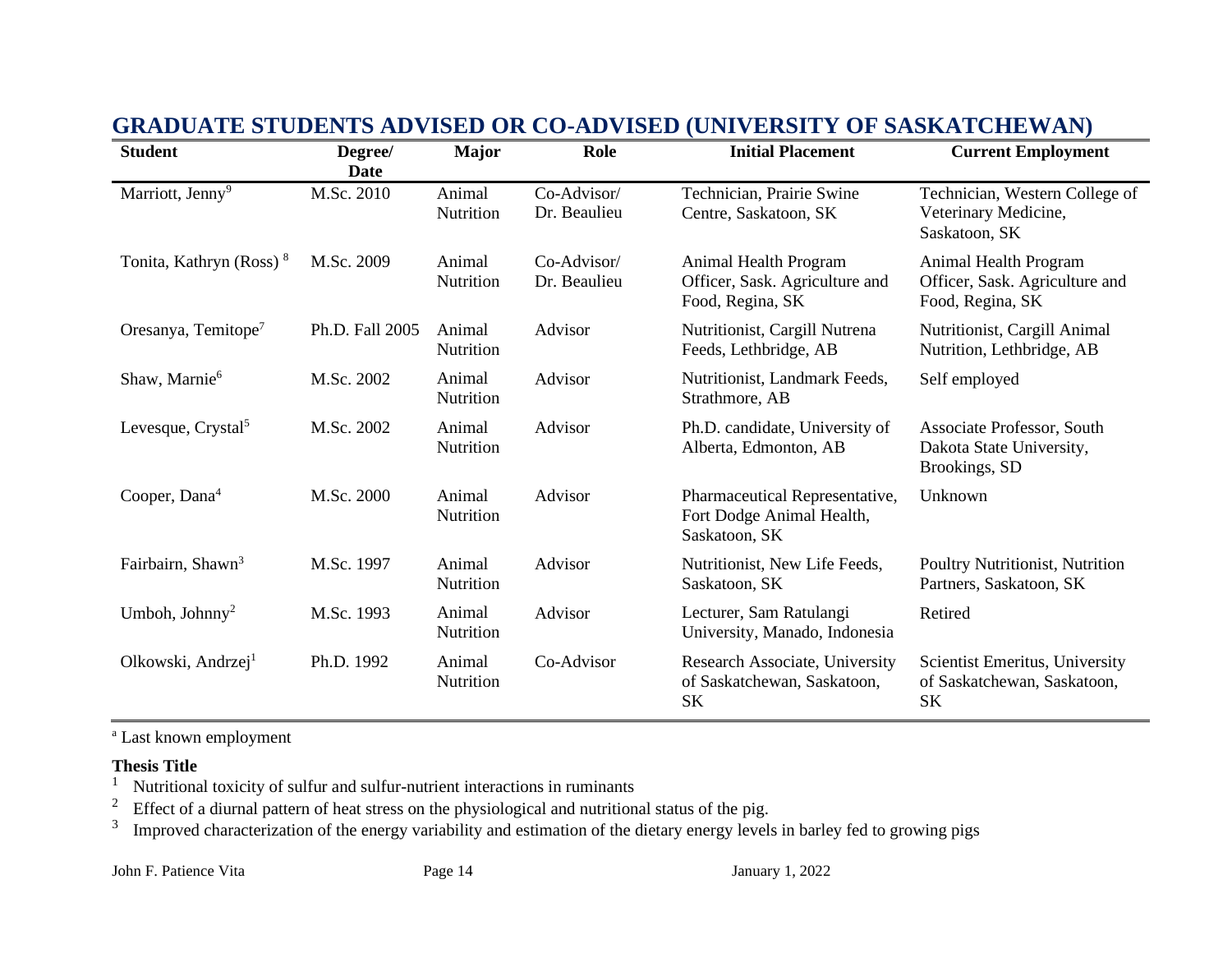- <sup>4</sup> Determining the threonine requirements of the high-producing lactating sow  $\frac{5}{\text{}}$  The effects of dietary digestible energy content and site of weaping on weap
- The effects of dietary digestible energy content and site of weaning on weanling pig performance
- <sup>6</sup> Effects of diet composition on water utilisation patterns in growing pigs
- $<sup>7</sup>$  Energy metabolism in the weanling pig: effects of energy concentration and intake on growth, body composition and nutrient accretion in the</sup> empty body
- <sup>8</sup> Ractopamine hydrochloride and the environmental sustainability of pork production<br><sup>9</sup> The response of the growing pig to changes in energy intake achieved via changes in
- The response of the growing pig to changes in energy intake achieved via changes in dietary energy concentration versus changes in feed intake.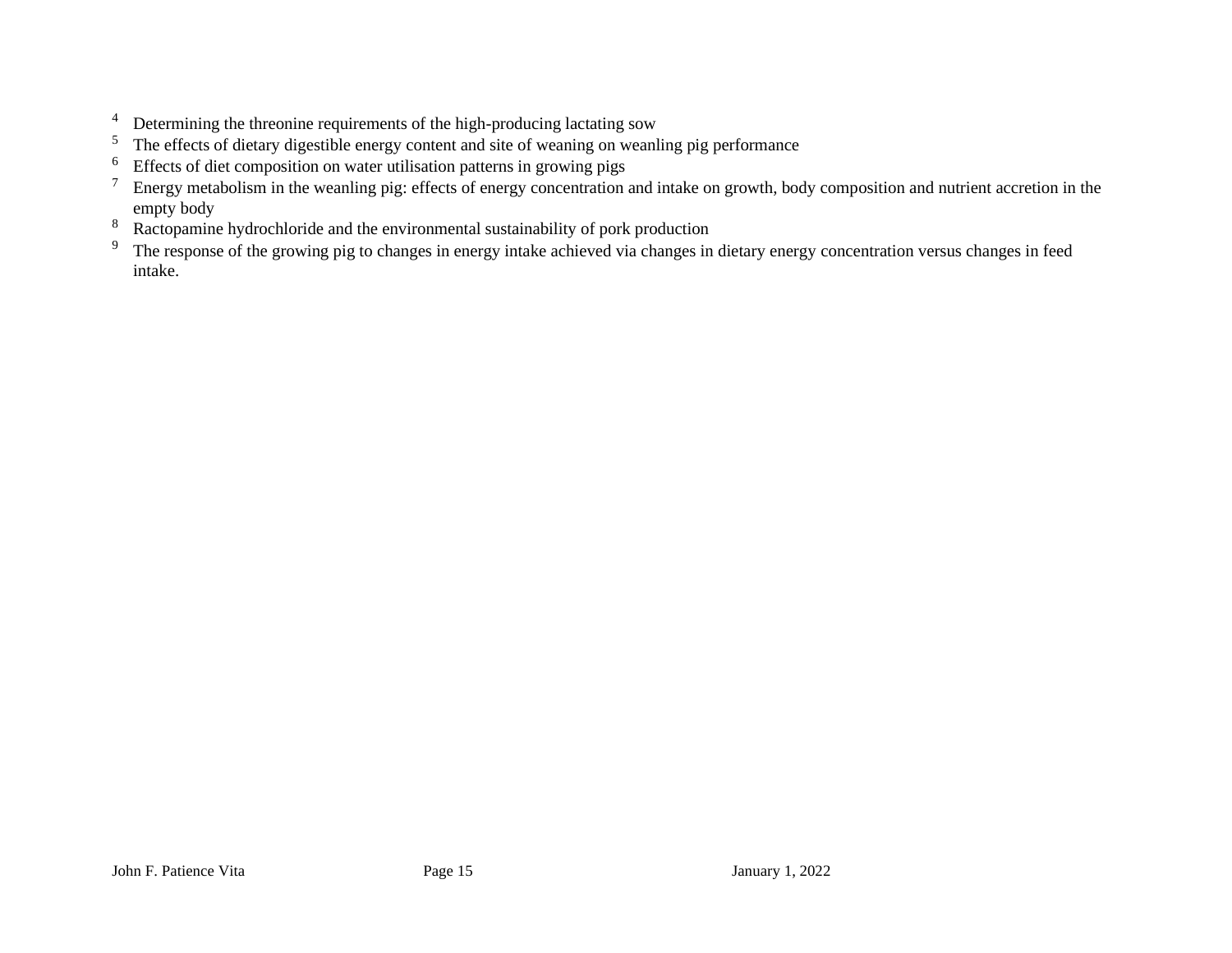### **GRADUATE STUDENT COMMITTEE MEMBERSHIPS**

### **Iowa State University**

- 29. Mayorga, Johana. 2021. Effects of heat stress on intestinal physiology and immunometabolism. Dr. Lance Baumgard, Supervisor. Dept. of Animal Science. Ph.D.
- 28. Jasper, Jessica. 2020. Evaluation of dietary approaches to improve growth performance of health challenged pigs. Dr. Nick Gabler, Supervisor. Dept. of Animal Science. M.S.
- 27. Schulte, Matt. 2018. Investigation of factors influencing the development of pork tenderness. Dr. Steven Lonergan, Supervisor. Dept. of Animal Science. M.S.
- 26. Schweer, Wes. 2018. Amino acid requirements of health challenged pigs. Dr. Nick Gabler, Supervisor. Dept. of Animal Science. Ph.D.
- 25. Hines, Elizabeth. 2018. The effects of maternal and production environment on offspring development and swine production efficiency. Dr. Jason Ross, Supervisor. Dept. of Animal Science. Ph.D.
- 24. Ramirez, Brett. 2017. A novel approach to measure, understand and assess the thermal environment in grow-finish swine facilities. Dr. Steve Hoff, Supervisor. Dept. of Agriculture and Bioresources Engineering. Ph.D.
- 23, Mayorga, Johana. 2017. Effects of chromium (Cr) and zinc (Zn) supplementation on metabolism, inflammation, and production parameters in heat-stressed and nutrient-restricted pigs. Dr. Lance Baumgard, Supervisor. Dept. of Animal Science. M.S.
- 22. Feng, Xi. 2016. Identification and characterization of off-odor and off-taste compounds in irradiated ready-to-eat (RTE) cooked meat products. Dr. Dong Ahn, Supervisor. Dept. of Animal Science. Ph.D.
- 21. Russell, Jason. 2015. Feed efficiency in beef cattle: Relationship with digestibility, antioxidant activity, oxidative stress, growth performance, and carcass characteristics. Dr. Stephanie Hansen, Supervisor. Dept. of Animal Science. Ph.D.
- 20. Johnson, Jay. 2014. Heat stress alters animal physiology and post-absorptive metabolism during pre- and postnatal development. Dr. Lance Baumgard, Superviso. Dept. of Animal Science. Ph.D.
- 19. Harris, Amanda. 2012. Defining physiological differences between gilts divergently selected for residual feed intake. Dr. Nick Gabler, Supervisor. Dept. of Animal Science. M.S.
- 18. Grubbs, Kyle. 2012. Protein profile and reactive oxygen species production in mitochondria from pigs divergently selected for residual feed intake. Dr. Nick Gabler/Dr. Steven Lonergan, Co-Supervisors. Dept. of Animal Science. Ph.D.
- 17. Pearce, Sarah. 2011. The effects of heat stress and nutritional status on metabolism and intestinal integrity in growing pigs. Dr. Lance Baumgard, Supervisor. Dept. of Animal Science. M.S.
- 16. Pepple, Laura. 2011. Impacts of feeding dried distillers grains with solubles on aerial emissions when fed to swine. Dr. R. Burns, Supervisor. Dept. of Agriculture and Bioresources Engineering. M.S.

### **University of Saskatchewan**

15. Jha, Rajesh. Alternative ingredients as functional feed in pig nutrition. 2010. Dr. P. Leterme, Supervisor. Ph.D.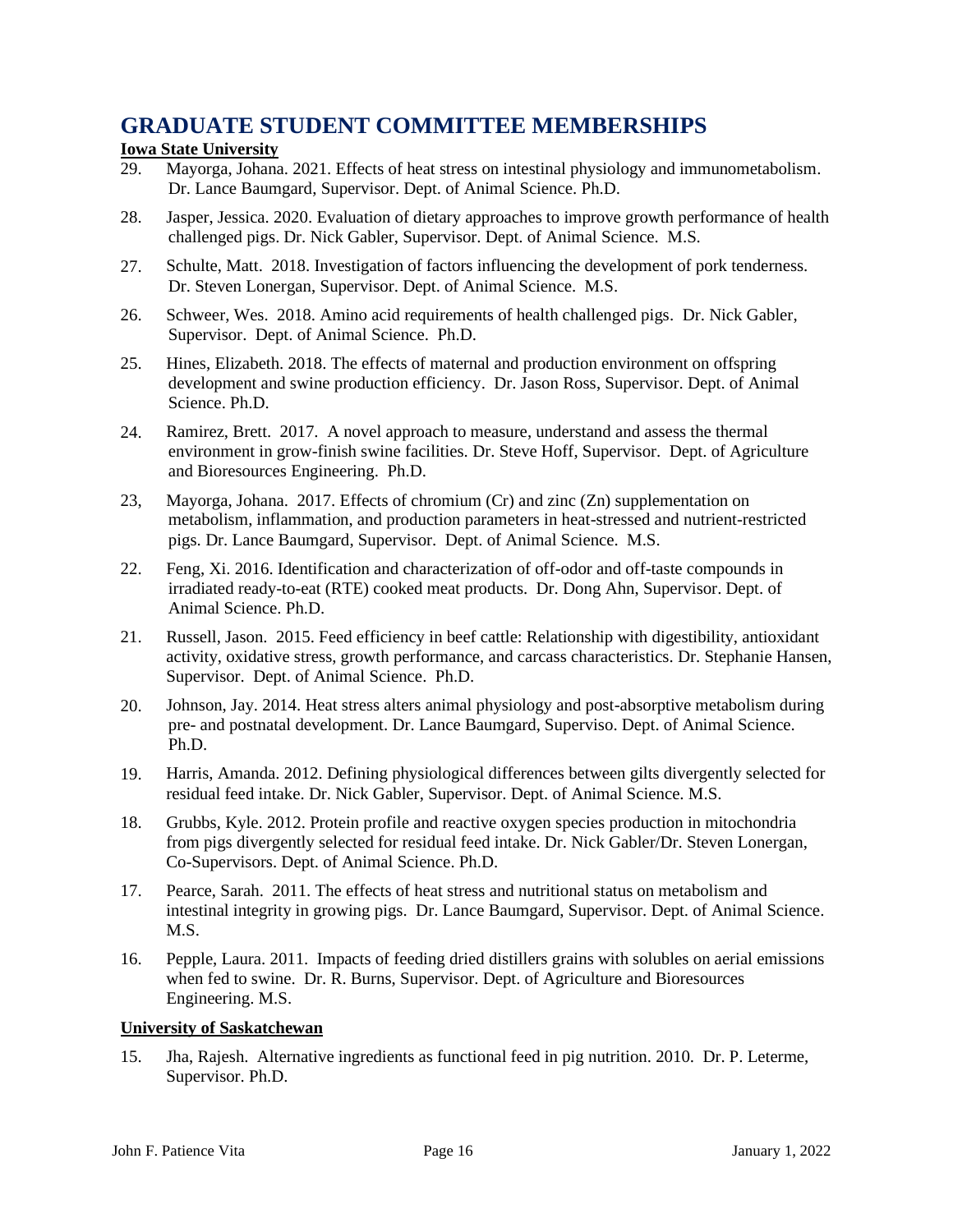- 14. Eastwood, Laura. Flaxseed and flaxseed meal in swine nutrition. 2008. Dr. P. Leterme, Supervisor. M.Sc.
- 13. Nortey, Thomas. 2007. Dr. R.T. Zijlstra, Supervisor. Characterization of and improvements in the nutritional value of wheat millrun for swine. Ph.D.
- 12. Ewaschuk, Julia. 2004. Mechanism and treatment of acidosis in neonatal diarrhea. Dr. G. Zello and Dr. J. Naylor, Co-supervisors. Ph.D.
- 11. Bell, Janet. 2003. Dietary effects of net acid excretion and bone loss. Dr. S.Whiting, Supervisor. M.Sc.
- 10. Cooley, Leanne. 2002. Nitrogen excretion in broilers. Dr. H.L. Classen, Supervisor. M.Sc. (did not finish)
- 9. Christianson, Shala K. 2003. Water balance and moisture production of grower-finisher rooms in swine production using dry and wet/dry feeders. Dr. S.P. Lemay, Supervisor. M.Sc.
- 8. Newkirk, Rex. 2001. The effects of processing, genotype and environment on amino acid availability of canola meal. Dr. H.L. Classen, Supervisor. Ph.D.
- 7. Oryschak, Matthew. 2001. Dr. R.T. Zijlstra, Supervisor. M.Sc.
- 6. Qiao, Hong Yu. 2001. Nutritional, physiological and metabolic effects of rapeseed meal simple phenolics in broiler chickens. Dr. H.L. Classen, Supervisor. Ph.D.
- 5. Marciniak, Brad. 2000. The role of hog production in diversifying farm assets. Dr. R.A. Schoney, Supervisor. M.Sc.
- 4. Anderson, D. 1995. Dr. S. Whiting, Supervisor. M.Sc.
- 3. Dahl, Wendy J. 1994. The effects of dietary fibre on renal calcium metabolism Dr. A. Stephen, Supervisor. M.Sc.
- 2. Green, Tim J. 1993. Dr. S. Whiting, Supervisor. M.Sc.
- 1. Tremblay, Monique L. 1988. The effects of high sulfate water on weanling pig production, blood and gut physiology. Dr. G.I. Christison, Supervisor. M.Sc.

### **EXTERNAL EXAMINER, GRADUATE THESIS**

- 6. Hojgaard, Camilla. 2020. Dr. Peter Thiel, Supervisor. Ph.D. Thesis. Aarhus University, Denmark.
- 5. Rikard-Bell, Charles. 2012. Dr. J. Pluske, Supervisor. Ph.D. Thesis. Murdoch University, Australia.
- 4. Brooke, Gabrielle. 2010. Dr. J. Pluske, Supervisor. Ph.D. Thesis. Murdoch University, Australia.
- 3. Durmic, Z. 2000. Dr. D.H. Hampson, Supervisor. Ph.D. Thesis. Murdoch University, Australia.
- 2. Zhen, Z. 2000. Dr. P.G. Paterson, Supervisor. M.Sc. Thesis. University of Saskatchewan, Saskatoon, SK.
- 1. Lordon, Carolyn D. 1998. Dr. G. Zello, Supervisor. M.Sc. Thesis. University of Saskatchewan, Saskatoon, SK.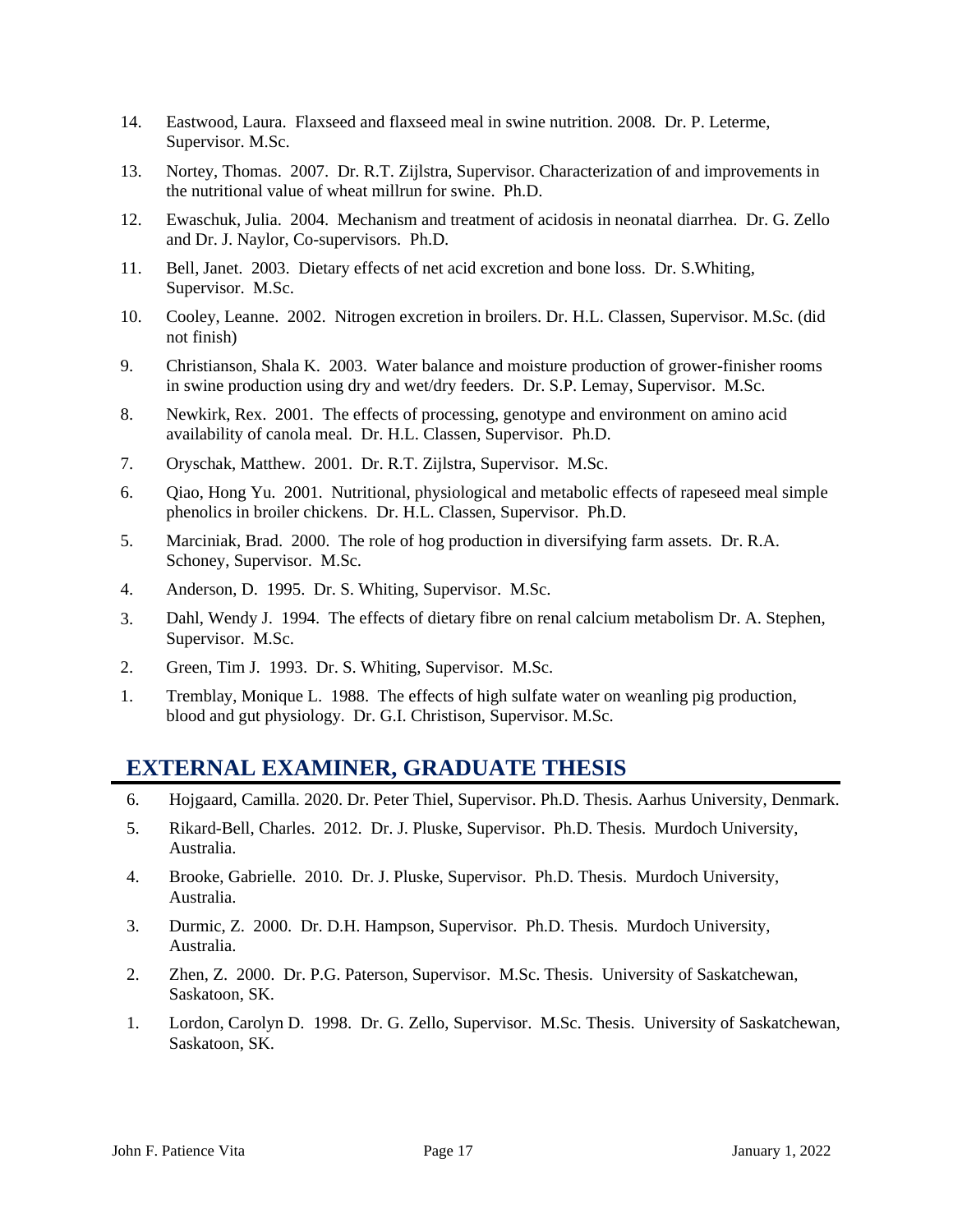## **VISITING SCHOLARS HOSTED**

- 2. Yuxuan, Song: 2011-12 Professor, Northwest A&F University, Yangling, Shaanxi, P.R. China.
- 1. Battacone, Gianni: 2011 Professor, Università degli studi di Sassari, Sassari, Italy.

## **POST DOCTORAL FELLOWS SUPERVISED**

- 7. Gutierrez, Nestor: 2015 Currently: Research Scientist, Trouw Nutrition, Boxmeer, The Netherlands
- 6. Li, Dr. Shaoyan: 1996-97 Currently: Nutritionist, Charoen Pokphand Indonesia, Sepanjang, Indonesia
- 5. Lorschy, Dr. Mark: 1995-98 Currently: Business Development Manager, PetSure (Australia) Pty. Ltd., Sydney, Australia
- 4. Boles, Dr. Jane Ann: 1991-93 Currently: Associate Professor, Montana State University, Bozeman, MT
- 3. Maenz, Dr. David: 1990-92 Currently: Chief Scientific Officer, Can Pro Ingredients Ltd., Arborfield, SK
- 2. Ahn, Dr. Dong U.: 1988-90 Currently: Professor, Iowa State University, Ames, IA
- 1. McLeese, Dr. Jennifer: 1988-90 Currently: Senior Instructor, University of Manitoba, Winnipeg, MB

## **RESEARCH TECHNICIANS SUPERVISED**

### **Iowa State University**

- 8. Matchan (Gould), Stacie: 2013 2020 Current
- 7. Chipman, Amanda. 2009 2013. Following position: Ph.D. student, The Ohio State University, Columbus, OH

### **University of Saskatchewan**

- 7. Dyrland (Mann), Sidamie: 2006 2007 Following position: SPI Marketing Group
- 6. Osmamagic, Tanya: 2005 2006 Following position: Veterinary student, Western College of Vet. Medicine, Saskatoon, SK
- 5. Rivard, Marc: 2003-2005 Following position: Horticulturist
- 4. Dukart, Danielle: 2001-2002 Following position: Education student, Saskatoon, SK
- 3. Mohr, Ryan: 2003-2004 Following position: Student, Western College of Veterinary Medicine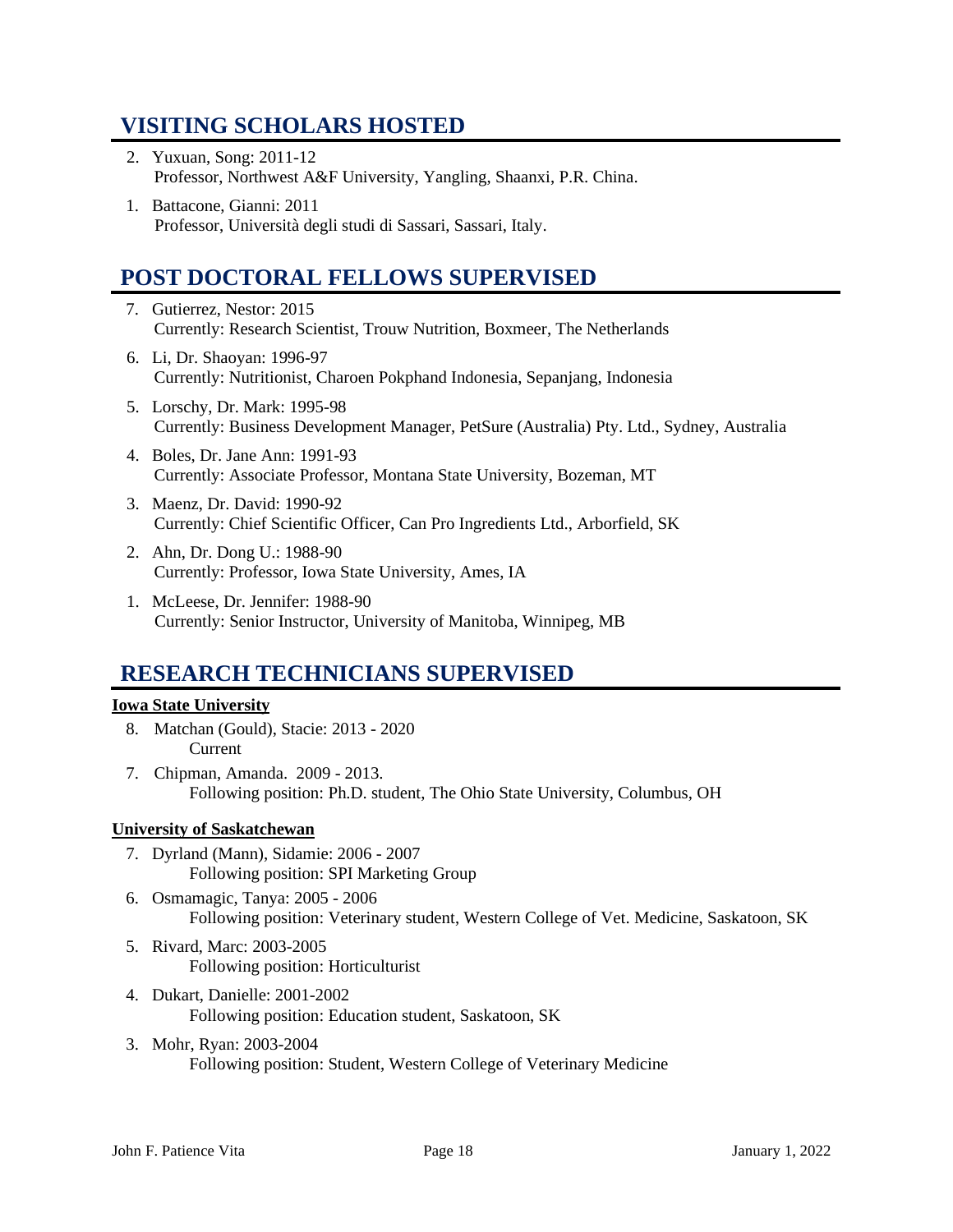- 2. Petracek, Raelene: 1990-2008 Following position: Research Technician, Prairie Swine Centre Inc.
- 1. Gillis, Doug: 1988-2008 Following position: Research Technician, Prairie Swine Centre Inc.

## **UNDERGRADUATE STUDENTS SUPERVISED**

- 30. Marquez-Barreto, Bethmari: 2019
- 29. Pati, Lokesh: 2019
- 28 Haller, Maddlyn: 2019
- 27. Folkerts, Hannah: 2019
- 26. Okoren, Claire: 2019
- 25. Fetzer, Ethan: 2019
- 24. Hagen, Chloe: 2018
- 23. Speare, Bailey: 2018
- 22. Horras, Jessica: 2017-2018
- 21. Anderson, Olivia: 2016-2018
- 20. France, Tanya: 2016-2017
- 19. Greiner, Kaleb: 2015
- 18. Hansen, Kristin: 2015-2016
- 17. Koester, Lucas: 2015- 2016
- 16. Kaschke, Ellen: 2014-2016
- 15. McLaren-Almond, Christopher: 2014-2015
- 14. Castelli, Juana: 2014-2015
- 13. Perez-Barreto, Karla: 2014-2015
- 12. Launderville, Katelyn: 2014
- 11. Greiner, Amanda: 2014
- 10. Hammes, Amber: 2014
- 9. Lyons, Tana: 2013-2014
- 8. Pardall, Sara: 2013-2014
- 7. Boyle, Cassandra: 2013-2014
- 6. Alyssa: 2011-2012
- 5. Newman, Monica: 2011-2012
- 4. Acosta, Jesus: 2010
- 3. Padrell, Sara: 2007
- 2. Sproule, Robert: 2006
- 1. Ross, Kathryn: 2006

### **UNDERGRADUATE THESIS SUPERVISED**

- 2. Smith, Laura F. 2003. Manipulation of diet composition to alter the pattern of nitrogen excretion on growing pigs. B.S.A. Thesis. University of Saskatchewan, Saskatoon, SK.
- 1. Niwa, Louise. 1998. B.S.A. Thesis. University of Saskatchewan, Saskatoon, SK.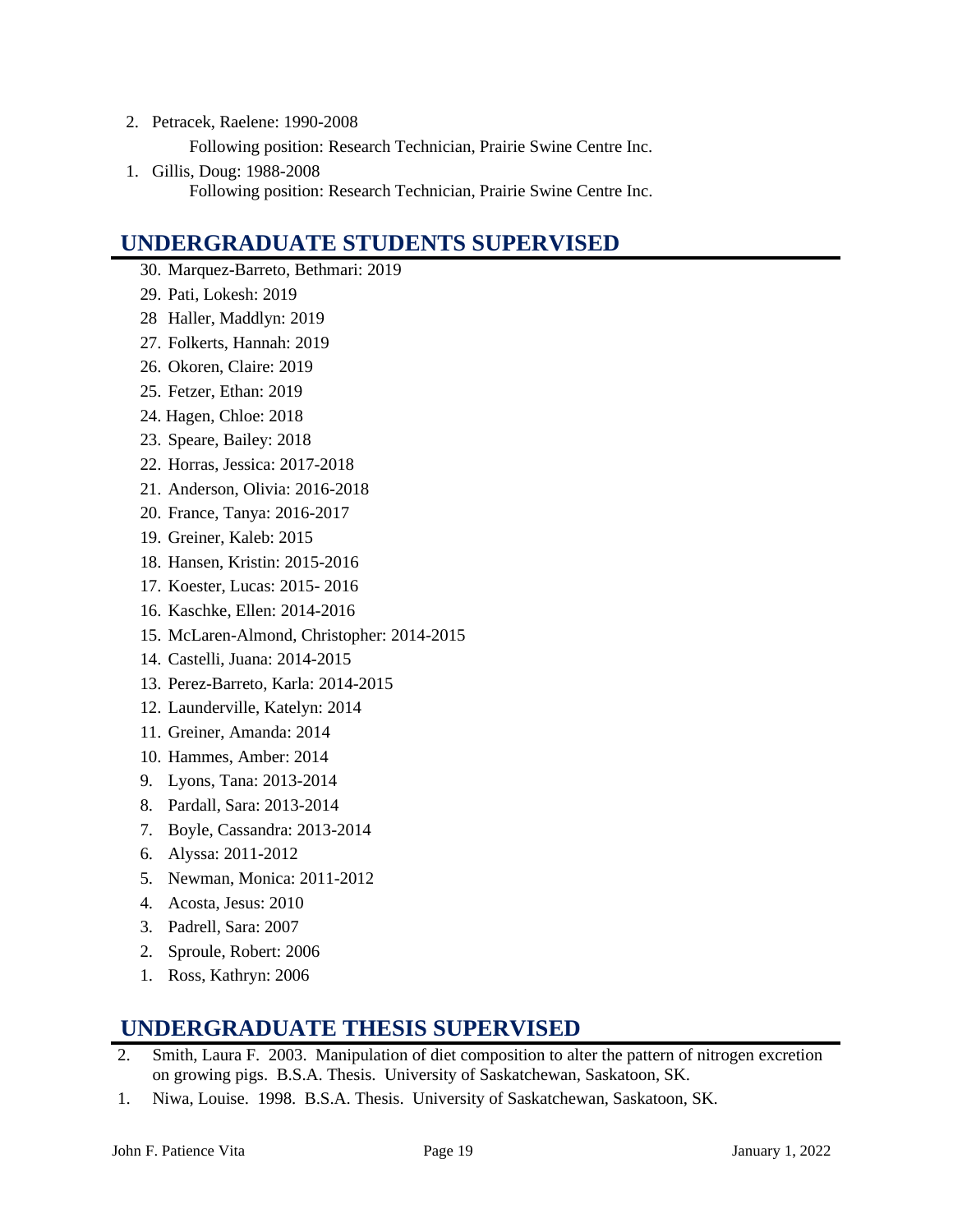## **SCIENCE WITH PRACTICE STUDENTS SUPERVISED**

- 4. Hagen, Chloe. 2019. Does phytase release less phosphorus than we think when pigs are fed a phosphorus-adequate diet as compared to a phosphorus-deficient diet?
- 3. Anderson, Olivia. 2017. Evaluating the effects of novel feed additives on growth performance and microbiota in nursery pigs.
- 2. Hammes, Amber. 2014. Efficiency of the β-mannanase enzyme in improving nutrient digestibility in nursery (25 kg) and finishing pigs (55 kg).
- 1. Boyle, Cassandra. 2013. Validation of a novel technique for determination of the absorption and retention of dietary P based on urinary excretion in growing pigs

## **UNDERGRADUATE STUDENTS SPECIAL PROJECTS SUPERVISED**

- 2, Hagen, Chloe. 2019. Project topic: Impact of corn quality on value, and interventions to improve value.
- 1. Becker, Larissa. 2018. Project topic: Effect of feeding a blend of short, medium, and long chain fatty acids and triglycerides to lactating sows on sow feed intake, and on piglet growth and survivability to weaning.

## **GEORGE WASHINGTON CARVER STUDENTS SUPERVISED**

1. C. I. Mántaras. 2011. Effects of birth weight, post-weaning disease prevalence, and growth characteristics on fecal and carcass nutrient concentrations of pigs in a commercial setting

### **PREPARING FUTURE FACULTY - MENTOR**

1. Monique Paris-Garcia. 2013. Major professor Dr. A. Johnson. Current position: Associate Professor, North Carolina State University

## **TEACHING RECORD**

|      |                | <b>Iowa State University</b> |                                      |                        |
|------|----------------|------------------------------|--------------------------------------|------------------------|
| 2019 | Fa             | AnS $603$                    | Nutrition seminar $-$ Co-coordinator | 11 registered students |
|      | Fa             | AnS490A                      | Special topics class                 | 1 registered student   |
|      | Sp             | An $S320$                    | Animal Feeds and Feeding             | 2 lecture hr           |
| 2018 | Fa             | An $S490A$                   | Special topics class                 | 1 registered student   |
|      | Fa             | AnS 320                      | Animal Feeds and Feeding             | 2 lecture hr           |
|      | Sp             | AnS 320                      | Animal Feeds and Feeding             | 1 lecture hr           |
| 2017 | Fa             | AnS 228                      | <b>Laboratory Animal Science</b>     | 2 lab hr               |
|      | Fa             | AnS 320                      | Animal Feeds and Feeding             | 2 lecture hr           |
|      | S <sub>p</sub> | AnS 320                      | Animal Feeds and Feeding             | 2 lecture hr           |
| 2016 | Fa             | AnS 320                      | Animal Feeds and Feeding             | 1 lecture hr           |
|      | S <sub>p</sub> | AnS 320                      | Animal Feeds and Feeding             | 2 lecture hr           |
| 2015 | Fa             | AnS 320                      | Animal Feeds and Feeding             | 2 lecture hr           |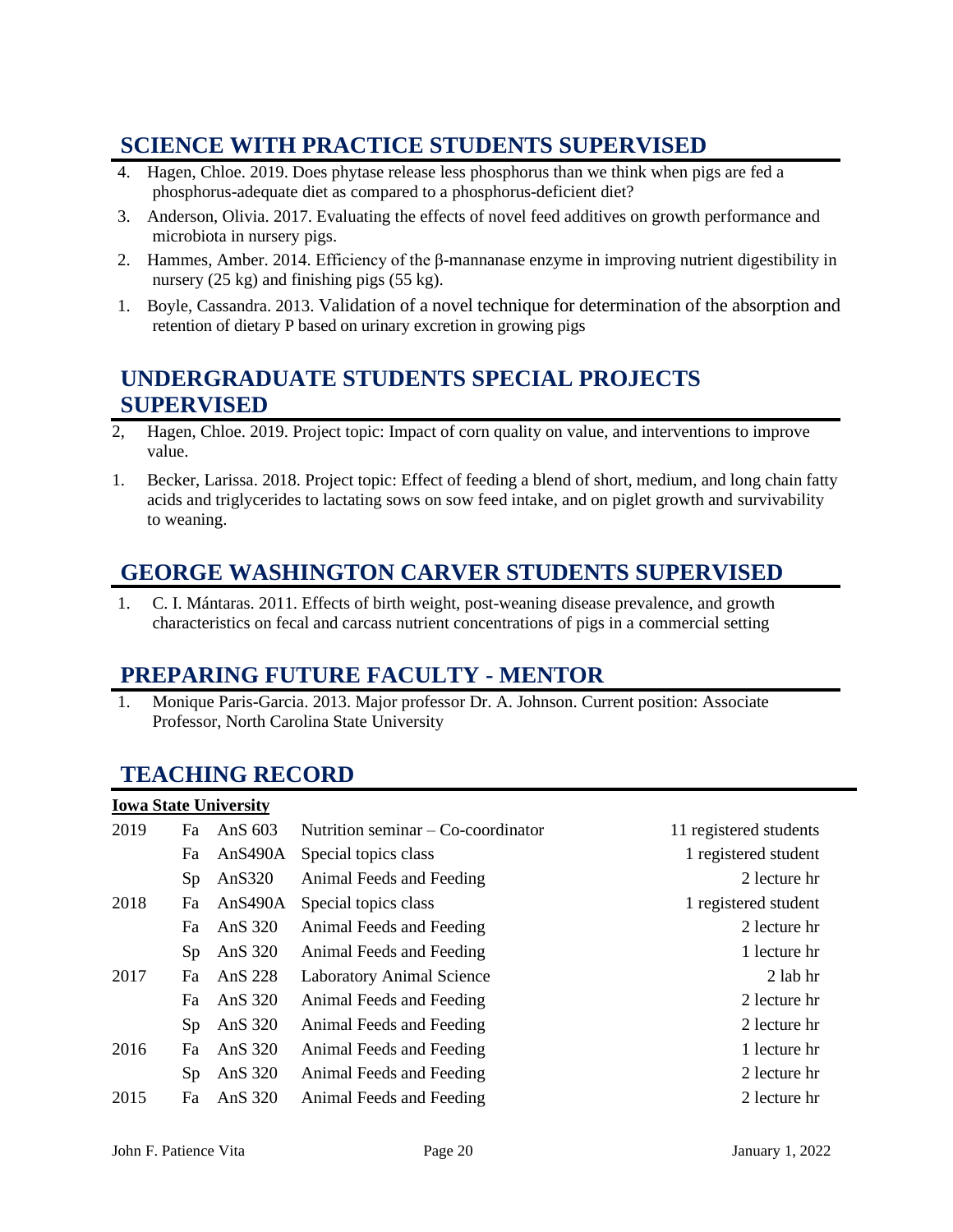|                                   | Sp               | AnS 320                                                                                                                                              | Animal Feeds and Feeding                                                                                    | 2 lecture hr                            |
|-----------------------------------|------------------|------------------------------------------------------------------------------------------------------------------------------------------------------|-------------------------------------------------------------------------------------------------------------|-----------------------------------------|
|                                   | Sp               | An $S225$                                                                                                                                            | Swine production                                                                                            | 6 lab hr                                |
|                                   | Fa               | AnS501                                                                                                                                               | Introduction to animal science                                                                              | 0.5 lecture hr                          |
| 2014                              | Fa               | AnS 320                                                                                                                                              | Animal Feeds and Feeding                                                                                    | 2 lecture hr                            |
|                                   | Fa               | AnS 225                                                                                                                                              | Swine production                                                                                            | 6 lab hr                                |
|                                   | Sp               | AnS 320                                                                                                                                              | Animal Feeds and Feeding                                                                                    | 2 lecture hr                            |
| 2013                              | Fa               | AnS 320                                                                                                                                              | Animal Feeds and Feeding                                                                                    | 2 lecture hr                            |
|                                   | Fa               | AnS 320                                                                                                                                              | Animal Feeds and Feeding                                                                                    | $2$ lab hr                              |
|                                   | Sp               | AnS 320                                                                                                                                              | Animal Feeds and Feeding                                                                                    | 2 lecture hr                            |
|                                   | Sp               | AnS 320                                                                                                                                              | Animal Feeds and Feeding                                                                                    | 2 lab hr                                |
|                                   | Sp               |                                                                                                                                                      | Pork Fellows                                                                                                | 1 lecture hr                            |
| 2012                              | Fa               | AnS 320                                                                                                                                              | Animal Feeds and Feeding                                                                                    | 4 lecture hr                            |
|                                   | Fa               | AnS 320                                                                                                                                              | Animal Feeds and Feeding                                                                                    | 2 lab hr                                |
|                                   | Sp               | AnS 320                                                                                                                                              | Animal Feeds and Feeding                                                                                    | 4 lecture hr                            |
|                                   | Sp               | AnS 320                                                                                                                                              | Animal Feeds and Feeding                                                                                    | 2 lab hr                                |
|                                   | Sp               |                                                                                                                                                      | <b>Pork Fellows</b>                                                                                         | 1 lecture hr                            |
| 2011                              | Fa               | AnS 620                                                                                                                                              | Energy metabolism                                                                                           | 4 lecture hr                            |
| 2010                              | Fa               | AnS 603                                                                                                                                              | <b>Nutrition Seminar</b>                                                                                    | 14 seminar hr                           |
| 2009                              | Fa               | AnS 320                                                                                                                                              | Swine nutrition and management                                                                              | 4 lecture hr                            |
|                                   | Fa               | AnS 501                                                                                                                                              | Survey of animal disciplines                                                                                | 0.5 lecture hr                          |
|                                   | Su<br>Sp         | AnS 518<br>AnS 320                                                                                                                                   | Digestive Physiology & metabolism of non-ruminants<br>Swine nutrition and management                        | 4 lecture hr<br>4 lecture hr            |
| <b>University of Saskatchewan</b> |                  |                                                                                                                                                      |                                                                                                             |                                         |
| 2006-07 ANSC 800                  |                  |                                                                                                                                                      | Advanced Protein and Amino Acid Nutrition – Coordinator                                                     | 14 Lectures <sup>1</sup>                |
|                                   |                  | ANSC <sub>41</sub>                                                                                                                                   | <b>Introductory Livestock Production Science</b>                                                            | 1 Lecture                               |
| 2004-05                           |                  | <b>ANSC 800</b>                                                                                                                                      | Advanced Protein and Amino Acid Nutrition - Coordinator                                                     | 12 Lectures <sup>1</sup>                |
|                                   |                  | ANSC <sub>41</sub>                                                                                                                                   | <b>Introductory Livestock Production Science</b>                                                            | 1 Lecture                               |
| 2003-04 ANSC 41                   |                  |                                                                                                                                                      | <b>Introductory Livestock Production Science</b>                                                            | 1 Lecture                               |
|                                   | 2002-03 ANSC 800 |                                                                                                                                                      | Advanced Protein and Amino Acid Nutrition - Coordinator                                                     | $12$ Lectures <sup>1</sup>              |
|                                   |                  | ANSC <sub>41</sub>                                                                                                                                   | <b>Introductory Livestock Production Science</b>                                                            | 1 Lecture                               |
| 2001-02                           |                  | ANSC <sub>41</sub>                                                                                                                                   | <b>Introductory Livestock Production Science</b>                                                            | 1 Lecture                               |
| 2000-01                           |                  | <b>ANSC 800</b><br>ANSC <sub>41</sub>                                                                                                                | Advanced Protein and Amino Acid Nutrition – Coordinator<br><b>Introductory Livestock Production Science</b> | $12$ Lectures <sup>1</sup><br>1 Lecture |
| 1999-00                           |                  | ANSC <sub>11</sub>                                                                                                                                   | <b>Introductory Livestock Production Science</b>                                                            | 1 Lecture                               |
| 1998-99                           |                  | <b>ANSC 800</b><br>ANSC <sub>11</sub>                                                                                                                | Advanced Protein and Amino Acid Nutrition – Coordinator<br><b>Introductory Livestock Production Science</b> | $12$ Lectures <sup>1</sup><br>1 Lecture |
| 1997-98                           |                  | ANSC <sub>11</sub>                                                                                                                                   | <b>Introductory Livestock Production Science</b>                                                            | 1 Lecture                               |
| 1996-97                           |                  | <b>ANSC 800</b><br>Advanced Protein and Amino Acid Nutrition – Coordinator<br>ANSC <sub>11</sub><br><b>Introductory Livestock Production Science</b> |                                                                                                             | 12 Lectures <sup>1</sup><br>1 Lecture   |
| 1995-96                           |                  | ANSC <sub>11</sub>                                                                                                                                   | <b>Introductory Livestock Production Science</b>                                                            | 1 Lecture                               |
|                                   |                  |                                                                                                                                                      |                                                                                                             |                                         |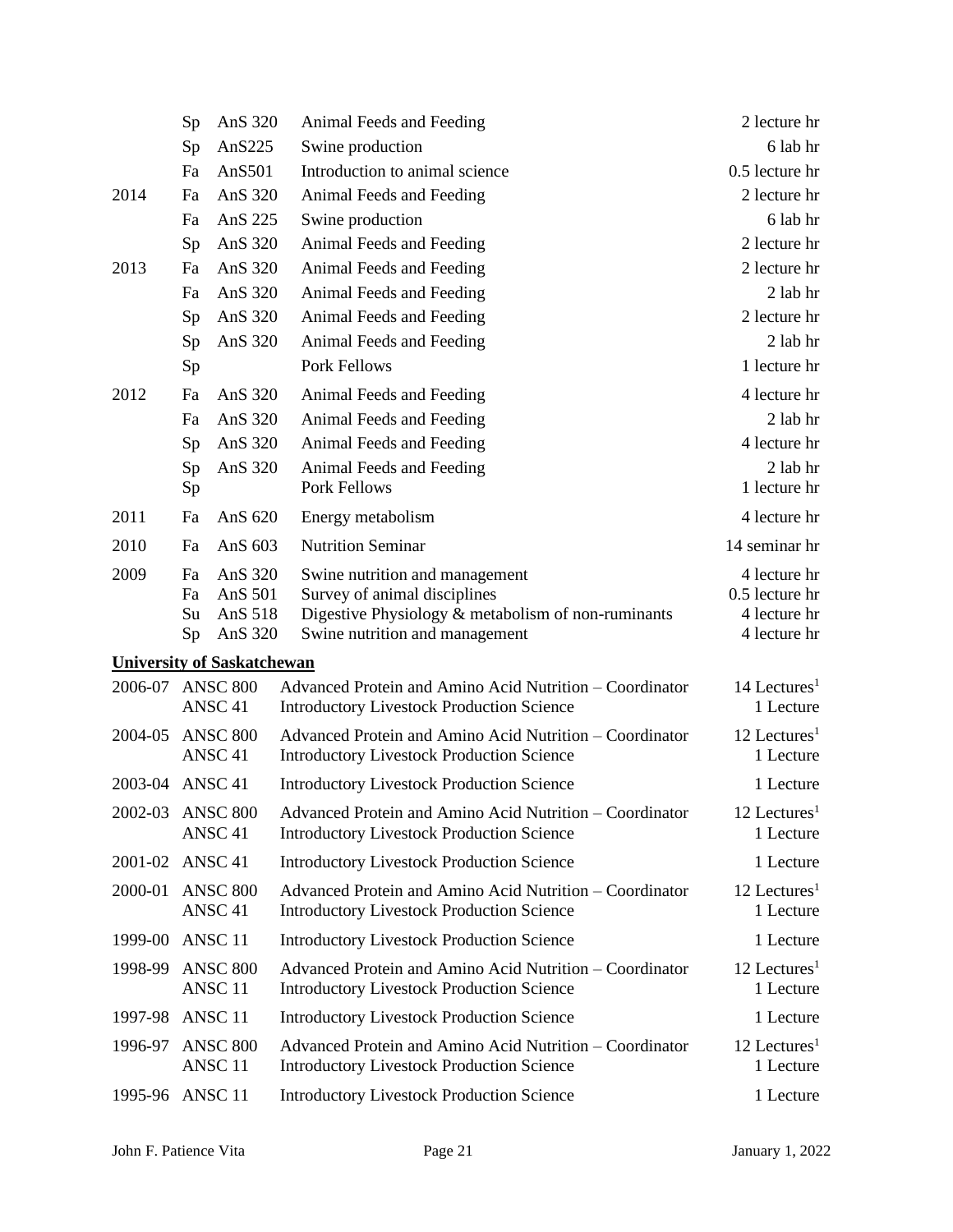|         | 1991-92 ANSC 817   | Advanced Mineral Nutrition – Coordinator         | 17 Lectures |
|---------|--------------------|--------------------------------------------------|-------------|
|         | <b>ANSC 898</b>    | <b>Monogastric Nutrition</b>                     | 2 Lecture   |
| 1990-91 | <b>ANSC 800</b>    | Advanced Protein and Amino Acid Nutrition        | 2 Lectures  |
|         | <b>ANSC 825</b>    | <b>Nutritional Toxicology</b>                    | 2 Lectures  |
|         | <b>ANSC 416</b>    | Feeds and Feeding                                | 5 Lectures  |
|         | <b>ANSC 431</b>    | <b>Clinical Animal Science</b>                   | 3 Lectures  |
|         | ANSC 21            | Animal Breeding                                  | 2 Lectures  |
|         | ANSC <sub>11</sub> | <b>Introductory Livestock Production Science</b> | 1 Lecture   |
| 1989-90 | ANSC 11            | <b>Introductory Livestock Production Science</b> | 1 Lecture   |

<sup>1</sup> Course Coordinator

## **EXTERNAL REVIEWER OR REFEREE**

- ➢ Member of Faculty Hiring Assessment Committees
	- 2020 Professor of Nutrition and Lactation Physiology, Aarhus University, Denmark
- ➢ External Ph.D. Thesis Examiner
	- 2012 Murdoch University, Australia
	- 2010 Murdoch University, Australia
	- 2000 Murdoch University, Australia

➢ Referee (External) for Senior Academic and Research Appointments

- 2020 University of California Davis: Dr. Yanhong Liu to Associate Professor
- 2019 North Carolina State University: Dr. Adam Fahrenholz to Associate Professor
- 2019 Michigan State University: Dr. Adam Moeser to Professor
- 2019 Purdue University: Dr. Kola Ajuwon to Professor
- 2018 University of Nebraska Lincoln: Dr. Tom Burkey to Professor
- 2018 University of Minnesota: Dr. Pedro Urriola to Research Associate Professor
- 2018 Purdue University: Dr. Kola Ajuwon to Professor
- 2016 University of Hawaii Manao: Dr. Rajesh Jha to Associate Professor
- 2012 North Carolina State University: Dr. Chad Stahl to Professor
- 2011 North Carolina State University: Dr. Sun Woo Kim to Professor
- 2010 Kansas State University
- 2009 University of Alberta: Dr. Walter Dixon to Professor
- 2008 University of Alberta: Dr. Ruurd Zijlstra to Associate Professor
- 2007 University of Leeds
- 2007 Kansas State University: Dr. Steve Dritz to Professor
- 2001 Purdue University
- 2001 Saskatchewan Research Council
- 2000 Kansas State University
- 1996 University of British Columbia: Dr. David Fraser to NSERC Chair
- 1992 The Ohio State University
- 1998 University of Minnesota
- 1989 Cornell University
- ➢ Ad Hoc Reviewer for Granting Agencies
	- AFRI/NIFA/USDA (USA)
	- Canada Foundation for Innovation (Canada)
	- Canada Research Chairs Program
	- Iowa Pork Producers Association
	- Manitoba Rural Adaptation Council Inc. (Canada)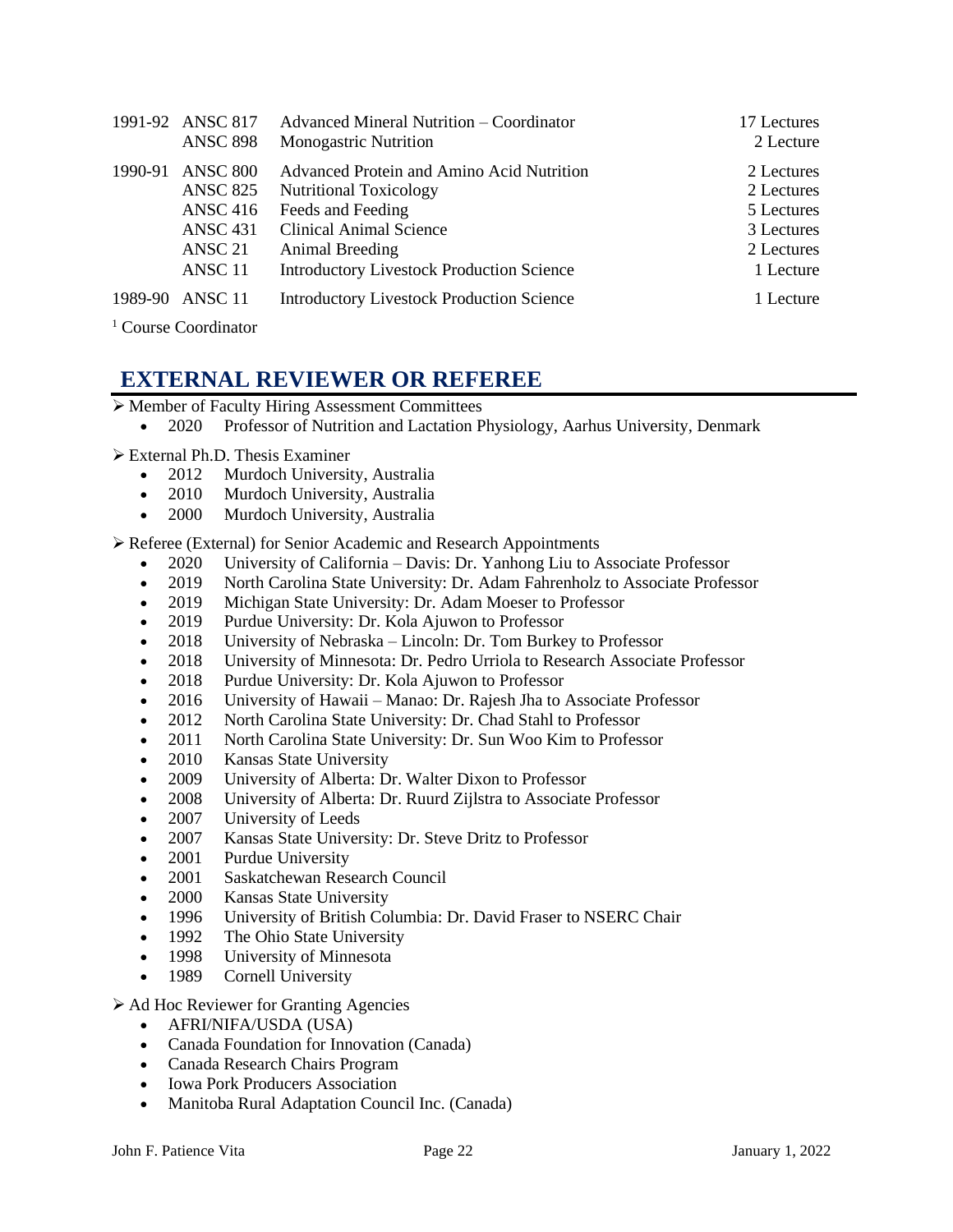- Mathematics of Information Technology and Complex Systems, A National Centre of Excellence (Canada)
- Minnesota Pork Board
- National Pork Board (USA)
- Natural Sciences and Engineering Research Council (Canada)
- Netherlands Organization for Scientific Research: Applied and Engineering Sciences
- New Crop Opportunities Center, University of Kentucky (USA)
- Swine Innovation Porc (Canada)
- Technologiestichting STW, Utrecht (The Netherlands)
- University of Missouri Research Foundation (USA)

➢ External Ph.D. project review

• 2003 Wageningen Agricultural University, The Netherlands

➢ Reviewer of research programs

- Brandon Research Centre, Agriculture and Agrifood Canada: 1994
- Swine Research Program, Agriculture Canada: 1987, 2006

### **SERVICE TO IOWA AND U.S. PORK INDUSTRY**

- ➢ Iowa Pork Producers Association
	- 2017 present Member

➢ NCCC-42 Swine Committee

- 2012 2013 Chair
- 2011 2012 Vice-Chair
- $\bullet$  2010 2011 Secretary
- 2008 2014 Member

### ➢ National Pork Board

- 2011 Member, Feed Focus Group
- 2010 Member, Nutrition X Health Focus Group
- 2005 Member, Net Energy Working Group

➢ National Hog Farmer

- 2010 2011 Member, New Product Review Panel, World Pork Expo
- ➢ U.S. Pork Center of Excellence
	- 2008 2010 Member, Steering Committee, National Swine Nutrition Guide

### **NUTRITION ADVISORY PANELS**

- 2019 2020 Research Advisory Board, TriOak Foods, Oakville, IA
- 2013 2021 Nutrition Advisory Board, International Ingredients Corporation, St. Louis, MO
- 2018 Nutrition Advisory Board, Charoen Pokphand, Beijing, China
- 2014 Nutrition Advisory Board, Pipestone Grow-Finish, Pipestone, MN
- 2012 Nutrition Adv. Board/Nutrition Forums, Elanco Animal Health, Indianapolis, IN
- 2012 Pfizer Animal Health/Zoetis, Florham Park, NJ
- 2018 Micronutrients Swine Advisory Board, Indianapolis, IN
- 2018 APC Swine Industry Advisory Board, Ankeny, IA

### **CONSULTING CLIENTS**

- 2017 Provimi NA, Cargill Premix and Nutrition, Brookville, OH
- 2019 2021 Zoetis Inc., Parsippany, NJ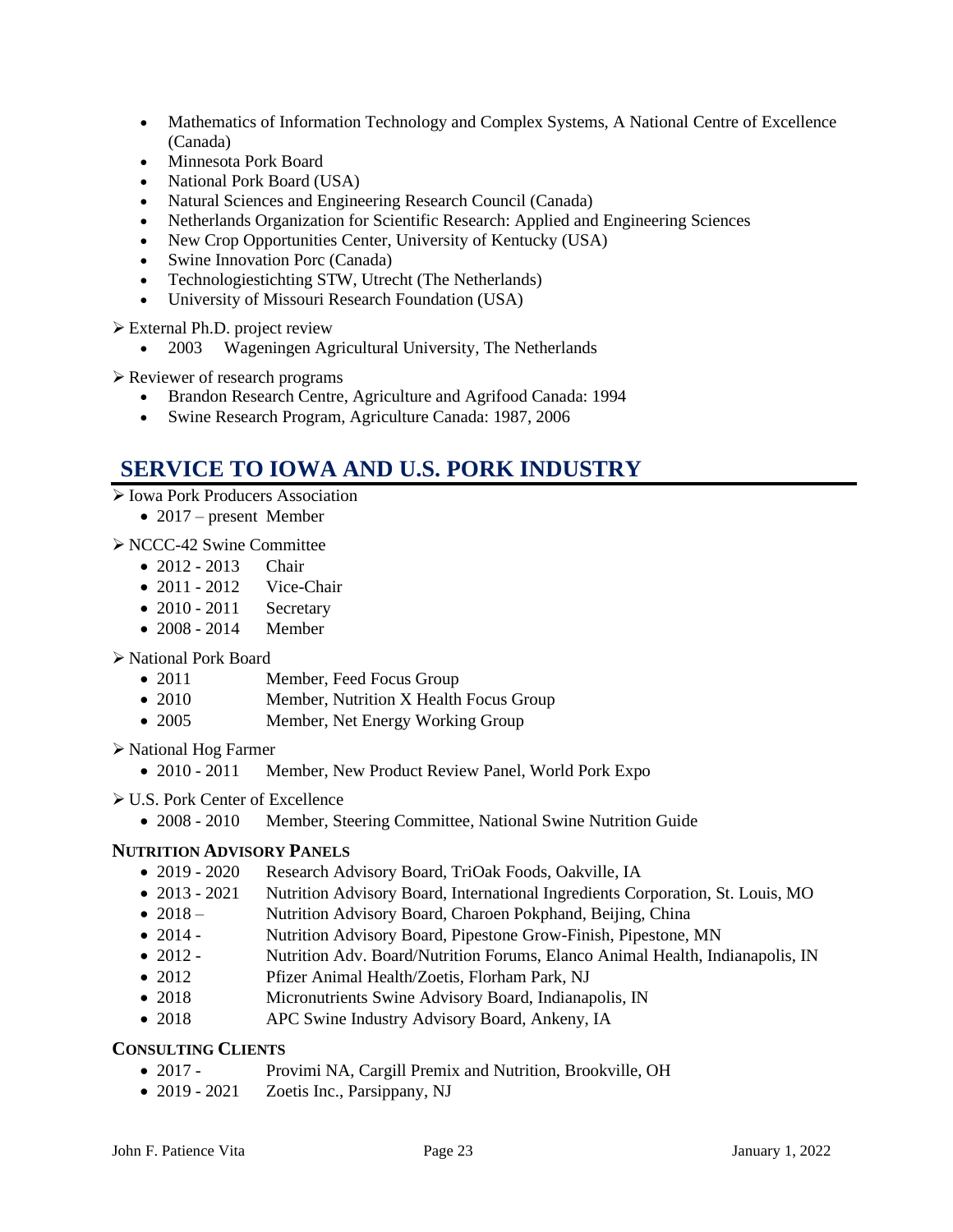- 2018 2021 TriOak Foods, Oakville, IA
- 2018 2019 Micronutrients, Indianapolis, IN
- 2017 CSA Animal Nutrition, Dayton, OH
- 2015 2016 Biofarma SA, Cordoba, Argentina
- 2014 Pipestone Grow Finish, Pipestone, MN
- 2013 Novartis Animal Health, Greensboro, NC
- 2012 2015 Tyson Foods, Springdale, AR
- 2012 2015 Swine Graphics Enterprises, Webster City, IA
- 2010 2013 DFS, Newell, IA
- 2010 2011 M2P2, Ames, IA
- 2009 Murphy-Brown LLC

### **SERVICE TO IOWA STATE UNIVERSITY**

➢ ANR Extension and Outreach

• 2016 Member, Search Committee, Extension Program/Field Specialists

## **SERVICE TO IOWA STATE UNIVERSITY: COLLEGE OF AGRICULTURE AND LIFE SCIENCES**

- ➢ Nutritional Sciences Council
	- 2008 Member
- ➢ Feed Mill Task Force
	- 2015 2017 Member
- ➢ Feed Mill Steering Committee
	- 2017 2020 Member

## **SERVICE TO IOWA STATE UNIVERSITY: DEPT OF ANIMAL SCIENCE**

### ➢ Interim Chair

• 2020 (Jan – Mar)

### ➢ Associate Chair

- 2019 (Oct Dec)
- 2020 (Mar Jun)

### ➢ Faculty Mentor

- 2011 2018 Dr. Anna Johnson
- 2011 2020 Dr. Jodi Sterle
- 2012 2019 Dr. Stephanie Hansen
- 2009 2013 Dr. Mike Persia

### ➢ Faculty Search Committees

- 2020 2021 Chair: Search Committee for Poultry Scientist position
- 2018 Member: Search Committee for Swine Teaching and Research position filled by Dr. Laura Greiner
- 2016 Member: Search Committee for Comparative Nutritionist filled by Dr. Mariana Serao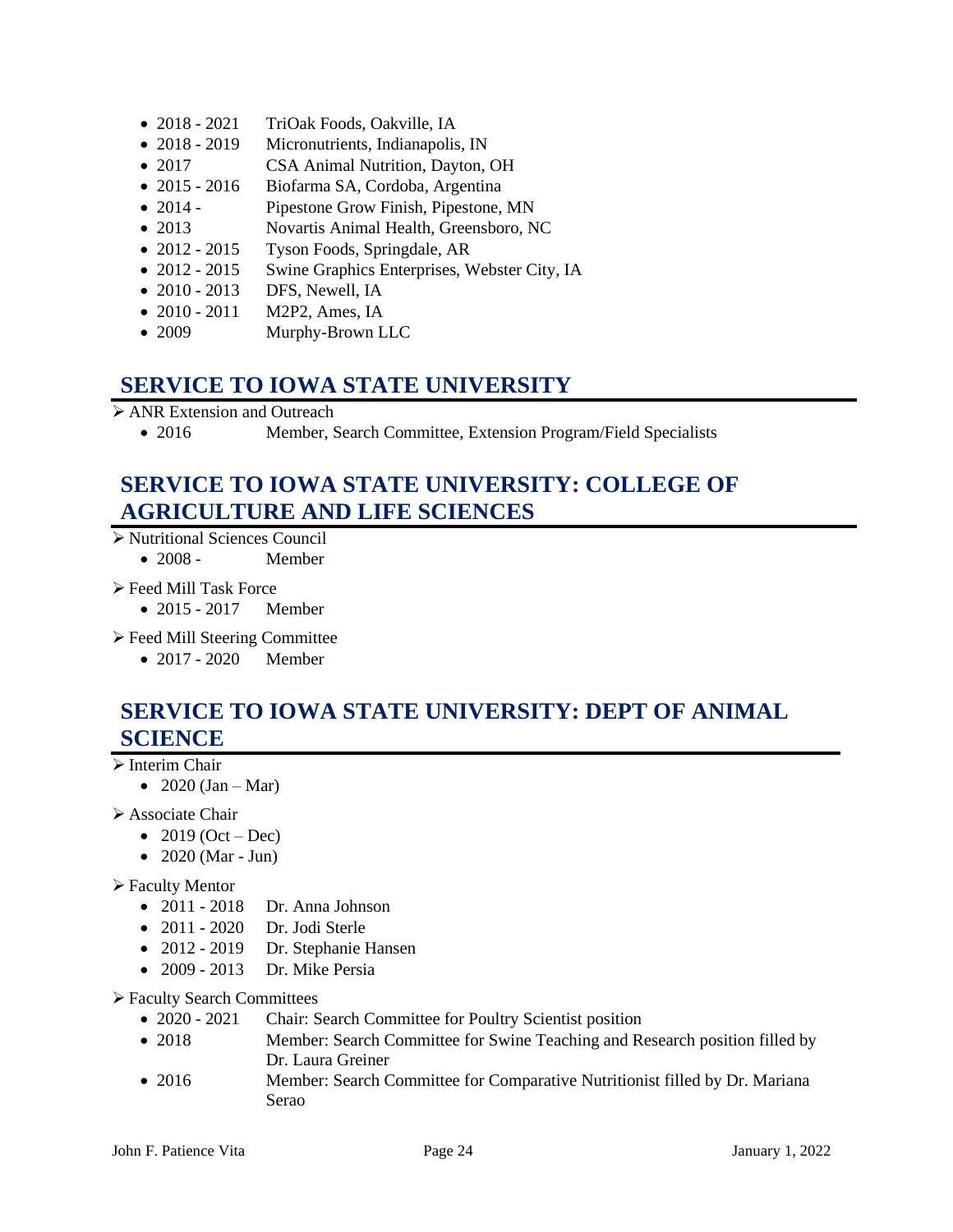- 2015 Chair: Search Committee for Poultry Nutritionist filled by Dr. Elizabeth Bobeck
- 2009 Member: Search Committee for Poultry Nutritionist filled by Dr. Mike Persia

➢ Faculty Promotion and Tenure Review Committees

- 2019 Member, PTR Committee for Dr. Stephanie Hansen to Full Professor
- 2018 Member: PTR Committee for Dr. Jason Ross to Full Professor
- 2017 Member: PTR Committee for Dr. Anna Johnson to Full Professor
- 2014 Member: PTR Committee for Dr. Stephanie Hansen to Associate Professor

➢ Faculty Post-tenure Review Committees

- 2017 Member: PTR Committee for Dr. Jim Reecy
- 2016 Chair: PTR Committee for Dr. Dan Loy
- 2016 Member: PTR Committee for Dr. Jack Dekkers
- 2011 Chair: PTR Committee for Dr. Peter Hoffman

➢ Faculty Preliminary Review Committees

- 2019 Member, PRC for Dr. Hugo Ramirez Ramirez
- 2015 Member, PRC for Dr. Cheryl Morris

➢ Faculty Affiliate and Courtesy Appointment and Review Committees

- 2020 Chair, Affiliate Review Committee for Dr. Brian Kerr
- 2019 Chair, Courtesy Appointment Committee for Brett Ramirez

➢ Other Search Committees

- 2018 Member, Search Committee for Monogastric and Comparative Laboratory Manager, filled by Sandamali Dassanayake
- 2014 Member, Search Committee for Swine Farms Manager, filled by Jeff Hartwig
- ➢ Graduate Education and Affairs Committee
	- 2016 2019 Member
- ➢ Chair's Faculty Advisory Committee
	- 2015 2019 Member
	- 2020-2021 Member

➢ Block and Bridle Club

- 2017 Event advisor: Animal Science Banquet
- 2016 Senior Faculty Advisor
- 2015 Junior Faculty Advisor
- ➢ Awards and Recognition Committee
	- 2014 2021 Member
- ➢ Chuck Wagon/Graduate Breakfast Committee
	- 2011 2012 Chair
	- 2010 2012 Member
- ➢ Farm User Committee
	- 2010 2016 Member
- ➢ Seminar Committee
	- 2011 Chair
	- 2010 2011 Member
- ➢ Swine Nutrition Farm Users Group
	- 2009 2019 Chair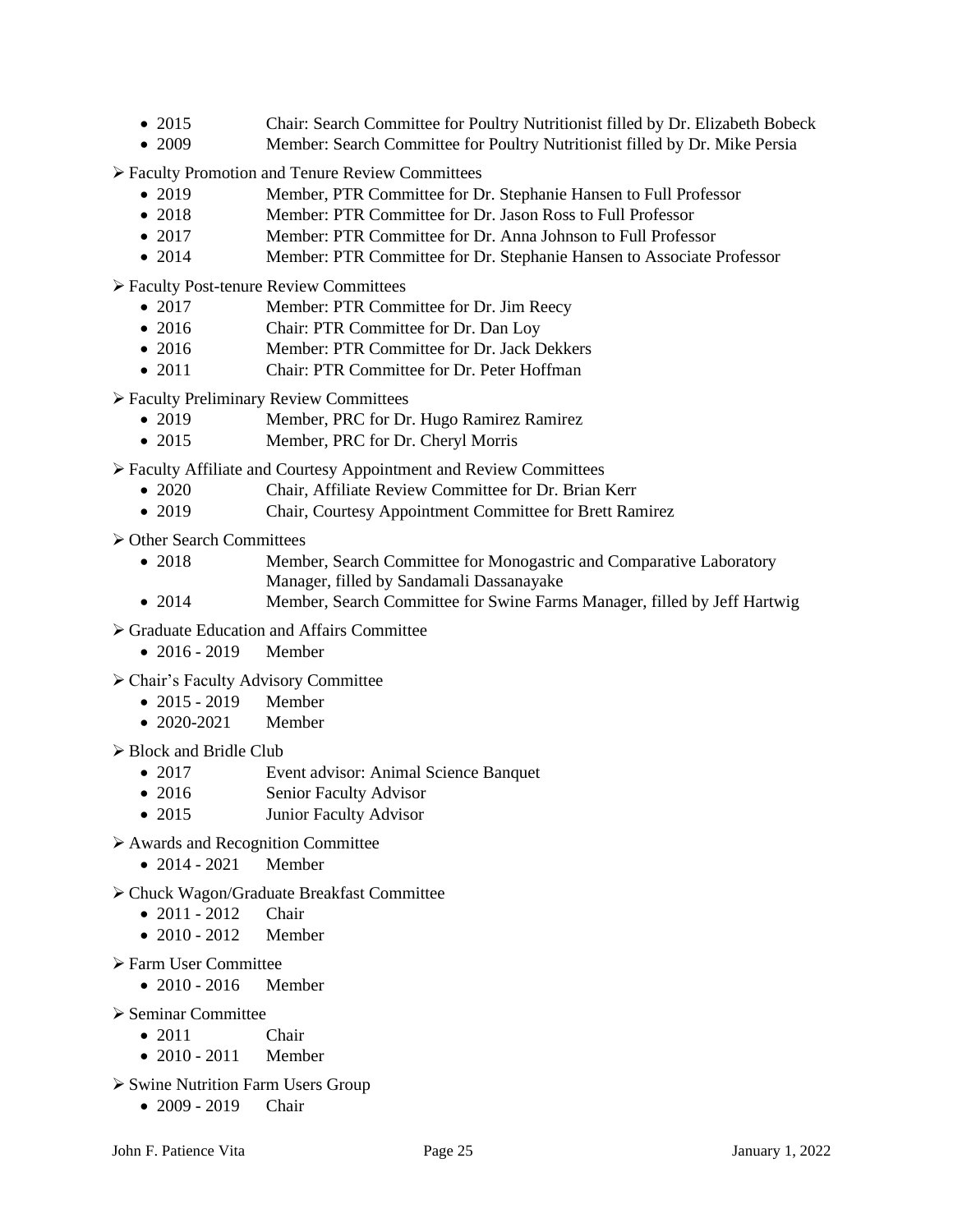## **SERVICE TO UNIVERSITY OF SASKATCHEWAN**

- ➢ Feed Technology Facility Steering Committee • 2004 - 2008 Member
- ➢ Office of the Vice President Research
	- 2005 Guest, VP-R Strategic Planning Workshop
- ➢ Office of the Vice President Academic
	- 2005 Member, Steering Committee, Faculty Complement Plan Foundational Document
- ➢ Department of Animal & Poultry Science
	- 1990 1992 Laboratory Committee Member:
	- 1990 1992 Computer Committee Member:
- ➢ Western College of Veterinary Medicine
	- 2003 Large Animal Clinical Sciences Search Sub-committee Member
	- 1990 1994 Admissions Committee

## **OTHER PROFESSIONAL SERVICES**

### **DIRECTORSHIPS**

- ➢ PSC Elstow Research Farm Inc.
	- 1998 2008 Director
- ➢ Prairie Swine Centre Inc.
	- 1991 2008 Director
- ➢ Agricoll Research Investments Inc.
	- 1999 2003 Director

### ➢ Ag-West Biotech Inc.

- 1997 2001 Member: Audit Committee
- 1996 2001 Director

### ➢ Farm Animal Council of Saskatchewan (FACS)

- 2003 2004 Chair
- 2001 2002 Vice-Chair
- 2000 2004 Director

### ➢ Flax Canada 2015

• 2006 - 2008 Director

### ➢ Pharmalytics Inc.

- 1999 2006 Director
- ➢ SPI Marketing Group
	- 2006 2009 Member: Audit Committee
	- 2005 2009 Director

### **CONSULTING CLIENTS**

- 2019 TriOak Foods, Oakville, IA
- 2017 Provimi NA, Brookville, OH
- 2017 CSA Animal Nutrition, Dayton, OH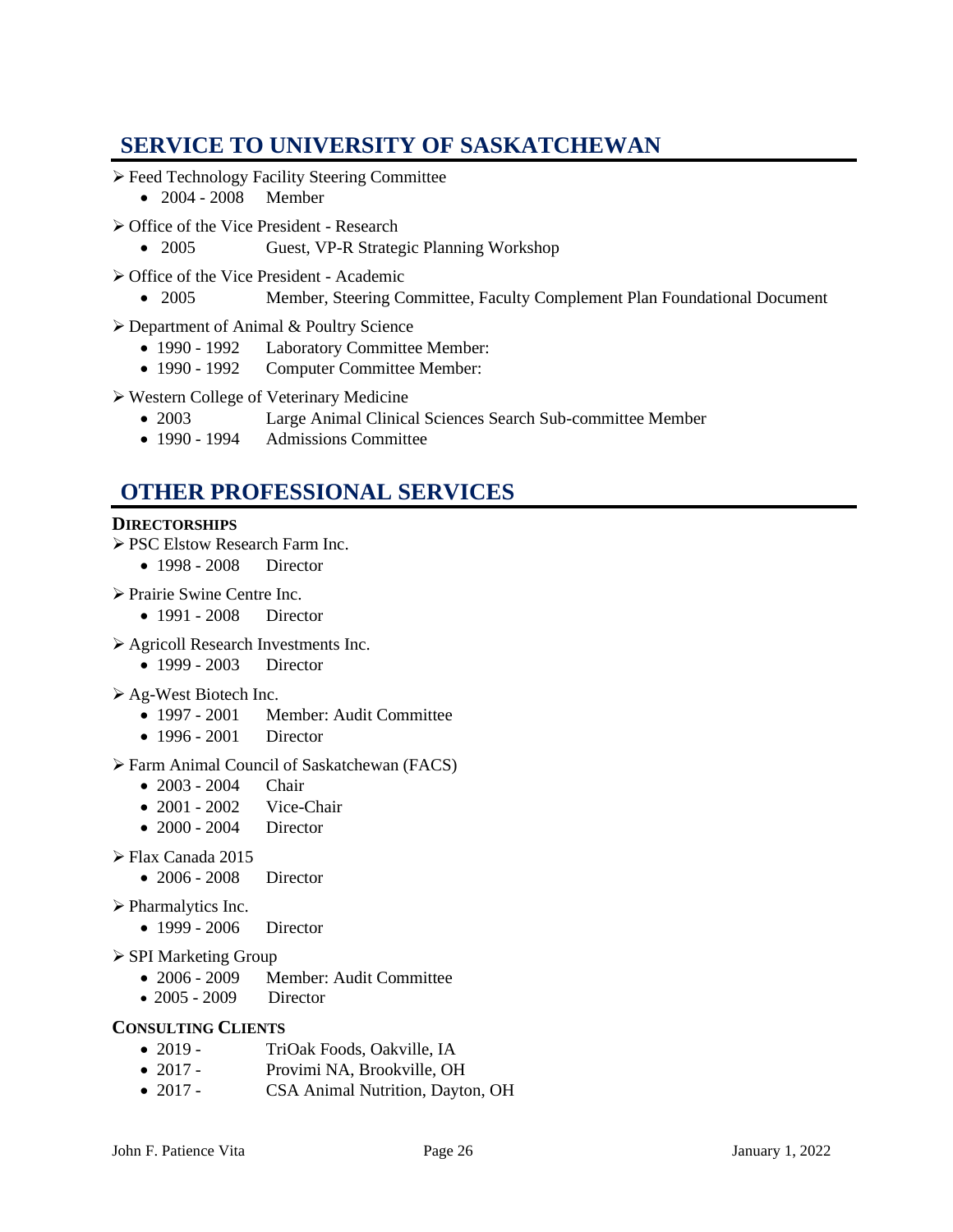- 2015 Biofarma SA, Cordoba, Argentina
- 2014 Pipestone Grow Finish, Pipestone, MN
- 2013 Novartis Animal Health, Greensboro, NC
- 2012 2015 Tyson Foods, Springdale, AR
- 2012 2015 Swine Graphics Enterprises, Webster City, IA
- 2010 2013 DFS, Newell, IA
- 2010 2011 M2P2, Ames, IA
- 2009 Murphy-Brown LLC

### **OTHER ACTIVITIES**

➢ Pork Industry (Central) Advisory Board

- 1997 2003 Member
- ➢ Pork Industry Communications Strategy Task Force
	- 1999 2000 Member
- ➢ Sask Pork Public Policy Advisory Committee
	- 2003 2004 Member

➢ VIDO Swine Technical Group

- 1988 1991 Member
- 1980 1982 Member
- ➢ Co-operative Research Farms
	- 1979 1982 Member, Swine Planning Board
	- 1981 1982 Chair, Swine Nursery Planning Committee
- ➢ Agriculture Institute of Canada
	- 1991 1993 Member, National Council

➢ Alberta Agriculture Funding Consortium

- 2005 2006 Member, Livestock Sciences Research Review Committee
- ➢ Banff Pork Seminar Advisory Committee
	- 1998 2002 Member
- ➢ Canadian Farm Animal Genetic Resources Foundation
	- 2002 2003 Member, Swine Sub-committee
- ➢ Canadian Feed Industry Association
	- 1980 1982 Chaired Industry Relations Committee
	- 1978 1982 Member, Nutrition Council
- ➢ Canadian Pork Council
	- 1996 1999 Member Task Force, Nat'l Strategy on Swine Research and Technology Transfer
- ➢ Canadian Swine Improvement Advisory Board
	- 1990 1991 Member, Nutrition Sub-committee
- ➢ Canola Council of Canada
	- 1980 1981 Member, Public Relations Committee
- ➢ Fast Pigs Genetics Advisory Panel
	- 2005 2007 Member
- ➢ Flax Canada 2015
	- 2004 2006 Member, Animal Health and Nutrition Working Group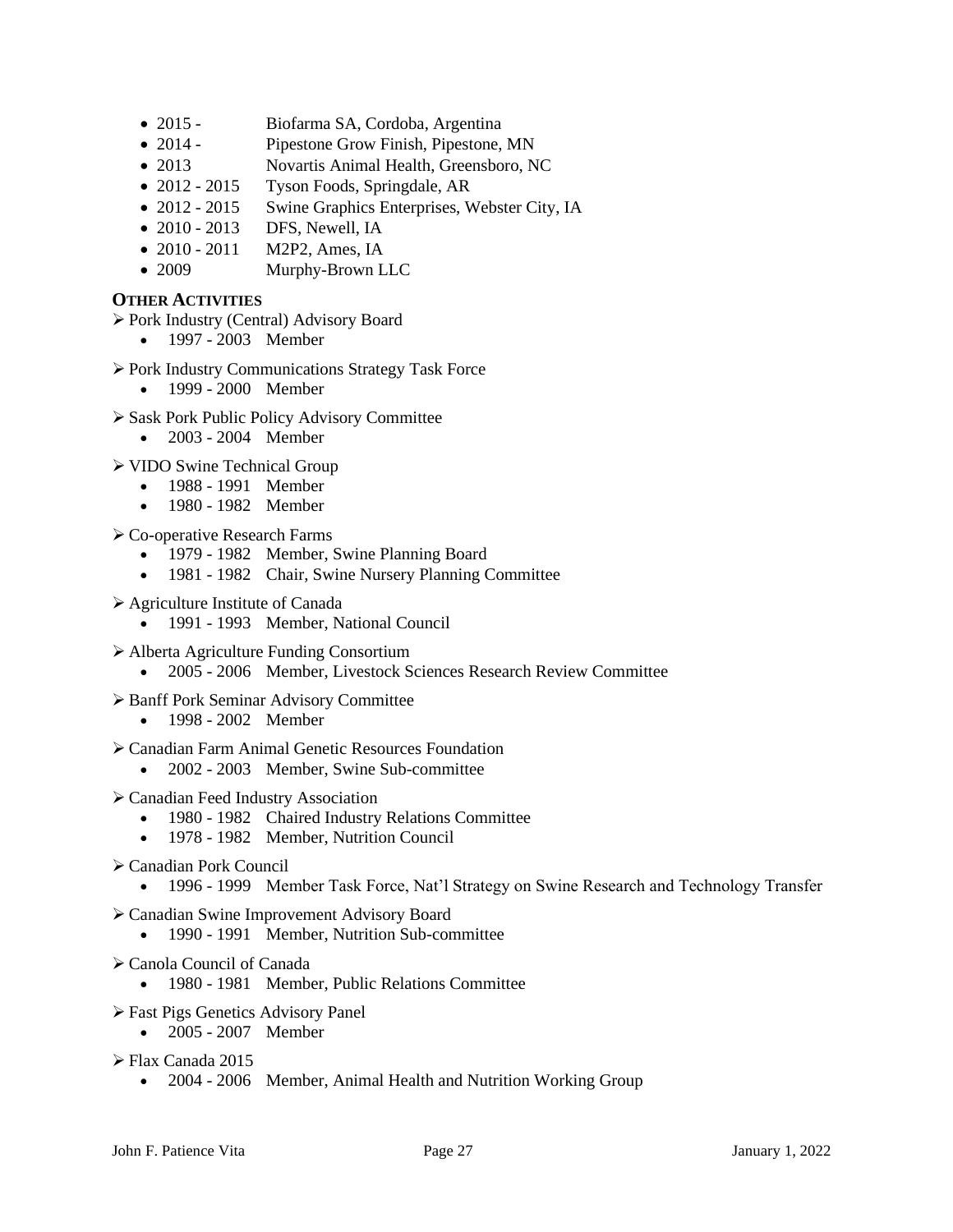➢ Natural Sciences and Engineering Research Council of Canada

- 2002 2005 Member, Strategic Projects Selection Panel, Biosciences Panel B
- 2004 2005 Chair, Strategic Projects Selection Panel, Biosciences Panel B

### **COMMUNITY ASSOCIATIONS**

- ➢ Barrhaven United Church, Nepean, ON
	- Sunday school teacher: 1985 1987
- ➢ Barrhaven Volleyball Club, Nepean, ON
	- Member: 1986 1987
- ➢ Baseball coach/assistant coach, Saskatoon, SK
	- Mosquito boys: 1995, 1996
	- Peewee boys: 1997, 1998
	- Bantam boys: 1999, 2000
- ➢ National (Baseball) Coaching Certification Program
	- Level I: 1996
	- Level II: 1997
- ➢ Regina Natural History Society, Regina, SK
	- Member: 1977-1978
- ➢ Regina Heritage Society, Regina, SK
	- Member: 1977-1978
- ➢ Saskatoon Amateur Volleyball Association, SK
	- Participant: 1995-1998
- ➢ Saskatoon Sports Council, Saskatoon, SK
	- Director: 2006-2008
- ➢ Saskatoon Canadian Club, Saskatoon, SK
	- Member: 1981-1982
- ➢ Softball coach, St. Phillips, Saskatoon, SK
	- Squirt Boys: 1991
- ➢ Soccer coach
	- 1988
- ➢ Saskatoon Regional Science Fair
	- Judge: 2001
- ➢ VanierFest 2006
	- Volunteer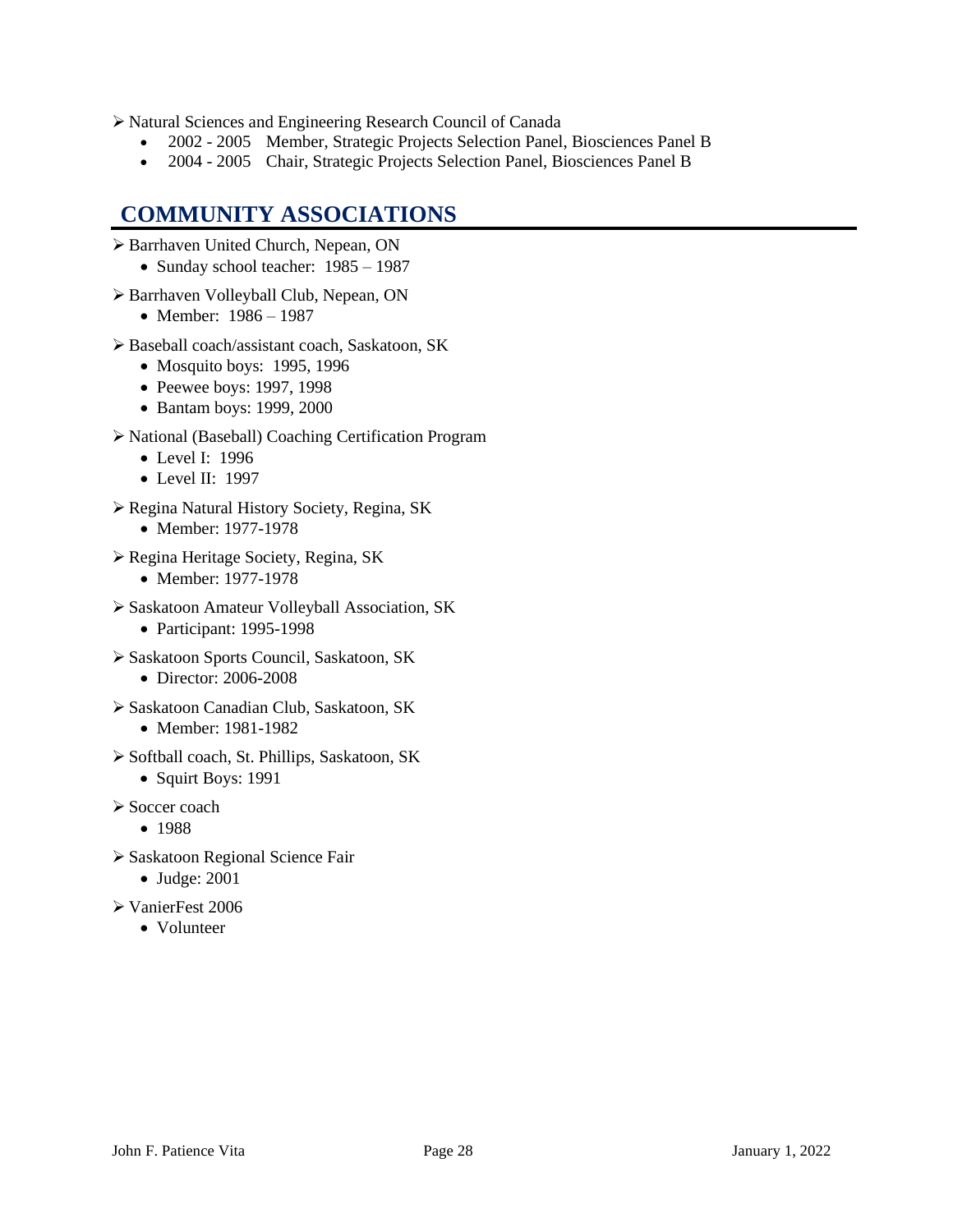### **PUBLICATIONS**

### **INVITED REFEREED REVIEW ARTICLES**

#### Accepted

Johnson, A., C. Rademacher, J. Eggers, N. Gabler, L. Greiner, J. Kaisand, L. Karriker, S. Millman, **J. Patience,** B. Ramirez, L. Schulz, S. Webb and J. Ross. 2022. Innovative strategies for managing swine welfare during the COVID-19 pandemic in Iowa. J. Anim. Sci 99: skab235.010;<https://doi.org/10.1093/jas/skab235.010>

#### Published

- 14. Smits, C.H.M., D. Li, **J.F. Patience** and L.A. den Hartog. 2021. Animal nutrition strategies and options to reduce the use of antimicrobials in animal production. FAO Animal Production and Health Paper No. 184. Rome, FAO. https://doi.org/10.4060/cb5524en
- 13. **Patience, J.F.** and J.R. Pluske. 2019. Evolving technological change in pork production supporting expectations of improved productivity, sustainability and flexibility. Animal 13:2948-2950; doi:org/10.1017/S1751731119002027.
- 12. Boyd, R.D., C.E. Zier-Rush, A.J. Moeser, M. Culbertson, K.R. Stewart, D.S. Rosero and **J.F.**  Patience. 2019. Invited Review: Innovation through research in the North American pork industry. Animal 13:2951-2966; doi:10.1017/S1751731119001915.
- 11. Huntley, N.F. and **J.F. Patience**. 2018. Xylose: Absorption, fermentation and post-absorptive metabolism in the pig. J. Anim. Sci. Biotech. 9:1-9; doi:10.1186/s40104-017-0226-9.
- 10. Li, Q. and **J.F. Patience**. 2017. Factors involved in the regulation of feed and energy intake of pigs. Anim. Feed Sci. Tech. 233:22-33; doi:org/10.1016/j.anifeedsci.2016.01.001.
- 9. Dugan, M.E.R., P. Vahmani, T.D. Turner, C. Mapiye, M. Juarez, N. Prieto, A.D. Beaulieu, R.T. Zijlstra, **J.F. Patience** and J.L. Aalhus. 2015. Pork as a source of omega-3 (n-3) fatty acids. J. Clinical Medicine 4:1999-2011; doi:10.3390/jcm4121956.
- 8. **Patience, J.F**., M.C. Rossoni Serao and N.A. Gutierrez. 2015. A review of feed efficiency in swine: Biology and application. J. Anim. Sci. Biotech. 6:33-42. doi:10.1186/s40104-015-0031- 2.
- 7. **Patience, J.F**. 2012. The importance of water in pork production. Anim. Frontiers 2(2):28-35. doi:org/10.2527/af.2012-0037.
- 6. Nyachoti, C.M., R.T. Zijlstra, C.F.M. de Lange and **J.F. Patience**. 2004. Voluntary feed intake in swine: A review of the main determining factors and potential approaches for accurate predictions. Can. J. Anim. Sci. 84:549-566; doi:org/10.4141/A04-001.
- 5 **Patience, J.F**. 1996. Precision in swine diet formulation an integrated approach. Anim. Feed Sci. Tech. 59:137-145; doi:org/10.1016/0377-8401(95)00894-2.
- 4. **Patience, J.F.** 1996. Meeting the energy and protein requirements of the high producing sow. Anim. Feed Sci. Tech. 58:49-64; doi:org/10.1016/0377-8401(95)00873-X.
- 3. **Patience, J.F**. and C.F.M. de Lange. 1996. Swine nutrition in the 21st century. Anim. Feed Sci. Tech. 58: 19-27; doi:org/10.1016/0377-8401(95)00870-5.
- 2. **Patience, J.F**. 1990. A review of the role of acid-base balance in amino acid metabolism. J. Anim. Sci. 68:398-408; doi:org/10.2527/1990.682398x.
- 1. Austic, R.E. and **J.F. Patience**. 1988. Undetermined anion in poultry diets: influence on acid-base balance, metabolism and physiological performance. CRC Crit. Rev. Poultry Biol. 1:315-345.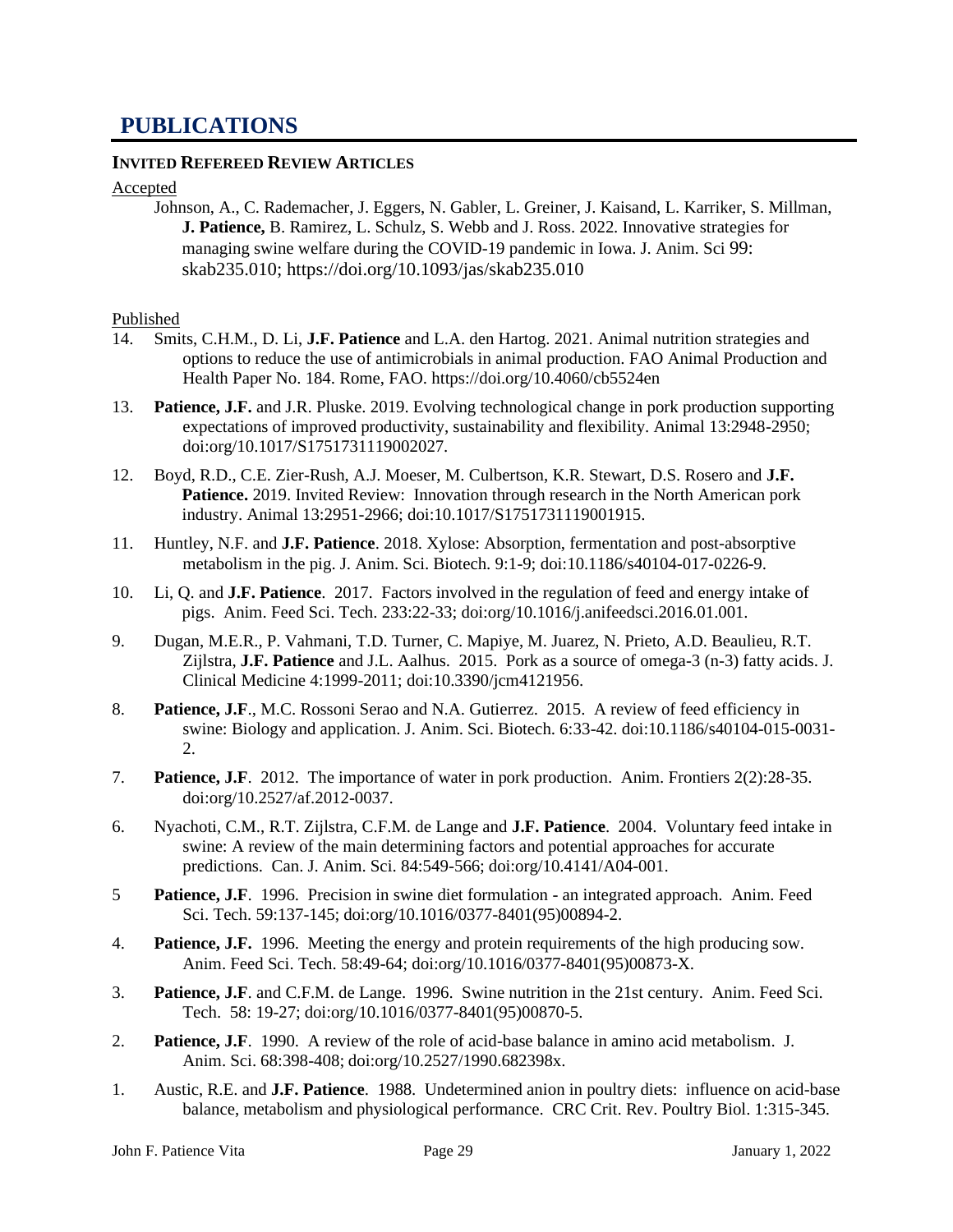### **REFEREED JOURNAL ARTICLES**

- 146. Helm, E.T., **J.F. Patience**, M.T. Romoser, C.D. Johnson, J.W. Ross, and N.K. Gabler. 2021. Evaluation of increased fiber, decreased amino acids, or decreased electrolyte balance as dietary approaches to slow finishing pig growth rates. J. Anim. Sci. 99:skab164. doi.org/10.1093/jas/skab164.
- 145. Mayorga, E.J., E.A. Horst, M. Al-Qaisi, B.M. Goetz, M.A. Abeyta, S. Lei, J.A. Acosta, **J.F. Patience**, M.C. Rossini-Serao and L.H. Baumgard. 2021. Effects of continuously infusing glucose or casein at the terminal ileum on biomarkers of metabolism, inflammation, and intestinal morphology in growing pigs. J. Anim. Sci. 99:skab163. doi.org/10.1093/jas/skab163.
- 144. Petry, A.L., N.F. Huntley, M.R. Bedford and **J.F. Patience**. 2021. The influence of xylanase on the fermentability, digestibility, and physiochemical properties of insoluble corn-based fiber along the gastrointestinal tract of growing pigs. J. Anim. Sci. 99:skab159. doi.10.1093/jas/skab159.
- 143. Acosta, J.A. N.V.L. Serao, R.D. Boyd and **J.F. Patience**. 2021. Estimation of endogenous intestinal losses of ether extract in pigs fed complete diets ad libitum using the linear regression method. Transl. Anim. Sci. 5:txab080. doi.10.1093/tas/txa080.
- 142. Weiland, S.A. and **J.F. Patience.** 2021. Effect of xylanase supplementation on nutrient and energy digestibility at three time periods in growing pigs fed diets based on corn or corn distillers dried grains with solubles. Anim. Feed Sci. Tech. 276:114929. [doi.org/10.1016/j.anifeedsci.2021.114929.](https://doi.org/10.1016/j.anifeedsci.2021.114929)
- 141. Petry, A.L.**, J.F. Patience,** N.F. Huntley, L. Koester, M.R. Bedford and S. Schmitz-Esser. 2021. Xylanase supplementation modulates the microbiota of the large intestine of pigs fed cornbased fiber by means of a stimbiotic mechanism of action. Front. Microbiol. 12:619970. doi:org/10.3389/fmicb.2021.619970.
- 140. Petry, A.M., **J.F. Patience,** L. Koester, N.F. Huntley, M.R. Bedford and S. Schmitz-Esser. 2021. Xylanase modulates the microbiota of ileal mucosa and digesta of pigs fed corn-based arabinoxylans likely through both a stimbiotic and prebiotic mechanism. PloS One 16:e0246144. doi:10.1371/journal.pone.0246144.
- 139. Olsen, K., S.A. Gould and **J.F. Patience**. 2021. A comparison of the release of phosphorus by a phytase enzyme in pigs fed diets deficient or adequate in phosphorus content. J. Anim. Sci. 99:skab001. doi[:10.1093/jas/skab001.](http://dx.doi.org/10.1093/jas/skab001)
- 138. Helm, E.T., J.W. Ross, **J.F. Patience**, S.M. Lonergan, E. Huff-Lonergan, L.L. Greiner, L.M. Reaver, C.W. Hastad, K.J. Prusa, C.W. Hastad, E.K. Arkfeld and N.K. Gabler. 2021. Nutritional approaches to slow late finishing pig growth: implications on carcass composition and pork quality. J. Anim. Sci. 99:skaa368. doi:10.1093/jas/skaa368.
- 137. Petry, A.L., S.A. Gould and **J.F. Patience**. 2020. A procedure for dual simple-T cannulation in the small intestine of pigs using a single right flank laparotomy. J. Appl. Anim. Nutr. 8:135-141. doi:10.3920/JAAN2020.0008.
- 136. Becker, S., S.A. Gould, A.L. Petry, L.M. Kellesvig and **J.F. Patience**. 2020. Adverse effects on growth performance and bone development in nursery pigs fed diets marginally deficient in phosphorus with increasing calcium to available phosphorus ratios. J. Anim. Sci 98:skaa325. doi:10.1093/jas/skaa325.
- 135. Petry, A.L. and **J.F. Patience**. 2020. Xylanase supplementation in corn-based swine diets: a review with emphasis on potential mechanisms of action. J. Anim. Sci. 98:skaa318. doi:10.1093/jas/skaa318.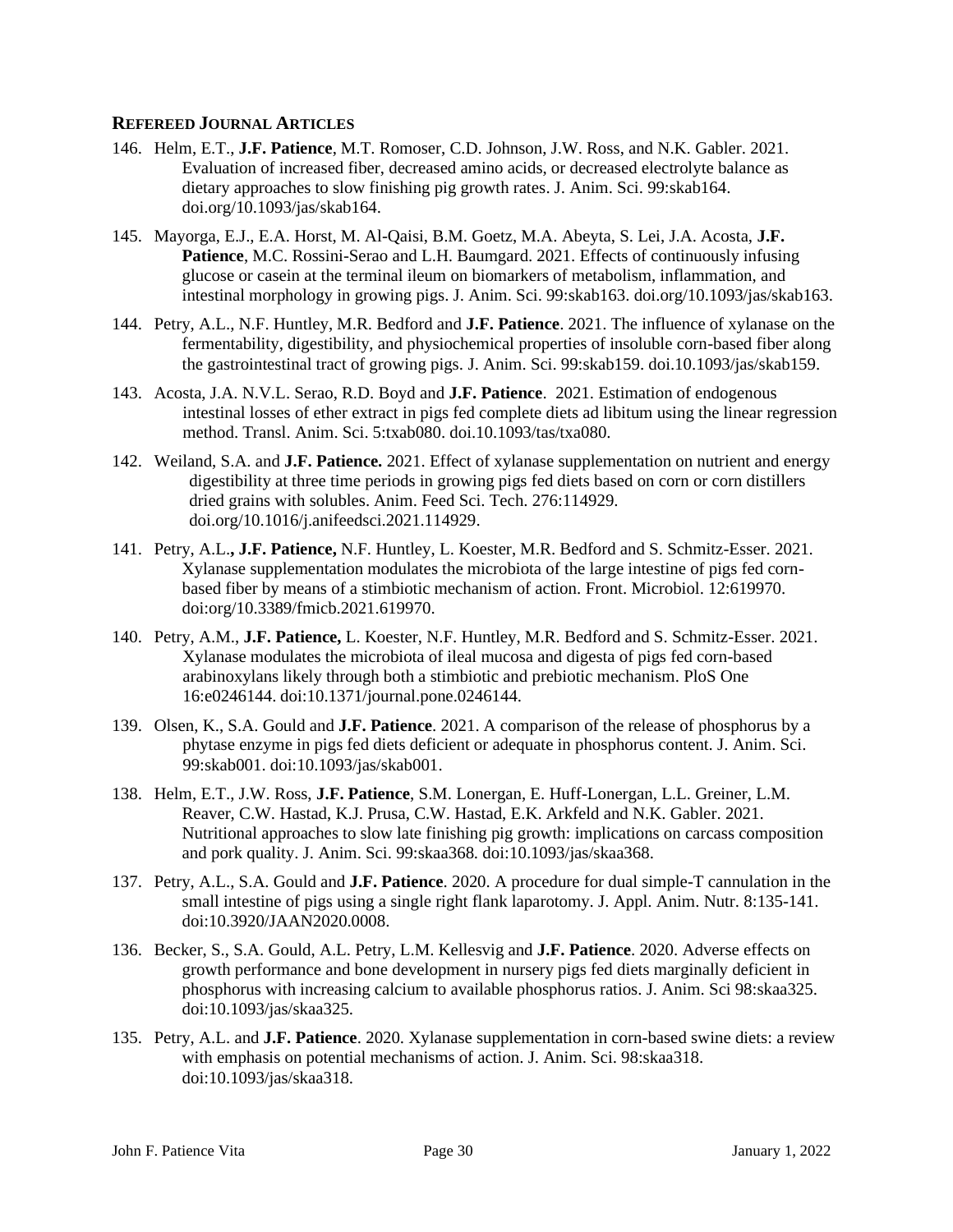- 134. Acosta, J.A., A. Petry, S.A. Gould, C.K. Jones, C.R. Stark, A. Fahrenholz and **J.F. Patience**. 2020. Can the digestibility of corn distillers dried grains with solubles fed to pigs at two stages of growth be enhanced through management of particle size using a hammermill or a roller mill? Transl. Anim. Sci.4:txaa171. doi:10.1093/tas/txaa171.
- 133. Ruckman, L.A., A.L., Petry, S.A. Gould, B.J. Kerr and **J.F. Patience**. 2020. The effects of enzymatically-treated soybean meal on growth performance and intestinal structure, barrier integrity, inflammation, oxidative status, and volatile fatty acid production of nursery pigs. Transl. Anim. Sci. 4:txaa170. doi:org/10.1093/tas/txaa170.
- 132. Petry, A.L., N.F. Huntley, M.R. Bedford, and **J.F. Patience**. 2020. Xylanase increased the energetic contribution of fiber and improved the oxidative status, gut barrier integrity, and growth performance of growing pigs fed insoluble corn-based fiber. J. Anim. Sci. 98:skaa233. doi:10.1093/jas/skaa233.
- 131. Ruckman, L.A., A.L. Petry, S.A. Gould and **J.F. Patience**. 2020. The impact of porcine spray-dried plasma protein and dried egg protein harvested from hyper-immunized hens, provided in the presence or absence of subtherapeutic levels of antibiotics in the feed, on growth and indicators of intestinal function and physiology of nursery pigs. Transl. Anim. Sci. 4:txaa095. [doi.org/10.1093/tas/txaa095.](https://doi.org/10.1093/tas/txaa095)
- 130. Acosta, J.A., H.H. Stein and **J.F. Patience**. 2020. Impact of increasing the levels of insoluble fiber and on the method of diet formulation measures of energy and nutrient digestibility in growing pigs. J. Anim. Sci. 98:skaa130. doi:10.1093/jas/skaa130.
- 129. Acosta, J.A., A. Petry, S.A. Gould, C.K. Jones, C.R. Stark, A. Fahrenholz and **J.F. Patience**. 2020. Effects of grinding method and particle size of wheat grain on energy and nutrient digestibility in growing and finishing pigs. Transl. Anim. Sci. 4:682-693; doi:org/10.1093/tas/txaa062.
- 128. Li. Q.Y., X. Peng, E.R. Burrough, O. Sahin, S.A. Gould, N.K. Gabler, C.L. Loving, K.S. Dorman and **J.F. Patience**. 2020. Dietary soluble or insoluble fiber with or without enzymes altered the intestinal microbiota in weaned pigs challenged with Enterotoxigenic *E. coli* F18. Front. Microbiol. 11:1110; doi:10.3389/fmicb.2020.01110.
- 127. Acosta, J.A. N.K. Gabler and **J.F. Patience**. 2020. The effect of lactose and a prototype *Lactobacillus acidophilus* fermentation product on digestibility, nitrogen balance and intestinal function of weaned pigs. Transl. Anim. Sci. 4:641-654; doi:org/10.1093/tas/txaa045.
- 126. Becker, S., Q.Y. Li, E.R. Burrough, D. Kenne, O. Sahin, S.A. Gould and **J.F. Patience**. 2020. Effects of an F18 enterotoxigenic Escherichia coli challenge on growth performance, immunological status and gastrointestinal structure of weaned pigs and the potential protective effect of direct-fed microbial blends. J. Anim. Sci. 98(5) [doi:org/10.1093/jas/skaa113.](https://doi.org/10.1093/jas/skaa113)
- 125. Huntley, N.F., S.A. Gould and **J.F. Patience**. 2019. Evaluation of the effect of beta-mannanase supplementation and mannans on nursery pig growth performance and serum acute phase protein concentrations. Can. J. Anim. Sci.100:111-118; doi:10.1139/CJAS-2018-0248.
- 124. Acosta, J.A., A. Petry, S.A. Gould, C.K. Jones, C.R. Stark, A. Fahrenholz and **J.F. Patience**. 2019. Enhancing digestibility of corn fed to pigs at two stages of growth through management of particle size using a hammermill or a roller mill. Transl. Anim. Sci. 4:10-21: doi:org/10.1093/tas/txz146.
- 123. Li, Q., S.A. Gould, J.K.K. Htoo, C. Gonzales-Vega and **J.F. Patience.** 2019. Bioavailability of L-Lys sulfate relative to L-Lys HCl for growing-finishing pigs. Transl. Anim. Sci. 3:1254-1262; doi:10.1093/tas/txz094.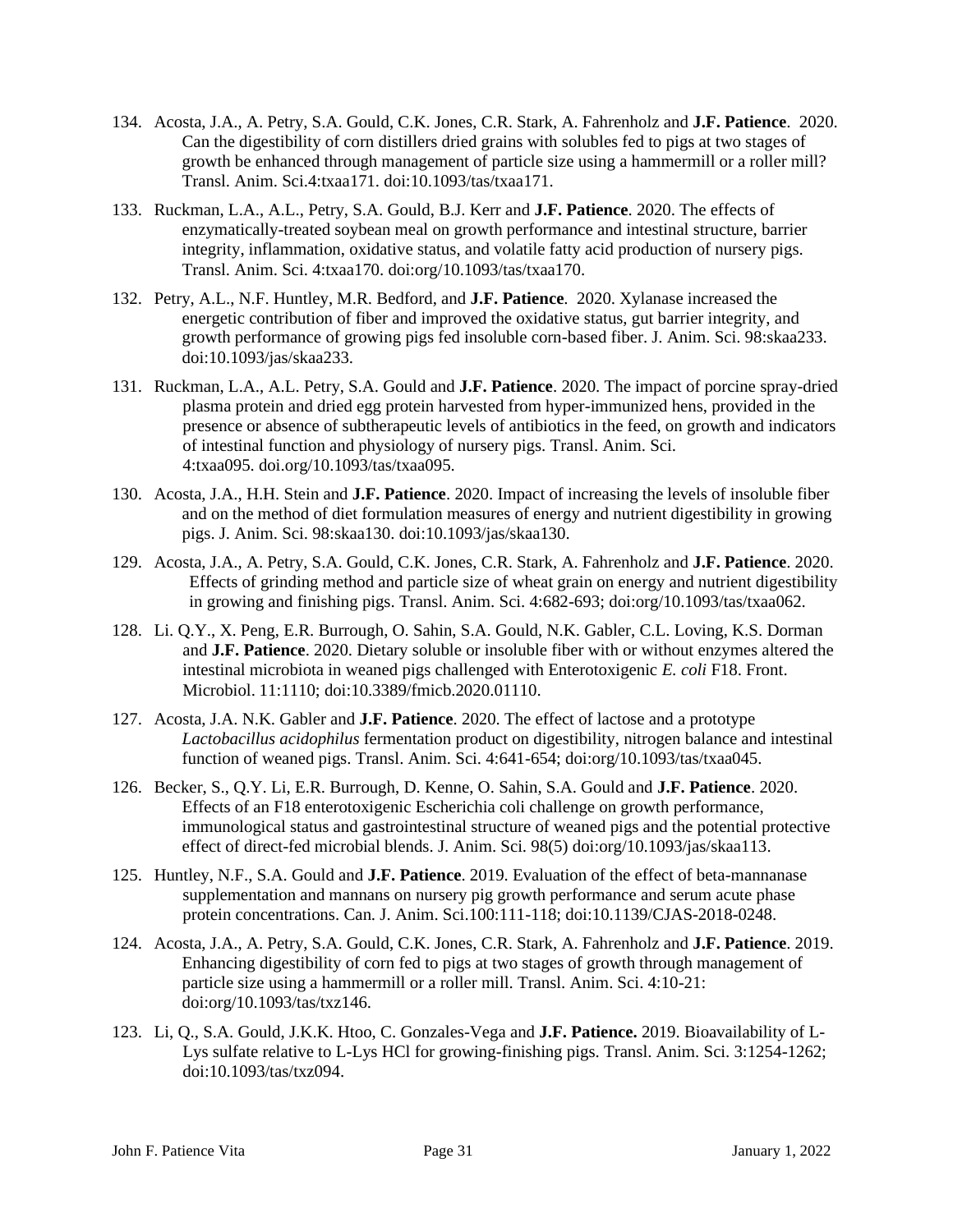- 122. Acosta, J.A. and **J.F. Patience**. 2019. Insoluble dietary fiber does not affect the ability of phytase to release phosphorus from phytate in the diet of nursery pigs. J. Anim. Sci. 97:3451–3459; doi:10.1093/jas/skz194; doi:10.1093/jas/skz194.
- 121. Petry, A.L., H.V. Masey O'Neill and **J.F. Patience.** 2019. Xylanase, and the role of digestibility and hindgut fermentation on energetic differences among high and low energy corn samples. J. Anim. Sci. 97:4293-4397; doi:org/10.1093/jas/skz261.
- 120. Hines, E.A., M.R. Romoser, Z.E. Kiefer, A.F. Keating, L.H. Baumgard, J. Niemi, N.K. Gabler, **J.F. Patience,** B. Haberl, N.H. Williams, B.J. Kerr, K.J. Touchette and J.W. Ross. 2019. The impact of dietary supplementation of arginine during gestation in a commercial swine herd: I. Gilt reproductive performance. J. Anim. Sci. 97:3617-3625; doi:org/10.1093/jas/skz233.
- 119. Li, Q.Y., E.R. Burrough, N.K. Gabler, C.L. Loving, O. Sahin, S.A. Gould and **J.F. Patience**. 2019. A soluble and highly fermentable dietary fiber with carbohydrases improved gut barrier integrity markers and growth performance in ETEC challenged pigs. J. Anim. Sci. 97:2139- 2153; doi:10.1093/jas/skz093.
- 118. Holloway, C.L., R.D. Boyd, D. Koehler, S.A. Gould, Q.Y. Li and **J.F. Patience**. 2019. The impact of "super-dosing" phytase in pig diets on growth performance during the nursery and grow-out periods. Transl. Anim. Sci. 3:419-428; doi:10.1093/tas/txy148.
- 117. Olsen, K.M, S.A. Gould, C.L. Walk, N.V.L. Serao, S.L. Hansen and **J.F. Patience**. 2019. Evaluating phosphorus release by phytase in diets fed to growing pigs that are not deficient in phosphorus. J. Anim. Sci. 97:327-337; doi:org/10.1093/jas/sky402.
- 116. Schweer, W.P., E.R. Burrough, **J.F. Patience**, B.J. Kerr and N.K. Gabler. 2019. Impact of Brachyspira Hyodysenteriae on intestinal amino acid digestibility and endogenous amino acid losses in pigs. J. Anim. Sci 97:257-268; doi:org/10.1093/jas/sky393.
- 115. Li, Q.Y., S. Schmitz-Esser, C.L. Loving, N.K. Gabler, S.A. Gould and **J.F. Patience**. 2019. Exogenous carbohydrases added to a starter diet reduced markers of systemic immune activation and decreased *Lactobacillus* in weaned pigs. J. Anim. Sci. 97:1242-1253; doi:org/10.1093/jas/sky481.
- 114. Li, Q.Y., N.K. Gabler, C.L. Loving, S.A. Gould and **J.F. Patience**. 2018. A dietary carbohydrase blend improved intestinal barrier function and growth rate in nursery pigs fed higher fiber diets. J. Anim. Sci. 96:5233-5243; doi:org/10.1093/jas/sky383.
- 113. Huntley, N.F. and **J.F. Patience**. 2018. Xylose metabolism in the pig. PLoS ONE 13(10):e0205913; doi:org/10.1371/journal.pone.0205913.
- 112. Olsen, K.M, N.K. Gabler, C.J. Rademacher, K.J. Schwartz, W.P. Schweer, G.G. Gourley and **J.F. Patience.** 2018. The effects of group size and sub-therapeutic antibiotic alternatives on growth performance and morbidity of nursery pigs: a model for feed additive evaluation. Transl. Anim. Sci 2:298-310; doi:10.1093/tas/txy068.
- 111. Schweer, W.P., **J.F. Patience**, E.R. Burrough, B.J. Kerr and N.K. Gabler. 2018. Impact of PRRSV infection and dietary soybean meal inclusion on ileal amino acid digestibility and endogenous amino acid losses in growing pigs. J. Anim. Sci 96:1846-1859l; doi:10.1093/jas/sky093.
- 110. Huntley, N.F., C.M. Nyachoti and **J.F. Patience**. 2018. Lipopolysaccharide immune stimulation but not β-mannanase supplementation affects maintenance energy requirements in young weaned pigs. J. Anim. Sci. Biotech. 9:901-916; doi:org/10.1186/s40104-018-0264-y.
- 109. Mauch, E.B., J.M. Young, N.V.L. Serao, W.L. Hsu, **J.F. Patience**, B.J. Kerr, T.E. Weber, N.K. Gabler and J.C.M. Dekkers. 2018. Effect of lower-energy, higher-fiber diets on pigs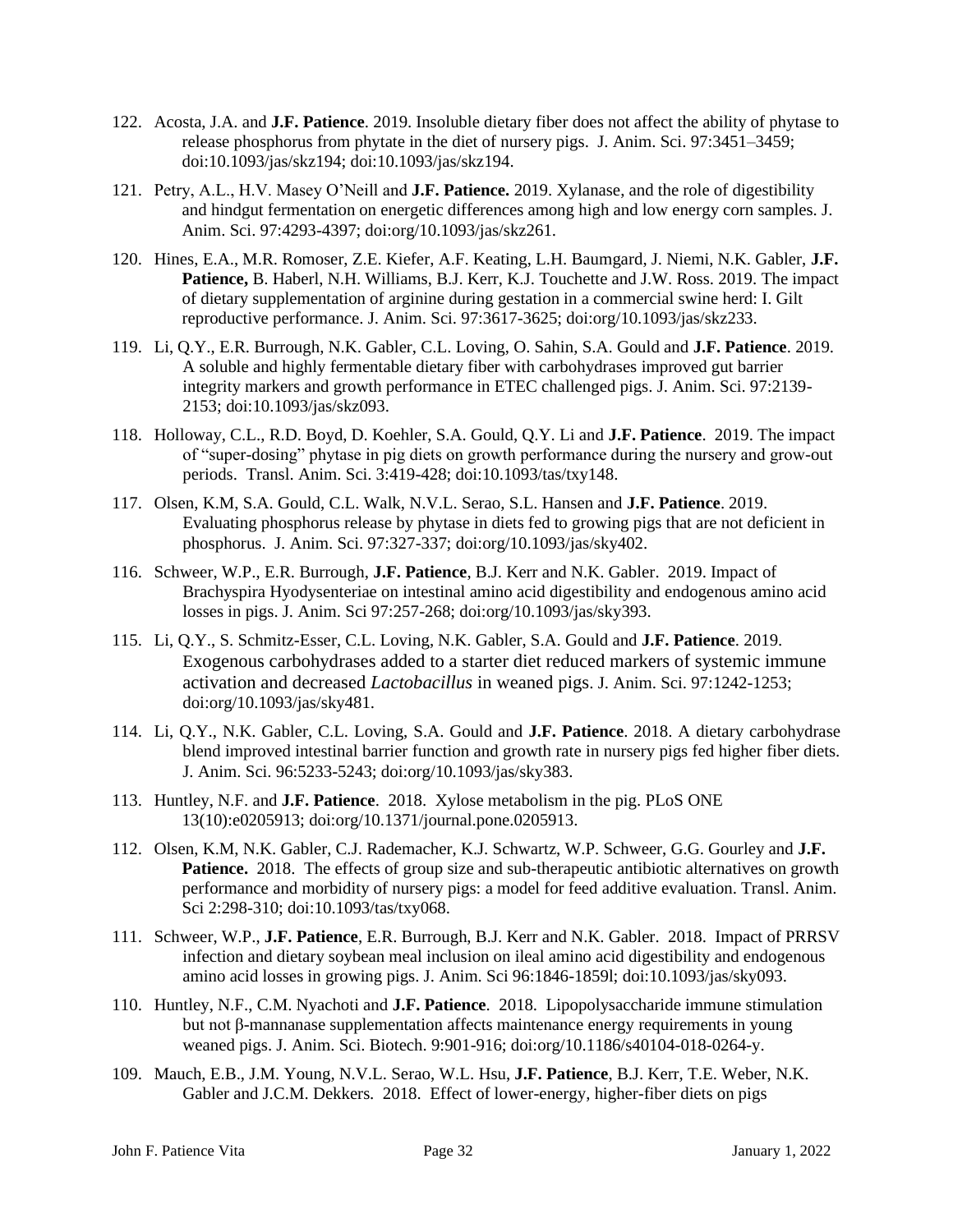divergently selected for residual feed intake when fed higher-energy, lower-fiber diets. J. Anim. Sci 96:1221-1236; doi:10.1093/jas/sky065.

- 108. **Patience, J.F.** and M.Z. Fan. 2018. Cornelis (Kees) Franciscus Maria de Lange (1961-2016): A Brief Biography. J. Anim. Sci. 96:2012-2015; doi:10.1093/jas/skx026.
- 107. Seibert, J.T., M. Abuajamieh, M.V. Sanz Fernandez, J.S. Johnson, S.K. Kvidera, E. A. Horst, E. J. Mayorga, S. Lei, **J.F. Patience**, J.W. Ross, R.P. Rhoads, R.C. Johnson, S.M. Lonergan, J.W. Perfield II and L.H. Baumgard. 2018. Effects of heat stress and insulin sensitizers on pig adipose tissue. Anim. Sci. 96:510-520; doi:10.1093/jas/skx067
- 106. Cornelison, A.S., L.A Karriker, N.H Williams, B.J. Haberl, K.J. Stalder, L.L. Schulz and **J.F. Patience**. 2018. Impact of health challenges on pig growth performance, carcass characteristics and net returns under commercial conditions. Transl. Anim. Sci.2:50-61; doi:10.1093/tas/txx005.
- 105. Schweer, W., K. Schwartz, **J.F. Patience**, L. Karriker, C. Sparks, M. Weaver, M. Fitzsimmons, T.E. Burkey and N.K. Gabler. 2017. Porcine Reproductive and Respiratory Syndrome virus reduces feed efficiency, digestibility and lean tissue accretion in grow-finish pigs. Transl. Anim. Sci. 1:480-488; doi:10.2527/tas2017.0054.
- 104. Rauw, W.M., E.J. Mayorga, S.M. Lei, J.C.M. Dekkers, **J.F. Patience,** N.K. Gabler, S.M. Lonergan and L.H. Baumgard. 2017. Effects of diet and genetics on growth performance of pigs in response to repeated exposure to heat stress. Frontiers in Genetics 8:155; doi:10.3389/fgene.2017.00155.
- 103. Kellner, T.A. and **J.F. Patience**. 2017. The digestible energy, metabolizable energy, and net energy content of dietary fat sources in thirteen and fifty-kilogram pigs. J. Anim. Sci 95:3984- 3995; doi:10.2527/jas2017.1824.
- 102. Kellner, T.A., N.K. Gabler and **J.F. Patience**. 2017. The composition of dietary fat alters the transcriptional profile of pathways associated with lipid metabolism in the liver and adipose tissue in the pig. J. Anim. Sci. 95:3609-3619; doi:10.2527/jas2017.1658.
- 101. Jacobs, B.M., **J.F. Patience**, M.D. Lindemann, K.J. Stalder and B.J. Kerr. 2017. Disappearance and appearance of an indigestible marker in feces from growing pigs as affected by pre- and post-diet composition. J. Anim. Sci. Biotech. 8:32-41; doi:10.1186/s40104-017-0161-9.
- 100. Acosta, J., N.V.L. Serao, R.D. Boyd and **J.F. Patience**. 2017. Digestion and nitrogen balance using swine diets containing increasing proportions of coproduct ingredients and formulated using the net energy system. J. Anim. Sci 95:1243-1252; doi:10.2527/jas2016.1161.
- 99. Elsbernd, A.J., C.F.M. De Lange, K.J. Stalder, L.A. Karriker and **J.F. Patience**. 2017. SID lysine requirement of immunologically and physically castrated male pigs during three growth phases. J. Anim. Sci. 95:1253-1263; doi:10.257/jas.2016.0544.
- 98. Kellner, T.A., L.H. Baumgard, K.J. Prusa, N.K. Gabler and **J.F. Patience**. 2016. Does heat stress alter the pig's response to dietary fat? J. Anim. Sci. 94:4688-4703; doi:10.2527/jas.2016-0756.
- 97. Kellner, T.A., G.G. Gourley, S. Wisdom and **J.F. Patience**. 2016. Prediction of porcine carcass iodine value based on diet composition and fatty acid intake. J. Anim. Sci. 94:5248-5261; doi:10.2527/jas.2016-0643.
- 96. Young, J.M., R. Bergsma, E.F. Knol, **J.F. Patience,** J.C.M. Dekkers. 2016. Effect of selection for residual feed intake during the grow/finish phase of production on sow reproductive performance and lactation efficiency. J. Anim. Sci. 94:4120-4132; doi:10.2527/jas.2015-0130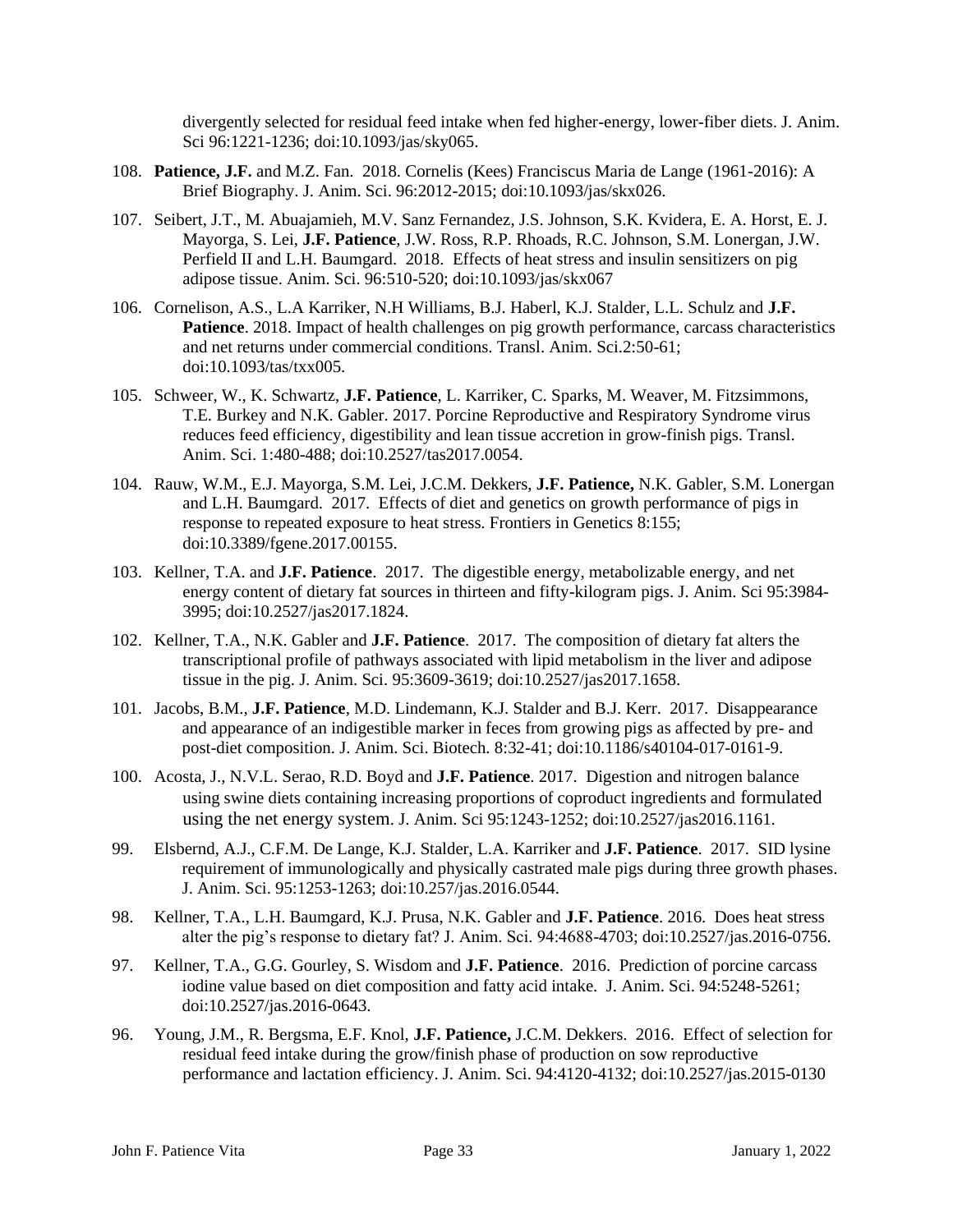- 95. Newman, M.A., C.R. Hurburgh and **J.F. Patience**. 2016. Defining the physical properties of corn grown under drought-stressed conditions and the associated energy and nutrient content for swine. J. Anim. Sci. 94: 7: 2843-2850; doi:10.2527/jas.2015-0158.
- 94. Acosta, J., **J.F. Patience** and R.D. Boyd. 2016. Comparison of growth and efficiency of dietary energy utilization by growing pigs offered feeding programs based on the metabolizable energy or the net energy system. J. Anim. Sci 94:1520-1530; doi:10.2527/jas.2015-9321.
- 93. Gutierrez, N.A., N.V.L. Serao and **J.F. Patience**. 2016. Effects of distillers' dried grains with solubles and soybean oil on dietary lipid, fiber, and amino acid digestibility in corn-based diets fed to growing pigs. J. Anim. Sci 94:1508-1519; doi:10.2527/jas.2015-9529.
- 92. Elsbernd, A., **J.F. Patience** and K. Prusa. 2016. A comparison of the quality of fresh and frozen pork from immunologically castrated males versus gilts, physical castrates and entire males. Meat Sci. 111:110-115; doi:10.1016.
- 91. Elsbernd, A.J., K.J. Stalder, L.A. Karricker and **J.F. Patience**. 2015. Comparison among gilts, physical castrates, entire males and immunological castrates in terms of growth performance, nitrogen and phosphorus retention and carcass fat iodine value. J. Anim. Sci.93:5702-5710. doi:10.2527/jas2015-9295.
- 90. Burrough, E.R., B.L. Arruda, **J.F. Patience** and P.J. Plummer. 2015. Alterations in the colonic microbiota of pigs associated with feeding distillers dried grains with solubles (DDGS). PLOS ONE 10(11): e0141337. doi:10.1371/ journal.pone. 0141337.
- 89. Gutierrez, N.A., N.V.L. Serao, A.J. Elsbernd, S. Hansen, C.L. Walk, M.R. Bedford and **J.F. Patience**. 2015. Quantitative relationships between standardized total tract digestible phosphorus and calcium intake and its retention and excretion in growing pigs fed cornsoybean meal diets. J. Anim. Sci 93:2174-2182. doi:10.2527/jas.2014-8623.
- 88. Pilcher, C.M., C.K. Jones, M. Schroyen, A.J. Severin, **J.F. Patience**, C.K. Tuggle and J.E. Koltes. 2015. Transcript profiles in longissimus dorsi muscle and subcutaneous adipose tissue: A comparison of pigs with different post-weaning growth rates. J. Anim. Sci. 93:2134-2143; doi:10.2527/jas.2014-8593.
- 87. Arkfeld, E.K., J.M. Young, R.C. Johnson, C.A. Fedler, K. Prusa, **J.F. Patience**, J.C.M. Dekkers, N.K. Gabler, S.M. Lonergan and E. Huff-Lonergan. 2015. Composition and quality characteristics of carcasses from pigs divergently selected for residual feed intake on high or low energy diets. J. Anim. Sci 93:2530-2545.
- 86. Weber, E.K., **J.F. Patience** and K.J. Stalder. 2015. Wean-to-finish feeder space availability effects on nursery and finishing pig performance and total tract digestibility in a commercial setting when feeding dried distillers grains with solubles. J. Anim. Sci. 93:1905-1915; doi:10.2527/jas.2014-8136
- 85. Jones, C.K., E.L. Frantz, A.C. Bingham, J.R. Bergstrom, J.M. DeRouchey and **J.F. Patience**. 2015. Effects of drought-affected corn and non-starch polysaccharide enzyme inclusion on nursery pig growth performance. J. Anim. Sci. 93:1703-1709; doi:10.2527/jas.2014-8309.
- 84. Pilcher, C.M., R. Arentson and J.F. Patience. 2015. The interaction of fiber, supplied by distillers dried grains with solubles, with an antimicrobial and a nutrient partitioning agent on nitrogen balance, water utilization and energy digestibility in finishing pigs. J. Anim. Sci. 93:1124-1132.
- 83. Kellner, T.A., K.J. Prusa and **J.F. Patience**. 2015. The impact of dietary fat withdrawal on carcass iodine value, belly characteristics and changes in body fat over time. J. Anim. Sci 93:247-257; doi:10.2527/jas.2014-7650.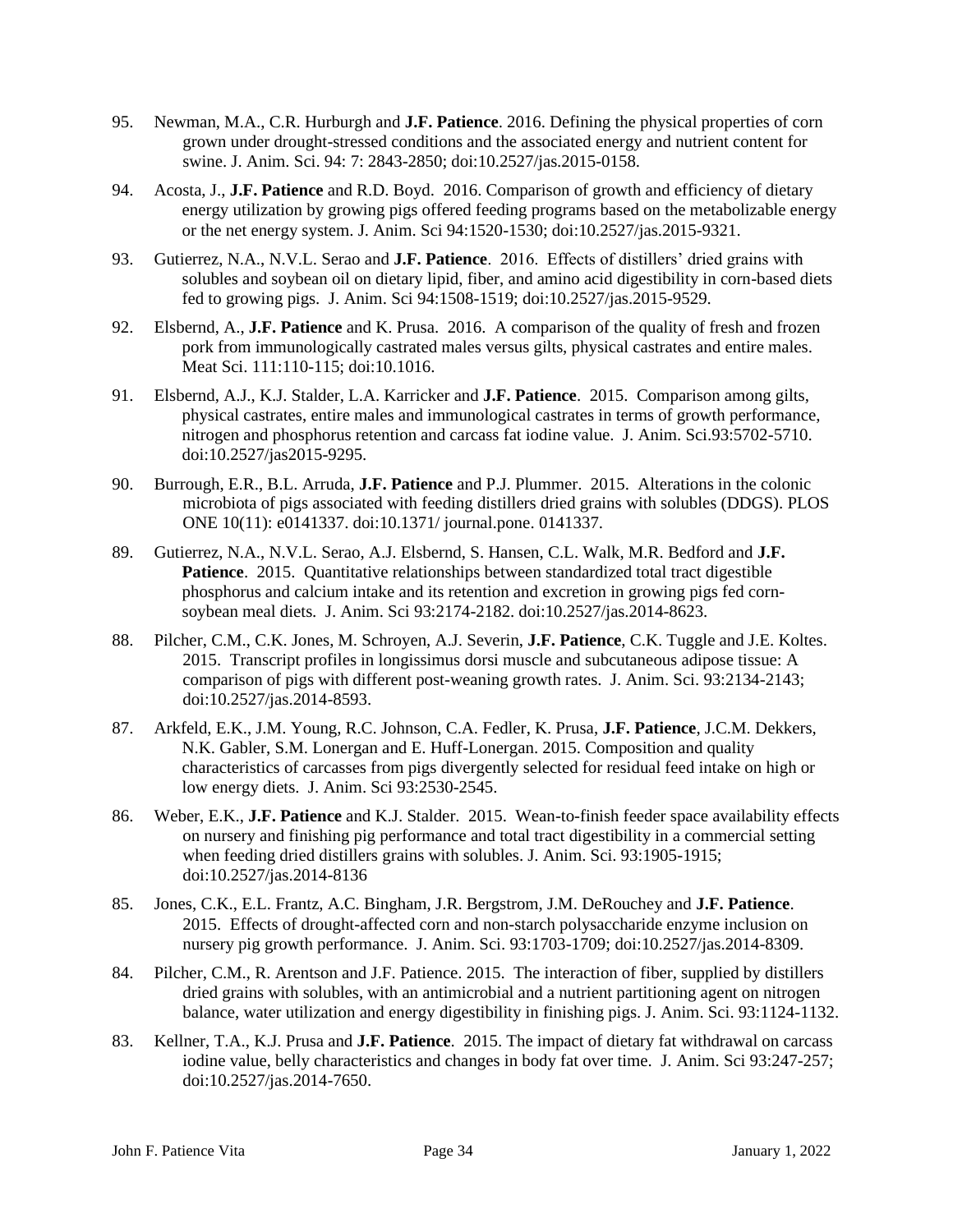- 82. Johnson, J.S., M.V. Sanz Fernandez, N.A. Gutierrez, **J.F. Patience**, J.W. Ross, N.K. Gabler, M.C. Lucy, T.J. Safranski, R.P. Rhoads and L.H. Baumgard. 2015. Effects of *in utero* heat stress on postnatal body composition in pigs: I. Growing phase. J. Anim. Sci 93:71-81.
- 81. Johnson, J.S., M.V. Sanz Fernandez, **J.F. Patience**, J.W. Ross, N.K. Gabler, M.C. Lucy, T.J. Safranski, R.P. Rhoads and L.H. Baumgard. 2015. Effects of *in utero* heat stress on postnatal body composition in pigs: II. Finishing phase. J. Anim. Sci 93:82-92. doi:10.2527/jas.2014- 8355. doi:10.2527/jas.2014-8354.
- 80. Kellner, T.A., K.J. Prusa and **J.F. Patience**. 2015. Impact of dietary fat source and concentration, and daily fatty acid intake, on the composition of carcass fat and iodine value sampled in three regions of the pork carcass outbreak. J. Anim. Sci. 92:5485-5495; doi:10.2527/jas.2014-7567.
- 79. Flohr J.R., M.D. Tokach, J.M. DeRouchey, R.D. Goodband, S.S. Dritz, J.L. Nelssen, and **J.F.**  Patience. 2014. Feed efficiency: An assessment of current knowledge from a voluntary subsample of the swine industry. J. Extension. 52:6RIB6.
- 78. Wilberts, B.L., P.H. Arruda, J.M. Kinyon, T.S. Frana, C. Wang, D.R. Magstadt, D.M. Madson, **J.F. Patience** and E.R. Burrough. 2014. Investigation of the impact of increased dietary insoluble fiber through the feeding of distillers dried grains with solubles (DDGS) on the incidence and severity of Brachyspira-associated colitis in pigs. PLOS ONE 9(12): e114741; doi:10.1371/ journal.pone. 0114741.
- 77. Gutierrez, N.A., N.V.L. Serao, B.J. Kerr, R.T. Zijlstra and **J.F. Patience**. 2014. Relationships among dietary fiber components and the digestibility of energy, dietary fiber, and amino acids, and energy content of 9 corn co-products fed to growing pigs. J. Anim. Sci. 92:4505-4517. doi:10.2527/jas.2013-7265.
- 76. Sanz Fernandez, M.V., S.C. Pearce, V. Mani, N.K. Gabler, L. Metzger, **J.F. Patience,** R.P. Rhoads and L.H. Baumgard. 2014. Effects of dairy products on intestinal integrity in heat-stressed pigs. Temperature 1:2:128-134.
- 75. Jones, C.K., M.D. Tokach, J.L. Usry, C.R. Neill and **J.F. Patience**. 2014. Evaluating lysine requirements of nursery pigs fed low protein diets with different sources of non-essential amino acids. J. Anim. Sci. 92:3460-3470.
- 74. Jones, C.K., D.M. Madson, R.G. Main, N.K. Gabler and **J.F. Patience**. 2014. Poor weaning transition ADG in pigs is not correlated with pathological or immunological markers of enteric disease during a PRRSV outbreak. J. Anim. Sci. 92:2568-2577.
- 73. Jones, C.K. and **J.F. Patience**. 2014. Variation in nutrient and energy digestibility and energy intake are key contributors to differences in post-weaning growth performance. J. Anim. Sci. 92:2105-2115.
- 72. Madson, D.M., S.M. Ensley, **J.F. Patience**, P.C. Gauger and R.G. Main. 2014. Diagnostic assessment and lesion evaluation of chronic deoxynivalenol (DON) intoxication in growing swine. J. Swine Health Prod. 22(2):78-83.
- 71. Sanz-Fernandez, M.V., S.C. Pearce, N.K. Gabler, **J.F. Patience,** M.E. Wilson, M.T. Socha, J.L. Torrison, R.P. Rhoads and L.H. Baumgard. 2014. Effects of supplemental zinc amino acid complex on gut integrity in heat-stressed growing pigs. Animal 8:43-50; doi:org/10.1017/S1751731113001961
- 70. Turner, T.D., C. Mapiye, J.L. Aalhus, A.D. Beaulieu, **J.F. Patience,** R.T. Zijlstra and M.E.R. Dugan. 2014. Flaxseed fed pork: n-3 fatty acid enrichment and contribution to dietary recommendations. Meat Sci. 96:541-547.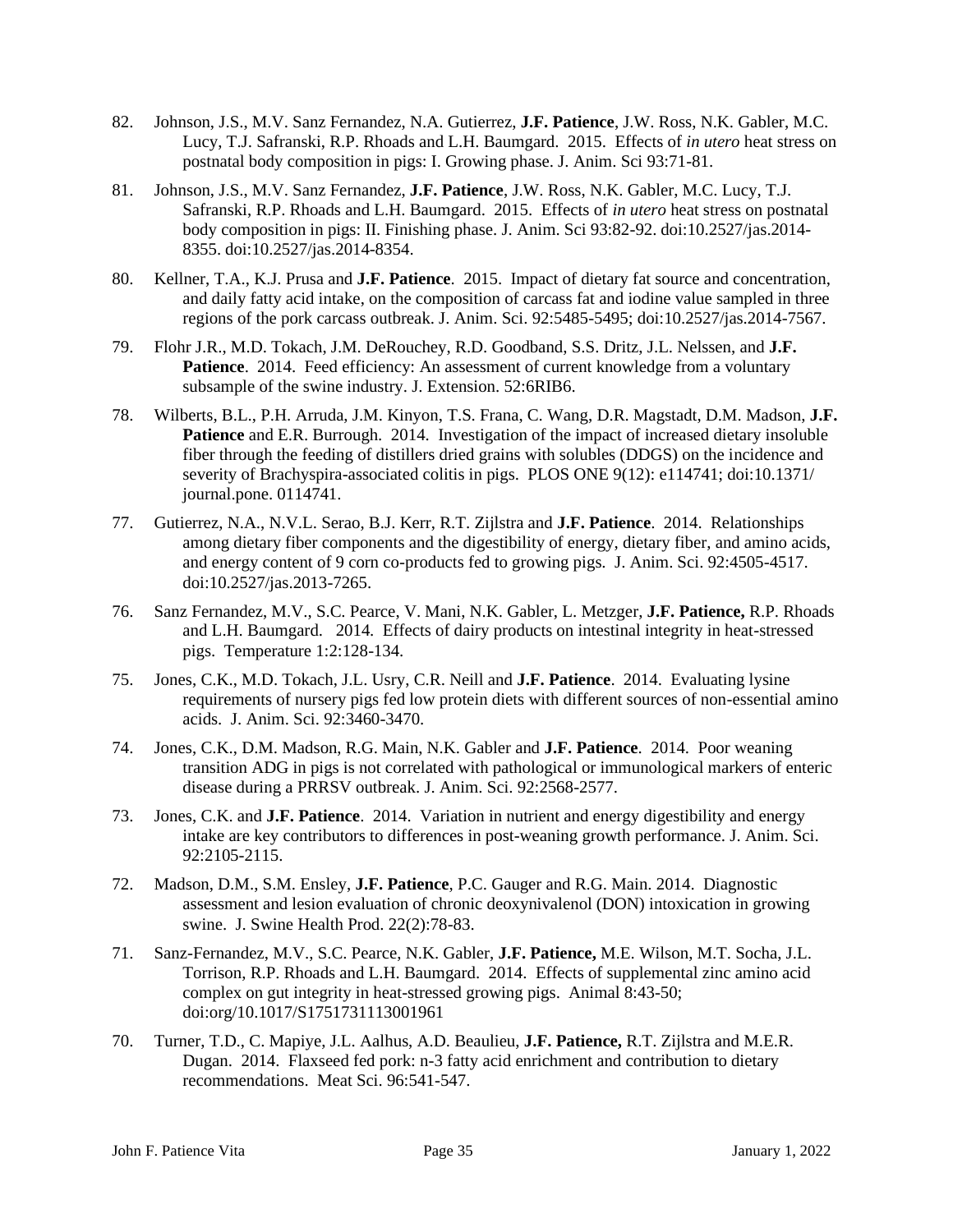- 69. **Patience, J.F**., A.J. Myers, S. Ensley, B.M. Jacobs and D. Madson. 2014. Evaluation of two mycotoxin mitigation strategies in grow-finish diets containing corn distillers dried grains with solubles naturally contaminated with deoxynivalenol. J. Anim. Sci. 92:620-626.
- 68. Pilcher, C.M., R. Arentson and **J.F. Patience**. 2013. Impact of tylosin phosphate and distillers dried grains with solubles on energy and nutrient digestibility and energy flow through the gastrointestinal tract in growing pigs. J. Anim. Sci. 91:5687-5695.
- 67. Gutierrez, N., B.J. Kerr and **J. F. Patience**. 2013. Effect of insoluble, low fermentable fiber from corn-ethanol distillation origin on energy, fiber and amino acid digestibility, hindgut degradability of fiber and growth performance of growing pigs. J. Anim. Sci. 91:5314-5325.
- 66. Pearce, S.C., V. Mani, T.E. Weber, R.P. Rhoads, **J.F. Patience,** L.H. Baumgard and N.K. Gabler. 2013. Heat stress and reduced plane of nutrition decreases intestinal integrity and function in pigs. J. Anim. Sci. 91:5183-5193.
- 65. Kil, D.Y., F. Ji, L.L. Stewart, R.B. Hinson, A.D. Beaulieu, G.L. Allee, **J.F. Patience**, J. E. Pettigrew and H. H. Stein. 2013. Effects of dietary soybean oil on pig growth performance, retention of protein, lipids, and energy and on the net energy content of corn in diets fed to growing or finishing pigs. J. Anim. Sci. 91:3283-3290.
- 64. Stewart, L.L., D.Y. Kil, F. Ji, R.B. Hinson, A.D. Beaulieu, G.L. Allee, **J.F. Patience,** J.E. Pettigrew and H.H. Stein. 2013. Effects of dietary soybean hulls and wheat middlings on body composition, nutrient and energy retention, and the net energy of diets and ingredients fed to growing and finishing pigs. J. Anim. Sci 91:2756-2765.
- 63. Pearce, S.C., N.K. Gabler, J.W. Ross, J. Escobar, **J.F. Patience**, R.P. Rhoads, and L.H. Baumgard. 2013. The effects of heat stress and plane of nutrition on metabolism in growing pigs. 2013. J. Anim. Sci. 91:2108-2118.
- 62. Jacobs, B.M., **J.F. Patience,** M.D. Lindemann, K.J. Stalder and B.J. Kerr. 2013. The use of a covariate reduces experimental error in nutrient digestion studies in growing pigs. J. Anim. Sci. 91:804-810.
- 61. Harris, A. J., **J. F. Patience**, S. M. Lonergan, J. C. M. Dekkers and N. K. Gabler. 2012. Improved nutrient digestibility and retention partially explains feed efficiency gains in pigs selected for low residual feed intake. J Anim Sci 90:164-166.
- 60. Jones, C.K., N.K. Gabler, R.G. Main and **J.F. Patience**. 2012. Characterizing growth and carcass differences in pigs with varying weaning weights and post-weaning performance. J. Anim. Sci. 90:4072-4080; doi:org/10.2527/jas.2011-4793.
- 59. Ross, K.A., A.D. Beaulieu, J. Merrill, G. Vessie and **J.F. Patience**. 2011. The impact of ractopamine hydrochloride on growth and metabolism with special consideration on its role on the environmental impact of pork production J. Anim. Sci. 89:2243-2256.
- 58. Jacobs, B.M., **J.F. Patience,** W.A. Dozier III, K.J. Stalder and B.J. Kerr. 2011. Effects of drying methods on nitrogen and energy concentrations in pig feces and urine, and poultry excreta. J. Anim. Sci. 89:2624-2630.
- 57. Kil, D.Y., R.B. Hinson, A.D. Beaulieu, F. Ji, L.L. Stewart, G.L. Allee, **J.F. Patience**, J.E. Pettigrew and H.H. Stein. 2011. Net energy of soybean oil and choice white grease in diets fed to growing and finishing pigs. J. Anim. Sci. 89:448-459.
- 56. Juárez, M., M. E. R. Dugan, N. Aldai, J. L. Aalhus, **J. F. Patience**, R. Zijlstra and A. D. Beaulieu. 2011. Increasing omega-3 levels through dietary co-extruded flaxseed supplementation negatively affects pork palatability. Food Chem. 126:1716-1723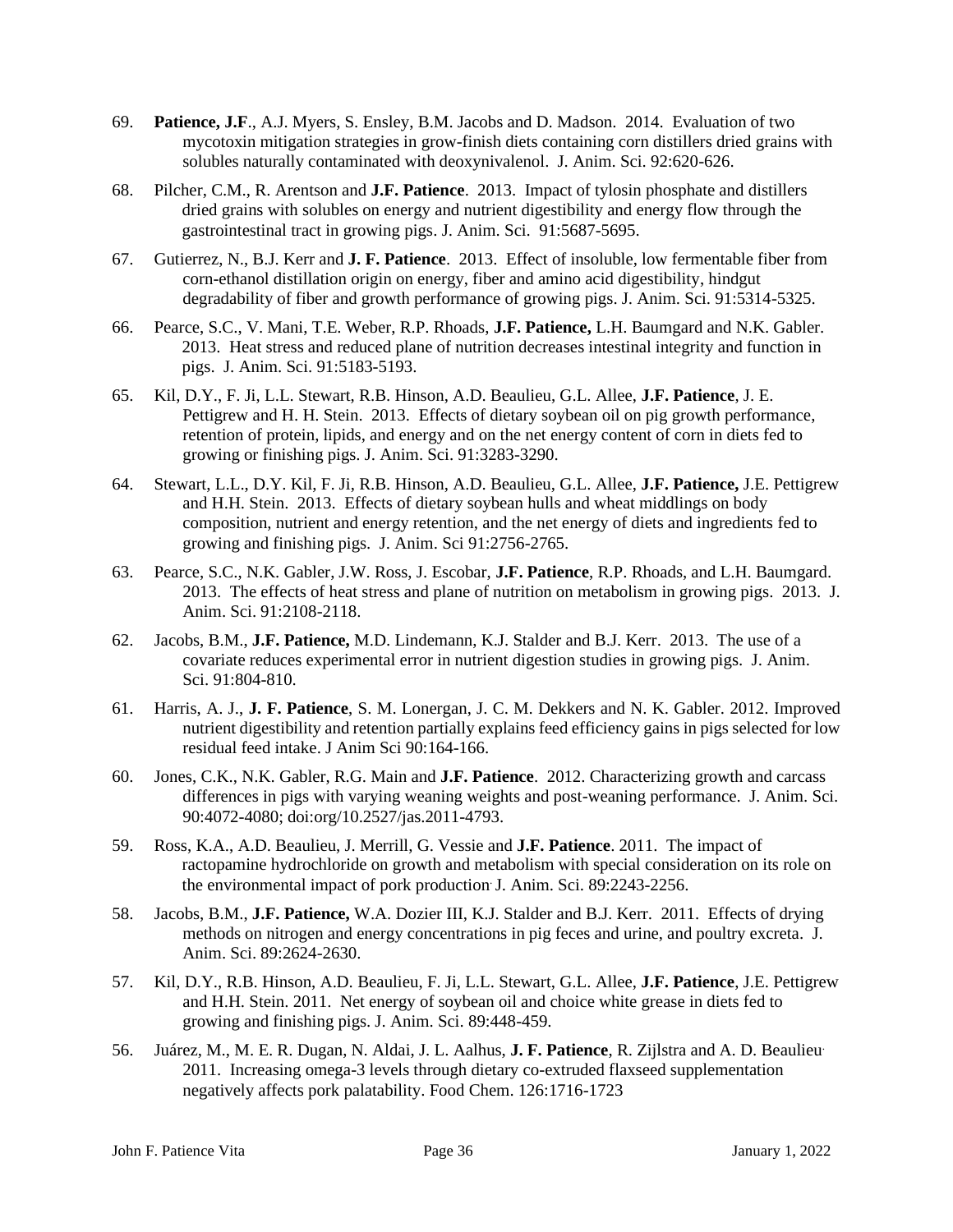- 55. Beaulieu, A. D., J. Aalhus, N.H. Williams and **J. F. Patience**. 2010. Impact of piglet birth weight, birth order and litter size on subsequent growth performance, carcass quality, muscle composition and eating quality of pork. J. Anim. Sci. 88:2767-2778; doi:org/10.2527/jas.2009- 2222.
- 54. Juárez, M., M. E. R. Dugan, N. Aldai, J. L. Aalhus, **J. F. Patience**, R. Zijlstra and A. D. Beaulieu. 2010. Feeding co-extruded flaxseed to pigs: Effects of duration and feeding level on growth performance and backfat fatty acid composition of grower-finisher pigs. Meat Sci. 84:578-584.
- 53. Beaulieu, A.D., N.H. Williams and **J.F. Patience**. 2009. Response to dietary digestible energy concentration in growing pigs fed cereal-grain based diets. J. Anim. Sci. 87:965-976.
- 52. Widyaratne, G. P., **J.F. Patience** and R.T. Zijlstra. 2009. Effect of xylanase supplementation of diets containing wheat distiller's dried grains with solubles on energy, amino acid and phosphorus digestibility and growth performance of grower-finisher pigs. Can. J. Anim. Sci 89:91-95.
- 51. **Patience, J.F.**, P. Shand, Z. Pietrasik, J. Merrill, G. Vessie, K.A. Ross and A.D. Beaulieu. 2009. The effect of ractopamine supplementation of swine finishing diets on growth performance, carcass composition and ultimate pork quality. Can. J. Anim. Sci. 89:53-66.
- 50. Htoo, J.K., X. Meng, **J.F. Patience**, M.E.R. Dugan and R.T. Zijlstra. 2008. Effects of co-extrusion of flaxseed and field peas on the digestibility of energy, ether extract, fatty acids, protein, and amino acids in grower-finisher pigs. J. Anim. Sci. 86:2942-2951.
- 49. Nortey, T.N., **J.F. Patience**, J.S. Sands, N.L. Trottier and R.T. Zijlstra. 2008. Effects of xylanase supplementation on digestibility and digestible content of energy, amino acids, phosphorus, and calcium in wheat by-products from dry milling in grower pigs. J. Anim. Sci. 86:3450-3464.
- 48. Oresanya, T.F., A.D. Beaulieu and **J.F. Patience**. 2008. Investigations of energy metabolism in weanling barrows: The interaction of dietary energy concentration and daily feed (energy) intake. J. Anim. Sci. 86: 348-363.
- 47. Beaulieu, A.D., M.R. Bedford and **J.F. Patience**. 2007. Supplementing corn or corn-barley diets with an *E. coli* derived phytase decreases total and soluble P output by weanling and growing pigs. Can. J. Anim. Sci. 87:353-364; doi:org/10.4141/CJAS06032.
- 46. Nortey, T.N., **J.F. Patience**, P.H. Simmins, N.L. Trottier and R.T. Zijlstra. 2007. Effects of individual or combined xylanase and phytase supplementation on energy, amino acid, and phosphorus digestibility and growth performance of grower pigs fed wheat-based diets containing wheat millrun. J. Anim. Sci. 85:1432-1443.
- 45. Nortey, T.N., **J.F. Patience**, J.S. Sands and R.T. Zijlstra. 2007. Xylanase supplementation improves energy digestibility of wheat by-products in grower pigs. Livestock Sci. 109:96-99.
- 44. Oresanya, T. F., A. D. Beaulieu, E. Beltranena and **J. F. Patience**. 2007. The effect of dietary energy concentration and total lysine/digestible energy ratio on the growth performance of weaned pigs. Can. J. Anim. Sci. 87:45-55.
- 43. Shaw, M.I., A.D. Beaulieu and **J.F. Patience**. 2006. Effect of diet composition on water utilization in growing pigs. J. Anim. Sci. 84:3123-3132.
- 42. Oresanya, T. F., A. D. Beaulieu and **J. F. Patience**. 2006. The effect of reducing energy intake on the performance of weaned barrows when amino acid intake declines either in direct proportion to energy or at a reduced rate. Can. J. Anim. Sci. 86:273-277.
- 41. Beaulieu, A.D., C.L. Levesque and **J.F. Patience**. 2006. The effects of dietary energy concentration and site of weaning on weanling pig performance. J. Anim. Sci. 84:1159-1168.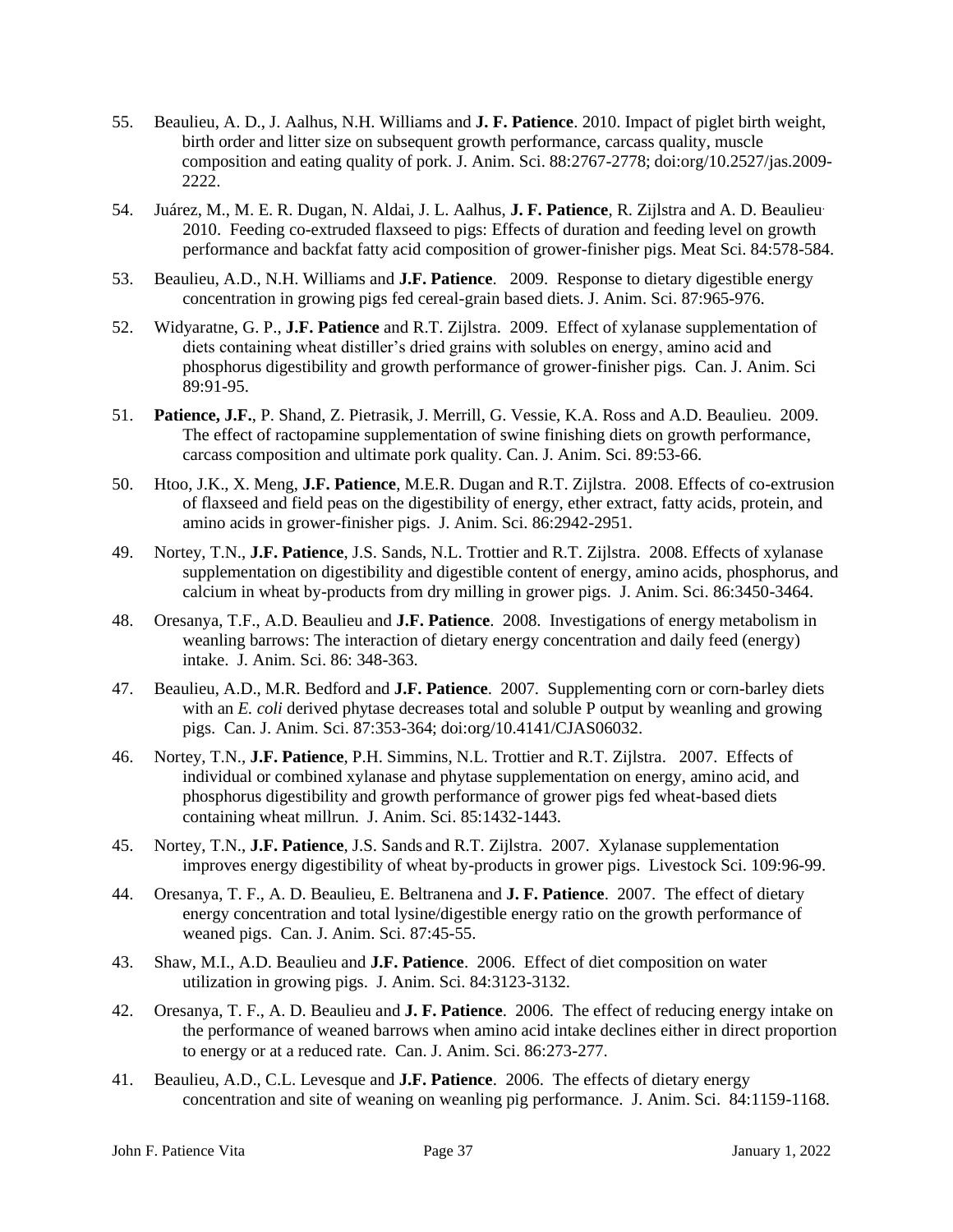- 40. Owusu-Asiedu, A., **J.F. Patience**, B. Laarveld, A.G. van Kessel, P.H. Simmins and R.T. Zijlstra. 2006. Effects of guar gum and cellulose on digesta passage rate, ileal microbial populations, energy and protein digestibility, and performance of grower pigs. J. Anim. Sci. 84:843-852.
- 39. Nyachoti, C.M., **J.F. Patience** and I.R. Seddon. 2005. Effect of water source (ground versus surface) and treatment on nursery pig performance. Can. J. Anim. Sci. 85:405-407.
- 38. **Patience, J.F.,** J.F. Umboh, R.K. Chaplin and C.M. Nyachoti. 2005. Nutritional and physiological responses of growing pigs exposed to a diurnal pattern of heat stress. Livestock Prod. Sci. 96:205-214.
- 37. Smith, L.F., S.P. Lemay, **J.F. Patience** and R.T. Zijlstra. 2004. Effects of dietary crude protein level and sugar beet pulp inclusion on nitrogen excretion patterns in grower and finisher pigs. Can. J. Anim. Sci. 84:717-720.
- 36. Zijlstra, R.T., S. Li, A. Owusu-Asiedu, P.H. Simmins and **J.F. Patience**. 2004. Effect of carbohydrase supplementation to wheat-canola meal diets on growth performance and nutrient digestibility in group-house weaned pigs. Can. J. Anim. Sci. 84:689-695.
- 35. **Patience, J.F.,** A.D. Beaulieu and D.A. Gillis. 2004. The impact of ground water high in sulphates on the growth performance, nutrient utilization, and tissue mineral levels of pigs housed under commercial conditions. J. Swine Health Prod. 12:228-236.
- 34. Smith, L.F., **J.F. Patience**, H.W. Gonyou, A.D. Beaulieu and R.D. Boyd. 2004. The impact of feeder adjustment and group size/floor space allowance on the performance of nursery pigs. J. Swine Health Prod. 12:111-118.
- 33. Oresanya, T.F., **J.F. Patience**, R.T. Zijlstra, A.D. Beaulieu, D.M. Middleton, B.R. Blakely and D.A. Gillis. 2003. Defining the tolerable level of ergot in the diet of weaned pigs. Can. J. Anim. Sci. 83:493-500.
- 32. Ekpe, E.D., R.T. Zijlstra and **J.F. Patience**. 2002. Digestible phosphorus requirement of grower pigs. Can. J. Anim. Sci. 82:541-549
- 31. Cooper, D.R., **J.F. Patience**, R.T. Zijlstra and M. Rademacher. 2001. Effect of nutrient intake in lactation on sow performance: Determining the threonine requirement of the high-producing lactating sow. J. Anim. Sci. 79:2378-2387.
- 30. Cooper, D.R., **J.F. Patience**, R.T. Zijlstra and M. Rademacher. 2001. Effect of energy and lysine intake in gestation on sow performance. J. Anim. Sci. 79:2367-2377.
- 29. **Patience, J.F.**, H.W. Gonyou, D.L. Whittington, E. Beltranena, C.S. Rhodes and A. Van Kessel. 2000. Evaluation of site and age of weaning on piglet growth performance. J. Anim. Sci. 78:1726-1731.
- 28. Tang, M., B. Laarveld, A.G. Van Kessel, D.L. Hamilton, A. Estrada and **J.F. Patience**. 1999. Effect of segregated early weaning on postnatal small intestinal development in pigs. J. Anim. Sci. 77:3191-3200.
- 27. Zijlstra, R.T., C.F.M. de Lange and **J.F. Patience**. 1999. Nutritional value of wheat samples for growing pigs: Chemical composition and digestible energy content. Can. J. Anim. Sci. 79:187- 194.
- 26. Fairbairn, S.L., **J.F. Patience**, H.L. Classen and R.T. Zijlstra. 1999. The energy content of barley fed to growing pigs: characterizing the nature of its variability and developing prediction equations for its estimation. J. Anim. Sci. 77:1502-1512. [https://doi.org/10.2527/1999.7761502x.](https://doi.org/10.2527/1999.7761502x)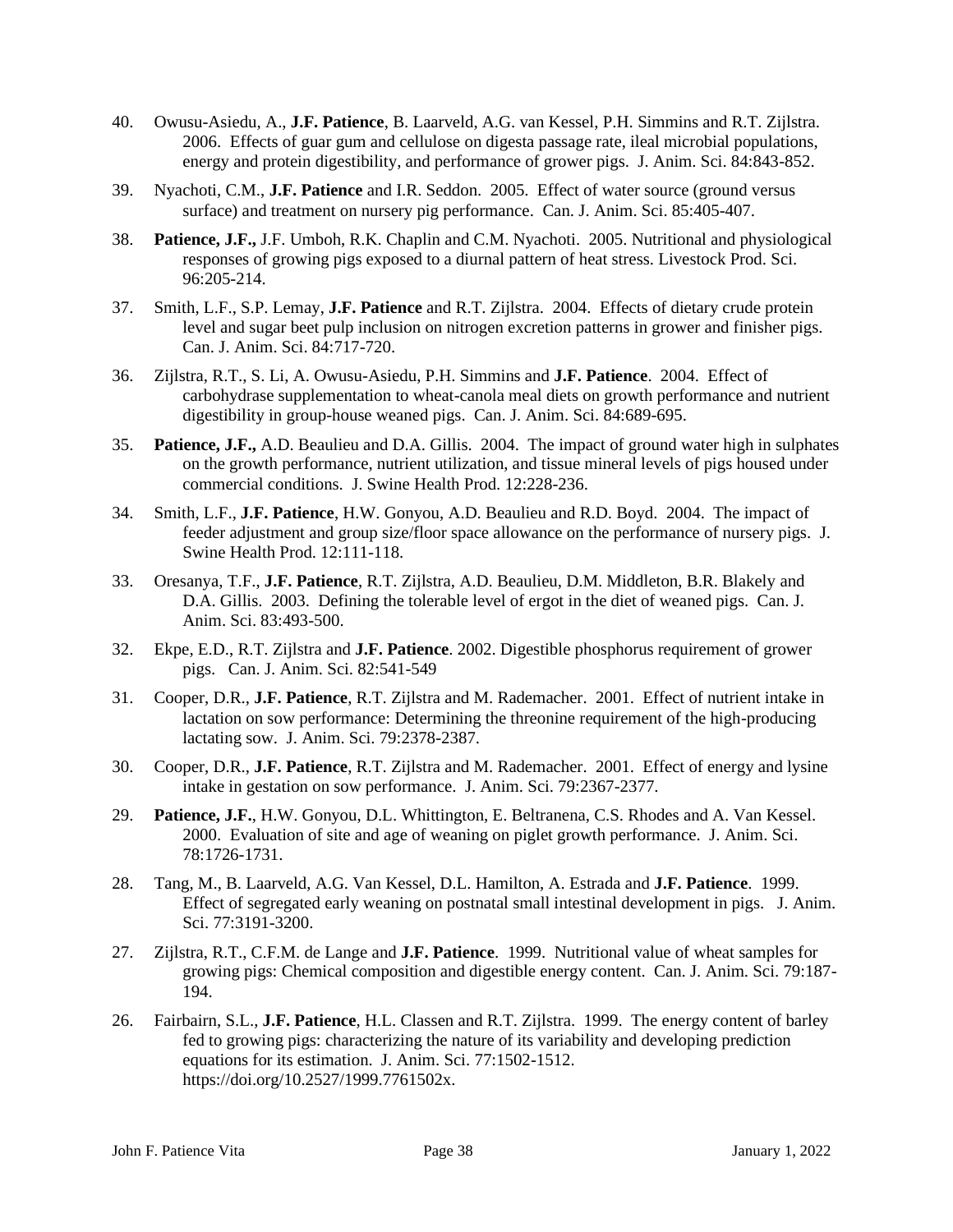- 25. de Lange, C.F.M., V.M. Gabert, D. Gillis and **J.F. Patience**. 1998. Digestible energy contents and apparent ileal amino acid digestibilities in regular and partial mechanically dehulled canola meal samples fed to growing pigs. Can. J. Anim. Sci. 78:641-648.
- 24. Gonyou, H.W.G., E. Beltranena, D.L. Whittington and **J.F. Patience**. 1998. The behaviour of pigs weaned at 12 and 21 days of age from weaning to market. Can. J. Anim. Sci. 78:517-523. [doi.org/10.4141/A98-023](https://doi.org/10.4141/A98-023)
- 23. Maenz, D.D. and **J.F. Patience**. 1997. Presteady-state and steady-state function of the ileal brush border S0<sub>4</sub><sup>-2</sup>-0H<sup>-</sup> exchanger. Biochem. Cell Biol. 75:229-236.
- 22. **Patience, J.F.** and R.K. Chaplin. 1997. The relationship between dietary undetermined anion, acid-base balance and nutrient metabolism in swine. J. Anim. Sci. 75:2445-2452.
- 21. Shand, P.J., J.A. Boles, **J.F. Patience**, A.R. McCurdy and A.L. Schaefer. 1995. Acid/base status of stress susceptible pigs affects cured ham quality. J. Food Sci. 60:996-1000.
- 20. Zhang, Y., E.M. Barber, **J.F. Patience** and J.J.R. Feddes. 1995. Identification of oils to be sprinkled in livestock buildings to reduce dust. Trans. Amer. Soc. Heating Refrig. Air Cond. Eng. (ASHRAE). 101(2):1179-1191.
- 19. Maenz, D.D., **J.F. Patience** and M.S. Wolynetz. 1994. The influence of the mineral level in drinking water and the thermal environment on the performance and intestinal fluid flux of newly-weaned pigs. J. Anim. Sci. 72:300-308.
- 18. Boles, J.A., **J.F. Patience**, A.L. Schaefer and J.L. Aalhus. 1994. Effect of oral loading of acid or base on the incidence of pale, soft exudative pork (PSE) in stress susceptible pigs. Meat Sci. 37:181-194.
- 17. Boles, J.A., P.J. Shand, **J.F. Patience**, A.R. McCurdy and A.L. Schaefer. 1993. Acid/base status of stress susceptible pigs affects sensory quality of loin roasts. J. Food Sci. 58:1254-1257.
- 16. Maenz, D.D., **J.F. Patience** and M.S. Wolynetz. 1993. Effect of water sweetener on the performance of newly weaned pigs offered medicated and unmedicated feed. Can. J. Anim. Sci. 73:669-672.
- 15. Olkowski, A.A., B. Laarveld, **J.F. Patience**, S. Francis, and D.A. Christensen. 1993. The effect of sulphate on thiamin-destroying activity in rumen content cultures in vitro. Internat. J. Vit. Nutr. Res. 63:38-44.
- 14. Maenz, D.D. and **J.F. Patience**. 1992. Na<sup>+</sup>-independent transport of L-threonine in pig jejunal brush border membrane vesicles: Functional characterization of the unique neutral brush border (NBB) system. J. Biol. Chem. 267:22079-22086.
- 13. **Patience, J.F.,** M.R. Bedford, H.L. Classen and J. Inborr. 1992. The effect of dietary enzyme supplementation of rye- and barley-based diets on digestion and subsequent performance in pigs. Can. J. Anim. Sci. 72:97-105; doi:org/10.4141/cjas92-011.
- 12. Ahn, D.U., **J.F. Patience**, A. Fortin and A. McCurdy. 1992. The influence of pre-slaughter oral loading of acid or base on postmortem changes in longissimus dorsi muscle of pork. Meat Sci. 32:65-79.
- 11. McLeese, J.M., M.L. Tremblay, **J.F. Patience** and G.I. Christison. 1992. Water intake patterns in the weanling pig: effect of water quality, antibiotics and probiotics. Anim. Prod. 54:135-142.
- 10. McLeese, J.M., **J.F. Patience**, M.S. Wolynetz and G.I. Christison. 1991. Evaluation of ground water supplies used on Saskatchewan swine farms. Can. J. Anim. Sci. 71:191-203.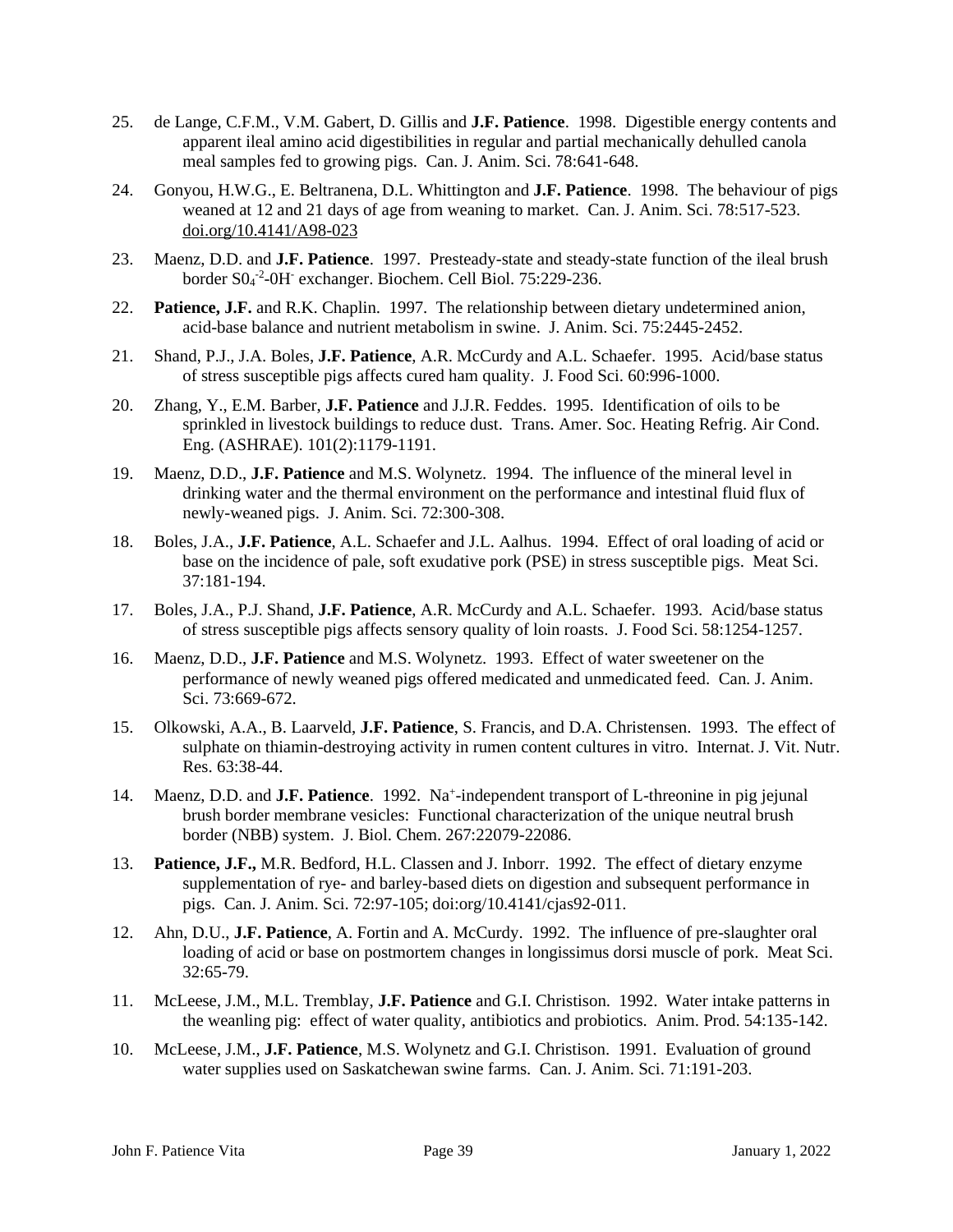- 9. **Patience, J.F.** and M.S. Wolynetz. 1990. Influence of dietary undetermined anion on acid-base status and performance in pigs. J. Nutr. 120:579-587.
- 8. **Patience, J.F.,** R.E. Austic, N.E. Forsberg and E. Esteve-Garcia. 1990. Metabolism of lysine in isolated renal cortical tubules subjected to variations in extracelluar  $pH$ , bicarbonate and  $CO<sub>2</sub>$ . Nutr. Res. 10:807-817.
- 7. **Patience, J.F.** and E.R. Farnworth. 1989. Preparation of neonatal pig carcass homogenates: influence of autoclaving on proximate and lipid analysis. Can. J. Anim. Sci. 69:341-346.
- 6. **Patience, J.F.**, R.E. Austic and R.D. Boyd. 1987. Effect of dietary electrolyte balance on growth and acid-base status in swine. J. Anim. Sci. 64:457-466.
- 5. **Patience, J.F.**, M.S. Wolynetz,, D.W. Friend and K.E. Hartin. 1987. A comparison of two urine collection methods for female swine. Can. J. Anim. Sci. 67:859-863.
- 4. **Patience, J.F.**, R.E. Austic and R.D. Boyd. 1987. Effect of dietary supplements of sodium or potassium bicarbonate on short term macromineral balance in swine. J. Anim. Sci. 64:1079- 1085.
- 3. **Patience, J.F.**, R.E. Austic and R.D. Boyd. 1986. The effect of sodium bicarbonate or potassium bicarbonate on acid-base status and protein and energy digestibility in swine. Nutr. Res. 6:263- 273.
- 2. **Patience, J.F.**, L.G. Young and I. McMillan. 1977. Utilization of wheat shorts in swine diets. J. Anim. Sci. 45:1294-1301.
- 1. **Patience, J.F.**, L.G. Young, E.T. Moran, Jr. and I. McMillan. 1977. Limiting amino acids in heat shorts fed to swine. J. Anim. Sci. 45:1302-1308.
- *Note: During the period from 1977 to 1995, authors on journals were listed in order of contribution. After 1995, PI of study was either first author, or in the case of a student or PDF paper, listed as last author.*

# **REFEREED TECHNICAL REPORTS**

- 4. Pepple, L., L.R. Burns, H. Xin and **J. Patience**. 2011. Ammonia, hydrogen sulfide and greenhouse gas emissions from wean-to-finish swine barns fed traditional vs. a DDGS-based diet. 2011 ASABE Annual International Meeting. Paper 1111201.
- 3. Beaulieu, A.D., J.E. Pettigrew, C.M. Nyachoti and **J.F. Patience**. 2010. The effect on growing pig performance of changes in energy intake achieved through restriction of feed intake versus changes in dietary energy concentration. Proc. 3rd Int'l EAAP Symposium on Energy and Protein Metabolism. G.M. Crovetto, ed. pp. 373-4.
- 2. Pepple, L.M., R.T. Burns, H. Xin, H. Li, and **J.F. Patience**. 2010. A comparsion of gaseous emissions from swine finisher facilities fed traditional vs. a DDGS-based diet. Proc. 2010 International Symposium on Air Quality and Manure Management for Agriculture. 711P0510cd.
- 1. Predicala, B.Z., **J.F. Patience**, E.L. Cortus and R. Fengler. 2006. Impact of sulphate levels in swine drinking water on manure nutrients and emissions. Paper No. CSBE06-183. Canadian Society for Bioengineering. Winnipeg, MB.

## **BOOKS**

7. **Patience, J.F.** 2012. Feed Efficiency in Swine. Editor. Wageningen Academic Press, Wageningen, The Netherlands.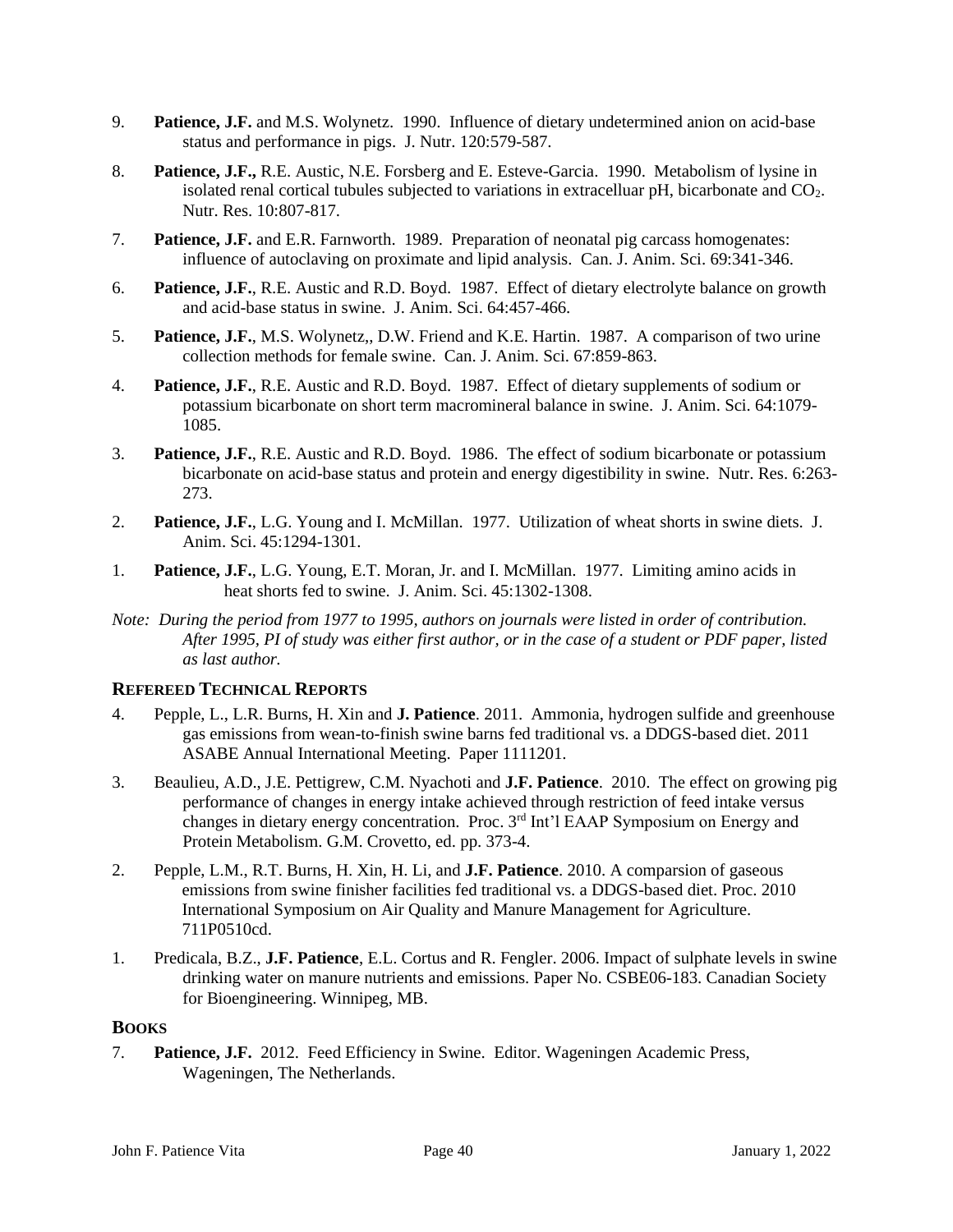- 6. **Patience, J.F.** and F.A. Kains. 2001. PSC Elstow Research Farm Inc.: From Concept to Construction. Prairie Swine Centre Inc., Saskatoon, SK, pp. 103.
- 5. **Patience, J.F.**, P.A. Thacker and C.F.M. de Lange. 1995. Swine Nutrition Guide, 2nd Edition. Prairie Swine Centre Inc., Saskatoon, SK, pp. 274. (Translated into Mandarin, 2001).
- 4. **Patience, J.F.** 1989. From Avoch to Oxford: The History of the Descendants of Donald and Catharine Patience in Canada. Saskatoon, SK, pp. 188.
- 3. **Patience, J.F.** and P.A. Thacker. 1989. Swine Nutrition Guide, Prairie Swine Centre Inc., Univ. of Saskatchewan, Saskatoon, SK, pp. 260.
- 2. **Patience, J.F.** 1985. The effect of dietary electrolyte balance on growth, acid-base status and nutrient utilization in swine. Ph.D. Thesis. Cornell University, Ithaca, N.Y.
- 1. **Patience, J.F.** 1975. Utilization of wheat shorts in swine diets. M.Sc. Thesis. University of Guelph, Guelph, ON.

## **PEER REVIEWED INVITED BOOK CHAPTERS**

- 15. **Patience, J.F**. and A.L. Petry. 2019. Susceptibility of fibre to exogenous carbohydrases and impact on performance in swine. Page 99-115 In: G. Gonzalez-Ortiz, M.R. Bedford, K. E. Bach Knudsen, C. Courtin and H.L. Classen, editors, The Value of Fibre. Engaging the Second Brain for Animal Nutrition. Wageningen Academic Press, Wageningen, The Netherlands. doi:10.3920/978-90-8686-3\_5.
- 14. **Patience, J.F.** 2017. The theory and practice of feed formulation. Page 457 490 In: P Moughan, K de Lange and W Hendriks, editors, Feed Evaluation Science. Wageningen Academic Press, Wageningen, The Netherlands.
- 13. **Patience, J.F.** 2017. Meeting energy requirements in pig nutrition. Page 127 143. In: J. Wiseman, editor, Achieving Sustainable Production of Pig Meat. Volume 2: Animal Breeding, and Nutrition. Burleigh Dodds Science Publ., Cambridge, UK. doi:org/10.19103/AS,2017.0013.07
- 12. Dugan, M.E.R., P. Vahmani, T.D. Turner, C. Mapiye, M. Juarez, N. Prieto, A.D. Beaulieu, R.T. Zijlstra, **J.F. Patience** and J.L. Aalhus. 2016. Pork as a source of omega-3 (*n*-3) fatty acids. Page 189 – 206. In: L. Brown, B. Rauch and H. Poudyal, editors, Omega-3 Fatty Acids in Health and Disease. MDPI, Basel, Switzerland.
- 11. **Patience, J.F.** 2016. Designing, conducting and reporting swine and poultry nutrition research. Page 99 - 120 In: M.R. Bedford, M. Choct and H. Masey O'Neill, editors, Nutrition Experiments in Pigs and Poultry: A Practical Guide. CABI, Wallingford, Oxfordshire, UK
- 10. **Patience, J.F.** 2013. Water in swine nutrition. Page 3 22 In: L.L. Chiba, editor, Sustainable Swine Nutrition. John Wiley & Sons, Inc., Hoboken, NJ.
- 9. **Patience, J.F.** 2012. The influence of dietary energy on feed efficiency in grow-finish swine. Page 101 – 129 In: J.F. Patience, editor, Feed Efficiency in Swine. Wageningen Academic Press, Wageningen, The Netherlands.
- 8. Reese, D.E., E. van Heugten, H.H. Stein, J.M. DeRouchey, J.M. Benz and **Patience, J.F.** 2010. Feed additives for swine: enzymes and phytase. In: D. Meisinger, editor, National Swine Nutrition Guide. p 223-244. U.S. Pork Center of Excellence, Ames.
- 7. **Patience, J.F.** and J.M DeRouchey. 2010. Feed additives for swine: enzymes and phytase. In: D. Meisinger, editor, National Swine Nutrition Guide. p 184-188. U.S. Pork Center of Excellence, Ames.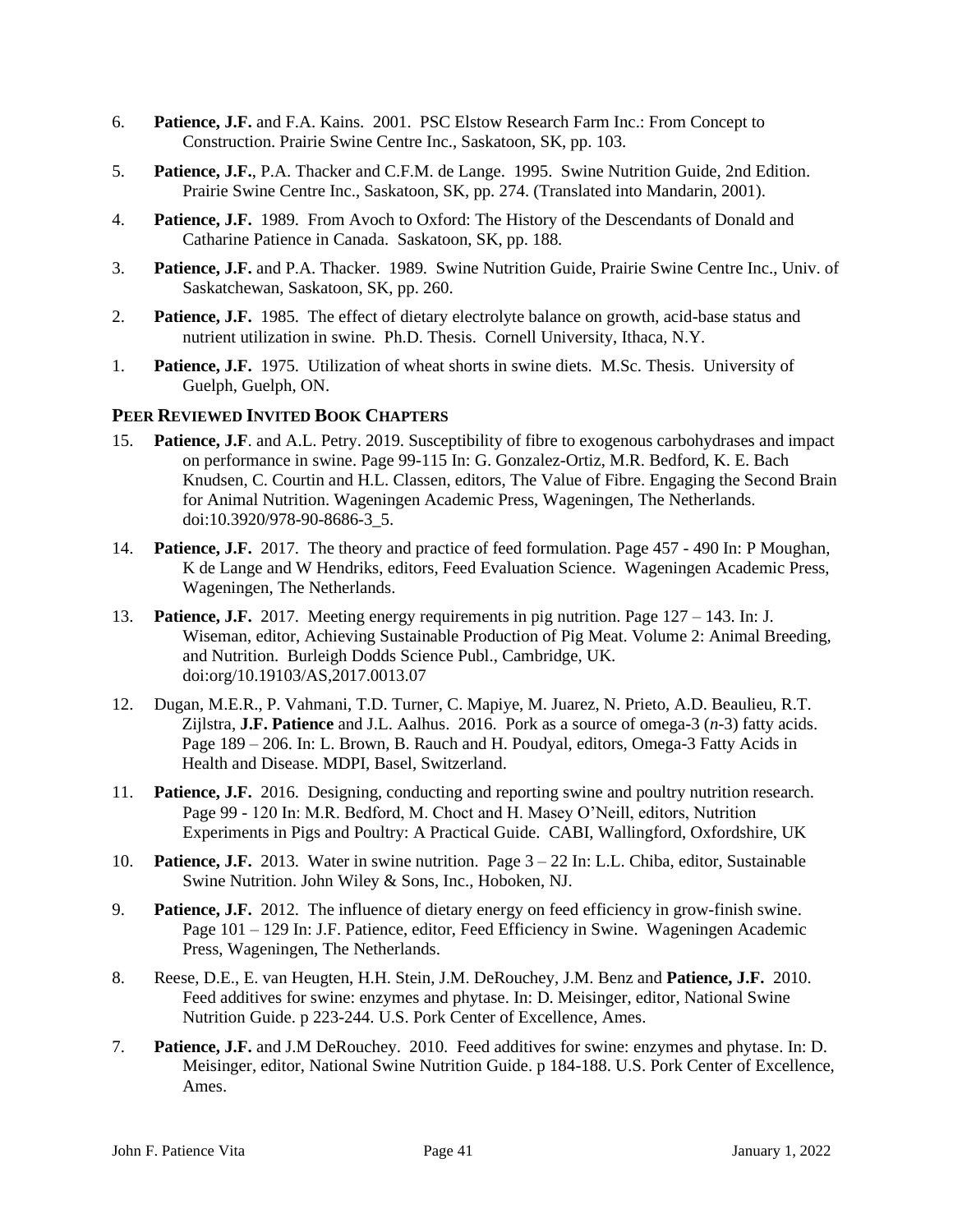- 6. **Patience, J.F.**, P. Leterme, A.D. Beaulieu and R.T. Zijlstra. 2007. Utilization in swine diets of distillers dried grains derived from corn or wheat used in ethanol production. In: J. Doppenberg and P. van der Aar, editors, Biofuels: Implications for the Feed Industry. p 89-102. Wageningen Acad. Publ., Wageningen.
- 5. **Patience, J.F.** and R.T. Zijlstra. 2001. Sodium, potassium, chloride, magnesium and sulphur in swine nutrition. In: A.J. Lewis and L.L. Southern, editors, Swine Nutrition. p 213-228. CRC Press LLC, Boca Raton, FL.
- 4. **Patience, J.F.** 1993. The swine industry. In: J. Martin, R.J. Hudson and B.A. Young, editors, Animal Production in Canada. p 93-116. University of Alberta Press. Edmonton, AB.
- 3. **Patience, J.F.** 1991. The swine industry. In: J.M. Naylor and S. Ralston, editors, Large Animal Clinical Nutrition. p 447-454. C. Mosby Co., St. Louis, MO.
- 2. Fraser, D., **J.F. Patience**, P.A. Phillips and J.M. McLeese. 1990. Water for piglets and lactating sows: quantity, quality and quandaries. In: W. Haresign and D.J.A. Cole, editors, Recent Advances in Animal Nutrition 1990. p 137-160. Butterworths, London. Reprinted in 1993: D.J.A. Cole, W. Haresign and P.C. Garnsworthy, editors, Recent Developments in Pig Nutrition 2. p 201-224. Nottingham University Press, Nottingham.
- 1. **Patience, J.F.** 1989. The physiological basis of electrolytes in animal nutrition. In: W. Haresign and D.J.A. Cole, editors, Recent Advances in Animal Nutrition. p 211-228. Butterworths, London.

#### **DISSERTATIONS/THESES SUPERVISED/CO-SUPERVISED**

- 29. Ruckman, Leigh. 2021. The impact of specialty protein ingredients on the growth performance and health of nursery pigs. M.S. Thesis, Iowa State University, Ames, IA. 154 pp.
- 28. Petry, Amy. 2020. An investigation into the mechanism of action of xylanase in pigs fed insoluble corn-based fiber. Ph.D. Dissertation, Iowa State University, Ames, IA. 236 pp.
- 27. Acosta, Jesus. 2019. The role of carbohydrates when applying different nutritional interventions to nursery and growing pigs. Ph.D. Dissertation, Iowa State University, Ames, IA. 185 pp.
- 26. Becker, Spenser. 2019. Investigation of an ETEC challenge and supplementation of direct-fed microbials in weaned pigs. M.S. Thesis, Iowa State University, Ames, IA. 96 pp.
- 25. Li, Qingyun. 2018. Impact of dietary fiber and exogenous carbohydrases in weaned pigs. Ph.D. Dissertation, Iowa State University, Ames, IA. 205 pp.
- 24. Olsen, K.M. 2018. Investigating methods of evaluating swine feed additives: phytase and alternatives to antibiotic growth promoters. M.S. Thesis, Iowa State University, Ames, IA. 118 pp.
- 23. Huntley, N.F. 2018. Swine carbohydrate metabolism in relation to dietary energy partitioning. Ph.D. Dissertation, Iowa State University, Ames, IA. 172 pp.
- 22. Cornelison. 2017. The economic importance of naturally occurring health challenges and dietary soybean meal on growth and carcass performance of grow-finish pigs. M.S. Thesis. Iowa State University, Ames, IA. 118 pp.
- 21. Kellner, T.A. 2017. Impact of dietary fat composition on digestion, metabolism and deposition of fat in the growing pig. Ph.D. Dissertation. Iowa State University, Ames, IA. 224 pp.
- 20. Weiland, S.A. 2017. The impact of xylanase and body weight, and their interaction, on the utilization of dietary components in swine. M.S. Thesis. Iowa State University, Ames, IA. 74 pp.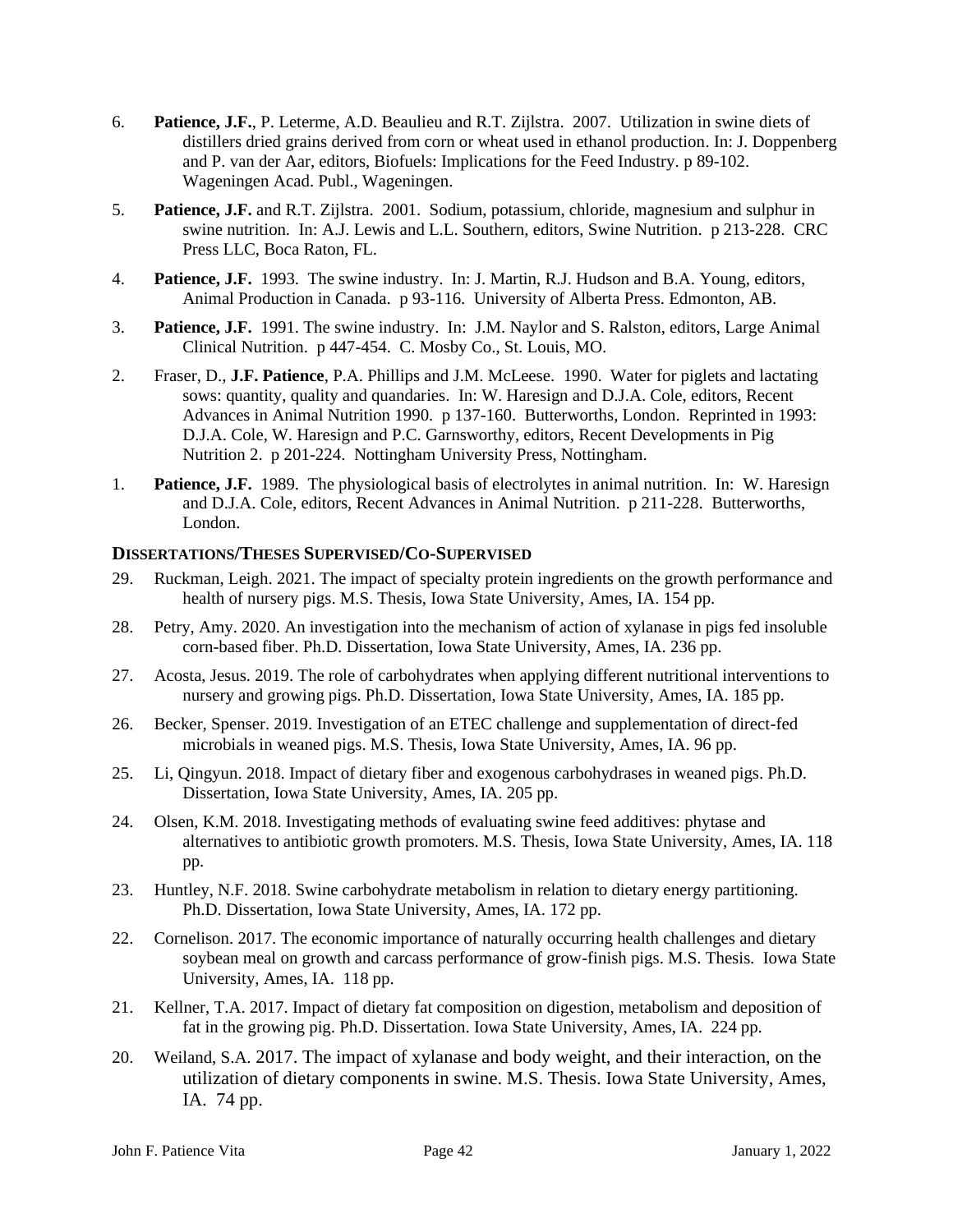- 19. Holloway, C.L. 2016. Impact of super-dosing phytase on growth performance, energy and nutrient utilization and phytate breakdown. M.S. Thesis. Iowa State University, Ames, IA. 117 pp.
- 18. Acosta, Jesus. 2015. Evaluating the ability of the NE system to predict growth performance and energy utilization of growing pigs. M.S. Thesis. Iowa State University, Ames, IA. 96 pp.
- 17. Pilcher, Chad. 2015. Manipulation and regulation of post-weaning growth in the pig. Ph.D. Dissertation. Iowa State University, Ames, IA. 143 pp.
- 16. Gutierrez, Nestor. 2014. Quantification of digestive utilization of dietary fiber from corn coproducts in growing pigs. Ph.D. Dissertation. Iowa State University, Ames, IA. 176 pp.
- 15. Newman, Monica. 2014. Defining the energy and nutrient content of corn grown in droughtstressed conditions and determining the relationship between energy content of corn and the response of growing pigs to xylanase supplementation. M.S. Thesis. Iowa State University, Ames, IA. 59 pp.
- 14. Elsbernd, Amanda. 2014. Nutrient utilization, pork quality, and lysine requirement of immunological castrates. M.S. Thesis. Iowa State University, Ames, IA. 103 pp.
- 13. Kellner, Trey. 2014. Impact of dietary fat intake on carcass iodine value and pork fat quality. M.S. Thesis. Iowa State University, Ames, IA. 86 pp.
- 12. Weber, Emily. 2012. Feeder space availability and dried distillers grains with solubles inclusion rate effects on nursery and finishing pig performance and total tract digestibility in a commercial setting. M.S. Thesis. Iowa State University, Ames, IA. 61 p.
- 11. Jones, Cassandra. 2012. Characterizing the fallback pig. Ph.D. Dissertation. Iowa State University, Ames, IA. 228 p.
- 10. Jacobs, B. 2011. Validation of animal and laboratory methods in digestibility research. M.S.Thesis. Iowa State University, Ames, IA. 60 p. (Co-supervised with Dr. B.J. Kerr).
- 9. Marriott, J. 2010. The response of the growing pig to changes in energy intake achieved via changes in dietary energy concentration versus changes in feed intake. M.Sc.Thesis. University of Saskatchewan, Saskatoon, SK. xx p.
- 8. Ross, K.A. 2009. Ractopamine hydrochloride and the environmental sustainability of pork production. M.Sc.Thesis. University of Saskatchewan, Saskatoon, SK. 78 p.
- 7. Oresanya, T. 2005. Energy metabolism in the weanling pig: Effects of energy concentration and intake on growth, body composition and nutrient accretion in the empty body. Ph.D. Dissertation. University of Saskatchewan, Saskatoon, SK. 261 p.
- 6. Shaw, M.I. 2002. The effect of diet composition on water utilization patters in growing pigs. M.Sc. Thesis. University of Saskatchewan, Saskatoon, SK. 106 p.
- 5. Levesque, C.L. 2002. The effects of dietary digestible energy content and site of weaning on weanling piglet performance. M.Sc. Thesis. University of Saskatchewan, Saskatoon, SK. 103 p.
- 4. Cooper, D. 2000. Threonine requirement of the high producing sow in lactation. M.Sc. Thesis. University of Saskatchewan, Saskatoon, SK. 86 p.
- 3. Fairbairn, S.L. 1997. Improved characterization of the energy variability and estimation of the dietary energy levels in barley for growing pigs. M.Sc. Thesis. University of Saskatchewan, Saskatoon, SK. 131 p.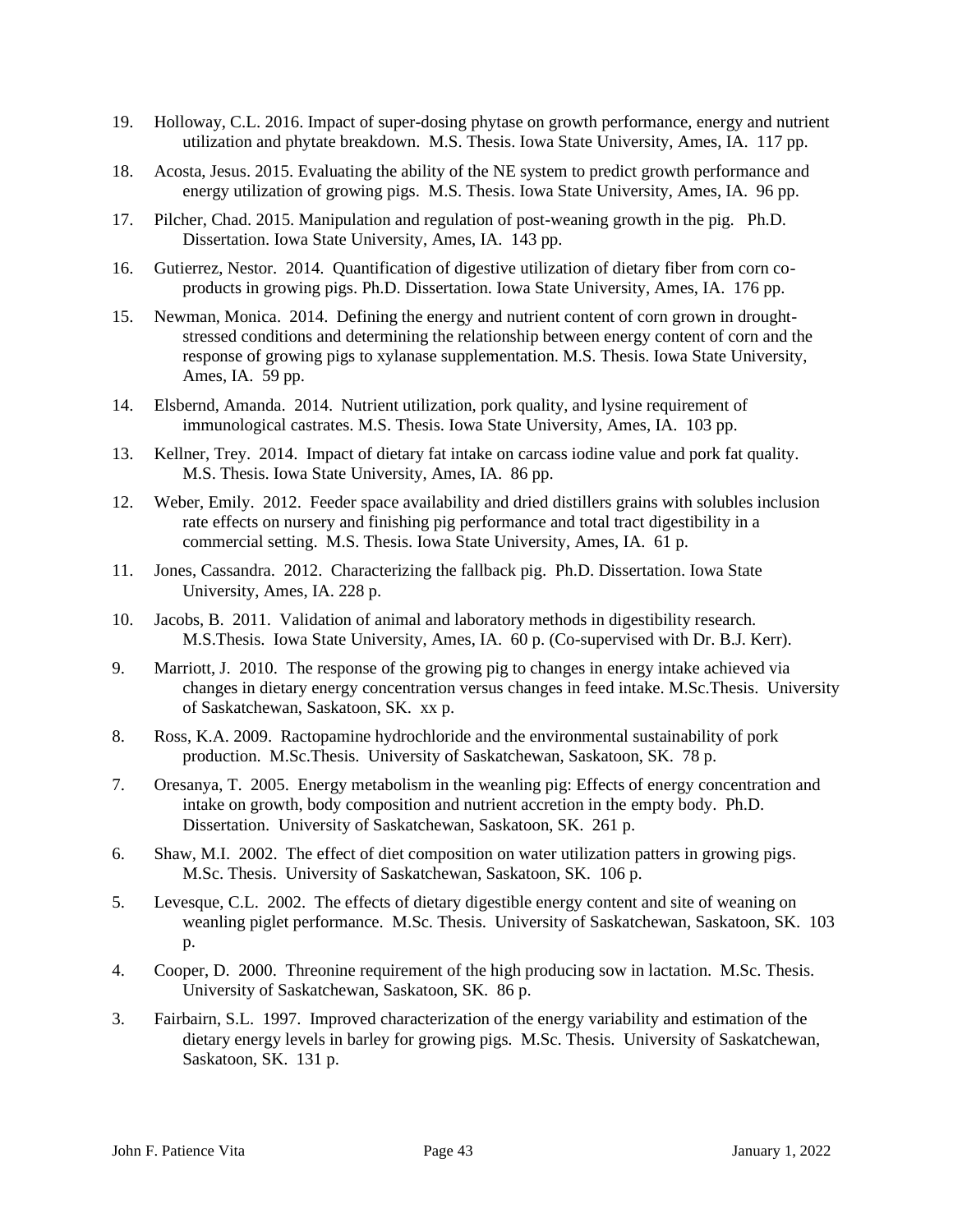- 2. Olkowski, A. 1993. The effect of sulphate on thiamin-destroying activity in rumen microbes. Ph.D. Dissertation. University of Saskatchewan, Saskatoon, SK. (Co-supervised with Dr. B. Laarveld).
- 1. Umboh, J.F. 1993. Effect of a diurnal pattern of heat stress on the physiological and nutritional status of the pig. M.Sc. Thesis. University of Saskatchewan, Saskatoon, SK. 148 p.

#### **ABSTRACTS - REFEREED**

- 254. Petry, A.L. and **J. Patience**. 2021. YOUNG SCHOLAR PRESENTATION: Investigations into the mechanism of action of xylanase in pigs fed corn-based fiber. J. Anim. Sci. 99(Suppl. 1).
- 253. Johnson, A., C. Rademacher, J. Eggers, N. Gabler, L. Greiner, J. Kaisland, S. Millman, **J. Patience**, L. Schulz, S. Webb, and J. Ross. 2021. Innovative strategies for managing swine welfare during natural disasters. J. Anim. Sci. (Accepted).
- 252. Vonnahme, K.A., D.A. Amodie, **J.F. Patience**, S. Pollmann, L. Galina-Pantoja and M.A. Mellencamp. 2021. Lysine requirement of market gilts immunized against gonadotropinreleasing factor on performance and carcass composition. J. Anim. Sci. 99(Suppl. A):35-36. [doi.org/10.1093/jas/skab054.062.](https://doi.org/10.1093/jas/skab054.062)
- 251. Vonnahme, K.A., L. Van De Weyer, D.A. Amodie, **J.F. Patience**, S. Pollmann, L. Galina-Pantoja and M.A. Mellencamp. 2021. Increased growth and carcass attributes in improvest®-treated gilts do not require additional dietary lysine. J. Anim. Sci. 99(Suppl. A):37-38. [doi.org/10.1093/jas/skab054.065.](https://doi.org/10.1093/jas/skab054.062)
- 250. Ruckman, L.A., S.A. Matchan and **J.F. Patience**. 2020. The effect of naturally occurring levels of multiple mycotoxins on the growth performance and carcass parameters of grow-finish pigs. J. Anim. Sci 98 (Suppl. 3):54-55. [doi.org/10.1093/jas/skaa054.099.](https://doi.org/10.1093/jas/skaa054.099)
- 249. Petry, A.L., L. Koester, S. Schmitz-Esser, M.R. Bedford, R.T. Zijlstra, N.F. Huntley, and **J.F. Patience**. 2020. Can the fermentation of poorly fermentable and insoluble corn fiber be improved in the pig? – an investigation into the in vivo mode of action of xylanase. J. Anim. Sci 98 (Suppl. 3):207. [doi.org/10.1093/jas/skaa054.358.](https://doi.org/10.1093/jas/skaa054.358)
- 248. Petry, A.L., M.R. Bedford, R.T. Zijlstra, N.F. Huntley, and **J.F. Patience**. 2020. Supplementing xylanase increased the digestibility of non-starch polysaccharides, particularly arabinoxylan, of diets high in insoluble corn fiber fed to swine in a 36-d dietary adaptation period. J. Anim. Sci. 98 (Suppl. 3):52. [doi.org/10.1093/jas/skaa054.095.](https://doi.org/10.1093/jas/skaa054.095)
- 247. Petry, A.L., S.A. Matchan, N.F. Huntley, M.R. Bedford and **J.F. Patience**. 2020. A longer adaptation time increased xylanases efficacy in improving dry matter and fiber digestibility in the small intestine of growing pigs fed insoluble fiber. J. Anim. Sci. 98 (Suppl. 3):52[.](https://doi.org/10.1093/jas/skaa054.095) [doi.org/10.1093/jas/skaa054.096](https://doi.org/10.1093/jas/skaa054.095)
- 246. Petry, A.L., N.F. Huntley, M.R. Bedford and **J.F. Patience**. 2019. Xylanase improved the nutrient and energy digestibility of diets high in insoluble corn fiber fed to swine following a 36-d dietary adaptation period-. J. Anim. Sci. 97(Supp. 2):89-90; doi:org/10.1093/jas/122.162.
- 245. Li, Q., N.K. Gabler, E.R. Burrough, C.L. Loving, X. Peng, S. Schmitz-Esser and **J.F. Patience**. 2019. YOUNG SCHOLAR PRESENTATION: Can exogenous carbohydrase supplementation to higher-fiber diets improve gut function, microbiota, and growth performance? J. Anim. Sci. 97(Supp. 2):76; doi:org/10.1093/jas/122.140.
- 244. Acosta, J.A., G.M. Jones and **J.F. Patience**. 2019. Impact of mycotoxin contamination of feed on growth performance and blood metabolites of growing pigs. J. Anim. Sci. 97(Supp. 2):93; doi:org/10.1093/jas/122.168.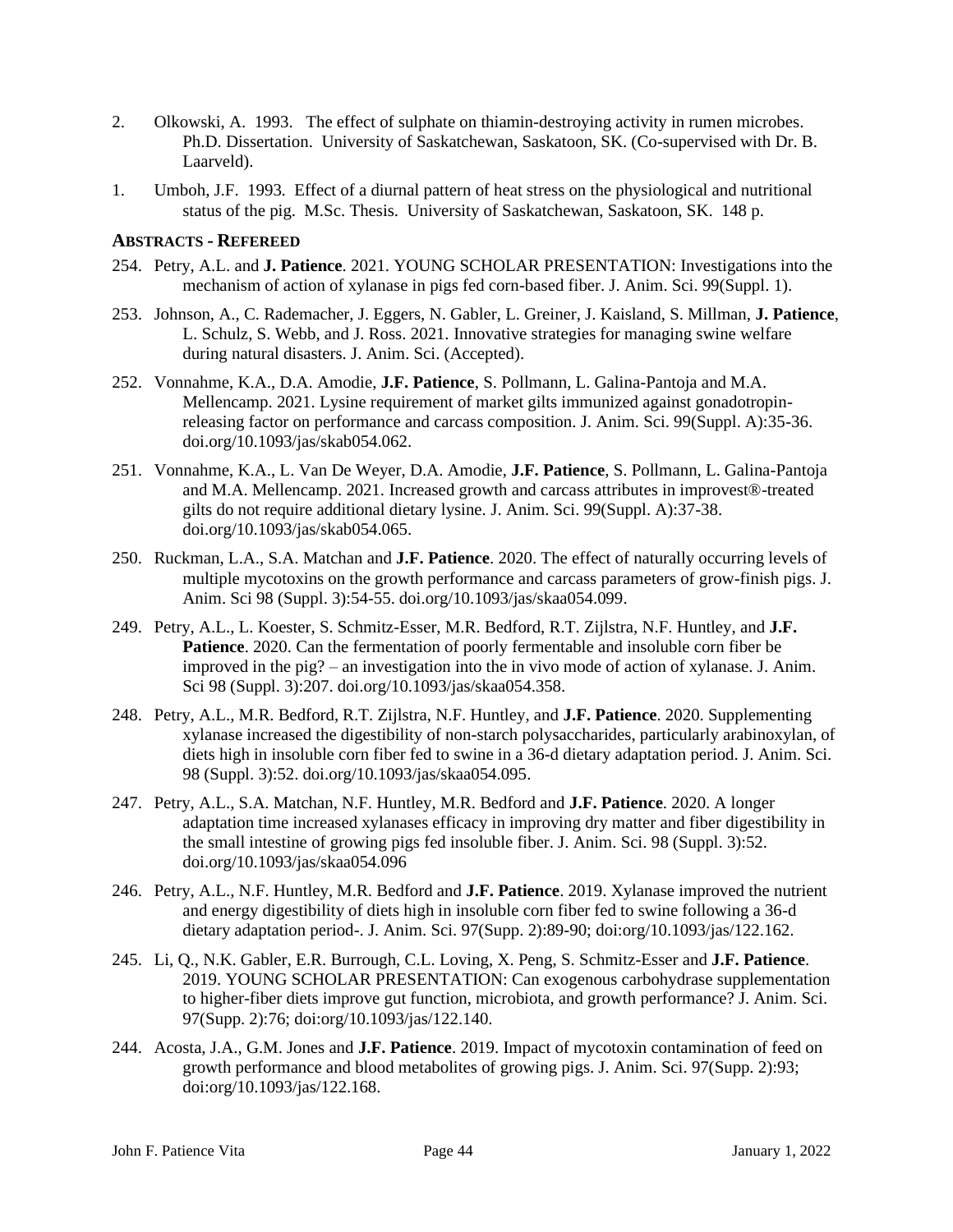- 243. Acosta, J.A. and **J.F. Patience**. 2019. Impact of insoluble dietary fiber on the efficacy of the phytase enzyme in nursery pigs. J. Anim. Sci. 97(Supp. 2):90; doi:org/10.1093/jas/122.163.
- 242. Soto, J.A., D.D. Koehler, L.K. Kellesvig Geising, S. Becker, S.A. Gould and **J.F. Patience**. 2019. Effects of increasing calcium to available phosphorus ratios in diets containing phytase on growth performance and bone mineral content of nursery pigs. J. Anim. Sci. 97(Supp. 2):99- 100; doi:org/10.1093/jas/122.178.
- 241. Li, Q., E.R. Burrough, N.K. Gabler, S.A. Gould, C.L. Loving, C.K. Tuggle, O. Sahin and J.F. Patience. 2019. Impact of dietary fiber and carbohydrases on intestinal gene transcription in enterotoxigenic E. coli challenged pigs. J. Anim. Sci. 97(Supp. 2):90-91; doi:org/10.1093/jas/122.164.
- 240. Mayorga, E.J., E.A. Horst, M. Al-Qaisi, C.S. McCarthy, B.M. Goetz, M.A. Abeyta, S. Lei, J.A. Acosta, **J.F. Patience** and L.H. Baumgard. 2019. Effects of continuously infusing glucose or casein at the terminal ileum on biomarkers of metabolism and intestinal morphology in growing pigs. J. Anim. Sci. 97(Supp. 2):111; doi:org/10.1093/jas/skz122.196.
- 239. Ruckman, L.A. and **J.F. Patience**. 2019. The effects of functional feed additive proteins with or without antibiotics on the growth and health status of nursery pigs. J. Anim. Sci. 97(Supp. 2):75; doi:org/10.1093/jas/122.138.
- 238. Becker, S.L., Q. Li, E.R. Burrough and **J.F. Patience**. 2019. Impact of F18 ETEC challenge on intestinal integrity and immune response of nursery pigs fed direct-fed microbial blends. J. Anim. Sci. 96(Supp. 2):73-74; doi:org/10.1093/jas/122.135.
- 237. Petry, A.L., N.F. Huntley, M.R. Bedford and **J.F. Patience**. 2019. Xylanase improved the nutrient and energy digestibility of diets high in insoluble corn fiber fed to swine following a 36-d dietary adaptation period. J. Anim. Sci. 97(Supp. 2):216-217; doi:org/10.1093/jas/122.381.
- 236. Chipman, A.L., Rademacher, C.J., Johnson, C.D., Stalder, K.J., Johnson, A.K., Keating, A.F., Patience, J.F., Gabler, N.K., Linhares, D., Schwartz, K.J., Millman, S.T., Studer, J.M., Kiefer, Z.E., Silva, G. Ross, J.W. 2018. Pelvic Organ Prolapse: An industry-wide collaboration to identify putative contributing factors. Proc. James D. McKean Swine Disease Conference. Ames, Iowa. November 1-2.
- 235. Chipman, A.C., Rademacher, C.J., Johnson, C., Stalder, K., Johnson, A., Keating, A.F., **Patience, J.F.,** Gabler, N.K., Linhares, D., Schwartz, K., Millman, S., Studer, J., Kiefer, Z., Schmitz-Esser, S., Silva, G., Ross, J.W. 2018. Pelvic Organ Prolapse: An industry-wide collaboration to identify putative contributing factors. Proc. Leman Conference, St. Paul, MN, September 15- 18.
- 234. Mayorga, E.J., E. Horst, M. Al-Qaisi, C. McCarthy, M. Abeyta, B. Goetz, A. Kramer, S. Lei, J. Acosta, **J. Patience** and L. Baumgard. 2018. Effects of continuously infusing glucose or casein at the terminal ileum on systemic inflammation. Adv. Anim. Biosc. 9(Suppl. 2):S111.
- 233. Schweer, W. P., E. R. Burrough, **J. F. Patience**, B. J. Kerr, and N. K. Gabler. 2018. Impact of Brachyspira hyodysenteriae on intestinal amino acid digestibility and endogenous amino acid losses in pigs. Advances in Biosciences 9(S2):S147.
- 232. Huntley, N.F. and **J.F. Patience.** 2018. Dietary xylose effects on digestibility, fermentation, and metabolism in pigs. Advances in Biosciences 9(Suppl2):S152.
- 231. Li, Q.Y., E R. Burrough, X. Peng, K.S. Dorman and **J.F. Patience**. 2018. Impacts of dietary fiber and carbohydrases on intestinal microbiota in ETEC challenged pigs. Advances in Biosciences 9(S2):S78.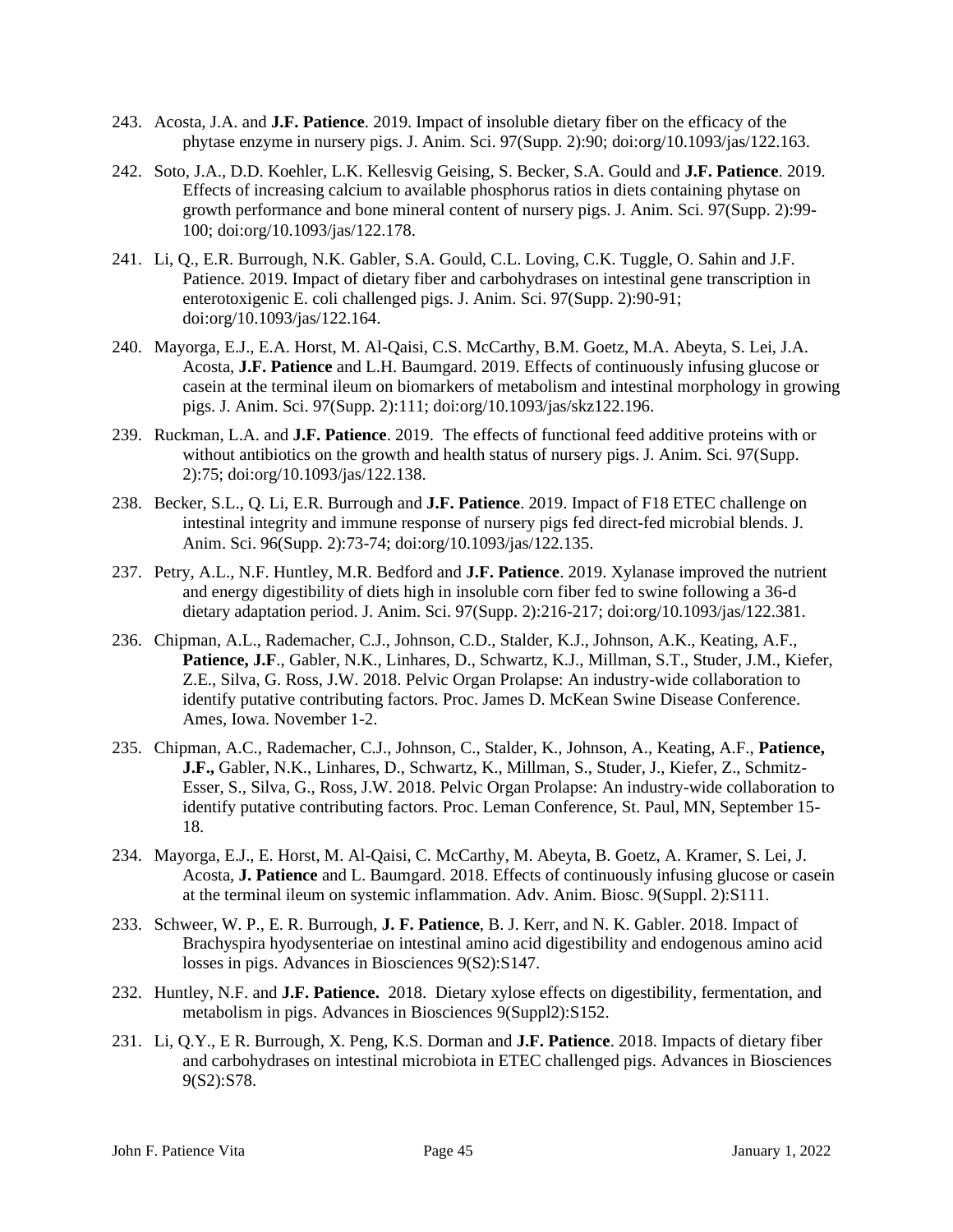- 230. Olsen, K.M. and **J.F. Patience**. 2018. Can intestinal phosphorous absorption and excretion in urine be used to quantify phytate-phosphorus release by phytase in phosphorus (P)-adequate diets? Advances in Biosciences 9(S2):S157.
- 229. Becker, S., Q. Li, E. Burrough and **J.F. Patience**. 2018. Effects of direct-fed microbial blends on immune response of weaned pigs challenged with F18 enterotoxigenic *Escherichia coli*. Advances in Biosciences 9(S2):S89.
- 228. Acosta, J. and **J.F. Patience**. 2018. Impact of adding insoluble dietary fiber (IDF) on ileal and fecal digestibility of fiber components in growing pigs. Advances in Biosciences 9(S2):S144.
- 227. Rauw, W.M., E.J. Mayorga, J.C.M. Dekkers, **J.F. Patience**, N.K. Gabler, S.M. Lonergan and L.H. Baumgard. 2018. Relationship between feed efficiency and physiological stress parameters in Duroc x Iberian pigs. In. Proc. 69<sup>th</sup> EAAP, Dubrovnik, Croatia. August 27 to 31.
- 226. Rauw, W.M., E.J. Mayorga lozano, J.C.M. Dekkers, **J.F. Patience**, N.K. Gabler, S.M. Lonergan and L.H. Baumgard. 2018. Does selection for feed efficiency in pigs improve robustness to heat stress? In. Proc. 69<sup>th</sup> EAAP, Dubrovnik, Croatia. August 27 to 31.
- 225. Huntley, N.F. and **J.F. Patience**. 2018. The effect of xylose on water and energy balance in pigs. J. Anim. Sci. 96(Supp. 2):162-163; doi:org/10.1093/jas/sky073.299.
- 224. Olsen, K.M., N.K. Gabler, C. Rademacher, K.J. Schwartz, W. Schweer and **J.F. Patience**. 2018. The effects of group size and sub-therapeutic antibiotic alternatives on the performance of nursery piglets: A model for feed additive evaluation. J. Anim. Sci. 96(Supp. 2):152-153; doi:org/10.1093/jas/sky073.281.
- 223. Li, Q.Y., S. Schmitz-Esser and **J.F. Patience.** 2018. Impact of fiber-degrading enzymes on microbial composition and NSP metabolites in nursery pigs fed a higher fiber diet. J. Anim. Sci. 96(Supp. 2):161-162; doi:org/10.1093/jas/sky073.297.
- 222. Kellner, T.A., J.A. Acosta and **J.F. Patience**. 2018. Quantification of basal endogenous fat losses and their impact on estimates of the DE content of dietary fat fed to 13 kg and 50 kg pigs. J. Anim. Sci. 96(Supp. 2):195-196; doi:org/10.1093/jas/sky073.284.
- 221. Becker, S.L., Q.Y. Li, E.R. Burrough and **J.F. Patience**. 2018. Effect of direct-fed microbial blends on weaned pigs challenged with F18 enterotoxigenic *Escherichia coli*. J. Anim. Sci. 96(Supp. 2):154; doi:org/10.1093/jas/sky073.359.
- 220. Gould, S.A., Q.Y. Li, J.C. González-Vega, J. Thomson, J.K. Htoo, and **J.F. Patience**. 2018. The evaluation of the bioavailability of L-Lysine sulfate relative to L-Lysine HCl for growingfinishing pigs. J. Anim. Sci. 96(Supp. 2):193; doi:org/10.1093/jas/sky073.193.
- 219. Acosta, J.A., S.A. Weiland, T.A. Kellner and **J.F. Patience**. 2018. Effect of an insoluble fiber source on energy and nitrogen digestibility, and on basal intestinal endogenous losses of nitrogen and acid hydrolyzed ether extract, in growing pigs. J. Anim. Sci. 96(Supp. 2):160-161; doi:org/10.1093/jas/sky073.295.
- 218. Li, Q.Y., E.R. Burrough, N.K. Gabler, C.L. Loving, C.K. Tuggle and **J.F. Patience.** 2018. Acute phase protein and microbial metabolite response to an enterotoxigenic Escherichia coli challenge in weaned pigs fed higher fiber diets with or without carbohydrases. J. Anim. Sci. 96(Supp. 2):161; doi:org/10.1093/jas/sky073.296.
- 217. Li, Q., C.L. Loving, N. K. Gabler, J. Sparks and **J. Patience.** 2017. Impact of exogenous carbohydrases on intestinal and peripheral inflammatory status in nursery pigs fed a higher fiber, lower energy diet. Symp. on Gut Health in Production of Food Animals. St. Louis, MO.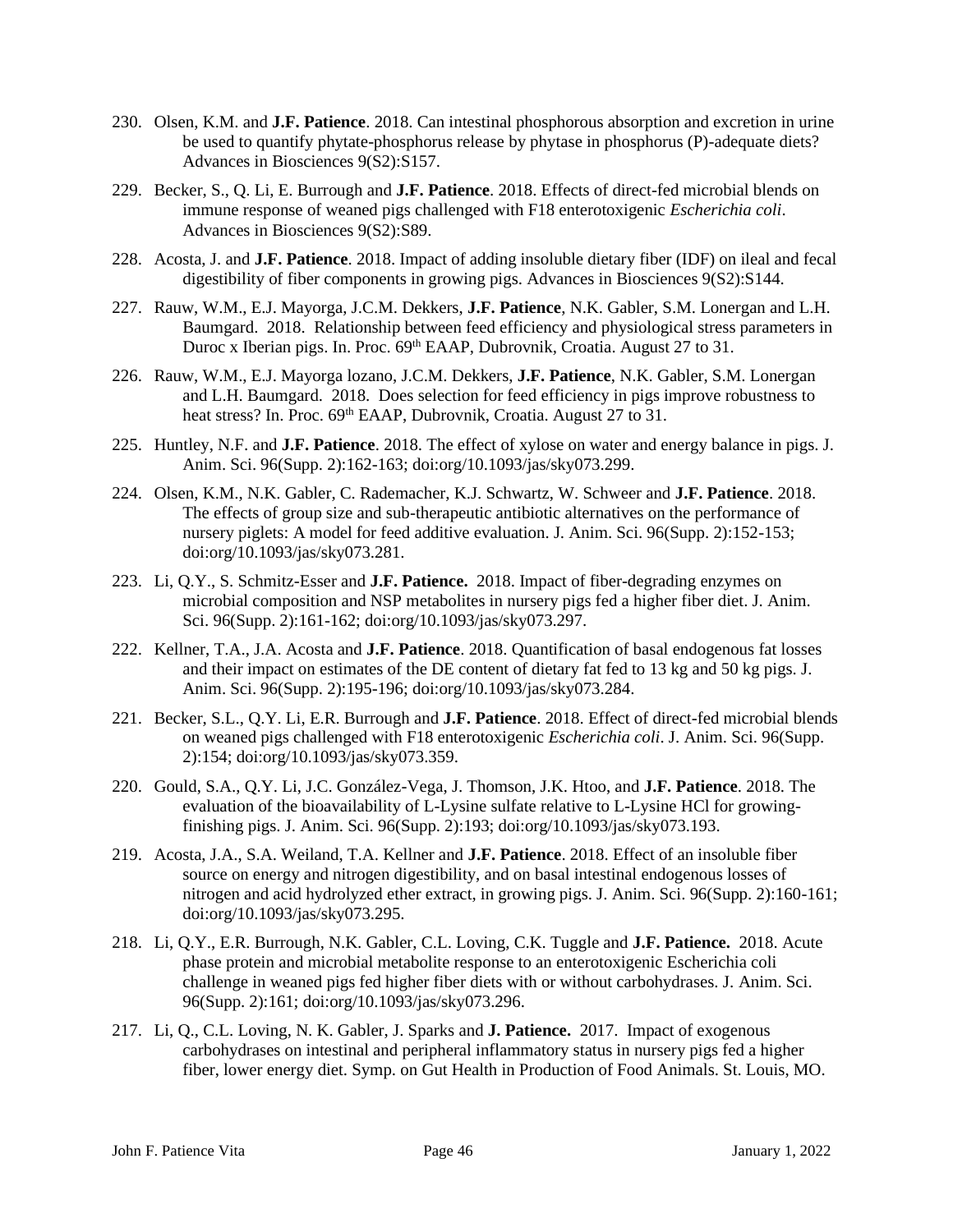- 216. Azarpajouh, S., J. Colpoys, E. Arkfeld, J. Dekkers, N. Gabler, E. Huff-Lonergan, S. Lonergan, **J. Patience**, K. Stalder and A. Johnson. 2017. Behavior during a human approach- and a novel object-test and associations with performance from of barrows selected for residual feed intake. J. Anim. Sci 95 (Supp. 1):3; doi:10.2527/asasann.2017.005.
- 215. Rauw, W.M., E.J. Mayorga, S. Lei, J.C.M. Dekkers, **J.J. Patience**, N.K. Gabler, S.M. Lonergan and L.H. Baumgard. 2017. Effects of genetics on thermal regulatory responses to repeated exposure to heat stress. J. Anim. Sci. 95 (Supp. 2):4; doi:10.2527/asasmw.2017.009.
- 214. Koehler, D.D., **J.F. Patience**, K.J. Touchette, S.A. Gould, T.A. Kellner, L.M Gesing and L.S. Counrtney. 2017. The impact of dietary SID Trp:Lys on growth performance of nursery pigs. J. Anim. Sci. 95 (Supp. 2):79; doi:10.2527/asasmw.2017.12.167.
- 213. Rauw, W.M., E.J. Mayorga, S. Lei, J.C.M. Dekkers, **J.F. Patience,** N.K. Gabler, S.M. Lonergan and L.H. Baumgard. 2017. Effects of genetics on growth and feed intake in response to repeated exposures to heat stress. J. Anim. Sci. 95 (Supp. 2):13; doi:10.2527/asasmw.2017.029.
- 212. Cornelison, A.S., N.H. Williams, B. Haberl, M.A. Berhow, L.A. Karriker and **J.F. Patience.** 2017. Impact of grow-finish performance and carcass characteristics in response to an increased apparent health challenge. J. Anim. Sci. 95 (Supp. 2):135-136; doi:10.2527/asasmw.2017.281.
- 211. Weiland, S.A., T. Waugh and **J. F. Patience**. Impact of a direct-fed microbial at three inclusion rates on growth performance in growing and finishing pigs. J. Anim. Sci. 95 (Supp. 2):142-143; doi:10.2527/asasmw.2017.293.
- 210. Huntley, N.F., S.A. Gould and **J.F. Patience.** 2017. Beta-mannanase supplementation effects on nursery pig growth performance, feed efficiency, and serum acute phase protein concentrations. J. Anim. Sci. 95 (Supp. 2):120-121; doi:10.2527/asasmw.2017.251.
- 209. Huntley, N.F., C.M. Nyachoti and J.F. Patience. 2017. Immune system stimulation increases nursery pig maintenance energy requirements. J. Anim. Sci. 95 (Supp. 2):68-69; doi:10.2527/asasmw.2017.12.145.
- 208. Li, Q.Y., C. Loving, N.K. Gabler, E. Burrough, and J. F. Patience. 2017. Soluble fiber improved growth performance of weaned pigs challenged with enterotoxigenic *Escherichia coli*. J. Anim. Sci. 95 (Supp. 2)2: 108-109; doi:10.2527/asasmw.2017.12.226.
- 207. Acosta, J.A., N.K. Gabler, J.W. Frank, B.E. Bass and J.F. Patience. 2017. Effect of lactose, inulin, Lactobacillus acidophilus fermentation product, or dietary antibiotics on intestinal function of nursery pigs. J. Anim. Sci. 95 (Supp. 2):149; doi:10.2527/asasmw.2017.306.
- 206. Acosta, J.A., N.K. Gabler, J.W. Frank, B.E. Bass and J.F. Patience. 2017. Effect of lactose, inulin, Lactobacillus acidophilus fermentation product, or dietary antibiotics on nursery pig digestibility and nitrogen retention. J. Anim. Sci. 95 (Supp. 2):143; doi:10.2527/asasmw.2017.295.
- 205. Kellner, T.A. and J.F. Patience. 2017. Does chemical composition of dietary fat sources alter mRNA abundance of genes related to lipid digestion and metabolism in pigs? J. Anim. Sci. 95 (Supp. 2):134; doi:10.2527/asasmw.2017.278.
- 204. Kellner, T.A. and J.F. Patience. 2017. Does chemical composition alter the digestibility of energy of fat sources fed to 10 kg and 50 kg pigs? J. Anim. Sci. 95 (Supp. 2):90. doi:10.2527/asasmw.2017.12.189.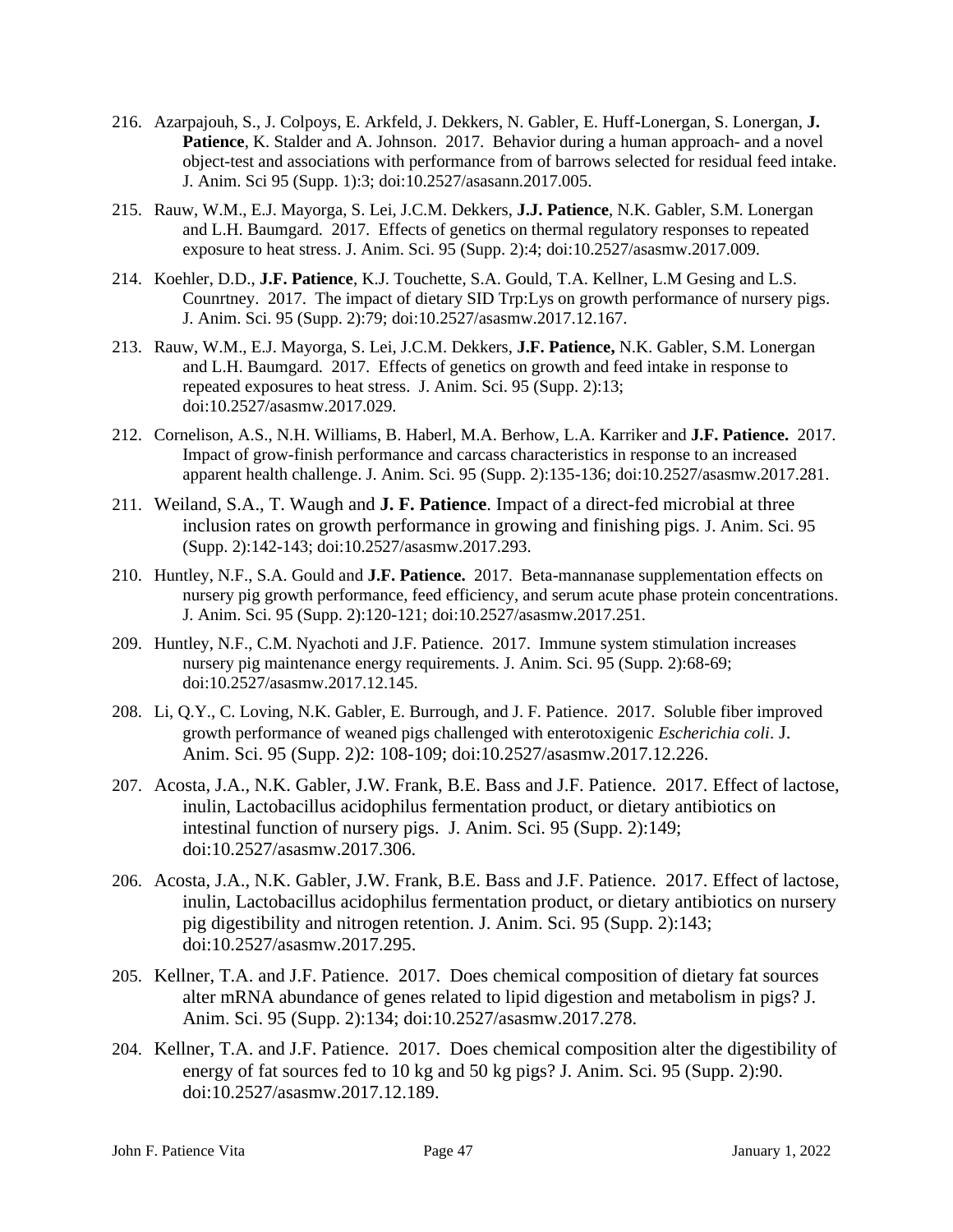- 203. Kellner, T.A. and J.F. Patience. 2017. The impacts of dietary fat source on lipid digestion, absorption, deposition and metabolism in grow-finish pigs. J. Anim. Sci. 95 (Supp. 2):137; doi:10.2527/asasmw.2017.284.
- 202. Schweer, W.P., J.F. Patience, E.R. Burrough and N.K. Gabler. 2017. Impact of PRRSV on digestibility and endogenous losses in pigs fed high or low soybean meal diets. J. Anim. Sci. 95 (Supp. 2): 92; doi:10.2527/asasmw.2017.12.193.
- 201. Li, Q.Y., C. Sparks, B.J. Kerr and J. F. Patience. 2017. Impact of xylanase and an enzyme blend on gut barrier function and immunity and growth performance in nursery pigs. J. Anim. Sci. 95 (Supp. 2):72-73; doi:10.2527/asasmw.2017.12.153.
- 200. Schweer, W.P., J.F. Patience, K. Schwartz, D. Linhares, C. Rademacher, H. Allen, C. Loving, A. Ramirez and N.K. Gabler. 2017. A review and evaluation of antibiotic alternatives in the literature. J. Anim. Sci. 95 (Supp. 2):148; doi:10.2527/asasmw.2017.305.
- 199. Hogan, K.M., S. Gould, J. Patience, C. Smits, Y. Han and S. Webster. 2017. The impacts of infeed antibiotics, a unique organic acid blend, or an in-feed acidifier on nursery pig performance. Proc. Amer. Assoc. Swine Vet. Ann. Mtg.
- 198. Mauch, E.D., N.V.L. Serao, J.M. Young, J.F. Patience, N.K Gabler and J.C.M. Dekkers. 2016. Genomic regions associated with residual feed intake of divergently selected lines of Yorkshire pigs when fed a low energy, high fiber diet. J. Anim. Sci 94 (Suppl. 5):185.
- 197. Mauch, E.D., J.M. Young, J.F. Patience, N.K Gabler and J.C.M. Dekkers. 2016. Genotype by diet interactions in selection lines for residual feed intake in pigs. Book of Abstr.  $67<sup>th</sup>$  Ann. Mtg. E.A.A.P. dx/doi:org/10.3920/978-90-8686-830-8.
- 196. Holloway, C.L., R.D. Boyd, C.L. Walk and J.F. Patience. 2016. Impact on growth performance and carcass characteristics of "super-dosing" phytase in growing pig diets. J. Anim. Sci. 94 (Suppl. 2):113; doi:10.2527/msasas2016-239.
- 195. Holloway, C.L., R.D. Boyd, C.L. Walk and J.F. Patience. 2016. Impact of super-dosing phytase in diets fed to 40 kg, 60 kg and 80 kg pigs on phytate catabolism. J. Anim. Sci. 94 (Suppl. 2):112- 113; doi:10.2527/msasas2016-238.
- 194. Weiland, S.A. and J.F. Patience. 2016. Xylanase effects on apparent total tract digestibility of energy and dry matter with or without DDGS at 46, 54 and 70 kg bodyweight. J. Anim. Sci. 94 (Suppl. 2):109; doi:10.2527/msasas2016-232.
- 193. Levesque, C.L., S. Jalukar and J.F. Patience. 2016. Impact of hydrolyzed yeast product in nursery pig diets on growth performance and immune response. J. Anim. Sci. 94 (Suppl. 2):80; doi:10.2527/msasas2016-171.
- 192. Levesque, C.L., S. Jalukar and J.F. Patience. 2016. Inclusion of a hydrolyzed yeast product in grow/finish pig diets reduced mortality. J. Anim. Sci. 94 (Suppl. 2):71; doi:10.2527/msasas2016-153.
- 191. Kellner, T.A., G.G. Gourley, S. Wisdom, and J.F. Patience. 2016. Impact of the source and level of dietary fat on growth performance as well as apparent and true total tract digestibility of acid hydrolyzed ether extract in growing and finishing pig diets. J. Anim. Sci. 94 (Suppl. 2):105; doi:10.2527/msasas2016-222.
- 190. Kellner, T.A., G.G. Gourley, S. Wisdom, and J.F. Patience. 2016. Does heat stress alter the pig's response to dietary fat source, as it relates to apparent or true total track digestibility of dietary lipids? J. Anim. Sci. 94 (Suppl. 2):143; doi:10.2527/msasas2016-305.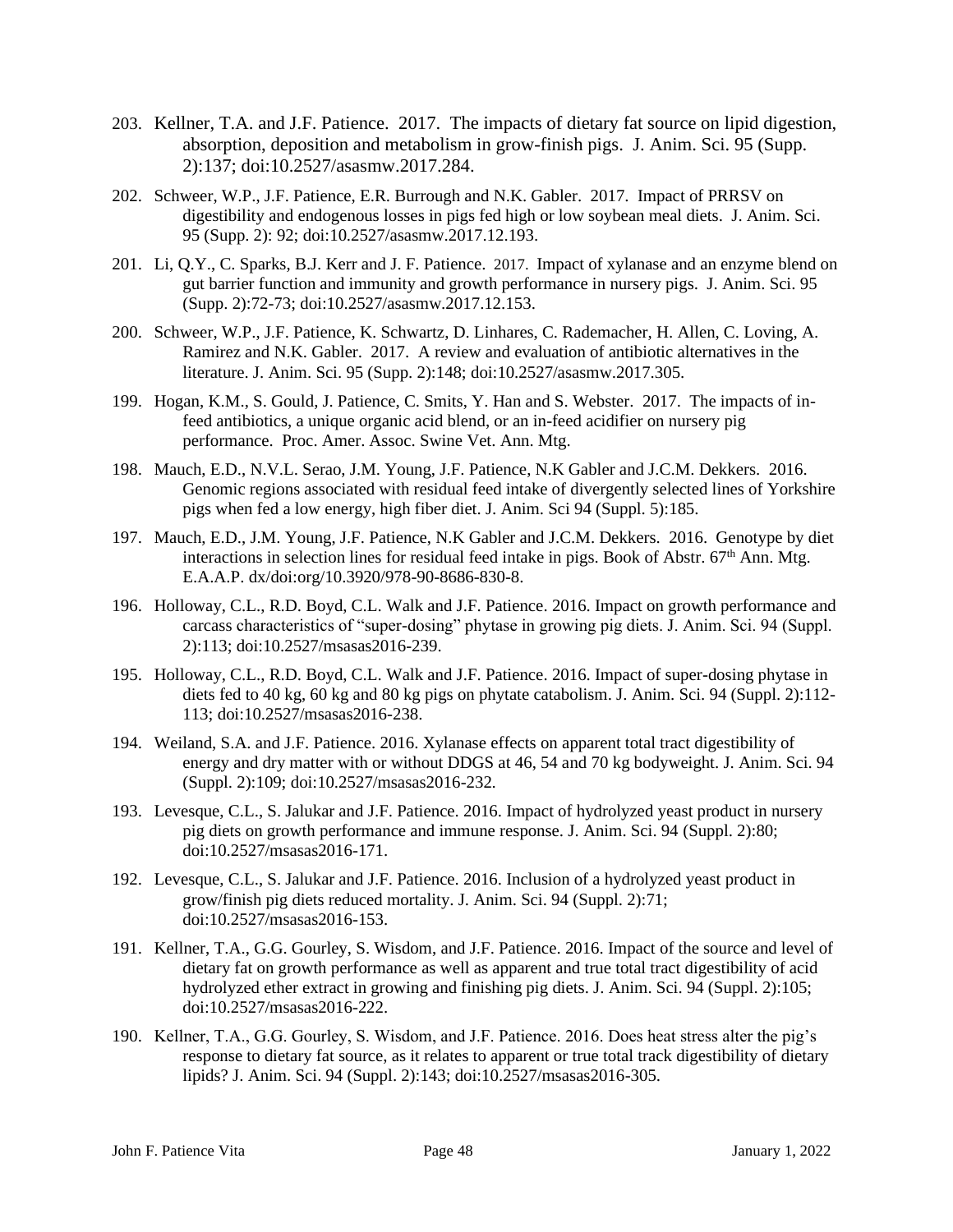- 189. Kellner, T.A., S. Wisdom, G.G. Gourley and J.F. Patience. 2016. Impact of increasing dietary energy concentration through graded levels of corn oil or choice white grease on carcass characteristics in pigs. J. Anim. Sci. 94 (Suppl. 2):104; doi:10.2527/msasas2016-221.
- 188. Acosta, J.A., J.W. Frank and J.F. Patience. 2016. Effect of a Lactobacillus acidophilus fermentation product and dietary antibiotics, alone or in combination, on nursery pig performance and frequency of medical treatment. J. Anim. Sci. 94 (Suppl. 2):119; doi:10.2527/msasas2016-251.
- 187. Newman, M.A., H.V. Masey O'Neill and **J.F. Patience**. 2015. Differences in energy content among corn samples is explained by changes in lower gut fermentation rather than small intestine digestibility. DPP.
- 186. Mauch, E.D., N.K. Gabler, T.E. Weber, **J.F. Patience,** B.J. Kerr and J.C.M. Dekkers. 2015. The effect of divergent selection for residual feed intake on digestibility of control and low energy, high fiber diets. J. Anim. Sci. 93 (Suppl. 2):46.
- 185. Holloway, C.L., R.D. Boyd and **J.F. Patience**. 2015. Improving nutrient utilization through the use of super-dosing of phytase in growing pig diets. J. Anim. Sci. 93 (Suppl. 2):56.
- 184. Gutierrez, N.A., N.V.L. Serao, A.J. Elsbernd, S.L. Hansen, C.L. Walk, M.R. Bedford and **J.F. Patience**. 2015. Quantitative relationships between standardized total tract digestible phosphorus and calcium intake and its retention and excretion in growing pigs fed cornsoybean meal diets. J. Anim. Sci. 93 (Suppl. 2):51.
- 183. Gutierrez, N.A., N.V.L. Serao and **J.F. Patience**. 2015. Effects of reduced oil distillers dried grains with solubles and soybean oil on dietary lysine, fat and fiber digestibility in corn based diets fed to growing pigs. J.Anim. Sci. 93 (Suppl. 2):45.
- 182. Acosta Camargo, J.A., S. Gould, C.K. Jones, C.R. Stark and **J.F. Patience**. 2015. Impact of particle size and grinding method (roller or hammermill) on apparent total tract digestibility of energy in growing pigs. J. Anim. Sci. 93 (Suppl. 2):63.
- 181. Acosta Camargo, J.A., R.D. Boyd and **J.F. Patience.** 2015. Endogenous and exogenous fat digestion in growing pigs. J. Anim. Sci. 93 (Suppl. 2):75.
- 180. Koehler, D.D., B. Corrigan, A.J. Elsbernd, S.A. Gould, C.L. Holloway and **J.F. Patience**. 2015. Super-dosed phytase improves rate and efficiency of gain in nursery pigs. J. Anim. Sci. 93 (Suppl. 2):56.
- 179. Kellner, T.A., L.H. Baumgard, K.J. Prusa and **J.F. Patience**. 2015. Does heat stress alter the pig's response to dietary fat source, as it relates to carcass iodine value? J. Anim. Sci. 92 (Suppl. 2):76.
- 178. Seibert, J.T., M. Abuajamieh, M.V. Sanz Fernandez, J.S. Johnson, S.K. Stoakes, **J.F. Patience,** J.W. Ross, R.P. Rhoads and L.H. Baumgard. 2015. Effects of heat stress on adipose tissue fatty acid composition and moisture content in pigs. J. Anim. Sci. 93 (Suppl. 2):175.
- 177. Flohr J.R., M.D. Tokach, J.M. DeRouchey, R.D. Goodband, S.S. Dritz, J.L. Nelssen, and J.F. Patience. 2014. Feed efficiency in swine – A survey of current knowledge. J. Anim. Sci. 91
- 176. Arkfeld, E.K., J.E. Berger, J.M. Young, R.C. Johnson, **J.F. Patience,** J.C.M. Dekkers, N.K. Gabler, S.M. Lonergan and E. Huff-Lonergan. 2014. Low energy-high fiber diets increase iodine values in pigs irrespective of residual feed intake selection. Meat Sci. 101:123.
- 175. Arkfeld, E.K., J.E. Berger, E.R. Hamman, J.M. Young, R.C. Johnson, C.A. Fedler, K. Prusa, **J.F. Patience,** J.C.M. Dekkers, N.K. Gabler, S.M. Lonergan and E. Huff-Lonergan. 2014. Effect of diet and selection for RFI on sensory quality and postmortem proteolysis of pork loin. Meat Sci. 101:123.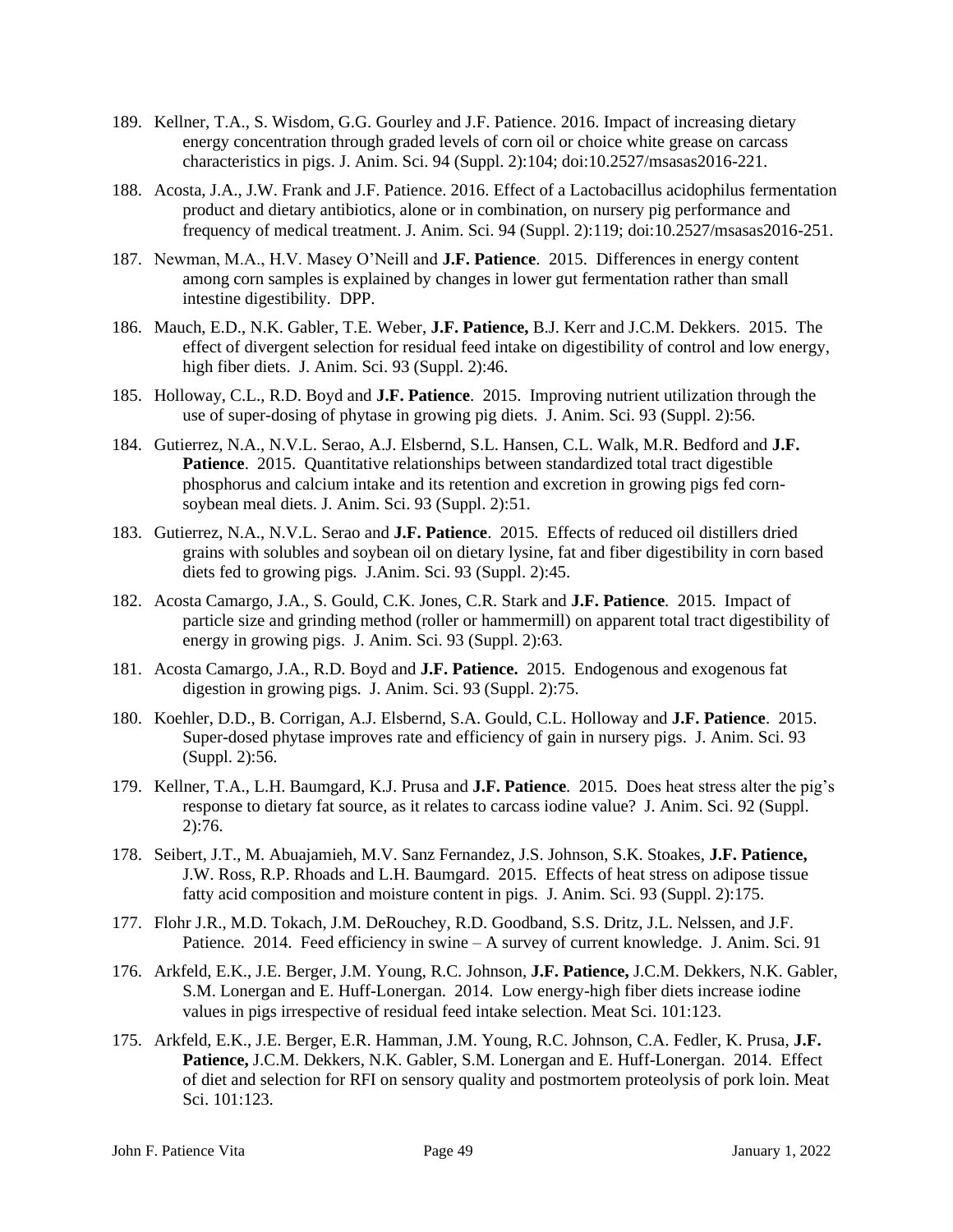- 174. Mauch, E.D., J.M. Young, **J.F. Patience,** N.K Gabler and J.C.M. Dekkers. 2014. Effect of a low energy, high fiber diet challenge on Yorkshire pigs selected for residual feed intake. Proc. World Congress of Genetics Applied to Livestock Production. 4 pp.
- 173. Hardie, L.C., N.V.L. Serao, R.R.R. Rowland, **J.F. Patience**, J.C.M. Dekkers and N.K. Gabler. 2014. Genetic basis of digestibility in nursery pigs under PRRSv infection. Proc. World Congress of Genetics Applied to Livestock Production. 4 pp.
- 172. Mauch, E.D., J.M. Young, **J.F. Patience**, N.K. Gabler and J.C.M. Dekkers. 2014. Effect of low energy high fiber diets on divergent residual feed intake lines in swine. J. Anim. Sci. 92(Suppl 2):122.
- 171. Johnson, J.S., M.V. San Fernandez, **J.F. Patience**, J.W. Ross, N.K. Gabler, M.C. Lucy, T.J. Safranski, R.P. Rhoads and L.H. Baumgard. 2014. *In utero* heat stress alters body composition during the early finishing phase (60 to 80 kg) in pigs. J. Anim. Sci. 92(Suppl. 2):54.
- 170. Johnson, J.S., M.V. San Fernandez, **J.F. Patience**, J.W. Ross, N.K. Gabler, M.C. Lucy, T.J. Safranski, R.P. Rhoads and L.H. Baumgard. 2014. Effects of *in utero* heat stress and core body temperature on tissue accretion during the growing phase (30 to 60 kg) in pigs. J. Anim. Sci. 92(Suppl 2):42:
- 169. Hardie, L.C., N.V.L. Serao, R.R.R. Rowland, **J.F. Patience**, N.K. Gabler and JK.C.M. Dekkers. 2014. Factors associated with digestibility in nursery pigs under PRRS infection. J. Anim. Sci. 92(Suppl 2):122.
- 168. Gutierrez, N.A., N. Vergara-Lopez-Serao, B.J. Kerr, R.T. Zijlstra and **J.F. Patience**. 2014. Identifying dietary fiber components that best predict nutrient digestibility and energy content in 9 corn co-products fed to growing pigs J. Anim. Sci. 92 (Suppl. 2):77.
- 167. Holloway, C.L. and **J.F. Patience**. 2014. Determination of the impact of housing system on the determination of apparent total tract digestibility of energy and dry matter. J. Anim. Sci. 92(Suppl 2):63.
- 166. Acosta Comargo, J.A., R.D Boyd and **J.F. Patience**. 2014. Digestibility of energy and nitrogen retention of diets with increasing proportions of co-product ingredients and formulated using the NE system. J. Anim. Sci. 92 (Suppl 2):78.
- 165. Pilcher, C.M., C.K. Jones, M. Schroyen, A.J. Severin, **J.F. Patience,** C.K. Tuggle and J.E. Koltes,. 2014. Gene expression profiling of longissimus dorsi and adipose tissue in pigs with differing post-weaning growth rate. J. Anim. Sci. 92(Suppl 2):48.
- 164. Elsbernd, A.J, C.F.M. deLange, K. Stalder and **J.F. Patience**. 2014. Comparison of the lysine requirement of immunologically versus physically castrated male pigs. J. Anim. Sci. 92(Suppl 2):50.
- 163. Elsbernd, A.J., C.F.M. deLange and **J.F. Patience**. 2014. Characterizing the feed intake pattern of immunologically castrated male pigs following administration of the second anti-GnRF inoculation. J. Anim. Sci. 92(Suppl 2):147.
- 162. Kellner, T.A., K.J. Prusa and **J.F. Patience**. 2014. Prediction of loin, belly and jowl IV based on diet composition versus daily fatty acid intake. J. Anim. Sci. 92(Suppl 2):52.
- 161. Newman, M.A., C. Hurburgh and **J.F. Patience**. 2014. Corn grown under drought-stressed conditions does not have lower energy content than corn grown in a previous "normal" year. J. Anim. Sci. 92(Suppl 2):69.
- 160. Arkfeld, E.K., J.E. Berger, E.R. Hamman, J.M. Young, R.C. Johnson, **J.F. Patience,** J.C.M. Dekkers, N.K. Gabler, S.M. Lonergan and E. Huff-Lonergan. 2013. Pork quality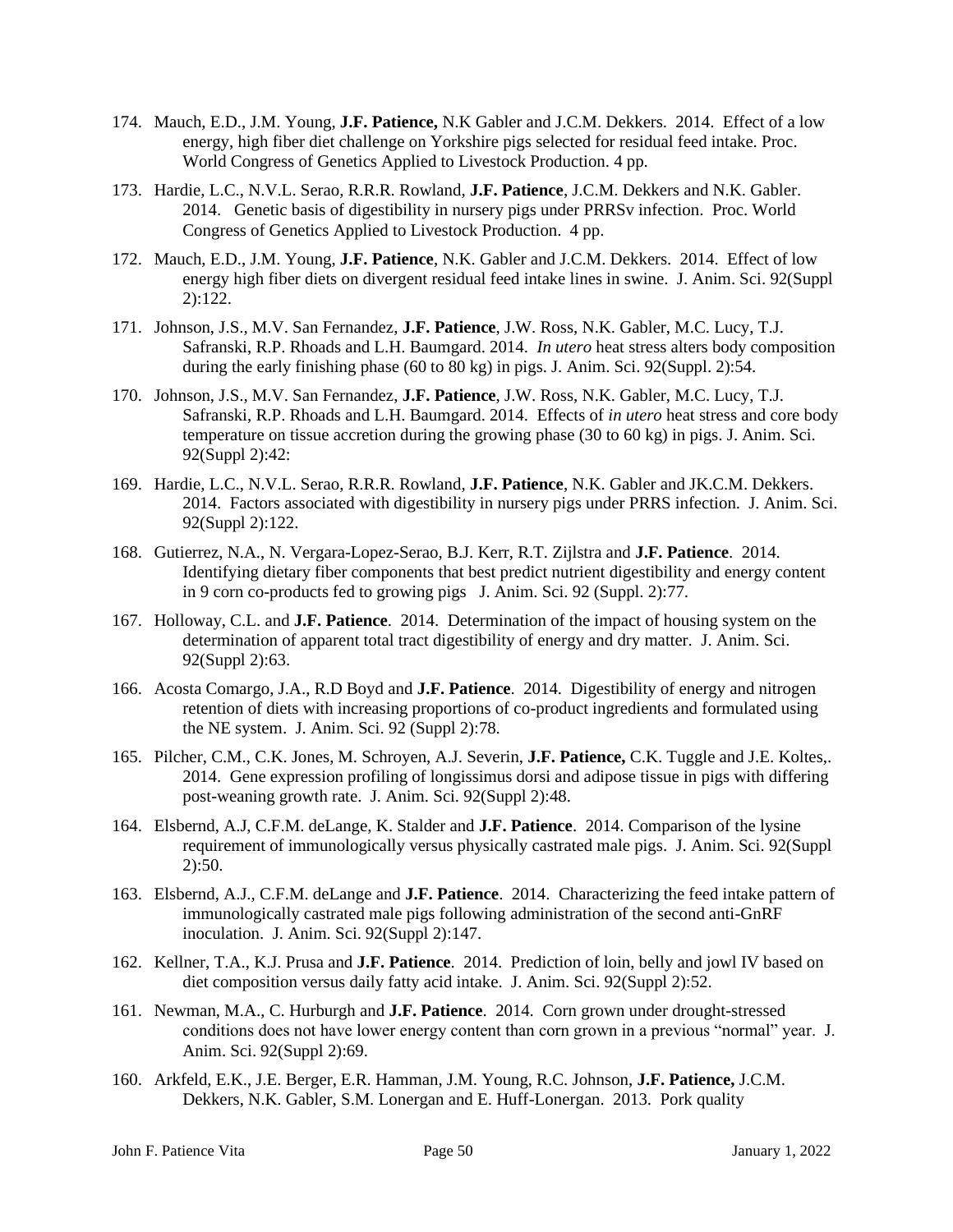characteristics of pigs divergently selected for residual feed intake on high or low energy diets. J. Anim. Sci. 92(Suppl 2):137.

- 159. Schweer, W.P., **J.F. Patience**, L. Karriker, J.C. Sparks, G. Gourley, M. FitzSimmons, K. Schwartz, T.E. Burkey and N.K. Gabler. 2014. PRRSv reduces feed efficiency and tissue accretion rates in grow-finisher pigs. J. Anim. Sci 92(Suppl. 2):35.
- 158. Arkfeld, E.K., E.R. Benedict, R.C. Johnson, J.M. Young, J.F. Patience, J.C.M. Dekkers, N.K. Gabler, S.M. Lonergan and E. Huff-Lonergan. 2013. Effects of divergent selection for residual feed intake and diets varying in energy and fiber content on pork loin protein degradation and sensory quality. Meat Sci. 96:470
- 157. Gabler, N.K., **J.F. Patience**, J.C.M. Dekkers and S.M. Lonergan. 2013. Understanding the physiological basis of residual feed intake and feed efficiency. Poultry Sci. (submitted).
- 156. Flohr J. Flohr, M. D. Tokach, J. L. Nelssen, S. S. Dritz, J. M. DeRouchey, R. D. Goodband and **J. F. Patience.** 2013. Feed efficiency in swine – A survey of current knowledge. J. Anim. Sci. 91 (Suppl 2):69.
- 155. Young, J., **J. Patience**, N. Gabler and J. Dekkers. 2013. The effect of feeding low energy high fiber diets on performance of pigs divergently selected for residual feed intake. J. Anim. Sci. 91 (Suppl 2):64.
- 154. Elsbernd, A.J. and **J.F. Patience.** 2013. Comparison among gilts, physical castrates, entire males, and immunologically castrated males in terms of growth performance and nitrogen metabolism. J. Anim. Sci. 91 (Suppl 2):83.
- 153. Myers, A.J. and **J.F. Patience**. 2013. The effects of cereal type and xylanase supplementation on growing pig growth performance and nutrient and energy digestibility. J. Anim. Sci. 91 (Suppl 2):42.
- 152. Acosta, J.A., C.E. Zier-Rush, M. McGrath, R. Palan, J. Steckel, **J.F. Patience** and R.D. Boyd. 2013. Comparison of the performance of growing pigs offered feeding programs developed using either the ME or NE system. J. Anim. Sci. 91 (Suppl 2):71.
- 151. Kellner, T.A., K.J. Prusa and **J.F. Patience.** 2013. The impact of duration of feeding and saturation of dietary fats on changes in body fat over time and on final carcass lipid iodine values. J. Anim. Sci. 91 (Suppl 2):72.
- 150. Elsbernd, A.J., **J.F. Patience** and K.J. Prusa. 2013. A comparison of fresh and frozen chops and roasts from gilts, physical castrates, entire males, and immunologically castrated males. J. Anim. Sci. 91 (Suppl 2):87.
- 149. **Patience, J.F.,** A. Chipman and M. Wilson. 2013. The effect of lysine:calorie ratio on the response to zinc supplementation in late finishing diets containing ractopamine hydrochloride. J. Anim. Sci. 91 (Suppl 2):75.
- 148. Weber, E.K., K.J. Stalder and **J.F. Patience.** 2013. Interaction of feeder space availability and corn DDGS inclusion level on grow-finish pig performance and total tract digestibility in a commercial setting. J. Anim. Sci. 91 (Suppl 2):70.
- 147. Arkfeld, E.K., E.R. Benedict, R.C. Johnson, J.M. Young, **J.F. Patience**, J.C.M. Dekkers, N.K. Gabler, S.M. Lonergan, E. Huff-Lonergan. 2013. Divergent selection for residual feed intake impacts carcass composition of pigs on low and high fiber diets. J. Anim. Sci. 91 (Suppl 2):9
- 146. Pearce, S.C., M.V. Sanz-Fernandez, N.K. Gabler, **J.F. Patience,** M.E. Wilson, J. Torrison, M.T. Socha and L.H. Baumgard. 2013. Effects of a supplemental zinc amino acid complex on intestinal integrity in acutely heat-stressed pigs. Ann. Mtg., AASV.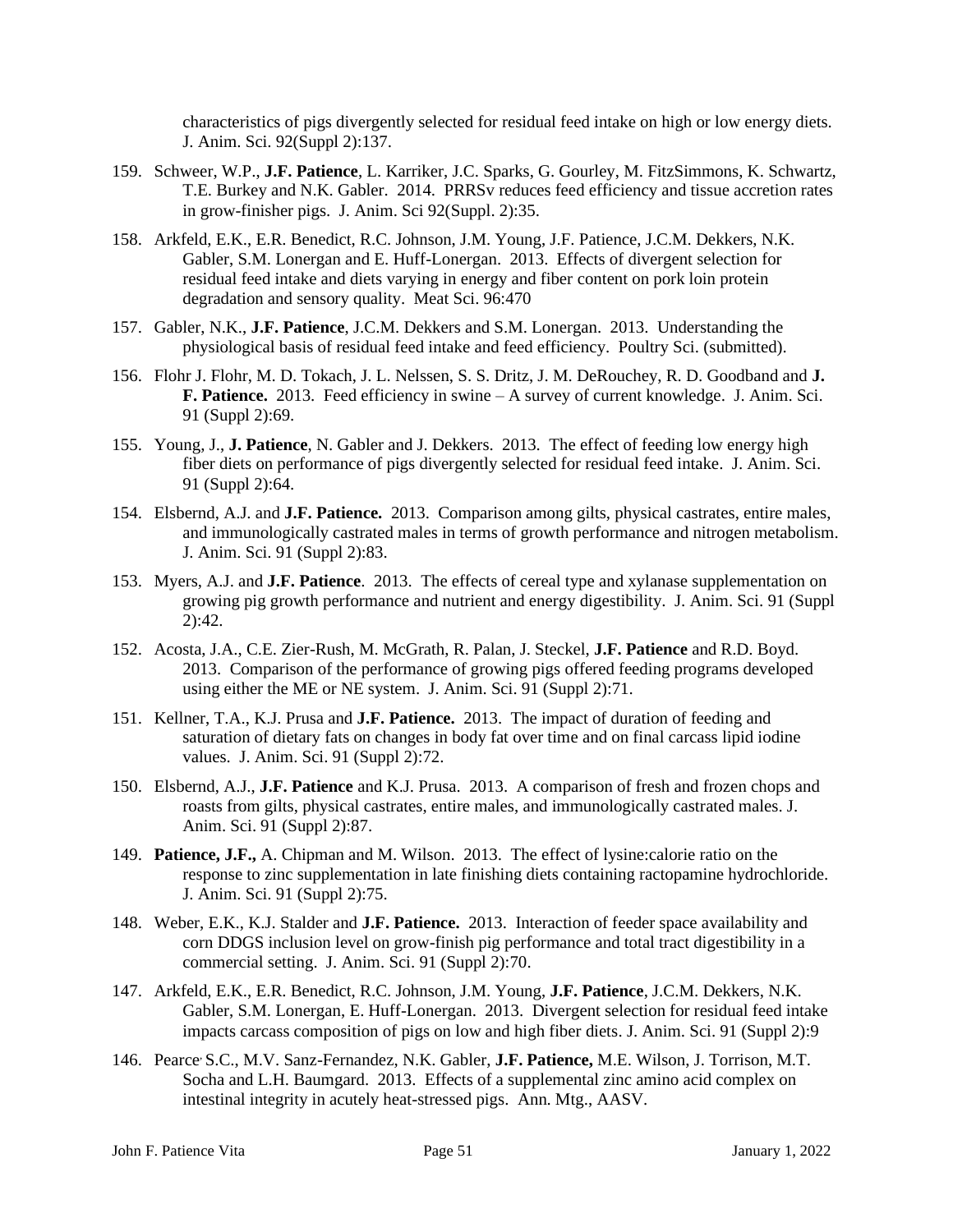- 145. Johnson, J.S., Boddicker, R., Pearce, S., Sanz-Fernandez, V., Lucy, M., Safranski, T., Gabler, N., Rhoads, R., Ross, J.W., **Patience, J.,** Lonergan, S., Baumgard, L., and Selsby, J.T. 2012 Gestational thermal environment alters postnatal response to heat stress. Experimental Biology. San Diego, CA, April 21-25.
- 144. VandeHaar, M., L. Armentano, D. M. Spurlock, **J. Patience** and J. Taylor. 2012. Feed efficiency: Basic principles and opportunities for improvement. J. Anim. Sci. 90 (Suppl 3):398.
- 143. Beaulieu, A.D., D.A. Gillis, J.N. Shea, J.P. Marriott and **J.F. Patience.** 2012. The utilization of energy by pigs differing in estimated growth potential. J. Anim. Sci. 90 (Suppl 3):61
- 142. Cromwell, G. L., M. J. Azain, O. Adeola, S. K. Baidoo, S. D. Carter, T. D. Crenshaw, G. M. Hill, P. S. Miller, **J. F. Patience**, M. C. Shannon, and H. H. Stein. 2012. Withdrawal patterns of DDGS on performance, belly firmness, and fatty acids on pigs – a cooperative study. J. Anim. Sci. 90 (Suppl 3):467.
- 141. Jones, C.K., D.M. Madson, R.G. Main, N.K. Gabler and J.F. Patience. 2012. Post-weaning failure to thrive syndrome in nursery pigs is associated with gastrointestinal lesions, but not enteric pathogens. J. Anim. Sci. 90 (Suppl 3):493.
- 140. Gabler, N.K., J.K. Grubbs, A. Harris, S.M. Cruzen, E. Huff-Lonergan, J.F. Patience, J.C.M. Dekkers and S.M. Lonergan. 2012. The physiological basis defining feed efficiency differences in pigs selected on residual feed intake. J. Anim. Sci 90 (Suppl 3):455.
- 139. Boddicker, R.L. N.J. Boddicker, J.N. Rhoades, S. Pearce, J. Johnson, M.C. Lucy, T.J. Safranski, N.K. Gabler, J.T. Selsby, S. Lonergan, **J. Patience,** R.P. Rhoads, J.C.M. Dekkers, L.H. Baumgard, and J.W. Ross. 2012. In utero heat stress alters postnatal body composition in growing pigs. J. Anim. Sci. 90 (Suppl 3):640.
- 138. Sanz-Fernandez, M.V., S.C. Pearce, L.R. Long, N.K. Gabler, J.F. Patience, M.E. Wilson, M.T. Socha, R.P. Rhoads and L.H. Baumgard. 2012. Effects of supplemental organic zinc on physiology and performance in heat-stressed growing pigs. J. Anim. Sci. 90 (Suppl. 3):312.
- 137. Harris, A.J., J.F. Patience, S.M. Lonergan, J.C.M. Dekkers and N.K. Gabler. 2012. Differences in energy utilization, nutrient digestibility and retention in pigs selected for residual feed intake. Digestive Physiology in Pigs Symposium, Keystone, CO.
- 136. Gabler, N.K., J.K. Grubbs, A. Harris, S. Cruzen, E. Huff-Lonergan, J.F. Patience, J.C.M. Dekkers and S.M. Lonergan. 2012. The physiological basis defining feed efficiency differences in pigs selected for residual feed intake. Digestive Physiology in Pigs Symposium, Keystone, CO.
- 135. Jones, C.K., N.K. Gabler and J.F. Patience. 2012. Porcine periweaning failure to thrive syndrome is driven by poor appetite and nutrient digestibility, but not ileum ileal morphology or absorptive capacity. Digestive Physiology in Pigs Symposium, Keystone, CO.
- 134. Gutierrez, N.A., B. J. Kerr and J.F. Patience. 2012. Effect of highly insoluble, low fermentable fiber on energy, fiber, and amino acid digestibility and on hindgut fermentation of fiber in growing pigs. Digestive Physiology in Pigs Symposium, Keystone, CO.
- 133. Sanz-Fernandez, M.V., S.C. Pearce, V. Mani, N.K. Gabler, J.F. Patience, M.E. Wilson, M.T. Socha, R.P. Rhoads and L.H. Baumgard. 2012. Effects of supplemental zinc amino acid complex on intestinal integrity in heat-stressed pigs. Digestive Physiology in Pigs Symposium, Keystone, CO.
- 132. Pilcher, C.M., A. Greco, C.R. Hurburgh, G.P. Munkvold, C.K. Jones and J.F. Patience. 2012. Amino acid composition and digestibility of mold damaged corn selected for low mycotoxin content fed to finishing pigs. J. Anim. Sci. 90 (E-Suppl. 2):49.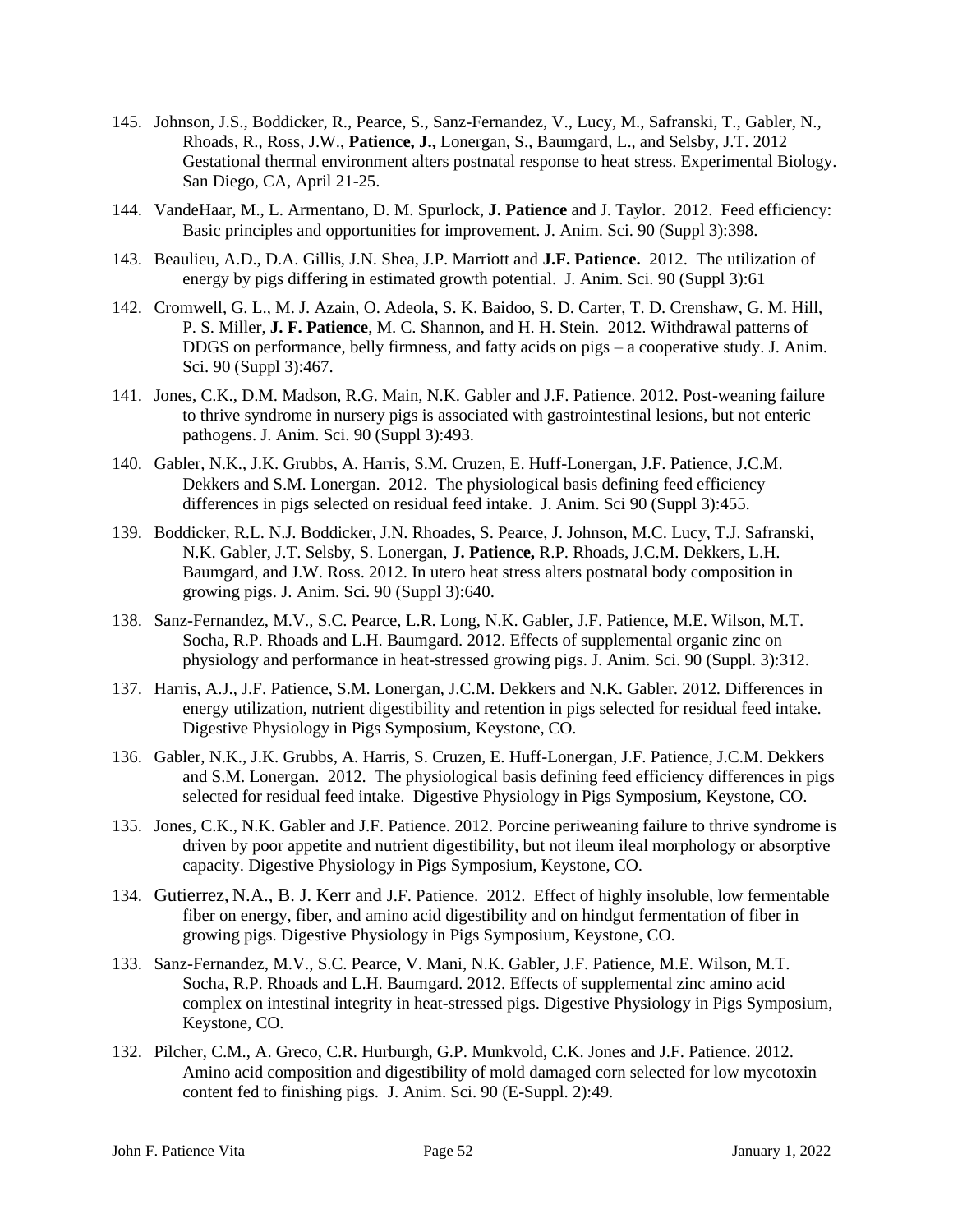- 131. Nitikanchana, S., A.L. Chipman, M.D. Tokach, S. S. Dritz and J. F. Patience. 2012. Influence of dietary SID isoleucine:lysine ratio on the optimum tryptophan:lysine raito for 6- to 11-kg pigs. J. Anim. Sci. 90 (E-Suppl. 2):102.
- 130. Jones, C.K. and J.F. Patience. 2012. Birth weight and transition ADG can serve as tools to manage within-barn body weight variation. J. Anim. Sci. 90 (E-Suppl. 2):74.
- 129. Gutierrez, N.A., B. J. Kerr and J.F. Patience. 2012. Digestibility of neutral detergent fiber, energy and amino acids in nine corn co-products fed to growing pig. J. Anim. Sci. 90 (E-Suppl.  $2):65.$
- 128. Gutierrez, N.A., B. J. Kerr and J.F. Patience. 2012. Effect of dietary fiber from corn bran on growth performance and apparent total tract digestibility of dietary energy in growing and finishing pigs. J. Anim. Sci. 90 (E-Suppl. 2):65-66.
- 127. Pilcher, C.M., R. Arentson and J.F. Patience. 2012. Impact of tylosin phosphate and ractopamine hydrochloride alone or in combination on N metabolism in finishing pigs. J. Anim. Sci. 90 (E-Suppl. 2):104.
- 126. Pilcher C.M., R. Arentson and J. F. Patience. 2012. Impact of tylosin phosphate on amino acid and energy digestibility of diets fed to growing pigs. J. Anim. Sci. 90 (E-Suppl. 2):30.
- 125. Kellner, T.A., K.J. Prusa and J.F. Patience. 2012. Carcass iodine values taken from three carcass sites are affected by dietary fat level and source during the finishing period. J. Anim. Sci. 90 (E-Suppl. 2):57.
- 124. Pilcher, C.M., R. Arentson and J.F. Patience. 2011. Impact of tylosin phosphate and ractopamine hydrochloride alone or in combination on growth performance, feed efficiency and water intake in finishing pigs. J. Anim. Sci. 89 (E-Suppl. 1):725.
- 123. Patience, J.F., A. Chipman, L. Ward and M.E. Wilson. 2011. Impact of zinc source on grow-finish performance, carcass composition and locomotion score. J. Anim. Sci. 89 (E-Suppl. 2):104.
- 122. Jacobs, B.M., J.F. Patience, W.A. Dozier, K.J. Stalder and B.J. Kerr. 2011. Drying method does not appear to alter nitrogen or energy concentrations in pig feces and urine, or poultry excreta. J. Anim. Sci. 89 (E-Suppl. 2):103.
- 121. Thaler, R.C., Carlson, M.S., S.D. Carter, G. Dahlke, J.M. DeRouchey, D.J. Meisinger, J.F. Patience, D.E. Reese, B.T. Richert, , E. van Heugten, and M.H. Whitney. 2011. Effectiveness of the national swine nutrition guide training program in enhancing producer understanding of nutrition. J. Anim. Sci. 89 (E-Suppl. 2):68.
- 120. Jones, C.K., J.A. Acosta, M.D. Tokach, J.L. Usry, C.R. Neill and J.F. Patience. 2011. Feed efficiency of 7 to 16 kg pigs is maximized when additional lysine is supplied by L-Lys instead of intact protein, but is not affected when diets are supplemented with differing sources of nonessential amino acid nitrogen. J. Anim. Sci. 89 (E-Suppl. 1):439.
- 119. Pilcher, C.M., A. Greco, C.R. Hurburgh, G.P. Munkvold, C.K. Jones and J.F. Patience. 2011. Determining the energy digestibility of mold damaged corn selected for low mycotoxin content in finishing swine. J. Anim. Sci. 89 (E-Suppl. 1):755.
- 118. Jones, C.K. and J.F. Patience. 2011. Irrespective of differences in weaning weight, feed efficiency is not different among pigs with varying average daily gain. J. Anim. Sci. 89 (E-Suppl. 2):81.
- 117. Jones, C.K. and J.F. Patience. 2011. Both weaning weight and post-weaning growth performance affect nutrient digestibility and energy utilization in pigs. J. Anim. Sci. 89 (E-Suppl. 2):131.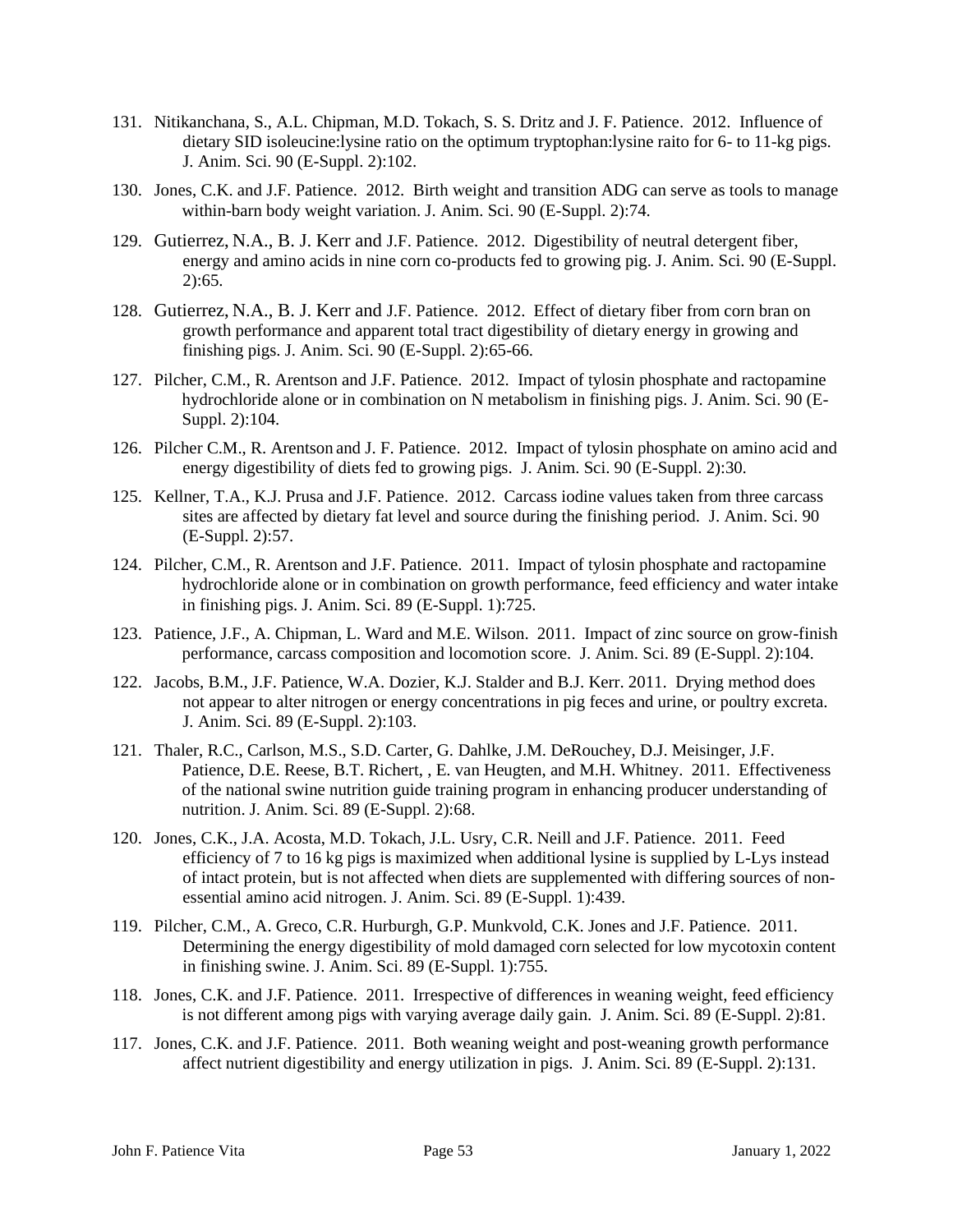- 116. Patience, J.F. and A. Chipman. 2011. Impact of a soybean meal fermentation protein product and/or a candida utilis yeast product on nutrient utilization and growth performance of weanling pigs. J. Anim. Sci. 89 (E-Suppl. 2):112.
- 115. Patience, J.F., A. Chipman, C.K. Jones and T. Scheer. 2011. Varying corn particle size distribution affects the digestibility of energy for the growing pig. J. Anim. Sci. 89 (E-Suppl. 2):127.
- 114. Zijlstra, R.T.,R. Jha, M.G. Young, J. F. Patience, E. Beltranena and J.K. Htoo**.** 2010. Effects of dietary crude protein and inclusion of co-products on growth performance and carcass characteristics of grower-finisher pigs. J. Anim. Sci. 88 (E-Suppl. 3): 61.
- 113. Johnston, S.L., J. F. Patience, D. Gillis, M. De La Llata, S. Hansen and A. D. Beaulieu. 2010. The effect of deoxynivalenol on growth performance in nursery pigs. J. Anim. Sci. 88 (E-Suppl. 3): 108.
- 112. Patience, J.F. Factors to consider when using high levels of fiber in diet formulation. 2010. J. Anim. Sci. 88 (E-Suppl. 3): 94.
- 111. Beaulieu, A.D., J.F. Patience, R.T. Zijlstra, J.L. Aalhus and M.E.R. Dugan. 2010. Impact of feeding diets containing extruded flaxseed meal and vitamin E in finishing swine. J. Anim. Sci. 88 (E-Suppl. 3): 78.
- 110. Young, J.M., R. Bergsma, E. Knol, J.F. Patience and J.C.M. Dekkers. 2010. Effect of selection for residual feed intake on sow reproductive performance and efficiency. J. Anim. Sci. 88 (E-Suppl. 3): 68.
- 109. Whitney, M.H., M.S. Carlson, S.D. Carter, G.R. Dahlke, J.M. DeRouchey, D. Meisinger, D.E. Reese, B.T. Richert, J.F. Patience, R.C. Thaler and E. van Heughten**.** 2010. Development of a swine nutrient recommendations estimator and diet formulator software to support the National Swine Nutrition Guide. J. Anim. Sci. 88 (E-Suppl. 3): 61.
- 108. Kil, D.Y., F. Ji, R.B. Hinson, A.D. Beaulieu, L.L. Stewart, G.L. Allee, **J.F. Patience**, J.E. Pettigrew, and H.H. Stein. 2009. Comparison of measured values for NE in diets and ingredients fed to pigs and values predicted from European energy systems. J. Anim. Sci. 87 (E-Suppl): 100.
- 107. Beaulieu, A.D., G.L. Allee, F. Ji, R.B. Hinson, D.Y. Kil, H.H. Stein, L.L. Stewart, J.E. Pettigrew, and **J.F. Patience**. 2009. Reduced dietary crude protein impacts growth performance, carcass nutrients and energy metabolism in growing and finishing pigs. J. Anim. Sci. 87 (E-Suppl): 100.
- 106. L.L. Stewart, D.Y. Kil, F. Ji, R.B. Hinson, A.D. Beaulieu, G.L. Allee, **J.F. Patience**, J.E. Pettigrew, and H.H. Stein. 2009. Net energy of soybean hulls and wheat middlings in diets fed to growing or finishing pigs. J. Anim. Sci. 87 (E-Suppl): 99.
- 105. D.Y. Kil, F. Ji, R.B. Hinson, A.D. Beaulieu, L.L. Stewart, G.L. Allee, **J.F. Patience**, J.E. Pettigrew, and H.H. Stein. 2009. Net energy of soybean oil and choice white grease in diets fed to growing or finishing pigs. J. Anim. Sci. 87 (E-Suppl): 99.
- 104. D.Y. Kil, A.D. Beaulieu, L.L. Stewart, J. Fei, J.E. Pettigrew, **J.F. Patience**, H.H. Stein, and G.L. Allee. 2009. Net energy content of commercial and low-oligosaccharide soybean meal. J. Anim. Sci. 87 (E-Suppl): 99.
- 103. D.Y. Kil, F. Ji, R.B. Hinson, A.D. Beaulieu, L.L. Stewart, G.L. Allee, **J.F. Patience**, J.E. Pettigrew, and H.H. Stein. 2009. Effects of dietary lipids on net energy of corn in diets fed to growing and finishing pigs. J. Anim. Sci. 87 (E-Suppl): 98.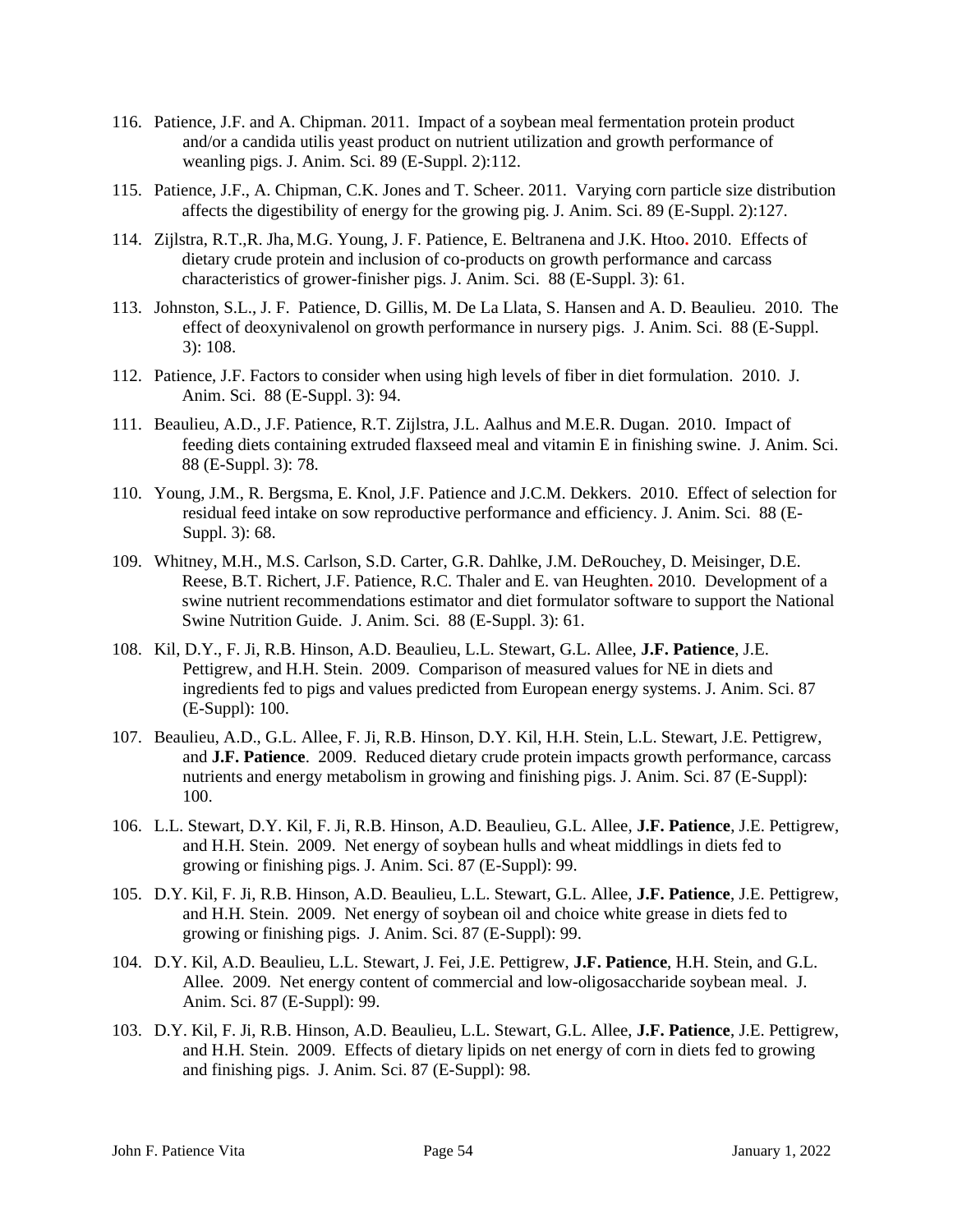- 102. D.Y. Kil, F. Ji, R.B. Hinson, A.D. Beaulieu, L.L. Stewart, G.L. Allee, **J.F. Patience**, J.E. Pettigrew, and H.H. Stein. 2009. Net energy requirements for maintenance in growing and finishing pigs. J. Anim. Sci. 87 (E-Suppl): 98.
- 101. G.L. Allee, R.B. Hinson, J.E. Pettigrew, **J.F. Patience**, H.H. Stein, D.Y. Kil, A.D. Beaulieu, F. Ji, and L.L. Stewart. 2009. North American Swine Energy System: Experimental strategy and methods. J. Anim. Sci. 87 (E-Suppl): 98.
- 100. **J.F. Patience**, G.L. Allee, F. Ji, R.B. Hinson, D.Y. Kil, H.H. Stein, L.L. Stewart, J.E. Pettigrew, and A.D. Beaulieu. 2009. The importance of advancing our understanding and application of energy systems. J. Anim. Sci. 87 (E-Suppl): 98.
- 99. J.E. Pettigrew, G.L. Allee, **J.F. Patience**, H.H. Stein, D.Y. Kil, A.D. Beaulieu, R.B. Hinson, and F. Ji. 2009. North American Swine Energy System: Introduction. J. Anim. Sci. 87 (E-Suppl). 97.
- 98. K.A. Ross, A.D. Beaulieu, J. Merrill, G. Vessie, and **J.F. Patience**. 2009. The use of ractopamine to enhance the environmental sustainability of pork production. J. Anim. Sci. 87 ( E-Suppl): 3.
- 97. Stewart, L. L., D.Y. Kil, **J.F. Patience**, G.L. Allee, J.E. Pettigrew, and H.H. Stein. 2008. Effects of fibrous ingredients on pig performance and body composition. J. Anim. Sci. 86 (Suppl. 3):132.
- 96. Premkumar, R., A. Samaraweera, P. Kish, **J.F. Patience** and P. Leterme. 2008. Digestible and net energy contents of field peas in gestating sows. J. Anim. Sci. 86 (Suppl. 3):133.
- 95. Leterme, P., P. Kish, A. Samaraweera, A.D. Beaulieu and **J.F. Patience**. 2008. Digestible and net energy contents of field peas in growing pigs. J. Anim. Sci. 86 (Suppl. 3):105.
- 94. Eastwood, L., P. Kish, **J.F. Patience** and P. Leterme. 2008. Nutritional value of flaxseed meal and its effects on pig growth and carcass composition. J. Anim. Sci. 86 (Suppl. 3):84.
- 93. Leterme, P., B. Rossnagel, A. Samaraweera and **J.F. Patience**. 2008. Full-fat oats for weaned pigs. J. Anim. Sci. 86 (Suppl. 3):139.
- 92. **Patience, J.F.**, A.D. Beaulieu, M.E.R. Dugen, J.L. Aalhus, P. Leterme, I.U. Haq and R.T. Zijlstra. 2008. The interaction of dietary flaxseed and length of feeding on the fatty acid profile of subcutaneous fat in grower-finisher pigs. J. Anim. Sci. 86 (Suppl. 3):134.
- 91. **Patience, J.F.**, A.D. Beaulieu, P. Leterme, and J.L. Aalhus. 2008. Birth weight, but not litter size, impacts growth performance of pigs. J. Anim. Sci. 86 (Suppl. 3):117.
- 90. **Patience, J.F.**, A.D. Beaulieu and P. Leterme. 2008. The challenge of incorporating novel energy sources into practical swine diets. J. Anim. Sci. 86 (Suppl. 3):130.
- 89. Beaulieu, A.D., J.L. Aalhus, **J.F. Patience** and I.L. Larsen. 2008. Piglet birth weight has very little impact on carcass quality, muscle composition, or eating quality of pork. J. Anim. Sci. 86 (Suppl. 3):118.
- 88. Beaulieu, A.D., **J.F. Patience**, T.M. Parr, C.L. Wyatt and M.R. Bedford. 2007. The interaction of dietary energy and an *E. coli* phytase enzyme on the performance of weanling pigs. J. Anim. Sci. (Suppl. 2):645.
- 87. Htoo, J.K., X. Meng, **J.F. Patience** and R.T. Zijlstra. 2007. Energy digestibility and DE content of co-extruded flax and peas for grower pigs. J. Anim. Sci. 85 (Suppl. 2):109.
- 86. Pietrasik, Z., P. Shand, A.D. Beaulieu, P. Leterme, J. Merrill and **J.F. Patience**. 2007. Response to feeding 5 ppm ractopamine to finisher swine: pork quality. J. Anim. Sci. 85 (Suppl. 2):90.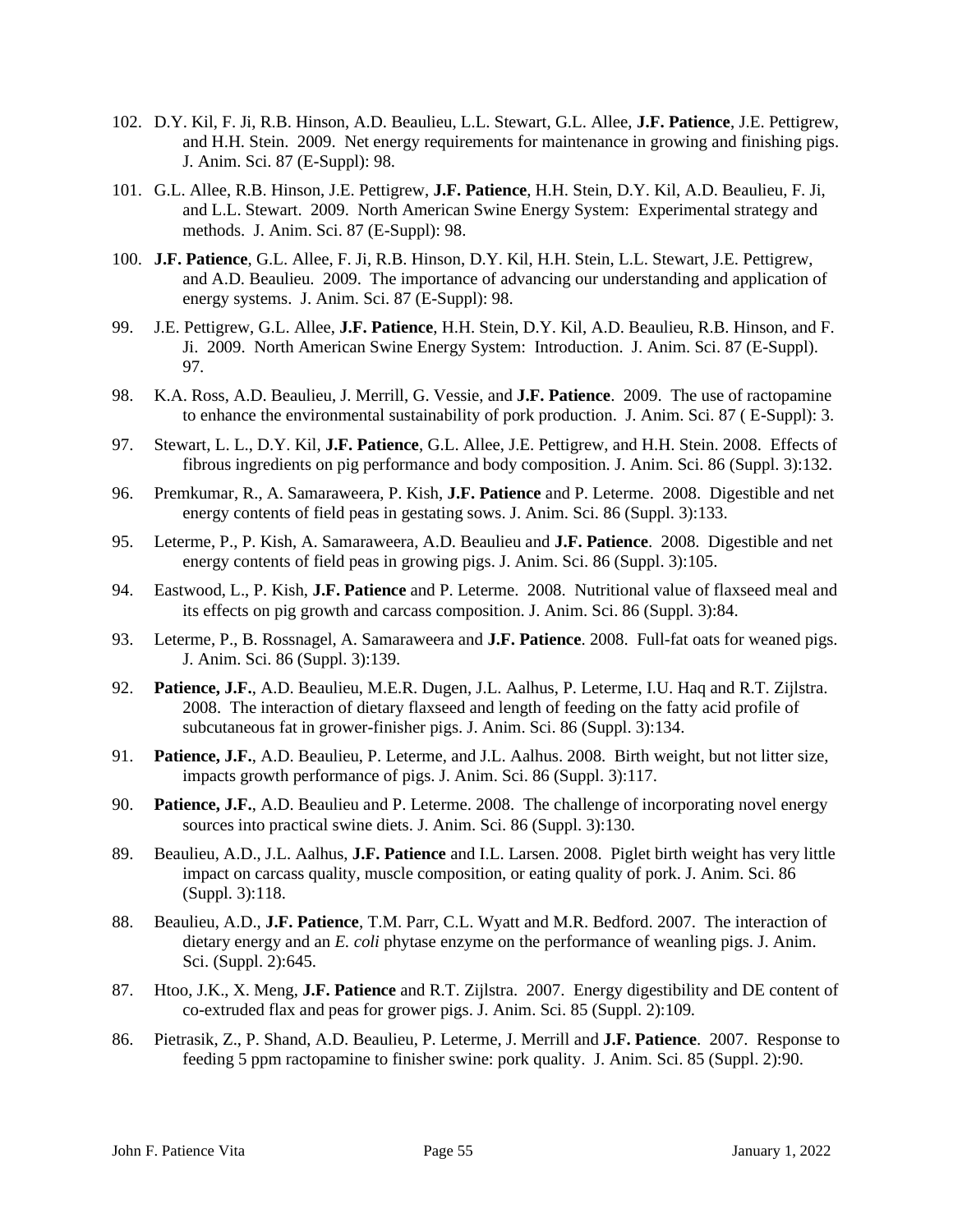- 85. **Patience, J.F.**, A.D. Beaulieu, P. Leterme, Z. Pietrasik, P. Shand and J. Merrill. 2007. Response to feeding 5 ppm ractopamine to finisher swine: weekly and overall performance and carcass quality. J. Anim. Sci. 85 (Suppl. 2):90.
- 84. Owusu-Asiedu, A. **J.F. Patience**, B. Laarveld, A.G. van Kessel, P.H. Simmons and R.T. Zijlstra. 2006. Effect of partial replacement of dietary carbohydrates from starch with guar gum and cellulose on digesta passage rate, ileal microbial populations, and energy and protein digestibility in grower pigs. Proc.  $10^{th}$  Int'l Symp. Digestive Physiology in Pigs. p. 61.
- 83. Nortey, T.N., **J.F. Patience**, J.S. Sands and R.T. Zijlstra. 2006. Xylanase supplementation improves energy digestibility of wheat co-products in grower pigs. Proc. 10<sup>th</sup> Int'l Symp. Digestive Physiology in Pigs. p. 64.
- 82. Beaulieu, A.D., **J.F. Patience**, M. Rivard and D. Gillis. 2006. The effect of increased dietary energy concentration on the performance and economics of growing-finishing pigs housed in a commercial facility. J. Anim. Sci. 84 (Supp. 2):92-93.
- 81. **Patience, J.F.** and A.D. Beaulieu. 2006. Role of energy and other dietary constituents on the utilization by pigs of free- and protein-bound amino acids . J. Anim. Sci. 84 (Supp. 2):45
- 80. Van Kessel, A.G., M.D. Drew, **J.F. Patience** and R.T. Zijlstra. 2006. Effect of dietary flaxseed, flax hulls or linseed oil on intestinal microbiota and growth performance in weaned pigs. J. Anim. Sci. 84 (Supp. 2):124.
- 79. Nortey, T.N., **J.F. Patience**, J.S. Sands and R.T. Zijlstra. 2006. Effect of xylanase supplementation on nutrient digestibility of wheat by-products in grower pigs. J. Anim. Sci. 84 (Supp. 2):76.
- 78. Nortey, T.N., N.L. Trottier, **J.F. Patience**, P.H. Simmins and R.T. Zijlstra. 2005. Effect of xylanase and (or) phytase supplementation on amino acid digestibility of grower pigs fed wheat-based diets containing wheat millrun. J. Anim. Sci. 83 (Supp. 1):390.
- 77. Oresanya, T.F., A.D. Beaulieu and **J.F. Patience**. 2005. The interaction of net energy concentration and feeding level in weaned pigs. II. Body composition, nutrient deposition rates and plasma IGF-1 concentration. J. Anim. Sci. 83 (Supp. 1):117.
- 76. Oresanya, T.F., A.D. Beaulieu and **J.F. Patience**. 2005. The interaction of net energy concentration and feeding level in weaned pigs. I. Growth, nutrient digestibility and energy utilization. J. Anim. Sci. 83 (Supp. 1):117.
- 75. Oresanya, T.F., A.D. Beaulieu and **J.F. Patience**. 2005. Response of weanling pigs to declining energy intake when amino acid intake declines either in direct proportion to energy or at a reduced rate. J. Anim. Sci. 83(Supp. 2):71.
- 74. Beaulieu, A.D., M. Bedford and **J.F. Patience**. 2005. The effect of phytase and dietary Ca:P ratio on the excretion of total and soluble phosphorus by weanling pigs. J. Anim. Sci. 83(Supp. 2):78.
- 73. Nortey, T.N., **J.F. Patience**, P.H. Simmins and R.T. Zijlstra. 2005. Effect of xylanase and (or) phytase supplementation on nutrient digestibility and growth performance of grower pigs fed wheat-based diets containing wheat millrun. J. Anim. Sci. 83(Supp. 2):78.
- 72. **Patience, J.F.**, A.D. Beaulieu and R. Mohr. 2004. Determining bioavailability of micronutrients in diets for poultry and pigs. Can. J. Anim. Sci. 84:752.
- 71. Zijlstra, R.T., K. Lopetinsky, B. Dening, G.S. Bégin and **J.F. Patience**. 2004. The nutritional value of zero-tannin faba beans for grower-finisher pigs. Can. J. Anim. Sci. 84:792.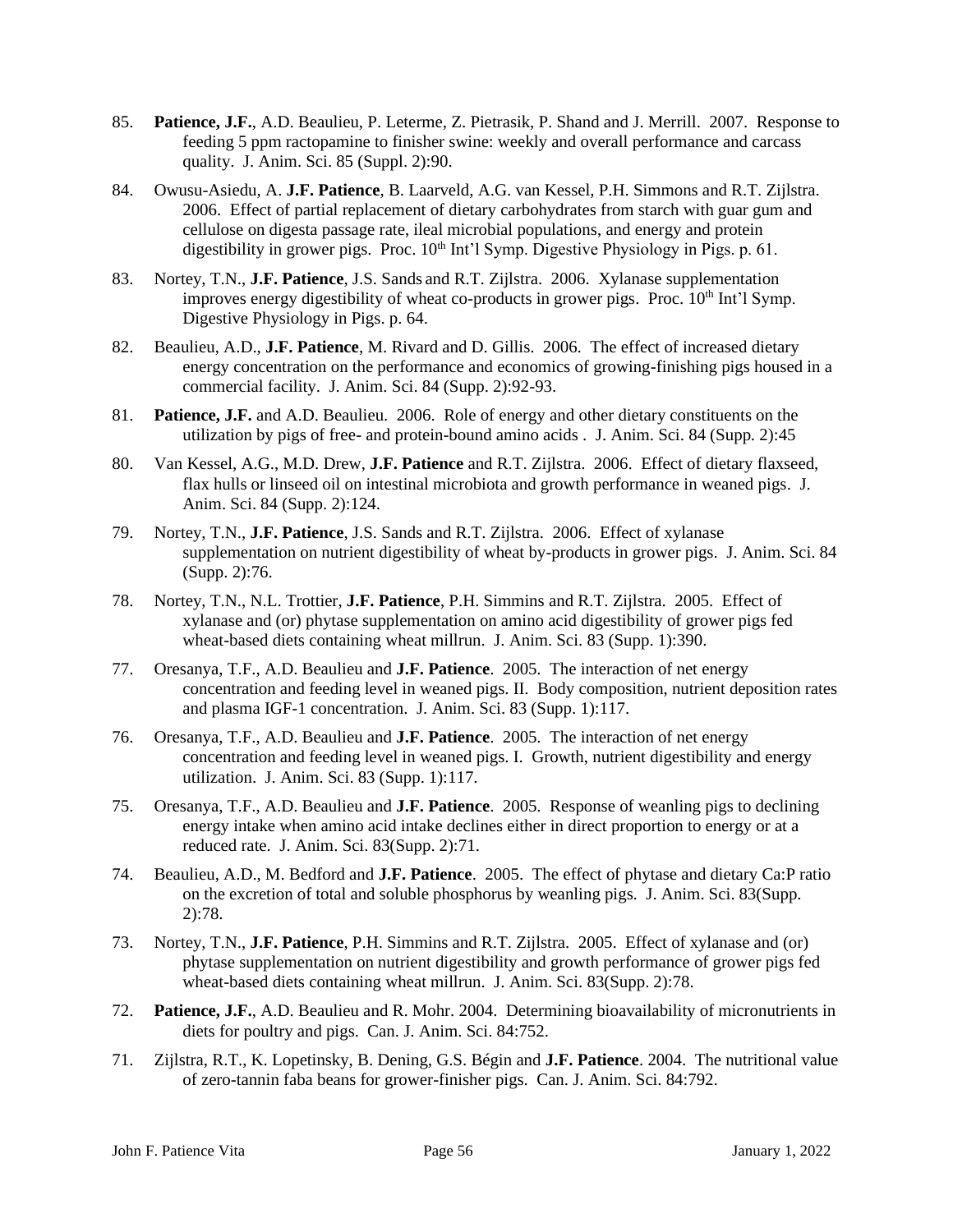- 70. Widyaratne, G.P., **J.F. Patience** and R.T. Zijlstra. 2004. Nutritional value of wheat and corn distiller's dried grain with solubles (DDGS): digestible energy (DE), amino acid and phosphorus content and growth performance of grower-finisher pigs. Can. J. Anim. Sci. 84:792.
- 69. Clowes, E. J.,D. Owusu, **J.F. Patience**, P.H. Simmins and R.T. Zijlstra. 2004. Variation in digestible energy content and laboratory chemical analyses of wheat. Can. J. Anim. Sci. 84:784.
- 68. **Patience, J.F.**, A.D. Beaulieu, R.T. Zijlstra and N.H. Williams. 2004. Response of growing and finishing pigs to dietary energy concentration. J. Anim. Sci. 82 (Supp. 1):100.
- 67. Zijlstra, R.T., T.N. Nortey, D. Overend, R. Hawkes, M.D. Drew, J. Fledderus, **J.F. Patience** and P.H. Simmins. 2004. Effect of wheat sample, particle size and xylanase on energy digestibility of wheat fed to grower pigs. J. Anim. Sci. 82 (Supp. 1):99.
- 66. **Patience, J. F.**, H.W. Gonyou, R.T. Zijlstra and A.D. Beaulieu. 2004. Pre-planned segregation: The effect of grouping by weight at weaning on variability in bodyweights at nursery exit. J. Anim. Sci. 82 (Suppl. 2):72.
- 65. Oresanya, T.F., A.D. Beaulieu and **J.F. Patience**. 2004. Growth, body composition and nutrient deposition rates in weaned pigs fed diets with similar digestible but different estimated net energy content. J. Anim. Sci. 82 (Suppl. 2):78.
- 64. Zijlstra, R.T., D. Overend, M. Schalm, A. Owusu-Asiedu, P.H. Simmons and **J.F. Patience**. 2004. Effect of wheat quality and enzyme supplementation on performance of weaned pigs fed pelleted diets. J. Anim. Sci. 82 (Suppl. 2):71.
- 63. Nortey, T.N., R. Hawkes, D. Overend, M.D. Drew, A. Owusu-Asiedu, **J.F. Patience**, M. Blair and R.T. Zijlstra. 2004. Effect of barley sample, particle size and enzyme supplementation on energy digestibility of barley fed to grower pigs. J. Anim. Sci. 82 (Suppl. 2):64.
- 62. Owusu-Asiedu, A., **J.F. Patience**, A.G. van Kessel, P.H. Simmons and R.T. Zijlstra. 2004. Effect of soluble and insoluble non-starch polysaccharides (NSP) on ileal bacteria populations in grower pigs. J. Anim. Sci. 82 (Suppl. 2):77.
- 61. Owusu-Asiedu, A., **J.F. Patience**, B. Laarveld, P.H. Simmons and R.T. Zijlstra. 2004. Effect of soluble and insoluble non-starch polysaccharides (NSP) on digesta passage rate and voluntary feed intake of grower pigs. J. Anim. Sci. 82 (Suppl. 2):77.
- 60. Nyachoti, C.M., **J.F. Patience**, R. Butler and I.R. Seddon. 2003. Impact of water source (ground versus surface) and treatment on nursery pig performance. Can. J. Anim. Sci. 83:629.
- 59. Beaulieu, A. D., **J.F. Patience**, R.T. Zijlstra, C.M. Nyachoti and D.A. Gillis. 2003. The prediction of body composition of grower-finisher pigs using real-time ultrasound (RTU). Can. J. Anim. Sci. 83:629.
- 58. Clowes, E.J., R.T. Zijlstra, D. Overend, **J.F. Patience**, P.H. Simmins and M. Blair. 2003. Saskatchewan barley and wheat quality in 2002: nutritional variation. Can. J. Anim. Sci. 83:630.
- 57. Owusu-Asiedu, A., E.D. Ekpe, R..T. Zijlstra, **J.F. Patience**, H.L. Classen, and P.H. Simmins. 2003. Effect of dietary fibre on feed intake and growth performance in weaned pigs. Can. J. Anim. Sci. 83:628.
- 56. Zijlstra, R.T., D. Overend, D.R. Hickling, P.H. Simmons and **J.F. Patience**. 2003. Feed intake and energy digestibility among wheat classes fed to swine. J. Anim. Sci. 81 (Suppl. 2):80.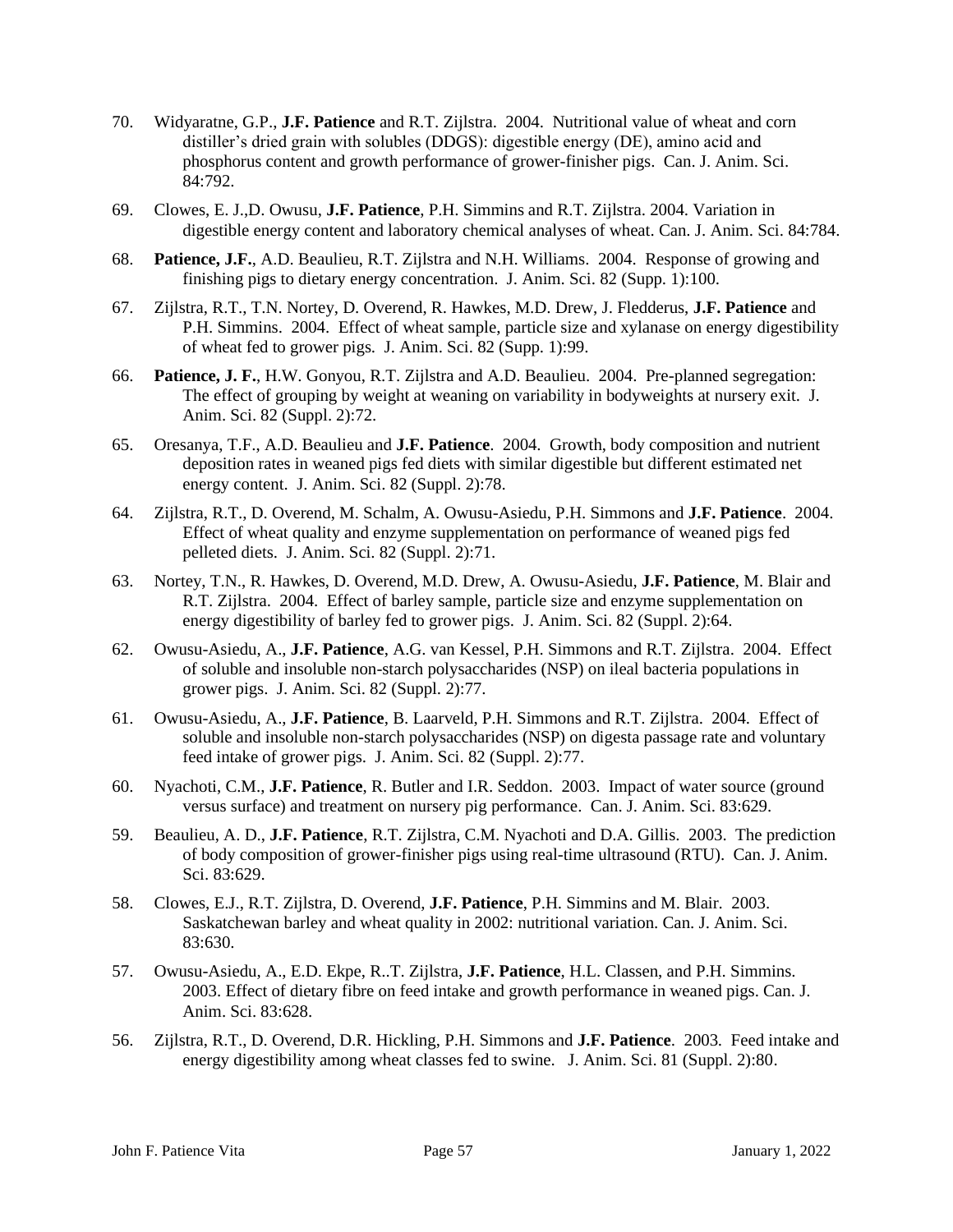- 55. **Patience, J.F.**, A.D. Beaulieu, R.T. Zijlstra, D.A. Gillis and J. Usry. 2003. The performance of grower-finisher pigs fed diets formulated to meet amino acid requirements but with declining crude protein content. J. Anim. Sci. 81 (Suppl. 2):73.
- 54. Shaw, M.I. and **J.F. Patience**. 2002. Effect of dietary protein and mineral content on water utilization patterns in growing pigs. J. Anim. Sci. 80 (Supp1. 1):162.
- 53. **Patience, J.F.**, L. Smith, A.D. Beaulieu, H.W. Gonyou and R.D. Boyd. 2002. Impact of nursery feeder gap adjustment and group size/density on nursery pig performance. J. Anim. Sci. 80 (Supp1. 1):178.
- 52. Robbins, B.C., T.D. Crenshaw, **J.F. Patience** and R.D. Boyd. 2002. Bone integrity in response to changes in dietary energy intake. J. Anim. Sci. 80 (Supp1. 2):65.
- 51. Levesque, C.L., **J.F. Patience**, E. Beltranena and R.T. Zijlstra. 2002. Impact of stocking density/group size on the response to changes in dietary energy content by weanling pigs from 25 to 53 days of age. J. Anim. Sci. 80 (Supp1. 2):60.
- 50. Oresanya, T.F., **J.F. Patience**, R.T. Zijlstra, D.M. Middleton, B.R. Blakley, A.D. Beaulieu and D.A. Gillis. 2002. Defining the tolerable level of ergot in weanling pig diets. J. Anim. Sci. 80 (Supp1. 2):120.
- 49. Oresanya, T.F., **J.F. Patience** and A.D. Beaulieu. 2002. Response of weaned pigs to increasing lysine/digestible energy ratio. J. Anim. Sci. 80 (Supp1. 2):119.
- 48. **Patience, J.F.**, C.M. Nyachoti, R.T. Zijlstra, R.D. Boyd and J.L. Usry. 2001. Impact of daily energy intake on rate and composition of gain in pigs with high lean growth potential. J. Anim. Sci. 79 (Suppl. 1):211.
- 47. Zijlstra, R.T., T.E. Sauber and **J.F. Patience**. 2001. Digestibility of energy and amino acids in high oil corn for grower pigs. J. Anim. Sci. 80 (Supp1. 2):84.
- 46. Levesque, C., **J.F. Patience**, E. Beltranena and R.T. Zijlstra. 2001. Effect of site of weaning and diet DE content on performance of pigs to 56 d of age. J. Anim. Sci. 80 (Supp1. 2):81.
- 45. Shaw, M.I. and **J.F. Patience**. 2001. Effect of level and source of nitrogen and minerals on water utilisation patterns in growing pigs. J. Anim. Sci. 80 (Supp1. 2):46.
- 44. Zijlstra, R.T., B.K. Sloan and **J.F. Patience**. 2000. Effect of supplemental enzyme in barley with low, medium and high DE content fed to grower pigs. J. Anim. Sci. 78 (Suppl. 1):171.
- 43. Cooper, D.R., **J.F. Patience**, R.T. Zijlstra and M. Rademacher. 2000. Predictability of body weight changes in sows during gestation. J. Anim. Sci. 78 (Suppl. 1):174.
- 42. Cooper, D.R., **J.F. Patience** and R.T. Zijlstra. 2000. Threonine requirement of high producing lactating sows. J. Anim. Sci. 78 (Suppl. 2):51.
- 41. Nyachoti, C.M., **J.F. Patience**, R.T. Zijlstra, D. Gillis, R.D. Boyd and J. Usry. 2000. Response of grower-finisher pigs to declining energy intake at constant or proportional daily amino acid intake levels. J. Anim. Sci. 78 (Suppl. 2):66.
- 40. Lorschy, M.L. and **J.F. Patience**. 1999. Defining the tryptophan requirement for pigs based on protein deposition rate: 45 to 75 kg body weight. Manipulating Pig Production VII. pp. 132.
- 39. Lorschy, M.L. and **J.F. Patience**. 1999. Defining the threonine requirement for pigs based on protein deposition rate: 45 to 75 kg body weight. Manipulating Pig Production VII. pp. 133.
- 38. Zijlstra, R.T., T.A. Scott, M.J. Edney, M.L. Swift and **J.F. Patience**. 1999. Measurements to predict digestible energy content of barley. J. Anim. Sci. 77(Supp. 1):54.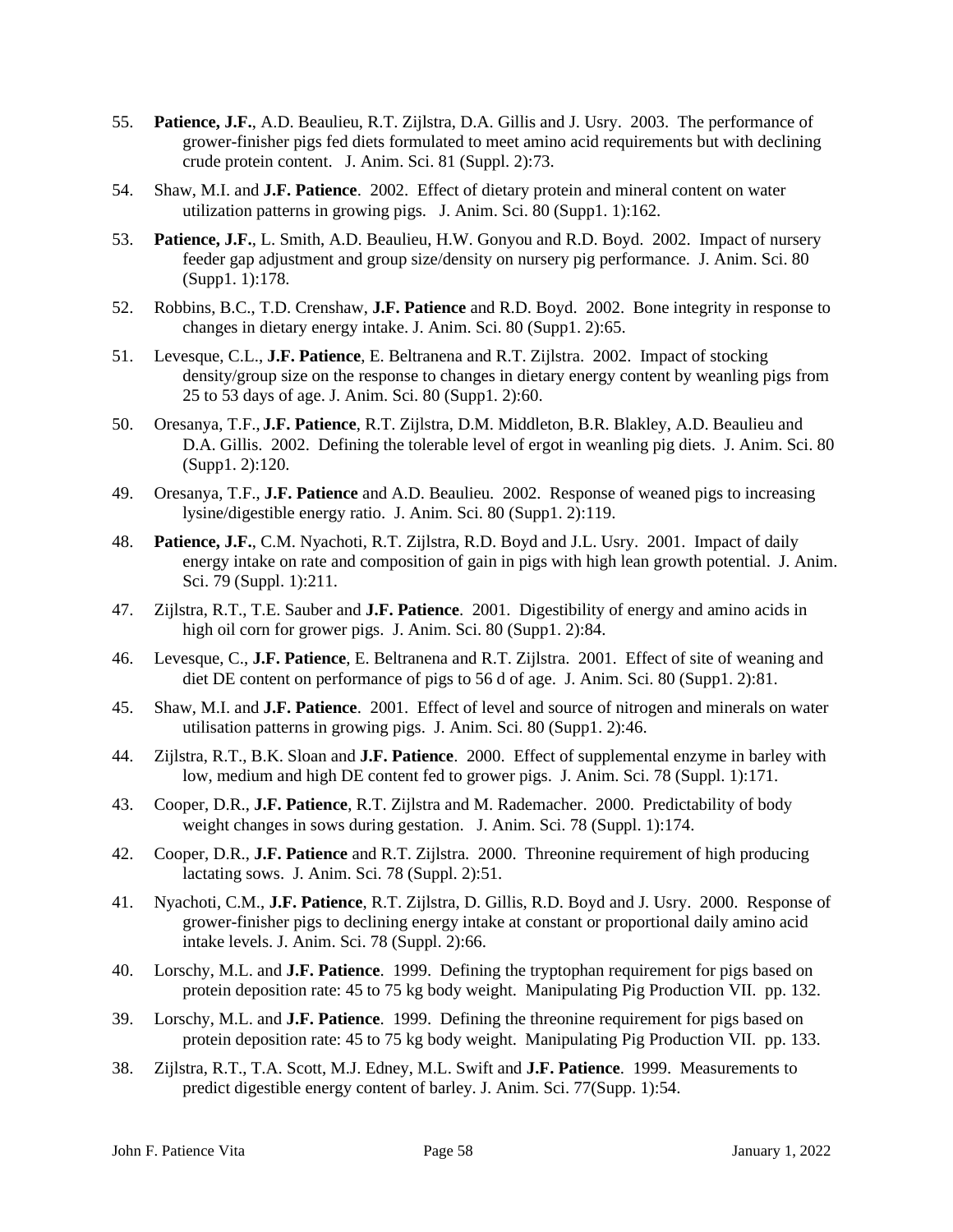- 37. Zijlstra, R.T. and **J.F. Patience**. 1999. Effect of enzyme supplementation of wheat-canola meal diets on performance and energy digestibility in grower pigs. J. Anim. Sci. 77(Supp. 1):54.
- 36. Ball, D.B., **J.F. Patience** and R.T. Zijlstra. 1999. Effect of amino acid intake during gestation on sow body weight changes and on litter size. J. Anim. Sci. 77(Supp. 1):50.
- 35. Zijlstra, R.T., S. Li and **J.F. Patience**. 1998. Effect of enzyme supplementation of wheat-canola meal diets on growth performance and nutrient digestibility in weaned pigs. Can. J. Anim. Sci. 78:736.
- 34. Lorschy, M.L., **J.F. Patience**, D.A. Gillis and S. Neis. 1998. Defining lysine requirements for pigs based on protein deposition rate: 75 to 120 kg bodyweight. J. Anim. Sci. 76(Supp. 1):169.
- 33. Zijlstra, R.T., **J.F. Patience**, S.L. Fairbairn, D.A. Gillis and D.L. Whittington. 1998. Variation in the digestible energy content of field peas for grower pigs. J. Anim. Sci. 76(Supp. 2):59.
- 32. Van Kessel, A.G., A. Estrada, **J.F. Patience**, M. Tang, and B. Laarveld. 1997. Towards defining the physiological and immunological mechanisms mediating improved performance in sitesegregated early weaned pigs. J. Anim. Sci. 75(Suppl. 1):169.
- 31. **Patience, J.F.**, N. Possberg and D.A. Gillis. 1997. Impact of water quality on weanling pig performance under commercial farm conditions. J. Anim. Sci. 75(Supp. 1):195.
- 30. **Patience, J.F.**, H.W. Gonyou, E. Beltranena, D.L. Whittington and C.S. Rhodes. 1997. The impact of age and site of weaning on pig performance under high health conditions. J. Anim. Sci. 75(Supp. 1):246.
- 29. Lorschy, M.L., **J.F. Patience**, C.F.M. de Lange and D.A. Gillis. 1997. Development of protein and lipid deposition curves for barrows and gilts of a commercial pig genotype. J. Anim. Sci. 75(Supp. 1):78.
- 28. Fairbairn, S.L., **J.F. Patience** and H.L. Classen. 1997. Defining the sources of variation in the energy content of barley. J. Anim. Sci. 75(Supp. 1):71.
- 27. de Lange, C.F.M., **J.F. Patience** and D. Gillis. 1997. The effect of mechanical dehulling on the digestible nutrient content in canola meal samples fed to growing pigs. Can. J. Anim. Sci. 77:557.
- 26. de Lange C.F.M., **J.F. Patience**, D. McDonald and R.A. Petracek. 1993. Effects of group size and gender on feed intake and growth curves in growing-finishing pigs. Proc. VII World Conf. Anim. Prod. 3:228-229.
- 25. Umboh, J., **J.F. Patience** and R. Chaplin. 1992. Effect of a diurnal pattern of heat stress on the physiological and nutritional status of the pig. J. Anim. Sci. 70(Supp. 1):234.
- 24. Boles, J.A., P.J. Shand, **J.F. Patience**, A. McCurdy and A.L. Schaefer. 1992. Effect of acidogenic and alkalinogenic diets on the sensory properties of pork loin roasts from stress susceptible pigs. J. Anim. Sci. 70(Suppl. 1):218.
- 23. Maenz, D.D. and **J.F. Patience**. 1992. Relationship between water quality and environmental stress in the pig. J. Anim. Sci. 70(Suppl. 1):234.
- 22. Boles, J.A., **J.F. Patience** and A.L. Schaefer. 1992. Effect of acidogenic and alkalinogenic diets on the incidence of pale soft exudative pork (PSE) in stress susceptible pigs. J. Anim. Sci. 70(Suppl. 1):57.
- 21. Maenz, D.D. and **J.F. Patience**. 1992. A non-specific Na<sup>+</sup>-dependent transport pathway for threonine in the brush border membrane of the intestinal epithelium. FASEB J. 6:A1459.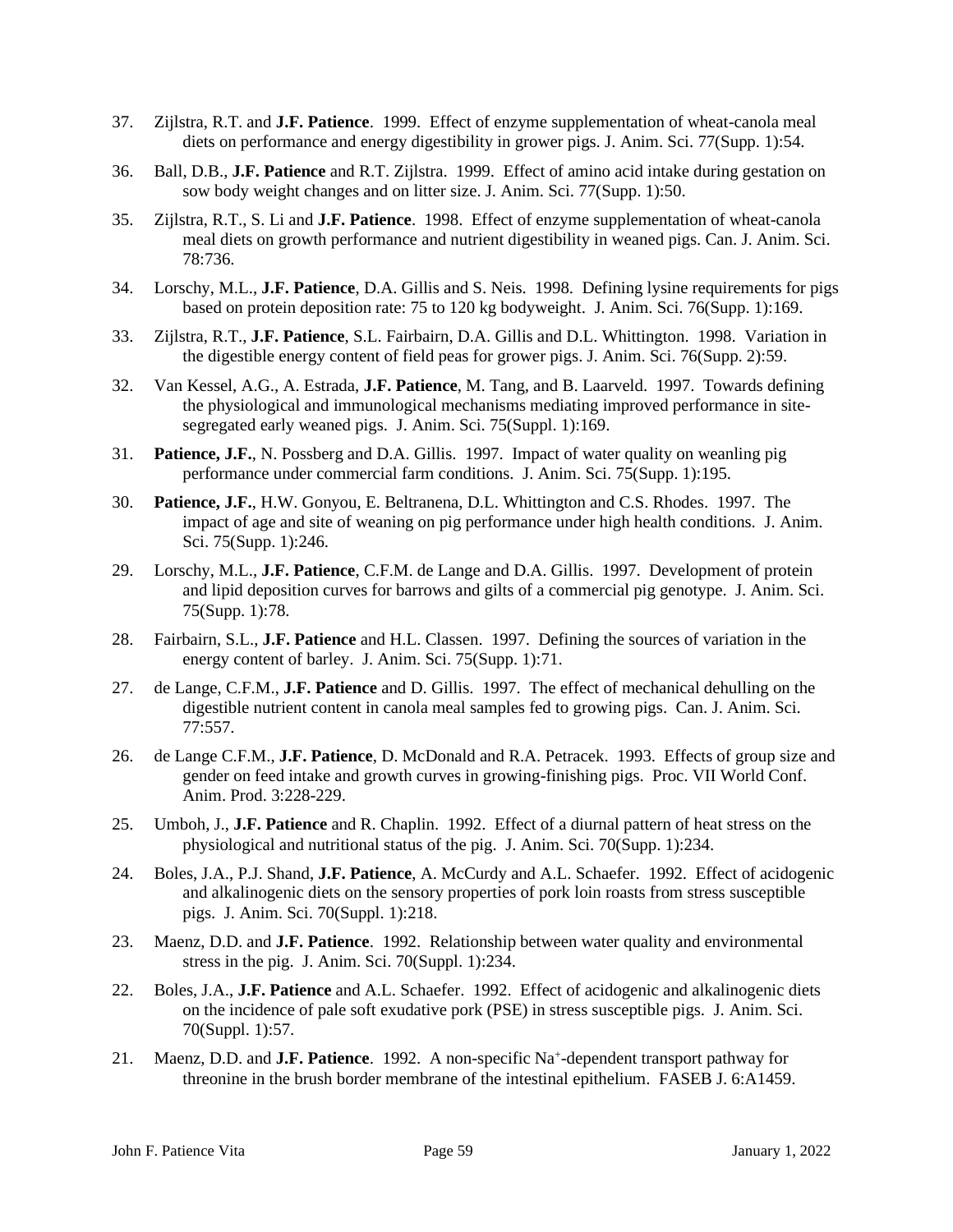- 20. **Patience, J.F.** and R. Chaplin. 1991. Physiological and nutritional effects of heat stress in the pig. FASEB J. 5:A768.
- 19. **Patience, J.F.** 1991. Calcium:phosphorus revisited. A possible role for dietary undetermined anion (dUA) and acid-base balance in swine nutrition. Can. J. Anim. Sci. 71:1286.
- 18. Ahn, D.U., **J.F. Patience** and A. Fortin. 1990. The influence of altered dietary undetermined anion (dUA) on the acid-base status of pigs and postmortem traits in porcine longissimus dorsi muscle. Can. J. Anim. Sci. 70:1188.
- 17. McLeese, J.M., **J.F. Patience**, M.L. Tremblay and G.I. Christison. 1990. Water intake patterns in the newly-weaned pig. J. Anim. Sci. 68(Suppl. 1):376.
- 16. Ahn, D.U., **J.F. Patience** and A. Fortin. 1990. The effect of altered dietary undetermined anion (dUA) on the activities of glycolytic enzymes and postmortem traits of porcine longissimus dorsi muscle. J. Anim. Sci. 68(Suppl. 1):343.
- 15. **Patience, J.F.** 1990. To cut or not to cut: that is (unfortunately) not the question! An evaluation of different ages of castration of swine. Can. J. Anim. Sci. 70:1168.
- 14. McLeese, J.M. and **J.F. Patience**. 1990. Influence of sulphate from drinking water on intestinal structure and sulphate uptake in newly weaned pigs. Can. J. Anim. Sci. 70:1166.
- 13. McLeese, J.M., **J.F. Patience**, G.I. Christison and M.S. Wolynetz. 1990. An evaluation of ground water supplies used on swine farms in rural Saskatchewan. Can. J. Anim. Sci. 70:1166.
- 12. **Patience, J.F.** and R. Chaplin. 1989. Renal response to chloride-mediated changes in dietary undetermined anion (dUA). FASEB J. 3:A1258.
- 11. Tremblay, M.L., G.I. Christison and **J.F. Patience**. 1989. The effect of sulfate water on weanling pig performance. Can. J. Anim. Sci. 69:1118.
- 10. **Patience, J.F.** and M.S. Wolynetz. 1987. Dietary mineral profile alters renal nitrogen and acid excretory patterns in swine. Can. J. Anim. Sci. 67:1181.
- 9. **Patience, J.F.** and M.S. Wolynetz. 1987. Undetermined anion a dietary component independent of specific mineral effects in swine. J. Anim. Sci. 64(Suppl. 1):303-304.
- 8. **Patience, J.F.**, E. Esteve-Garcia and R.E. Austic. 1986. Influence of extracelluar HCO<sub>3</sub> and pH on lysine (LYS) and leucine (LEU) uptake and metabolism in swine renal tubules. Fed. Proc. 45:604.
- 7. Austic, R.E. and **J.F. Patience**. 1986. Nutritional interactions of dietary amino acids and electrolytes. Fed. Proc. 45:1091.
- 6. **Patience, J.F.**, E.R. Farnworth and J.K.G. Kramer. 1986. Homogenization of neonatal pig carcasses by autoclaving: implications for proximate and lipid analysis. Can. J. Anim. Sci. 66:1169-1170.
- 5. Forsberg, N.E., R.E. Austic, **J.F. Patience** and E. Esteve-Garcia. 1985. Effect of bicarbonate on lysine (lys) and leucine (leu) metabolism in rat hepatocytes. Fed. Proc. 44:800.
- 4. **Patience, J.F.**, R.E. Austic and R.D. Boyd. 1985. Effect of electrolyte balance on the performance and acid-base balance of young pigs. J. Anim. Sci. 61(Suppl. 1):296.
- 3. **Patience, J.F.**, R.E. Austic and R.D. Boyd. 1985. Influence of dietary NaHCO<sub>3</sub> or KHCO<sub>3</sub> on mineral metabolism in swine. J. Anim. Sci. 61(Suppl. 1):296-297.
- 2. **Patience, J.F.**, R.E. Austic and R.D. Boyd. 1984. Acid-base balance and nutrient absorption in bicarbonate supplemented pigs. Can. J. Anim. Sci. 64:1092.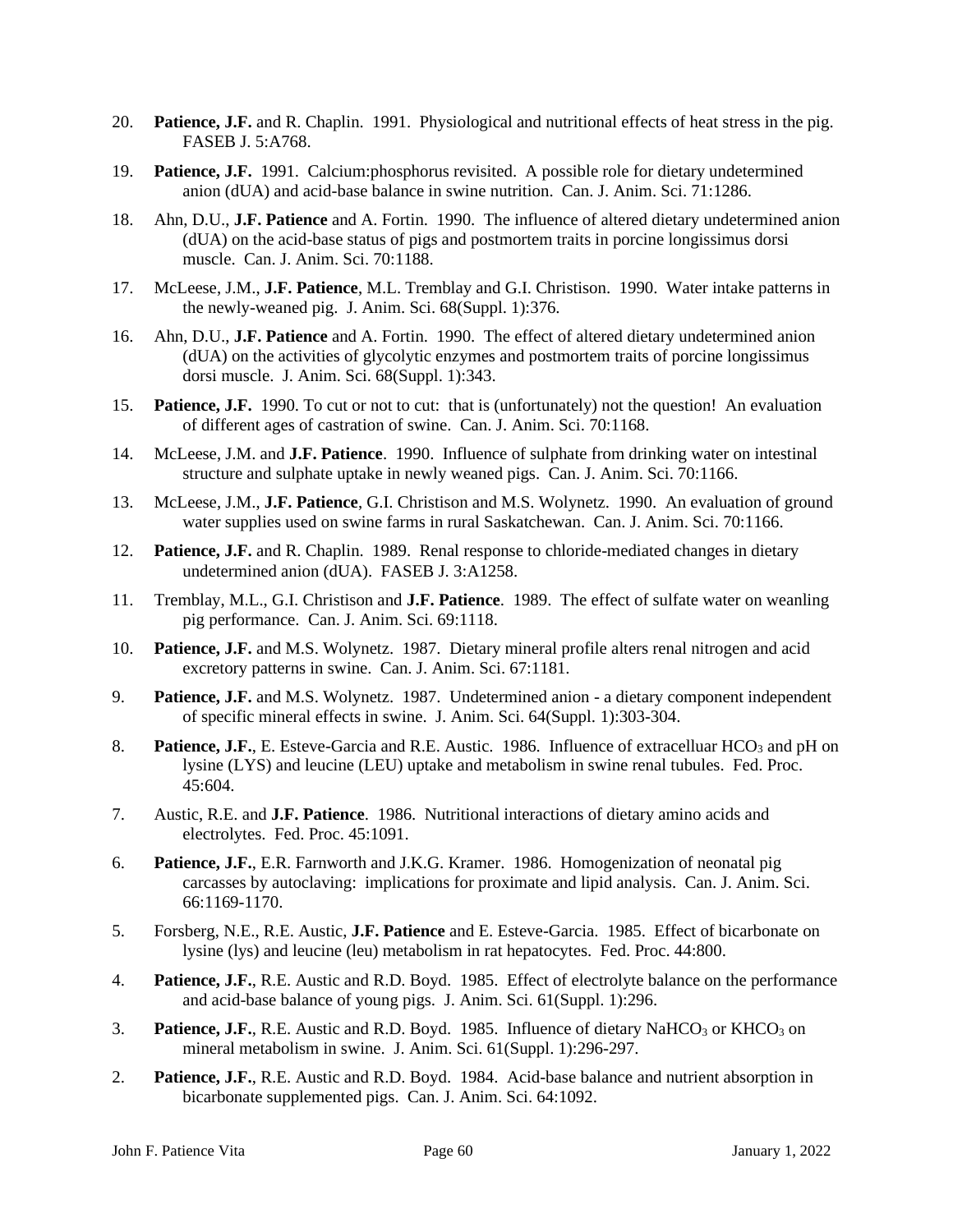1. **Patience, J.F.**, R.E. Austic and R.D. Boyd. 1984. The effect of sodium bicarbonate on performance of swine fed lysine-deficient diets. J. Anim. Sci. 59(Suppl. 1):278.

#### **ABSTRACTS – NON-REFEREED**

- 46. Huntley, N.F., C.M. Nyachoti and J.F. Patience. 2018. The energetic cost of an immune response in pigs. Comp. Nutr. Soc. Symp, Quebec City. Aug. 5 – 9.
- 45. Li, Q.Y., C.L. Loving, N.K. Gabler, J.C. Sparks, and **J F. Patience.** 2017. Impact of exogenous carbohydrases on intestinal and peripheral inflammatory status in nursery pigs fed a higher fiber, lower energy diet. Symposium on Gut Health in Production of Food Animals, St. Louis, MO.
- 46. Li, Q.Y., N.K. Gabler, C. Sparks, and **J.F. Patience.** Impact of fiber-degrading enzymes on gut barrier integrity and growth performance in nursery pigs. GPSS conference at ISU, Ames, IA..
- 45. Eastwood, L., D.A. Gillis, J. Marriott, **J.F. Patience**, M. Nyachoti and A.D. Beaulieu. 2013. The utilization of dietary energy by pigs differing in phenotypic growth potential. Advances in Pork Production, Univ. of Alberta, Edmonton, AB. Vol. 24. Abstr. #XX.
- 44. Beaulieu, A.D., S.L. Johnson, **J.F. Patience**, M. De La Llata and S.A. Hansen. 2010. The effect of deoxynivalenol on growth performance in nursery pigs. Advances in Pork Production, Univ. of Alberta, Edmonton, AB. Vol. 21. Abstr. #31.
- 43. Dugan, M.E.R., J.L. Aalhus, A.D. Beaulieu, **J.F. Patience**, R.T. Zijlstra, M. Juarez and N. Aldai. 2010. The accumulation of total omega-3 fatty acids in muscle, primal and commercial cuts when feeding different levels of flax. Advances in Pork Production, Univ. of Alberta, Edmonton, AB. Vol. 21. Abstr. #29.
- 42. Beaulieu, A.D., **J.F. Patience**, R.T. Zijlstra, J.L. Aalhus and M.E.R. Dugan. 2010. Impact of feeding diets containing extruded flaxseed meal and vitamin E in finishing swine. Advances in Pork Production, Univ. of Alberta, Edmonton, AB. Vol. 21. Abstr. #30.
- 41. Ross, K.A., A.D. Beaulieu, J. Merrill, G. Vessie and **J.F. Patience**. 2009. The use of ractopamine to enhance the environmental sustainability of pork production. Advances in Pork Production, Univ. of Alberta, Edmonton, AB. Vol. 20. Abstr. #7.
- 40. Beaulieu, A.D., P. Leterme and **J.F. Patience**. 2008. The effect of birth weight on the growth of pigs differs from that of litter size. Advances in Pork Production, Univ. of Alberta, Edmonton, AB. Vol. 19. Abstr. #21.
- 39. Navia, E.C., B.Z. Predicala and **J.F. Patience**. 2008. Investigating ways to reduce energy cost in swine barns. Advances in Pork Production, Univ. of Alberta, Edmonton, AB. Vol. 19. Abstr. #20.
- 38. Beaulieu, A.D., J.L. Aalhus, I.L. Larsen and **J.F. Patience**. 2008. Piglet birth weight has very impact on carcass or pork quality. Advances in Pork Production, Univ. of Alberta, Edmonton, AB. Vol. 19. Abstr. #22.
- 37. Eastwood, L., P. Kish, **J.F. Patience** and P. Leterme. 2008. Growth performance and carcass fatty acid profile of pigs fed flaxseed meal. Advances in Pork Production, Univ. of Alberta, Edmonton, AB. Vol. 19. Abstr. #15.
- 36. Leterme, P., B. Rossnagel, A. Samaraweera and **J.F. Patience**. 2008. High-fat oat groats for weaned pigs. Advances in Pork Production, Univ. of Alberta, Edmonton, AB. Vol. 19. Abstr. #16.
- 35. Leterme, P., P. Kish, A.D. Beaulieu and **J.F. Patience**. 2008. Variation in the digestible and net energy content of field peas in growing pigs. Advances in Pork Production, Univ. of Alberta, Edmonton, AB. Vol. 19. Abstr. #9.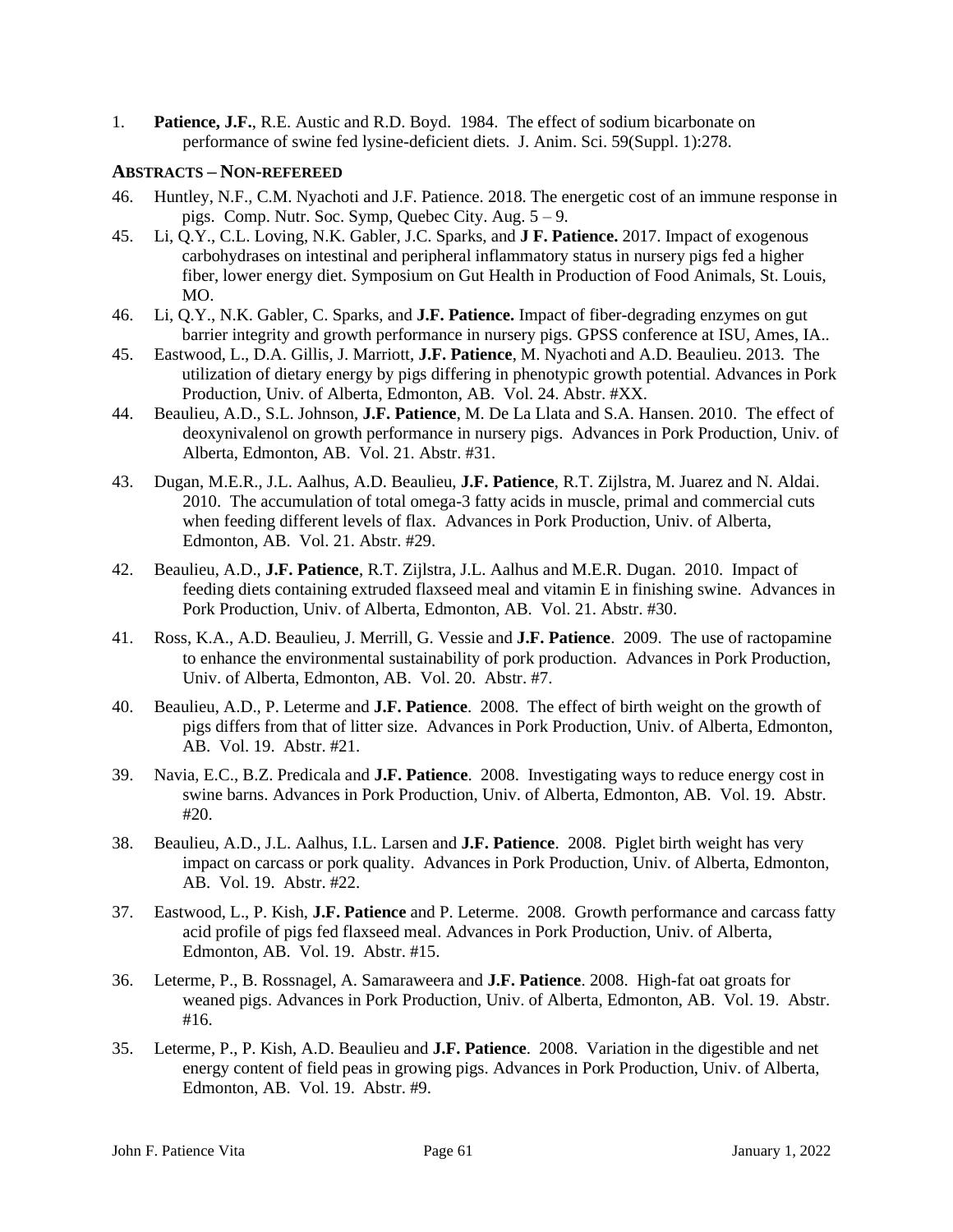- 34. Leterme, P., P. Kish, A.D. Beaulieu and **J.F. Patience**. 2008. Digestible and net energy content of diets supplemented with full-fat canola seeds in growing pigs and gestating sows. Advances in Pork Production, Univ. of Alberta, Edmonton, AB. Vol. 19. Abstr. #17.
- 33. Pietrasik, Z., P. Shand, A.D. Beaulieu, P. Leterme, J. Merrill and **J.F. Patience**. 2007. Response to feeding 5 ppm ractopamine to finisher swine: pork quality. Advances in Pork Production, Univ. of Alberta, Edmonton, AB. Vol. 18. Abstr. #8.
- 32. **Patience, J.F.**, A.D. Beaulieu, P. Leterme, Z. Pietrasik, P. Shand and J. Merrill. 2007. Response to feeding 5 ppm ractopamine to finisher swine: weekly and overall performance and carcass quality. Advances in Pork Production, Univ. of Alberta, Edmonton, AB. Vol. 18. Abstr. #7.
- 31. Clowes, E., A. Gamroth, M. Young, M. Duggan, **J. Patience** and L. Goonewardene. 2007. Does litter size & parity affect performance? Advances in Pork Production, Univ. of Alberta, Edmonton, AB. Vol. 18. Abstr. #3.
- 30. Htoo, J.K., X. Meng, **J.F. Patience** and R.T. Zijlstra. 2007. Energy digestibility and DE content of co-extruded flax and peas for grower pigs. Advances in Pork Production, Univ. of Alberta, Edmonton, AB. Vol. 18. Abstr. #16.
- 29. Beaulieu, A.D., **J.F. Patience**, M. Rivard and D.A. Gillis. 2006. The effects of increased dietary energy concentration on the performance and economics of growing-finishing pigs housed in a commercial facility. Advances in Pork Production, Univ. of Alberta, Edmonton, AB. Vol. 17. Abstr. #14.
- 28. Beaulieu, A.D., T.F. Oresanya and **J.F. Patience**. 2006. The interaction of net energy concentration and feeding level in weaned pigs. Advances in Pork Production, Univ. of Alberta, Edmonton, AB. Vol. 17. Abstr. #15.
- 27. T.N. Nortey, **J.F. Patience**, P.H. Simmins and R.T. Zijlstra. 2006. Effect of xylanase and phytase on energy and phosphorus digestibility in grower pigs fed wheat-based diets containing millrun.. Advances in Pork Production, Univ. of Alberta, Edmonton, AB. Vol. 17. Abstr. #11.
- 26. Zijlstra, R.T., K Lopetinsky, B. Dening, G. S. Begin, and **J.F. Patience**. 2005. Zero-tannin fababean nutrient assessment and swine performance trials for Alberta. Advances in Pork Production, Univ. of Alberta, Edmonton, AB. Vol. 16. Abstr. #9.
- 25. **Patience, J.F.**, Beaulieu, A.D., R.T. Zijlstra and N. Williams. 2005. Reduced diet DE content lowered feed costs, improved carcass quality and had no impact on growth rate in growingfinishing pigs. Advances in Pork Production, Univ. of Alberta, Edmonton, AB. Vol. 16. Abstr. #10.
- 24. Beaulieu, A.D., M.R. Bedford and **J.F. Patience**. 2005. The effect of phytase and dietary Ca:tP ratio on the excretion of total and soluble phosphorus by weanling pigs. Advances in Pork Production, Univ. of Alberta, Edmonton, AB. Vol. 16. Abstr. #11.
- 23. Oresanya, T.F., A.D. Beaulieu and **J.F. Patience**. 2004. Diets formulated at similar digestible energy but different estimated net energy affect growth and body composition of weaned pigs. Advances in Pork Production, Univ. of Alberta, Edmonton, AB. Vol. 15. Abstr. #13.
- 22. Beaulieu, A.D., R.T. Zijlstra, M.R. Bedford and **J.F. Patience**. 2004. Dose response to phytase inclusion in diets for growing swine. Advances in Pork Production, Univ. of Alberta, Edmonton, AB. Vol. 15. Abstr. #12.
- 21. **Patience, J.F.**, H.W. Gonyou, R.T. Zijlstra and A.D. Beaulieu. 2004. Pre-planned segregation: The effect of grouping by weight at weaning on variability in body weight at nursery exit. Advances in Pork Production, Univ. of Alberta, Edmonton, AB. Vol. 15. Abstr. #26.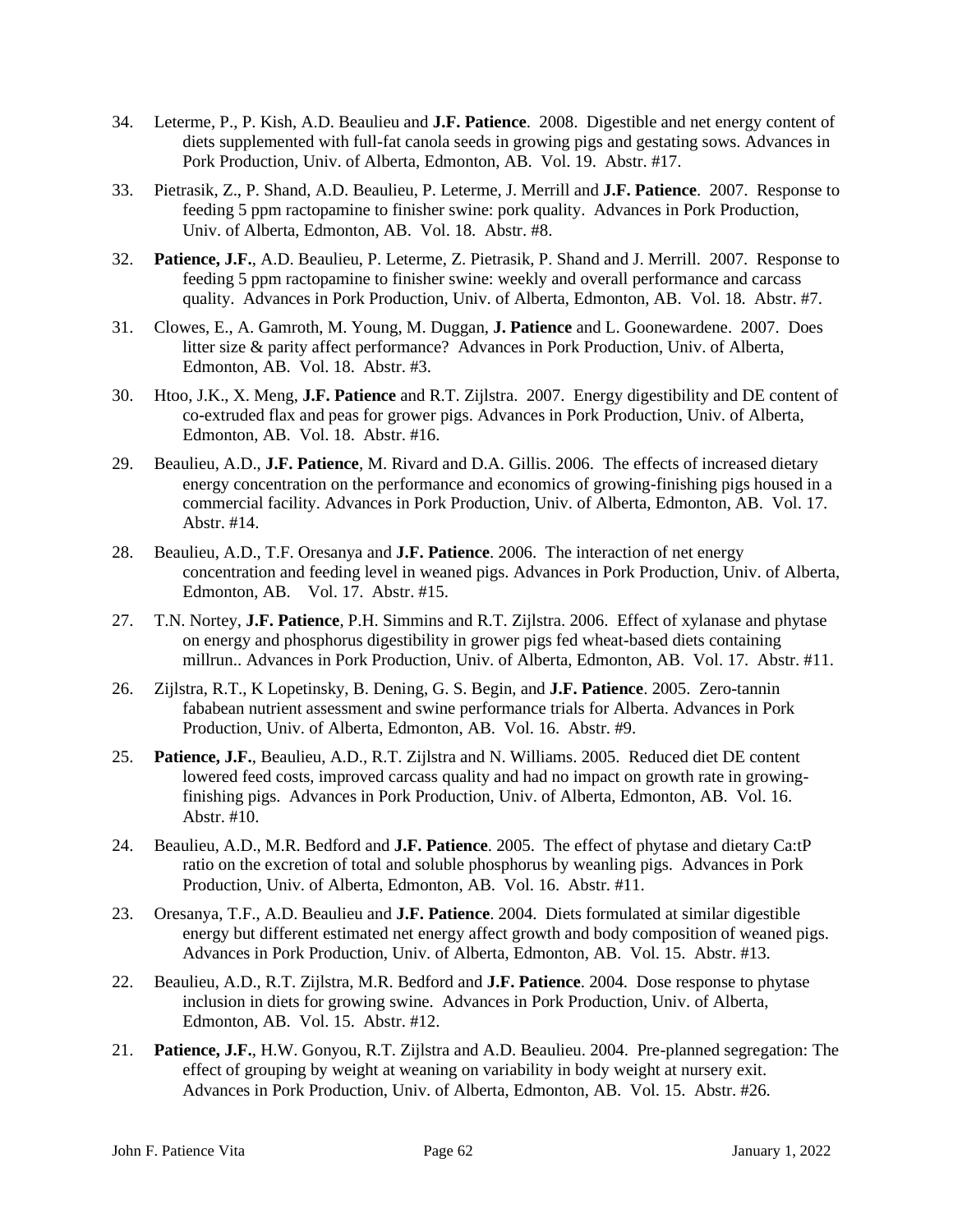- 20. Shaw, M.I., **J.F. Patience** and A.D. Beaulieu. 2003. Can we alter water utilization patterns in growing pigs by diet manipulation. Advances in Pork Production, Univ. of Alberta, Edmonton, AB. Vol. 14. Abstr. #18.
- 19. **Patience, J.F.**, A.D. Beaulieu, R.T. Zijlstra, D.A. Gillis and J. Usry. 2003. The performance of grower-finisher pigs fed diets with declining crude protein content. Advances in Pork Production, Univ. of Alberta, Edmonton, AB. Vol. 14. Abstr. #6.
- 18. Smith, L., **J.F. Patience**, H.W. Gonyou, A.D. Beaulieu and R.D. Boyd. 2002. The impact of feeder adjustment and floor space allowance on the performance of nursery pigs. Advances in Pork Production, Univ. of Alberta, Edmonton, AB. Vol. 13. Abstr. #22.
- 17. Levesque, L., **J.F. Patience**, E. Beltranena and R.T. Zijlstra. 2002. Response to dietary energy content and stocking density in weaned pigs. Advances in Pork Production, Univ. of Alberta, Edmonton, AB. Vol. 13. Abstr. #21.
- 16. Christianson, S.P. Lemay, H.W. Gonyou, **J.F. Patience** and L. Chenard. 2002. Establishing and comparing the water balance of grower-finisher rooms using dry and wet/dry feeders. Advances in Pork Production, Univ. of Alberta, Edmonton, AB. Vol. 13. Abstr. #11.
- 15. Oresanya, T.F., **J.F. Patience**, R.T. Zijlstra, A.D. Beaulieu, D.M. Middleton, B.R. Blakley and D.A. Gillis. 2002. The effect of ergot on the performance of weanling pigs. Advances in Pork Production, Univ. of Alberta, Edmonton, AB. Vol. 13. Abstr. #19
- 14. Oresanya, T.F., **J.F. Patience**, and A.D. Beaulieu. 2002. The effect of dietary energy concentration and lysine/digestible energy ratio on growth performance of weaned pigs. Advances in Pork Production, Univ. of Alberta, Edmonton, AB. Vol. 13. Abstr. #20.
- 13. Levesque, C.L., **J.F. Patience**, E. Beltranena, R.T. Zijlstra and A. van Kessel. 2001. Response to site of weaning (ON vs. OFF) and dietary energy content on performance of weaned pigs. Advances in Pork Production, Univ. of Alberta, Edmonton, AB. Vol. 12. Abstr. #41.
- 12. Shaw, M.I. and **J.F. Patience**. 2001. Effect of level and source of nitrogen and minerals on water utilization patterns in growing pigs. Advances in Pork Production, Univ. of Alberta, Edmonton, AB. Vol. 12. Abstr. #38.
- 11. Zijlstra, R.T., B.K. Sloan and **J.F. Patience**. 2001. Effect of supplemental enzymes in barley with low, medium and high DE content fed to grower pigs. Advances in Pork Production, Univ. of Alberta, Edmonton, AB. Vol. 12. Abstr. #18.
- 10. Cooper, D.R., **J.F. Patience**, R.T. Zijlstra and M. Rademacher. 2001. Predictability of body weight changes in sows during gestation. Advances in Pork Production, Univ. of Alberta, Edmonton, AB. Vol. 12. Abstr. #16.
- 9. Nyachoti, C.M., **J.F. Patience**, R.T. Zijlstra, D. Gillis, R.D. Boyd and J. Usry. 2000. Increasing energy intake with daily amino acid intake held constant or at the same ratio with energy on pig performance. Advances in Pork Production, Univ. of Alberta, Edmonton, AB. Vol. 11. Abstr. #17.
- 8. Zijlstra, R.T., T.A. Scott, M.J. Edney, M.L. Swift, B.G. Rossnagel and **J.F. Patience**. 2000. Measurements to predict barley DE content. Advances in Pork Production. Univ. of Alberta, Edmonton, AB. Vol. 11. Abstr. #15
- 7. Zijlstra, R.T., **J.F. Patience** and P.H. Simmins. 2000. Effect of enzyme supplementation of wheatcanola meal diets on performance and nitrogen balance of grower pigs. Advances in Pork Production, Univ. of Alberta, Edmonton, AB. Vol. 11. Abstr. #13.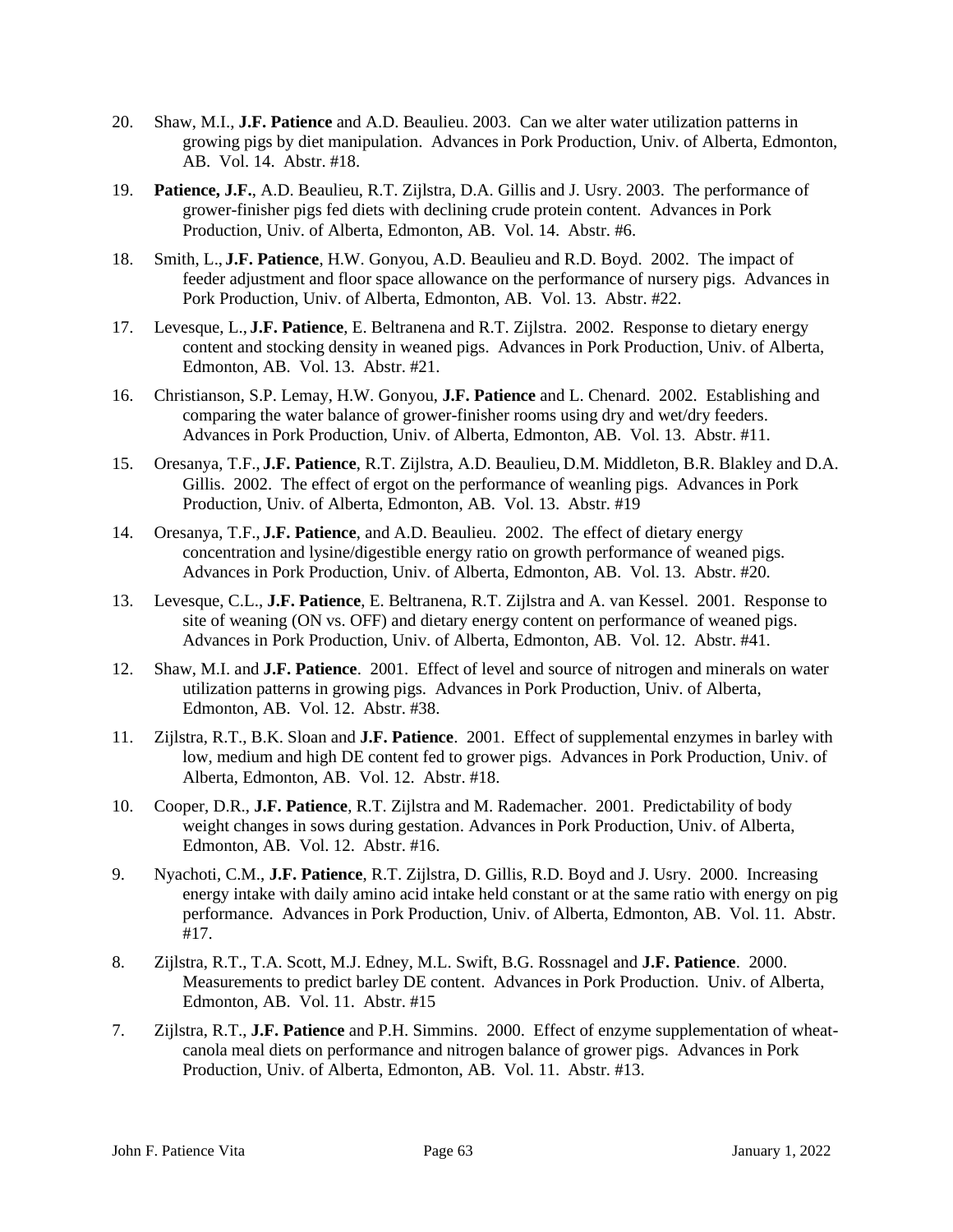- 6. Cooper, D.R., **J.F. Patience** and R.T. Zijlstra. 2000. Threonine requirement of high producing lactating sows. Advances in Pork Production. Univ. of Alberta, Edmonton, AB. Vol. 11. Abstr. #12.
- 5. Fairbairn, S.L., **J.F. Patience**, H.L. Classen and R.T. Zijlstra. 1999. The energy content of barley fed to growing pigs: Characterizing the nature of its variability and developing prediction equations for its estimation. Advances in Pork Production, Univ. of Alberta, Edmonton, AB. Vol. 10. Abstr. #34
- 4. Zijlstra, R.T., **J.F. Patience**, S.L. Fairbairn, D.A. Gillis and D.L. Whittington. 1999. Variation in the digestible energy content of field peas for grower pigs. Advances in Pork Production, Univ. of Alberta, Edmonton, AB. Vol. 10. Abstr. #33
- 3. Zijlstra, R.T., S. Li and **J.F. Patience**. 1999. Effect of enzyme supplementation of wheat-canola meal diets on growth performance and nutrient digestibility in weaned pigs. Advances in Pork Production, Univ. of Alberta, Edmonton, AB. Vol. 10. Abstr. #32
- 2. Lorschy, M.L., **J.F. Patience** and D.A. Gillis. 1999. Development of whole body protein and lipid deposition growth curves in pigs of a defined genotype. Advances in Pork Production, Univ. of Alberta, Edmonton, AB. Vol. 10. Abstr. #31
- 1. **Patience, J.F.**, N. Possberg and D.A. Gillis. 1997. Impact of high T.D.S., sulphate and iron levels in the water on the performance of weanling pigs. Proc. Rural Water Qual. Symp., Winnipeg, MB., Mar. 25/26. pp. 252.

## **CONFERENCE PROCEEDINGS**

- 165. Patience, J.F. 2022. Feed formulation in the future: Quantum change or incremental steps forward. Proc. Animal Nutr. Conf. Canada. Saskatoon, SK
- 164. **Patience, J.F.** 2019. Feeding and management in support of reduced antibiotic use in pork production. Proc. International Trace Mineral Nutrition Symposium. Zhengzhou, China.
- 163. **Patience, J.F.** 2019. Feeding and management for antibiotic reduced/free pork production. In Proc. 2019 Ensminger Pig Symposium, Benoni, South Africa. pp. 1-10.
- 162. **Patience, J.F.** 2019. Water in your barn: The right amount, the right quality, the right delivery. Proc. Manitoba Swine Seminar, Winnipeg, MB. pp. 143-148.
- 161. **Patience, J.F**. 2018. How legislation, consumer preferences and economics are changing the way we feed pigs. Proc. Leman China Swine Conf., Zhengzou, China. pp. 338-343.
- 160. **Patience, J.F.** 2018. Practical approaches to improving feed efficiency. Proc. Leman China Swine Conf., Zhengzou, China. pp. 207-216.
- 159. **Patience, J.F.** 2018. Getting feed budgets right in order to maximize net income. Proc. Leman China Swine Conf., Zhengzou, China. pp. 195-201.
- 158. Chipman, A., C.J. Rademacher, C. Johnson, K. Stalder, A. Johnson, A., A.F. Keating, **J.F. Patience**, N.K. Gabler, D. Linhares, K. Schwartz, S. Millman, J. Studer, Z. Kiefer, G. Silva, J. W. Ross. 2018. Pelvic Organ Prolapse: An industry-wide collaboration to identify putative contributing factors. Proc. McKean Swine Disease Conf., Ames, IA. pp. 57-63.
- 157. **Patience, J.F.** 2018. CFM de Lange Lecture: Innovative diet formulation arising from external pressures on our industry. Proc. London Swine Conference, London, ON. pp. 63-69.
- 156. DeRouchey, J. and **J.F. Patience**. 2018. Management and feeding to maximize efficiency carcass quality and profits. Proc. London Swine Conference, London, ON. pp. 77-79.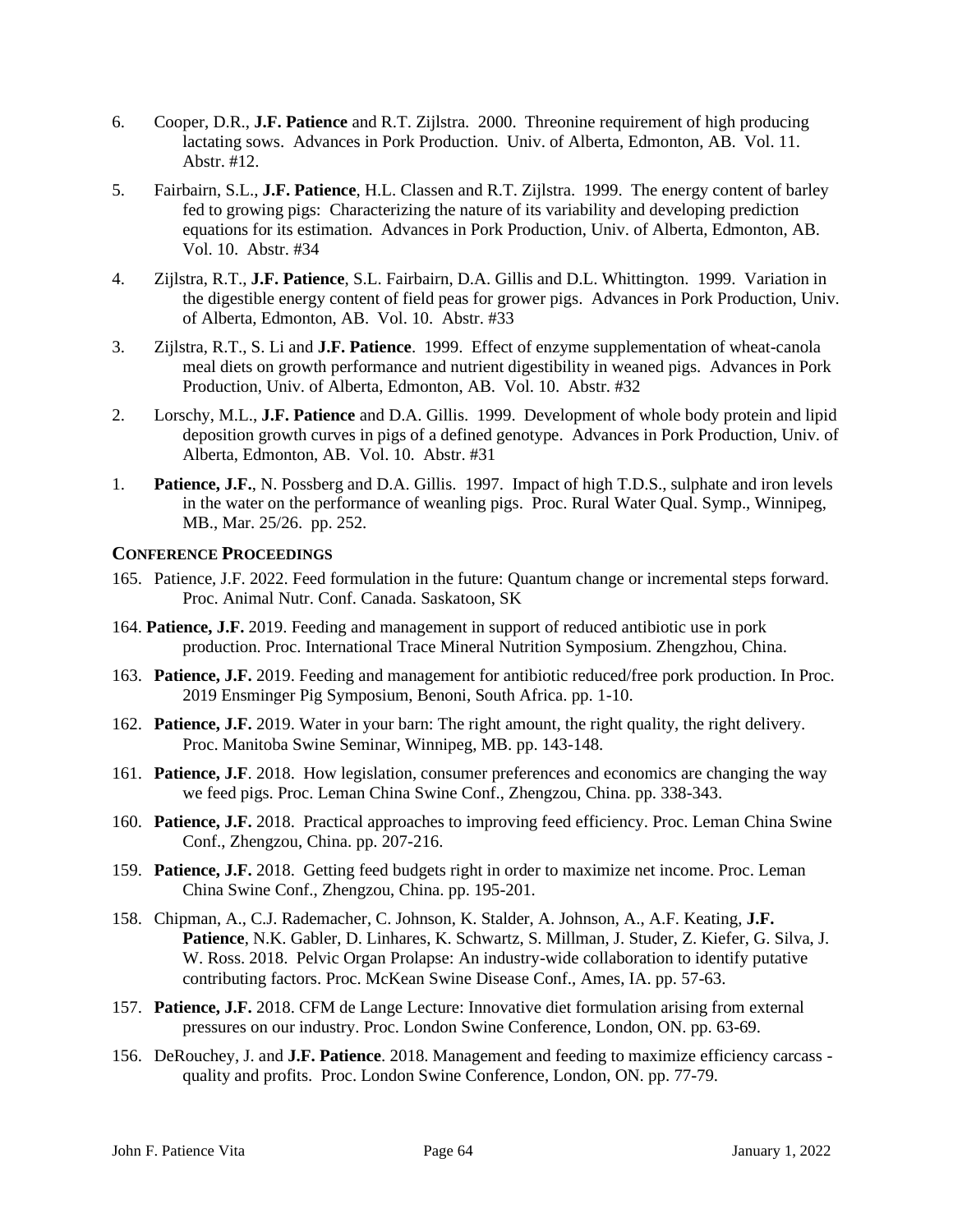- 155. Olsen, K.M., N.K. Gabler, C. Rademacher, K.J. Schwartz, W. Schweer and **J.F. Patience.** 2018. Designing and evaluating studies on non-antibiotic feed additives. Proc. Pre-Conference Symp., Proc. Ann. Mtg. AASV. pp. 10–12.
- 154. Ramirez, B. C., S.J. Hoff, J.D. Harmon and **J.F. Patience.** 2017. Development and evaluation of an evaporation model for predicting sprinkler interval time. Presented at American Society of Agricultural and Biological Engineers Annual International Meeting 2017, Spokane, WA. Paper No. 1700379.
- 153. **Patience, J.F.** 2017. Kees De Lange Memorial Lecture: The evolution of diet formulation: A look into the future. Proc. University of Guelph Swine Research Day, Guelph, ON. 8 pp.
- 152. **Patience, J.F.,** J.C.M. Dekkers, N.K. Gabler, A.K. Butters-Johnson, E.J. Lonergan, S.M. Lonergan, M.C. Rossoni Serao and C.K. Tuggle. 2016. USDA swine feed efficiency project: Final report and recommendations for improvement. Proc. Chinese Swine Ind. Symp., Shanghai, China. pp. 140-153.
- 151. **Patience, J.F.** 2016. Feed efficiency: A multidisciplinary approach. Proc. Western Nutr. Conf. pp. 176-184.
- 150. Goodband, B., M. Tokach, J. DeRouchey, **J. Patience**, S. Dritz and J. Woodworth. 2016. Latest field research on feed efficiency. Proc. Preconf. Seminar, Amer. Assoc. Swine Veter. New Orleans, LA.
- 149. **Patience, J.F.,** M.C. Rossoni Serao and N. Gutierrez. 2016. Feed and other factors that drive feed efficiency. Proc. Pre-Conference Seminars, Amer. Assoc. Swine Veter. New Orleans, LA.
- 148. **Patience, J.F.** 2015. Feed management to maximize feed efficiency and net revenue. Proc. 2015 Banff Pork Sem., Banff, AB. pp. 195-206.
- 147. Mauch, E.D., J.M. Young, **J.F. Patience,** N.K. Gabler, and J.C.M. Dekkers. 2014. Effect of a low energy, high fiber diet challenge on Yorkshire pigs selected for residual feed intake. 10th World Congress on Genetics Applied to Livestock Production. August 2014, Vancouver, Canada.
- 146. Hardie, L.C., N.V.L. Serão, R.R.R. Rowland, **J.F. Patience,** J.C.M. Dekkers, N.K. Gabler. 2014. Genetic basis of digestibility in nursery pigs under PRRSv infection. Proc. 10th World Congress Genetics Applied to Livestock Production. Vancouver, Canada.
- 145. Rossoni-Serao, M. and **J.F. Patience.** 2014. Feed efficiency in swine: New knowledge and practical approaches. Proc. Chinese Swine Industry Symposium. Shanghai, China.
- 144. **Patience, J.F.,** J.C.M. Dekkers, N.K. Gabler, A.K. Butters-Johnson, E.J. Lonergan, S.M. Lonergan, M.C. Rossoni Serao and C.K. Tuggle. 2014. A multidisciplinary, multisite study of feed efficiency in swine: What have we learned? Proc. Midwest Swine Nutrition Conf.
- 143. **Patience, J.F.** and N.A. Gutierrez. 2014. What does the fibre fraction mean for swine. Proc. Int'l Non-Starch Polysaccharide Symp, Pitlochry, Scotlant. pp. 42-57.
- 142. N.K. Gabler, W.P. Schweer, **J.F. Patience,** L. Karriker, C. Sparks, G. Gourley, M. Fitzsimmons, K. Schwartz and T.E. Burkey (2013) The impact of PRRSV on feed efficiency, digestibility and tissue accretion in grow-finisher pigs. Allen D. Leman Swine Conference 40: 135-136
- 141. Harris, A. J., J. K. Grubbs, S. M. Lonergan, **J. F. Patience,** J. C. M. Dekkers and N. K. Gabler. (2013) Divergent selection for residual feed intake alters whole body tissue accretion rate in growing pigs. In Manipulating Pig Production XIV, (Ed. J. Pluske) Australasian Pig Science Association: Werribee, Australia. pp. 223.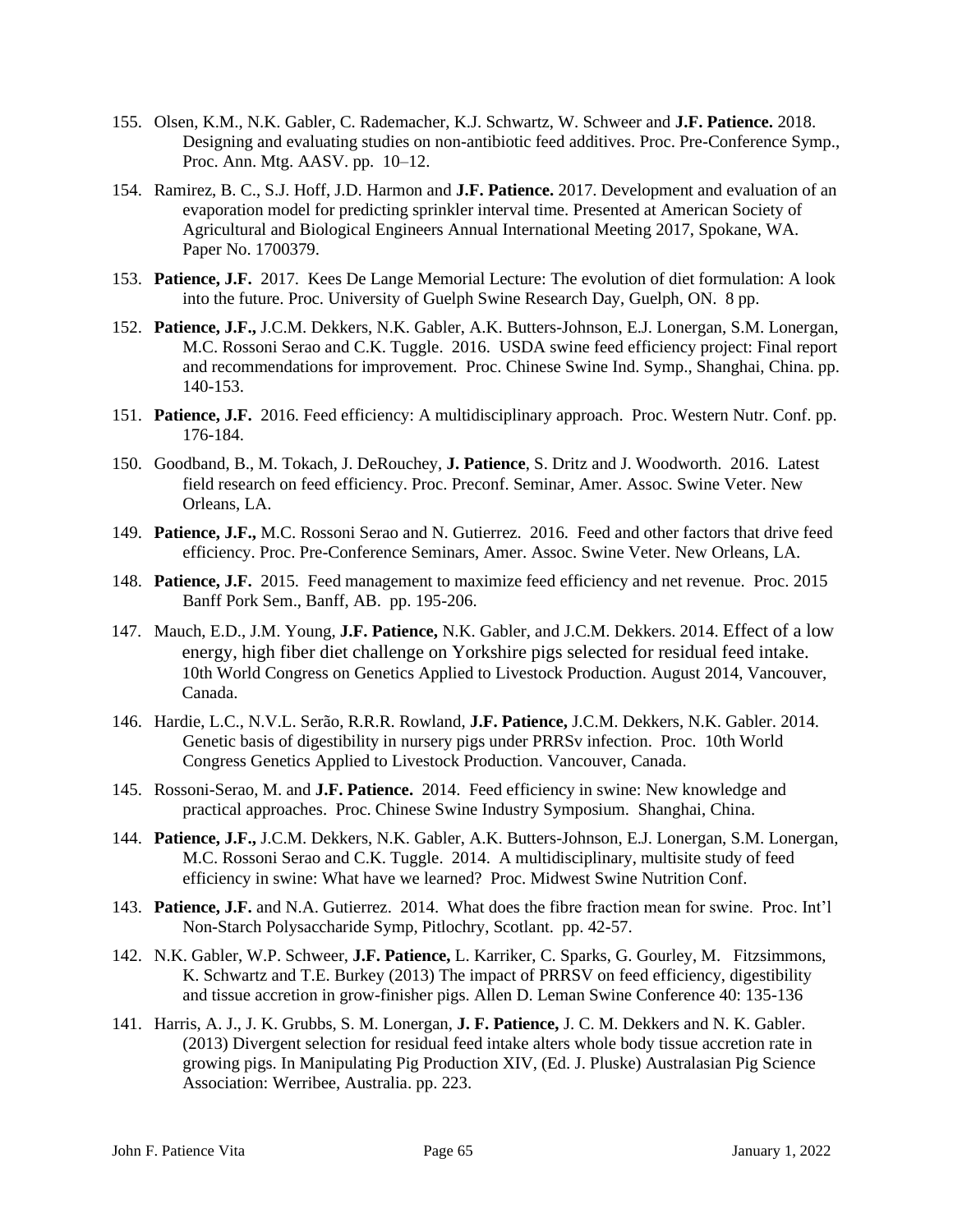- 140. **Patience, J.F.** 2013. Management practices that maximize feed efficiency. Proc. London Swine Conference. pp. 171-177.
- 139. **Patience, J.F.** 2013. Feed, caloric and financial efficiency. Proc. London Swine Conference. pp. 95-103.
- 138. Sanz-Fernandez, M.V., S.C.Pearce, N.K. Gabler, **J.F. Patience**, M. Wilson, J. Torrison, and L.H. Baumgard. 2013. Effects of supplemental zinc amino acid complex on intestinal integrity in acutely heat-stressed pigs. Proc. Ann. Mtg., Amer. Assoc. Swine Vet. pp.163-165.
- 137. **Patience, J.F**. 2013. Managing energy intake and costs of grow-finish pigs. Proc. 2013 Banff Pork Seminar, Banff, AB. pp. 29-36.
- 136. Flohr, J.R., M.D. Tokach, J.M. DeRouchey, **J.F. Patience**, R.D. Goodband, S.S. Dritz and J.L. Nelssen. 2012. Feed efficiency in swine: A survey of current knowledge. Proc. Kansas Swine Day 2012. pp. 1-16.
- 135. Gutierrez, N.A. and **J.F. Patience**. 2012. The metabolic basis of feed-energy efficiency in swine. Proc. 2012 Al Leman Conference. St. Paul, MN. pp. 19-26.
- 134. **Patience, J.F.** and A.J. Elsbernd. 2012. Growth and development implications of marketing pigs at heavier weights. Proc. 2012 Al Leman Conference. St. Paul, MN. pp. 159-163.
- 133. **Patience, J.F**. 2011. Obvious and not so obvious challenges associated with the adoption of new ingredients in swine feeding programs. Proc. 19<sup>th</sup> Annual Swine Disease Conference for Swine Practitioners. Ames, IA.
- 132. **Patience, J.F**. 2011. Water quality issues in pork production. Proc. Leman Conf., St. Paul, MN.
- 131. **Patience, J.F.** 2011. Maintaining performance when feeding alternative ingredients. Proc. Seminar on Alternative Feed Ingredients in Swine Diets. Ann. Mtg., Amer. Assoc. Swine Vet. Phoenix, AZ. pp. 7-19.
- 130. Young, J. M., R. Bergsma, E. F. Knol, **J. F. Patience**, and J. C. M. Dekkers. 2010. Effect of selection for residual feed intake on sow reproductive performance and lactation efficiency. Communication 0223 in Proc. 9th World Congr. Genet. Appl. Livest. Prod., Leipzig, Germany.
- 129. Pepple, L.M., R.T. Burns, H. Xin, H. Li and **J.F. Patience.** 2010. A comparison of gaseous emissions from swine finisher facilities fed traditional vs. a DDGS-based diet. Proc. Int'l Symp Air Quality Manure Magmt for Agricul. Dallas, TX.
- 128. **Patience, J.F.** 2010. Pigs care less than we do: selecting maximum ingredient inclusion rates. Proc. Western Nutrition Conference, Saskatoon, SK.
- 127. **Patience, J.F.** 2010. Strategies to maximize wean-to-finish net income: Focus on feed and other technical issues. In: R.O. Ball (ed.) Advances in Pork Production. P. 75-85. Univ. of Alberta, Edmonton, AB.
- 126. **Patience, J.F.,** C. Jones and N. Gutierrez. 2009. The economics of choosing feed ingredients. Proc. Western Nutrition Conference, Winnipeg, MB pp. 261-272.
- 125. **Patience, J.F.** 2009. New tools to manage variation throughout the pork production system. Proc. ABRAVES, Uberlandia, Brazil. pp. 210-221.
- 124. **Patience, J.F.** 2009. Strategies for the development of feeding programs to optimize pig performance and maximize net income. Proc. XLIV Mtg. Asociación Mexicana de Veterinarios Especialistas en Cerdos, Puerto Vallarta, Mexico.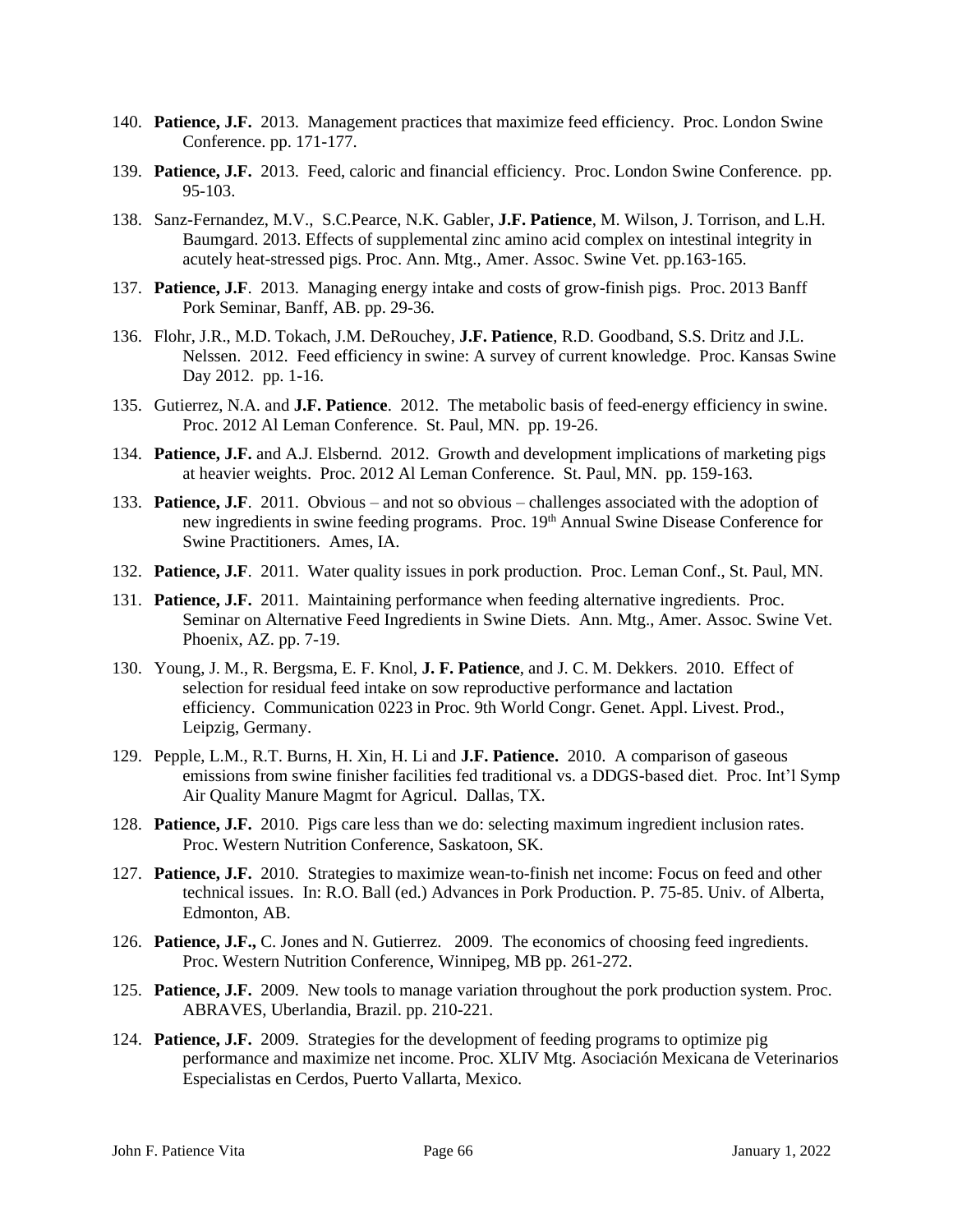- 123. **Patience, J.F.** 2008. Addressing change in the swine feed market. Proc. Ann. Mtg., Nat'l Swine Improve. Feder., Nashville, TN.
- 122. **Patience, J.F.**, A.D. Beaulieu and P. Leterme. 2008. Managing the risk of adopting novel feed ingredients in practical pig diets. Proc. Ann. Mtg., Amer. Assoc. Swine Vet. San Diego, CA. pp. 445-450.
- 121. **Patience, J.** 2007. Coping in periods of tight feed supplies. Proc. Pig Farmers Conferences, Teagasc, Fermoy, Ireland. pp. 59-74.
- 120. **Patience, J**. 2007. Maximizing feed intake in growing pigs. Proc. Pig Farmers Conferences, Teagasc, Fermoy, Ireland. pp. 28-36.
- 119. Leterme, P., L. Eastwood and **J. Patience**. 2007. Flaxseed and flaxseed meal in swine nutrition. Proc. Western Nutr. Conf., Saskatoon, SK. pp. 241-252.
- 118. **Patience, J.F.**, P. Shand, Z. Pietrasik, J. Merrill, D.A. Gillis, G. Vessie and A.D. Beaulieu. 2007. Effect of Paylean on pig performance and carcass and pork quality. Proc. Centralia Swine Research Review. Kirkton, ON. pp. I17-I26.
- 117. **Patience, J.F.**, A.D. Beaulieu and P. Leterme. 2007. The impact of litter size on pig growth performance and variability. Proc. Centralia Swine Research Review. Kirkton, ON. I9-I10.
- 116. **Patience, J.F.** and K. Engele. 2006. Optimizing sort losses on growout production. Proc. Sask. Pork Ind. Symp., Saskatoon, SK. pp. 23-26.
- 115. **Patience, J.F.** 2006. Barn efficiency: Your role in driving costs down. Proc. 8<sup>th</sup> Ann. Red Deer Swine Technology Workshop, Red Deer, AB. pp. 95-103.
- 114. **Patience, J.F.**, A.D. Beaulieu and P. Leterme. 2006. The practical management of animal variation. Proc. Carolina Swine Nutrition Conf. Research Triangle Park, NC. Sept. 27.
- 113. **Patience, J.F.**, P. Leterme and A.D. Beaulieu. 2006. Advantages of the net energy system. Proc. Pre-symposium Worshop "Net Energy Systems For Growing And Finishing Pigs." 10<sup>th</sup> Int'l Symp. Digestive Physiology in Pigs, Vejle, Denmark. May 24.
- 112. **Patience, J.F.** and A.D. Beaulieu. 2006. Variation in the finishing barn. Proc. Manitoba Swine Seminar, Winnipeg, MB. pp. 129-142.
- 111. **Patience, J.F.** 2005. Barn efficiency Your role in driving costs down. Proc. Sask. Pork Ind. Symp., Saskatoon, SK. pp. 23-26.
- 110. **Patience, J.F.** and A.D. Beaulieu. 2005. The merits, benefits and challenges of adopting the net energy system in a North American context. Proc. Minn. Nutr. Conf., Minneapolis, MN. pp. 134-150.
- 109. **Patience, J.F.**, A.D. Beaulieu, R.T. Zijlstra, T. Oresanya and R. Mohr. 2004. Feeding for optimum carcass quality. Proc. Sask. Pork Ind. Symp., Saskatoon, SK. pp. 75-82.
- 108. **Patience, J.F.**, A.D. Beaulieu, R.T. Zijlstra, T. Oresanya and R. Mohr. 2004. Energy systems for swine: A critical review of DE, ME and NE. Proc. Midwest Swine Nutr. Conf. Indianapolis, IN.
- 107. **Patience, J.F.** 2004. Managing variation in the nursery and growout barn. Prince Agri-Products, Des Moines, IA. August 18.
- 106. **Patience, J.F.**, A.D. Beaulieu and R. Mohr. 2004. Determining the bioavailability of micronutrients in diets for pigs and poultry. Proc. Annual Meeting, Canadian Society of Animal Science. Edmonton, AB. 10 pp.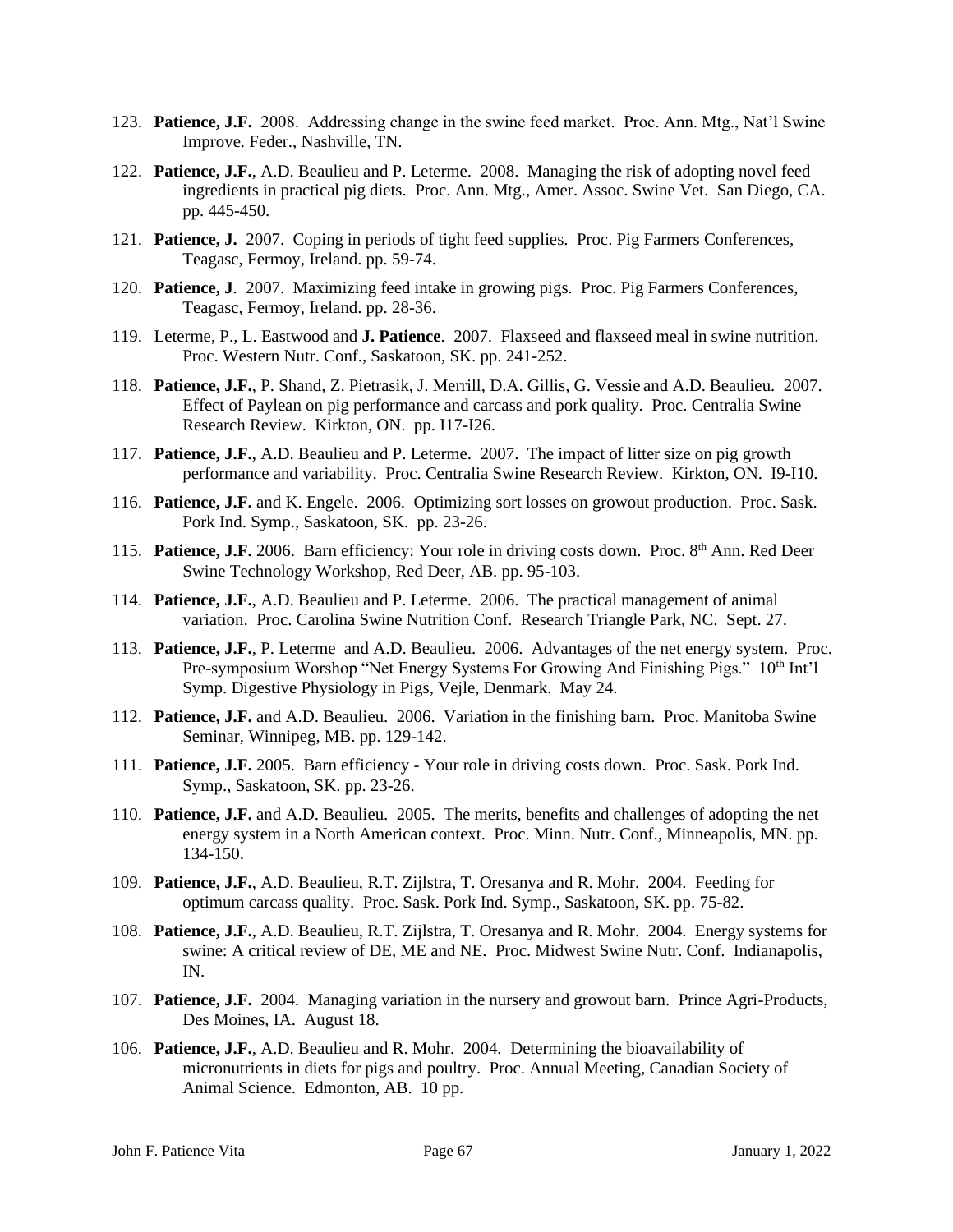- 105. **Patience, J.F.** 2004. Another look at the nursery: Financial considerations. Proc. Focus on the Future Conf. Prairie Swine Centre Inc., Red Deer, AB. pp. 21-26.
- 104. Whittington, D.L. and **J.F. Patience**. 2004. Surviving the tough times. Proc. Focus on the Future Conf. Prairie Swine Centre Inc., Red Deer, AB. pp. 4-12.
- 103. **Patience, J.F.**, K. Engele, A.D. Beaulieu, H.W. Gonyou and R.T. Zijlstra. 2004. Variation: Costs and consequences. In: R.O. Ball (ed.) Advances in Pork Production. pp. 257-266. Univ. of Alberta, Edmonton, AB.
- 102. **Patience, J.F.** 2003. Maximizing growth rate weaning to market. Proc. Sask. Pork Industry Symposium, Saskatoon, SK. pp. 67-71.
- 101. **Patience, J.F.** 2003. The farm's economic impact on the local community. Proc. Al Leman Conference, St. Paul, MN.
- 100. **Patience, J.F.** 2003. Dietary approaches to altering the composition of body weight gain in growing gilts. Proc. Al Leman Conference, St. Paul, MN.
- 99. **Patience, J.F.**, A.D. Beaulieu and J. Usry. 2003. Net energy and low protein diets for swine. Proc. Western Nutr. Conf., Winnipeg, MB. pp. 213-220.
- 98. **Patience, J.F.** 2003. Nutritional aspects of physiology, stress and pork quality. Proc. Post Conference Workshop "Understanding the Physiology and Quality of the Modern Pig." 56<sup>th</sup> Reciprocal Meats Conference, Columbia, MO. pp. 15-21.
- 97. Nyachoti, M.L. and **J.F. Patience, J.F.** 2003. Impact of water quality on pork and poultry production. Proc. Ann. Mtg., Can. Soc. Anim. Sci., Saskatoon, SK. 16 pp.
- 96. Zijlstra, R.T., A. Owusu-Asiedu, E.J. Clowes, **J.F. Patience**. 2003. Variation in feed quality of barley for pigs. Proc. 3rd Canadian Barley Symp., Red Deer, AB. pp. 55-59.
- 95. **Patience, J.F.**, A.D. Beaulieu, H.W. Gonyou and R.T. Zijlstra. 2003. Variation in the finishing barn: A checklist to improve performance. Proc. Focus on the Future Conf., Prairie Swine Centre, Saskatoon, SK. pp. 8-22.
- 94. Zijlstra, R.T., A. Owusu-Asiedu, E.J. Clowes and **J.F. Patience**. 2003. Addressing variation in feed quality: What to do when feed quality declines. Proc. Focus on the Future Conf., Prairie Swine Centre, Saskatoon, SK. pp. 4-7.
- 93. Christianson, S.K., S.P. Lemay, **J.F. Patience** and C. Lague. 2002. Establishing and comparing the water balance of grower-finisher rooms using dry and wet/dry feeders. Can. Soc. Agr. Eng. Paper No 02-502. CASE, 151 Slater Street, Ottawa, Ontario, K1P 5H4 Canada
- 92. **Patience, J.F.** 2002. New technologies for pork production in the 21<sup>st</sup> century. Proc. Sask. Pork Industry Symposium, Saskatoon, SK. pp. 84-85.
- 91. **Patience, J.F.** 2002. Choosing the best feeding program. Proc. Sask. Pork Industry Symposium, Saskatoon, SK. pp. 12-15.
- 90. **Patience, J.F.** 2002. Understanding the relationship among growth rate, feed intake and feed conversion. Proc. 4th Red Deer Swine Technology Workshop, Red Deer, AB. pp. 35-40.
- 89. **Patience, J.F.** 2002. Housing strategies for the young pig. Proc. Red Deer Swine Technology Workshop, Red Deer, AB. pp. 17-21.
- 88. **Patience, J.F.**, A.D. Beaulieu, C. Levesque and C. Bench. 2002. Nursery management and performance. Proc. Focus on the Future Conf., Prairie Swine Centre Inc., Winnipeg, MB.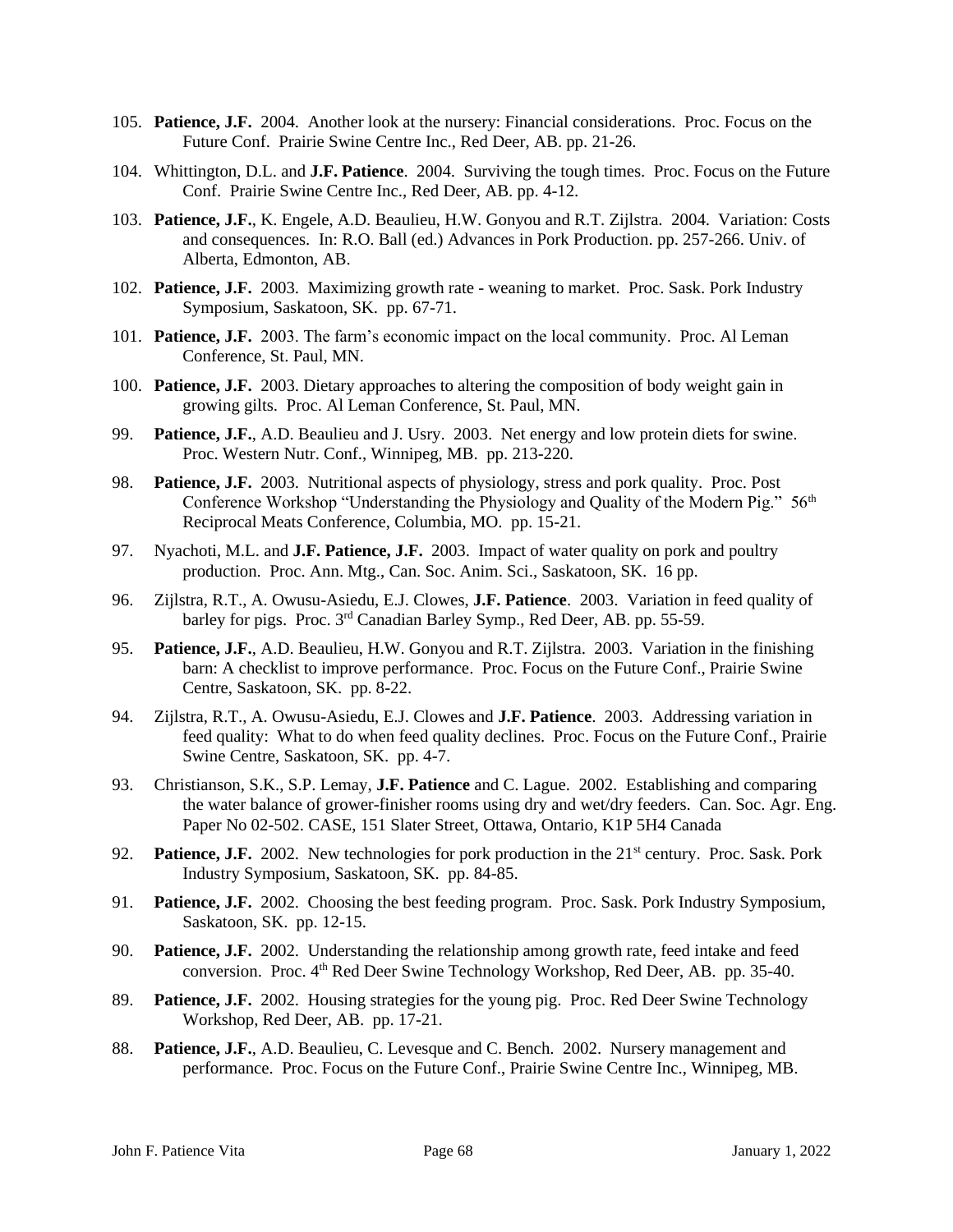- 87. **Patience, J.F.** 2002. Feeding the grow/finish pig to maximize net income. In: R.O. Ball (ed.) Advances in Pork Production. P. 61-75. Univ. of Alberta, Edmonton, AB.
- 86. **Patience, J.F.** 2001. Addressing issues of water quality, quantity and delivery in pork production. Proc. Carolina Swine Nutrition Conference, Raleigh, NC. pp. 49-58.
- 85. **Patience, J.F.** 2001. Formulating diets for lactating sows. 3<sup>rd</sup> Annual Swine Technology Workshop, Red Deer, AB. October 31/November 1.
- 84. **Patience, J.F.** 2001. Boar nutrition. 3<sup>rd</sup> Annual Swine Technology Workshop, Red Deer, AB. October 31/November 1.
- 83. **Patience, J.F.** 2001. Processing ingredients and the use of feed additives to enhance performance and profit. 3rd Annual Swine Technology Workshop, Red Deer, AB. October 31/November 1.
- 82. **Patience, J.F.** 2001. Formulating diets to optimize performance and carcass quality, maximize profit and minimize environmental impact. 3rd Annual Swine Technology Workshop, Red Deer, AB. October 31/November 1.
- 81. **Patience, J.F.**, C.M. Nyachoti, R.T. Zijlstra and C. Levesque. 2001. Energy influences on growth and carcass composition. Proc. Western Nutr. Conf., Saskatoon, SK. pp. 217-225.
- 80. Zijlstra, R.T., E.D. Ekpe, M.N. Casano and **J.F. Patience**. 2001. Variation in nutritional value of western Canadian feed ingredients for pigs. Proc. Western Nutr. Conf., Saskatoon, SK. pp. 12- 24.
- 79. **Patience, J.F.** 2001. Feeding the high producing sow and weanling pig: Concepts and their applications. Proc. 1st Macdonald Symposium on Livestock Production. Ste. Anne de Bellevue, QC. 9 pp.
- 78. **Patience, J.F.**, D.R. Cooper, M.I. Shaw, C.L. Levesque and D.A. Gillis. 2001. Factors driving average daily gain. In: Average Daily Gain: How Do I Get It and Can I Afford It? Proc. Workshop #12, Ann. Mtg., Amer. Assoc. Swine Practit., Nashville, TN. pp. 5-11.
- 77. **Patience, J.F.** 2001. Factors driving the improvement of average daily gain. Proc. Focus on the Future Conference, Prairie Swine Centre Inc. Red Deer, AB. .
- 76. **Patience, J.F.** 2000. PSC Elstow Research Farm Inc. Proc. Sask. Pork Industry Symp. Saskatoon, SK. pp. 87-90.
- 75. **Patience, J.F.** 2000. Energy and protein nutrition of the pig. Proc. Ann. Mtg. West. Can. Assoc. Swine Practitioners, Saskatoon, SK. pp. 64-80.
- 74. **Patience, J.F.**, R.T. Zijlstra, E. Beltranena and D. Cooper. 2000. Recent research on amino acids in swine. Proc. 17th BioKyowa Amino Acids Council Meeting, BioKyowa/Nutri-Quest, St. Louis, MO. 11 pp.
- 73. R.T. Zijlstra and **J.F. Patience**. 2000. Characterising and manipulating energy content of ingredients. Focus on the Future Conference, Prairie Swine Centre Inc. Saskatoon, SK. pp. 39- 42.
- 72. **Patience, J.F.** and R.T. Zijlstra. 2000. Amino acid requirements based on protein deposition rates. Focus on the Future Conference, Prairie Swine Centre Inc. Saskatoon, SK. pp. 27-31.
- 71. Zijlstra, R.T., T.A. Scott, M.J. Edney, M.L. Swift and **J.F. Patience**. 1998. Measurements to predict swine DE of barley. Proc. 2nd Canada-US Barley Workshop, Edmonton, AB. pp. 78- 81.
- 70. **Patience, J.F.** and R.T. Zijlstra. 1998. Achieving greater precision in swine feeding programs: Challenges and opportunities. Proc. Carolina Swine Nutr. Conf., Raleigh, NC. pp. 53-67.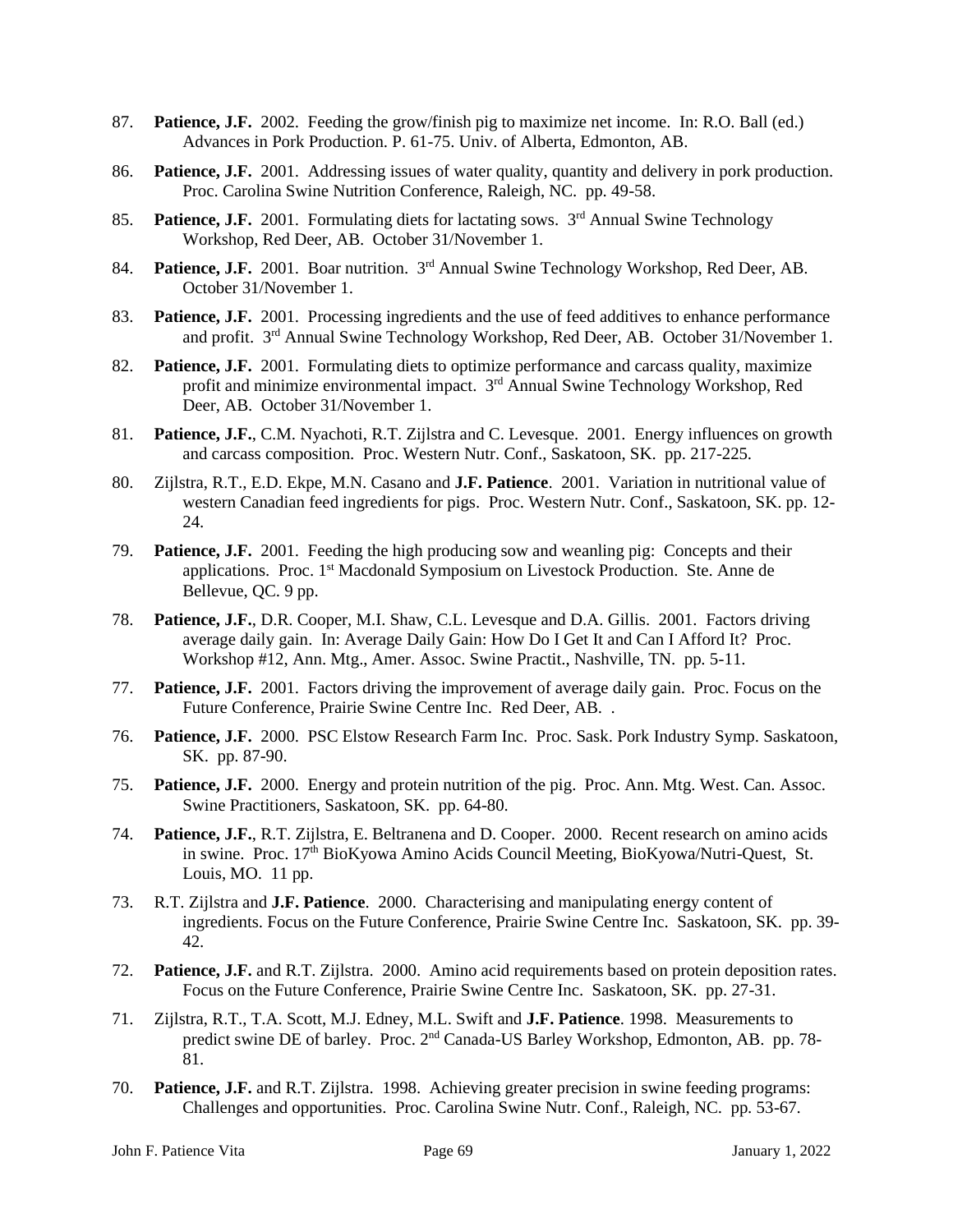- 69. **Patience, J.F.** and R.T. Zijlstra. 1998. Nutritional strategies to address environmental issues related to pork production: nitrogen excretion and water conservation. Proc. Minnesota Nutrition Conf., Bloomington, MN. pp. 199-212.
- 68. Patience, J.F. and R.T. Zijlstra. 1998. Wheat, barley, peas and canola. Proc. 19<sup>th</sup> Western Nutr. Conf., Saskatoon, SK. pp. 193-203.
- 67. **Patience, J.F.**, R.T. Zijlstra and M.L. Lorschy. 1998. Los retos del logro de mayor precision en los programas de alimentacion de cerdos. Ciclo de Conferencias Sobre Aminoacidos Sinteticos en su X Anniversario. Guadalajara, Mexico. pp. 83-100.
- 66. Zijlstra, R.T. and **J.F. Patience**. 1998. Growing our protein New field pea research. Proc. 1998 Prairie Swine Centre Inc. Satellite Conf., Saskatoon, SK. pp. 23-26.
- 65. **Patience, J.F.** 1998. Economics, production and the Environment. Proc. 1998 Prairie Swine Centre Inc. Satellite Conf., Saskatoon, SK. pp. 33-36.
- 64. **Patience, J.F.**, H.W. Gonyou, D.L. Whittington, E. Beltranena, C.S. Rhodes and A. Van Kessel. 1997. Segregated early weaning: site effects. Proc. Allen D. Leman Swine Conference Pre-Conference Session: Nuts and Bolts of SEW Multi-Site Systems, Univ. of Minnesota, St. Paul, MN. pp. 39-42.
- 63. **Patience, J.F.** 1997. What to do when feed intake is below target: nutritional, environmental and management strategies. In (W.C. Scruton, and S. Claas, Eds.) Proc. Allen D. Leman Swine Conference, Univ. of Minnesota, St. Paul, MN. 24: 130-134.
- 62. **Patience, J.F.** 1997. Water issues in pork production: quality, treatment, delivery and intake. Proc. 1997 Amer. Assoc. Swine Practitioners., Workshop #1. Quebec City, PQ. pp. 1-16.
- 61. **Patience, J.F.**, B. Laarveld, A. van Kessel, A. Estrada and M. Tang. 1997. Further studies on sitesegregated early weaning (SSEW). Proc. 1997 Prairie Swine Centre Satellite Conf., Saskatoon, SK. pp. 19-25.
- 60. **Patience, J.F.** 1996. Selected topics in mineral nutrition for swine. Proc. Western Nutr. Conf., Edmonton, AB. pp. 37-48.
- 59. **Patience, J.F.** 1996. Selected topics in vitamin nutrition for swine. Proc. Western Nutr. Conf., Edmonton, AB. pp. 5-16.
- 58. **Patience, J.F.** 1996. Transmissible gastroenteritis: Prairie Swine Centre's experience. Proc. Alberta Pork Congress Seminar. pp. 111 - 118.
- 57. Beltranena, E., K. de Lange, **J.F. Patience**, H. Gonyou, L. Whittington, M.L. Lorschy and S.L. Fairbairn. 1996. An integrated research approach to feeding the growing-finishing pig. In (G. Foxcroft, Ed.) Advances in Pork Production, University of Alberta, Edmonton. pp. 17 - 28.
- 56. Whittington, L.W. and **J.F. Patience**. 1996. Integrating research with technology transfer The Prairie Swine Centre experience. Proc. Nat'l Workshop on Research and Tech. Transfer, Canadian Pork Council, Ottawa, ON.
- 55. **Patience, J.F.** 1995. Role of feed intake in the nutrition of the growing-finishing pig. In (G. Foxcroft, Ed.) Advances in Pork Production. University of Alberta, Edmonton. pp. 115-128.
- 54. **Patience, J.F.** 1995. Measuring feed costs per kg. of gain and how to use it. Proc. The Key to Profitable Feeding Management, Shakespeare, ON. p. 23-30.
- 53. **Patience, J.F.** 1995. Pig oriented equipment design a nutritionist's perspective. Proc. The Key to Profitable Feeding Management, Shakespeare, ON. p. 15-18.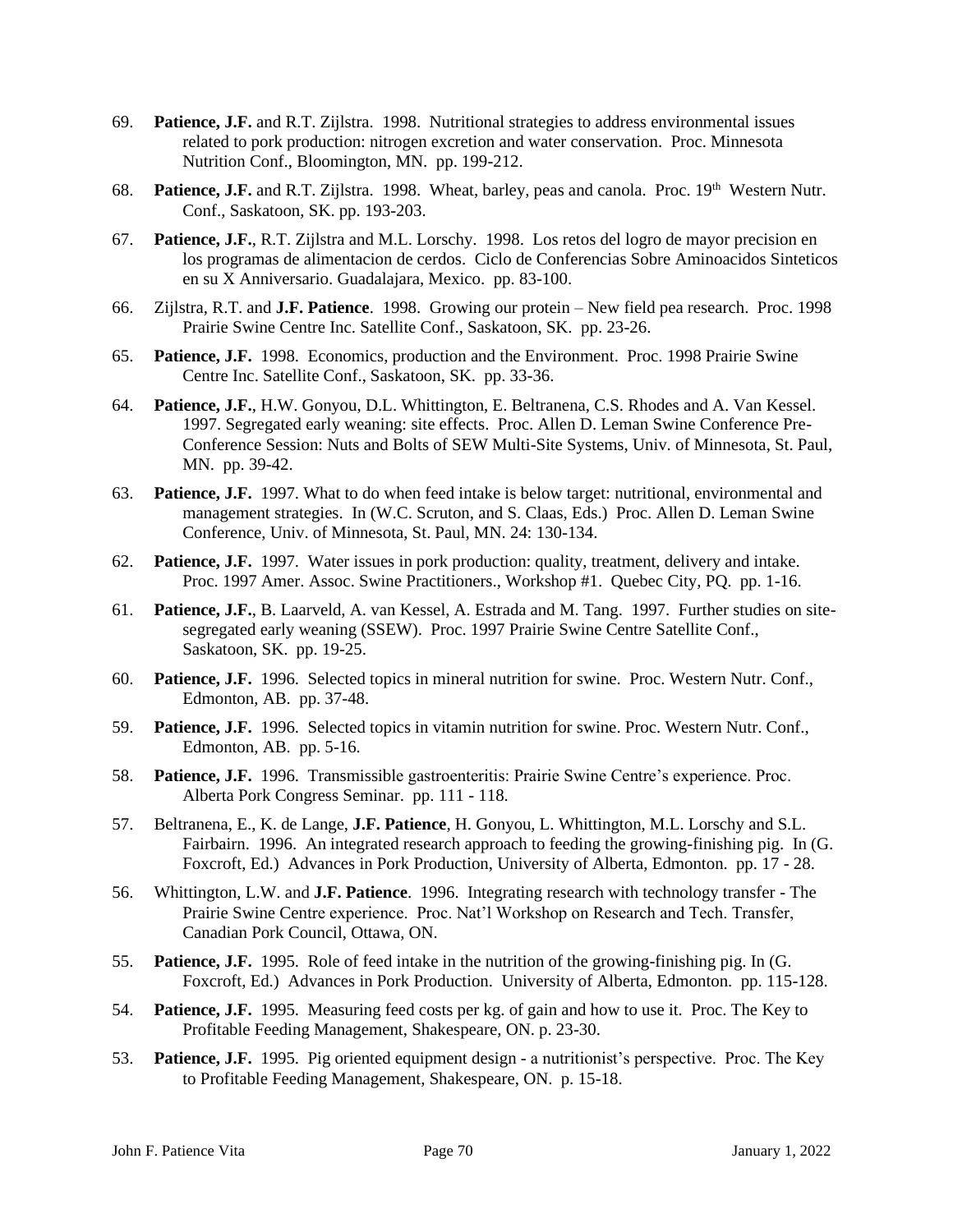- 52. **Patience, J.F.** 1995. Mineral and vitamin supplementation of swine diets. Proc. Sask. Pork Industry Symp., Saskatoon, SK. p. 71-84.
- 51. **Patience, J.F.**, H. W Gonyou and D.L. Whittington. 1995. Marketing heavier hogs: Impact on the total farm production system. Proc. Alberta Pork Congress, Red Deer, AB. p. 62-71.
- 50. **Patience, J.F.** 1995. Industry challenges: A vision for the future of the Canadian swine industry. Proc. 33rd Southwestern Ontario Pork Conference, Ridgetown, ON. p. 7-12.
- 49. **Patience, J.F.** 1995. The role of feed intake in the nutrition of the growing-finishing pig. Proc. 33rd Southwestern Ontario Pork Conference, Ridgetown, ON. p. 39-43.
- 48. **Patience, J.F.** 1995. Designing feeding programs for growing-finishing swine: The importance of feed intake. Proc. 19th Swine Nutrition & Management Seminar. Feed Specialties, Ames, IA. 13 pp.
- 47. **Patience, J.F.** 1995. Role of feed intake in the nutrition of the growing-finishing pig. In (G. Foxcroft, Ed.) Advances in Pork Production. University of Alberta, Edmonton. pp. 115-128.
- 46. **Patience, J.F.** and S. Fairbairn. 1994. Wheat, barley, peas ... More than just commodities. Saskatchewan Pork Industry Symposium, Saskatoon, SK. p. 41-44.
- 45. **Patience, J.F.** 1994. Thinking small in swine nutrition. Proc. Western Canadian Association of Swine Practitioners, Saskatoon, SK. p. 59-62.
- 44. **Patience, J.F.**, Y. Zhang, H. Gonyou and E.M. Barber. 1994. Research strategies in the design of swine barns and related equipment. Proc. Forum on Innovations for Swine Housing, Canadian Society of Agricultural Engineers/Canadian Society of Animal Science. Can. Soc. Agr. Eng. Paper No 94-223. CASE, 151 Slater Street, Ottawa, Ontario, K1P 5H4 Canada
- 43. **Patience, J.F.** 1994. Precision in swine diet formulation an integrated approach. Proc. Eastern Nutr. Conf. Guelph, ON. p. 21-32.
- 42. Whittington, D.L., **J.F. Patience** and C.F.M. de Lange. 1994. Using phased feeding as a feeding management tool. Proc. Manitoba Pork Industry Symposium. Winnipeg, MB. p. 31-39.
- 41. **Patience, J.F.** and C.F.M. de Lange. 1993. Practical applications of phase feeding technology. Proc. Saskatchewan Pork Industry Symposium. Saskatoon, SK. p. 49-54.
- 40. **Patience, J.F.** 1993. Integration de la nutrition et de la regie pour maximiser vos profits en engraissement. Proc. Colloque sur la Production Porcine, Drummondville, PQ. p. 153-163.
- 39. **Patience, J.F.** and C.F.M. de Lange. 1993. Swine nutrition in the 21st century. Proc. Western Nutr. Conf., Calgary, AB. p. 27-38.
- 38. **Patience, J.F.** 1993. Nutritional strategies to maximize reproductive performance in swine. Proc. Western Nutr. Conf., Calgary, AB. p. 63-86.
- 37. **Patience, J.F.** 1992. The industry is changing; so are we. Proc. Focusing on Finishing, Prairie Swine Centre Inc., Saskatoon, SK. pp. 27-30.
- 36. **Patience, J.F.** 1992. Acid-base balance in animal nutrition. Proc. BASF Technical Symposium. Ingersoll, ON and Drummondville, PQ. pp. 20.
- 35. de Lange, C.F.M. and **J.F. Patience**. 1992. Current applications of swine growth simulation models. Proc. Guelph Nutr. Conf., Guelph, ON, pp. 27-37.
- 34. Inborr, J., M.R. Bedford, **J.F. Patience** and H.L. Classen. 1991. The influence of supplementary feed enzymes on nutrient disappearance and digesta characteristics in the GI-tract of earlyweaned pigs. In (M.W.A. Verstegen, J. Huisman and L.A. den Hartog, Eds.) pp. 405-410.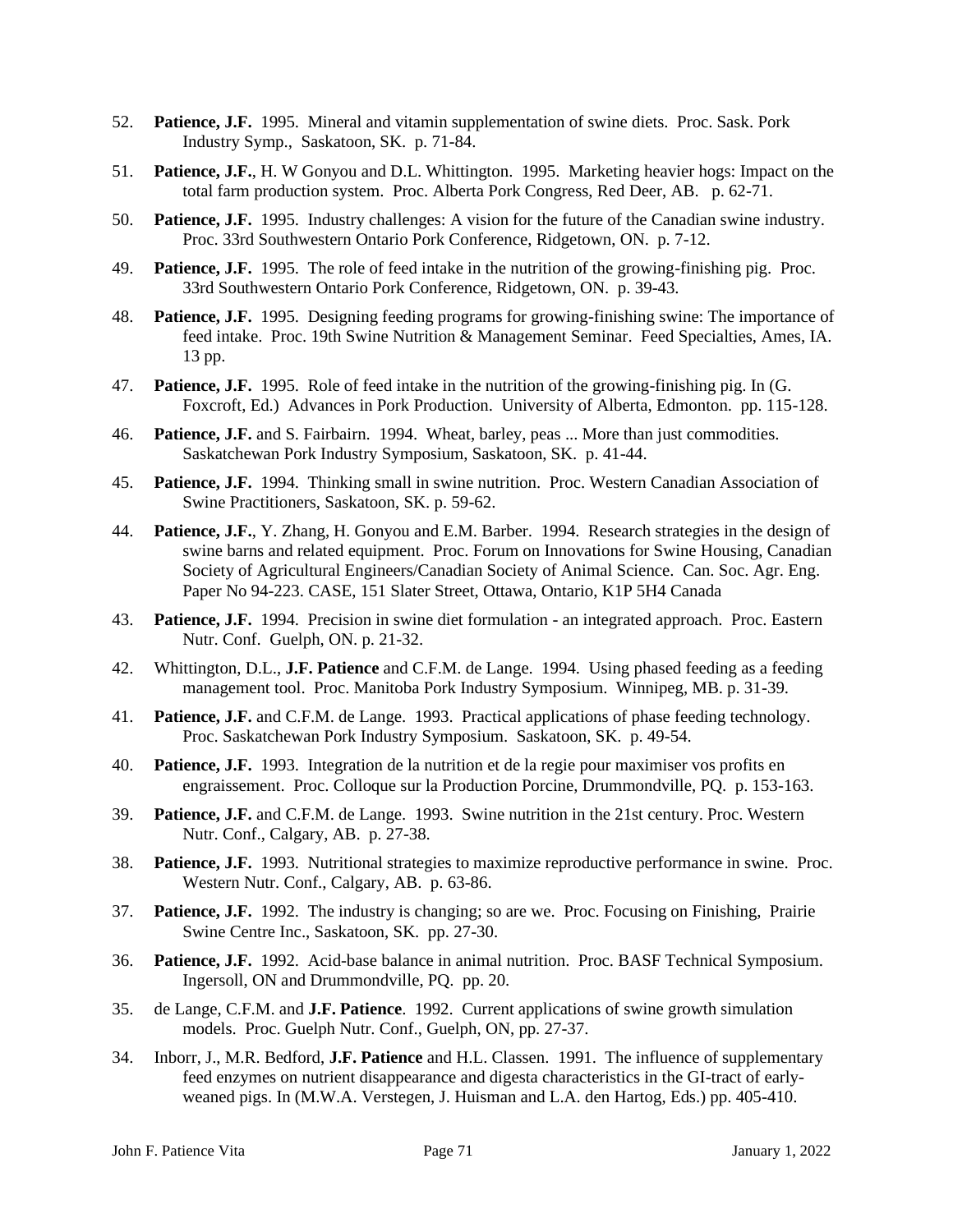Digestive Physiology in Pigs, Centre for Agricultural Publishing and Documentation, Wageningen, The Netherlands.

- 33. Stookey, J.M. and **J.F. Patience**. 1991. High technology in production of pork and its welfare implications. Proceedings of the High Technology and Animal Welfare Symposium, Kananaskis, AB, November 13-15, University of Alberta, Edmonton, pp. 61-78.
- 32. **Patience, J.F.** 1991. Acid-base balance in animal nutrition: principles and applications. Proc. American Registry of Professional Animal Scientists Continuing Education Conference. Coalinga, CA. pp. 42-62.
- 31. **Patience, J.F.** 1991. The importance of water quality in swine nutrition. Proc. Manitoba Swine Seminar, Winnipeg, MB. pp. 9.
- 30. **Patience, J.F.** 1991. Feeding and management strategies for the growing and finishing pig. Proc. Manitoba Swine Seminar, Winnipeg, MB. pp. 6.
- 29. **Patience, J.F.** 1991. Feeding the female pig: a factorial approach. Proc. Nutrition Seminar, Annual Meeting. American Association of Swine Practitioners, Minneapolis, MN. pp. 1-10.
- 28. **Patience, J.F.** 1991. Economics of lean production. Proc. Annual Meeting. American Association of Swine Practitioners, Minneapolis, MN. pp. 369-374.
- 27. **Patience, J.F.** 1990. Potential for the use of antibiotics and probiotics as growth promoters. Proc. Banff Pork Symposium, Banff, AB, pp. 29-44.
- 26. **Patience, J.F.** 1990. Probiotics: opportunities and applications. Proc. Western Nutr. Conf., Calgary, AB. pp. 105-112.
- 25. **Patience, J.F.** 1990. Water requirements of pigs: principles and applications. Proc. Minn. Swine Conf. for Veterinarians, Univ. of Minnesota, St. Pauls, MN. pp. 380-390.
- 24. **Patience, J.F.** 1990. Assessing water quality: separating fact from myth. Proc. Minn. Swine Conf. for Veterinarians, Univ. of Minnesota, St. Pauls, MN. pp. 31-37.
- 23. **Patience, J.F.** 1989. The role of acid-base balance in animal nutrition. Proc. Guelph Nutrition Conference, Toronto, ON, pp. 1-14.
- 22. **Patience, J.F.** 1989. Lost opportunities in the feeder barn. Proc. Banff Pork Seminar. pp. 105- 111.
- 21. **Patience, J.F.**, J. McLeese and M.L. Tremblay. 1989. Water quality implications in pork production, Proc. Western Nutr. Conf., pp. 113-138.
- 20. **Patience, J.F.** 1989. Water quality and quantity: importance in animal and poultry production. Proc. Alltech's Fifth Annual Symposium. Alltech Technical Publications (Nicholasville, KY), pp. 121-128.
- 19. **Patience, J.F.** and L. Matthews. 1989. Choosing marketing strategies to improve profits. Proc. Saskatchewan Pork Industry Symposium, Saskatoon, SK. 1989, pp. 11.
- 18. **Patience, J.F.** 1988. Growth promotion what's in store. Proc. Manitoba Swine Seminar, Winnipeg, MB.
- 17. **Patience, J.F.** 1988. Lost opportunities in the feeder barn. Proc. Manitoba Swine Seminar, Winnipeg, MB.
- 16. **Patience, J.F.** 1988. Biotechnology animal applications. Proc. Sask. Swine Symp., Saskatoon, SK.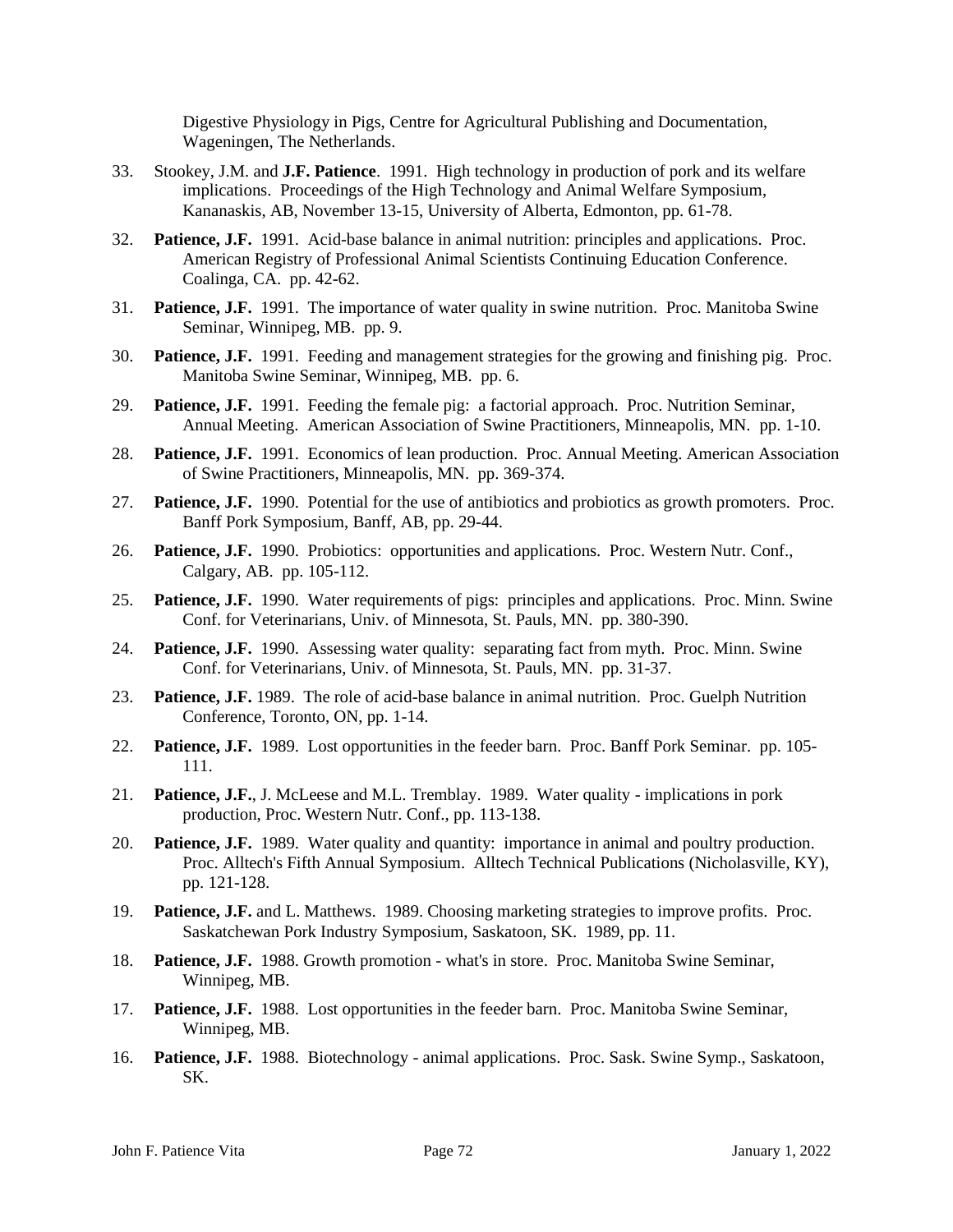- 15. **Patience, J.F.** 1988. Dietary undetermined anion, acid-base balance and animal nutrition. Proc. Pacific Northwest Animal Nutrition Conf., Spokane, WA, pp. 191-208.
- 14. **Patience, J.F.** 1988. The physiological basis of electrolytes: an often misunderstood aspect of nutrition. Proc. Alltech's Fourth Annual Symposium. Alltech Technical Publications (Nicholasville, KY), pp. 163-188.
- 13. Robinson, P.H., **J.F. Patience** and J.J. Kennelly. 1987. New approaches for the study of feed utilization by animals in the 21st century. Proc. Symp. Food Strategies for the 21st Century. Kangweon Nat. Univ., Chuncheon, Korea, pp. 95-111.
- 12. **Patience, J.F.** 1987. Cation-anion balance in swine. Proc. Annual Meeting Expert Comm. Anim. Nutr., Saskatoon, SK, pp. 29-30.
- 11. Austic, R.E., **J.F. Patience**, N.E. Forsberg and R.D. Boyd. 1985. The nature of the interactions between dietary amino acids and minerals. Proc. Cornell Nutr. Conf., Syracuse, NY, pp. 40-44.
- 10. **Patience, J.F.**, R.E. Austic, N.E. Forsberg and R.D. Boyd. 1984. Nutritional and physiological implications of dietary electrolyte balance in swine diets. Proc. Cornell Nutr. Conf., Syracuse, NY, pp. 55-62.
- 9. Austic, R.E., R.D. Boyd, **J.F. Patience** and N.E. Forsberg. 1984. Nutritional interactions of electrolytes and amino acids in poultry and swine. Proc. Maryland Nutr. Conf., Baltimore, MD, pp. 80-85.
- 8. **Patience, J.F.** 1981. The value of feed additives: feed industry perspective. Proc. Alberta Pork Cong., Red Deer, AB, p. 1-27.
- 7. **Patience, J.F.** 1980. Choline for poultry and swine. Proc. Western Nutr. Conf., Saskatoon, SK, pp. 79-96.
- 6. **Patience, J.F.** 1979. Interactions of nutrition and disease. Proc. V.I.D.O. Swine Diseases Sem., Saskatoon, SK.
- 5. **Patience, J.F.** 1978. Pig starter diets. Proc. Saskatchewan Swine Symp., Saskatoon, SK, pp. 20- 41.
- 4. **Patience, J.F.** 1978. Dry sow feeding and management. Proc. Melfort Swine Field Day, Melfort, SK, pp. 23-56.
- 3. **Patience, J.F.** 1977. Common feed and feeding problems. Proc. Saskatchewan Swine Symp., Saskatoon, SK, pp. 122-132.
- 2. Young, L.G. and **J.F. Patience**. 1977. Utilization of wheat shorts in swine diets. Proc. Montana Nutr. Conf., Montana State Univ., Bozeman, MT, pp. 23-30.
- 1. **Patience, J.F.** and L.G. Young. 1976. Utilization of wheat shorts in swine diets. Proc. Nutr. Conf. Feed Man., Univ. of Guelph-C.F.I.A., Toronto, ON, pp. 54-59.

## **MONOGRAPHS**

- 121. **Patience, J.F**., L. Ruckman, A. Petry and S. Matchan. 2020. The effect of enzymatically-treated soybean meal on growth performance, intestinal physiology, oxidative status, and intestinal microbiome of nursery pigs: Expt. 19-03. Final report presented to Hamlet Protein Inc. Iowa State University. April 28. 47 pp.
- 120. **Patience, J.F**., S. Matchan and A. Petry. 2020. Effects of two mycotoxin mitigation products on the growth performance of 13 to 35 lb nursery pigs: Expt. 19-10. Final report presented to VitaPlus. Iowa State University. April 10. 15 pp.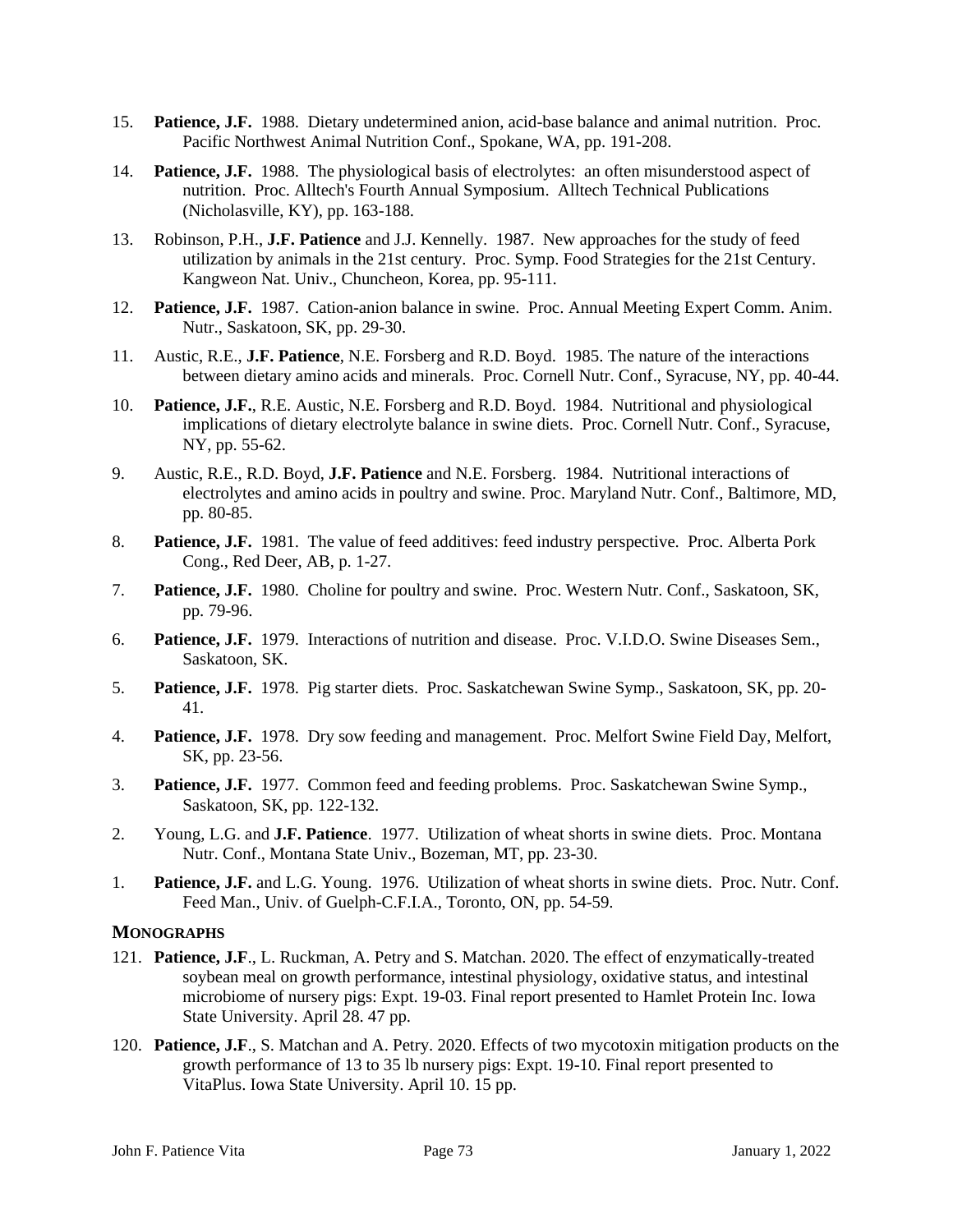- 119. **Patience, J.F.,** S. Gould and A. Petry. 2020. Zootechnical efficacy of Everest-Exp in growingfinishing pigs: Expt. 19-06. Final report presented to Chr. Hansen. Iowa State University. March 24. 14 pp.
- 118. **Patience, J.F.**, S. Gould and A. Petry. 2019. Effects of feed and water acidification on growth performance of 13 to 35 lb nursery pigs: Expt. 19-09. Final report presented to VitaPlus. Iowa State University, Ames, IA. December 17. 14 pp.
- 117. **Patience, J.F.,** L. Ruckman, A. Petry and S. Matchan. 2019. The effect of functional protein feed additives and antibiotics on the growth and health of nursery pigs: Expt. 18-04. Final report presented to EW Nutrition. Iowa State University. December 14. 30 pp.
- 116. **Patience, J.F.** and K. Olsen. 2019. Does phytase release less phosphorus than we think, and are we under-feeding phosphorus to developing gilts? Final report presented to the Iowa Pork Producers Association. Iowa State University. December 13. 18 pp.
- 115. **Patience, J.F.**, S. Gould and J. Acosta. 2019. Zootechnical efficacy of Sky Mountain EXP in weaned piglets: Expt. 19-07. Final report presented to Chr. Hansen A/S. Iowa State University, Ames, IA. September 24. 21 pp.
- 114. **Patience, J.F.**, S. Gould and A. Petry. 2019. Effects of a seaweed supplement (Oceanfeed Swine) on growth performance and fecal consistency of 13 to 35 lb nursery pigs: Expt. 19-08. Final report presented to VitaPlus. Iowa State University, Ames, IA. September 19. 14 pp.
- 113. **Patience, J.F.**, S. Gould and L. Ruckman. 2019. The effect of differing levels of Anpro Advance in the presence of DON on the growing and finishing pig, based on growth performance and carcass parameters: Expt. 19-01. Final report presented to Anpario PLC. Iowa State University, Ames, IA. September 9. 19 pp.
- 112. **Patience, J.F.**, S. Gould and A. Petry. 2019. Effects of increasing copper from two sources of tribasic copper chloride (TBCC) in diets containing pharmacological concentrations of zinc oxide on growth performance of 13 to 35 lb nursery pigs: Expt. 19-05. Final report presented to VitaPlus. Iowa State University, Ames, IA. June 25. 12 pp.
- 111. **Patience, J.F.**, S. Gould and S. Becker. 2019. Evaluation of Ajitein-ProSpe CTM as a full replacement of specialty protein sources on growth performance and economics of nursery pigs: Expt. 19-04. Final report presented to VitaPlus. Iowa State University, Ames, IA. April 9. 14 pp.
- 110. **Patience, J.F**., S. Gould and J. Acosta. 2019. The evaluation of differing levels of NF8 in nursery pig diets without antibiotics: Expt. 19-02. Final report presented to Nutra-Flo. Iowa State University, Ames, IA. February 22. 12 pp.
- 109. **Patience, J.F.**, S. Gould and L. Ruckman. 2019. The effects on growth performance of sodium metabisulfite as a feed additive in diets not containing deoxynivalenol in nursery pigs: Expt. 18-11. Final report presented to VitaPlus. Iowa State University, Ames, IA. January 22. 13 pp.
- 108. **Patience, J.F.**, S. Gould and A. Petry. 2018. The effect of high DDGS levels and β-glucanase enzymes on nursery pig performance: Expt. 18-12. Final report presented to Elanco. Iowa State University, Ames, IA. December 6. 12 pp.
- 107. **Patience, J.F.**, S. Gould and S. Becker. 2018. Effects of various Ca:P in diets containing phytase on growth performance of approximately 16 to 40 lb nursery pigs: Expt. 18-08. Final report presented to VitaPlus. Iowa State University, Ames, IA. October 23. 19 pp.
- 106. **Patience, J.F**. and J. Acosta. 2018. Impact of dietary fiber on nutrient utilization by the pig and on the efficacy of the phytase enzyme. Final report presented to National Pork Board. Iowa State University, Ames, IA. October 1. 21 pp.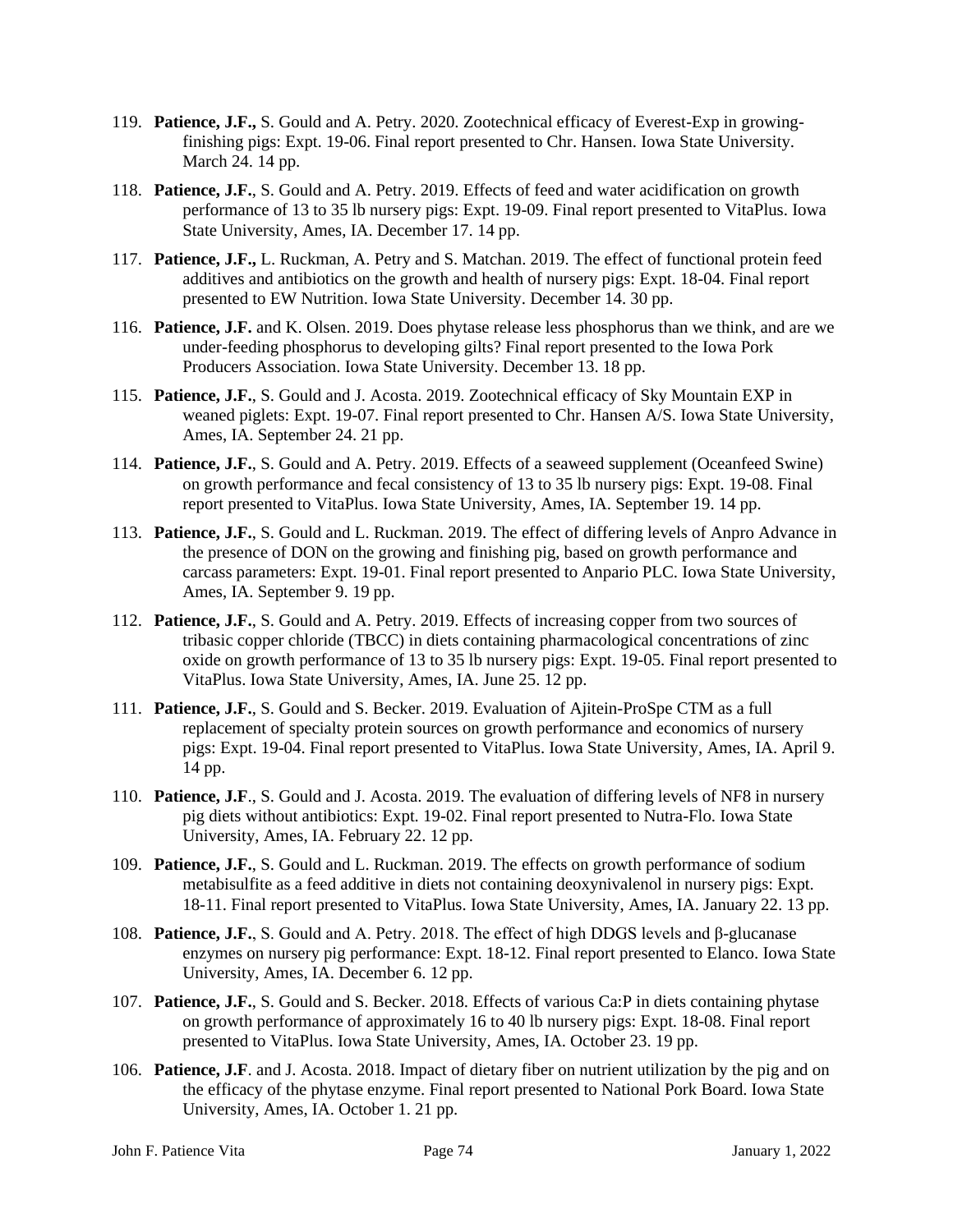- 105. **Patience, J.F.**, S. Gould and J. Acosta. 2018. Impact of two novel feed additives on the performance of growing pigs fed diets with or without vomitoxin: Expt. 18-01. Final report presented to ANCO. Iowa State University, Ames, IA. September 18. 22 pp.
- 104. **Patience, J.**F., L. Ruckman and S. Gould. 2018. The effects of antibiotics and functional feed additive proteins on the growth and health status of nursery pigs: Expt. 18-04. Final report presented to EW Nutrition. Iowa State University, Ames, IA. September 17. 30 pp.
- 103. **Patience, J.F.,** N. Gabler, S. Gould and L. Ruckman. 2018. The impact of oral vaccination for hemolytic *E. coli* and the presence of antibiotics on growth performance and health of nursery pigs: Expt. 18-09. Iowa State University, Ames, IA. September 12. 20 pp.
- 102. **Patience, J.F.**, S. Gould and N. Huntley. 2018. Comparison of AlphaSoy 530 and HP300 in swine starter pellets manufactured at two locations: Expt. 17-09. Final report presented to VitaPlus. Iowa State University, Ames, IA. March 1. 16 pp.
- 101. **Patience, J.F**. and T. Kellner. 2018. Improving the economic efficiency of fat utilization in pig diets by better quantifying the energy value of fat sources based on their chemical composition. Final report presented to National Pork Board. Iowa State University, Ames, IA. February 5. 45 pp.
- 100. **Patience, J.F.**, S. Gould and L. Ruckman. 2018. The effect of non-antibiotic feed additives on growth performance and carcass characteristics of grow-finish pigs: Expt. 17-10. Final report presented to EW Nutrition. Iowa State University, Ames, IA. January 30. 18 pp.
- 99. **Patience, J.F.**, S. Gould and Q. Li. 2018. Evaluation of bioavailability of l-lysine sulfate (Biolys®) relative to l-lysine-HCl for growing-finishing pigs: Expt. 17-05. Final report presented to Evonik Iowa State University, Ames, IA. January 29. 25 pp.
- 98. **Patience, J.F**., S. Gould and A. Petry. 2018. Impact of Algonite-G ™ on nursery pig growth performance when fed mycotoxin contaminated feed: Expt. 17-15. Final report presented to Olmix. Iowa State University, Ames, IA. January 26. 12 pp.
- 97. **Patience, J.F.**, S. Gould and K. Olsen. 2017. Evaluation of Cibenza DP100 protease in swine nursery diets: Expt. 17-13. Final report presented to VitaPlus. Iowa State University, Ames, IA. December 21. 11 pp.
- 96. Olsen, K., W. Schweer, C. Rademacher, K. Schwartz, N. Gabler and **J.F. Patience**. 2017. Development of a standardized experimental protocol for evaluating antibiotic alternatives in nursery pig diets: Expt. 17-06. Final Report presented to National Pork Board. Iowa State University, Ames, IA. October 24. 23 pp.
- 95. **Patience, J.F.**, S. Gould and Q. Li. 2017. Evaluation of bioavailability of l-lysine sulfate (Biolys®) relative to l-lysine-HCl for growing-finishing pigs: Expt. 17-05. Final Report presented to Evonik. Iowa State University, Ames, IA. August 31. 21 pp.
- 94. **Patience, J.F.** and Q. Li. 2017. Effects of xylanase and an enzyme blend on gut barrier function, inflammatory mediators, and growth performance of weaned piglets: Expt. 15-15. Final Report presented to Huvepharma. Iowa State University, Ames, IA. August 22. 24 pp.
- 93. **Patience, J.F.**, S. Gould and J. Acosta. 2017. Evaluation of first feed pellet processing & glycerin in pelleted nursery pig diets: Expt. 17-03. Final report presented to VitaPlus. Iowa State University, Ames, IA. July 12. 17 pp.
- 92. **Patience, J.F**., S. Gould and S. Becker. 2017. The evaluation of dietary mineral source and level on the growth performance and immune response of nursery pigs under a chronic vaccination schedule: Expt. 17-02. Final Report presented to Micronutrients. Iowa State University, Ames, IA. June 26. 21 pp.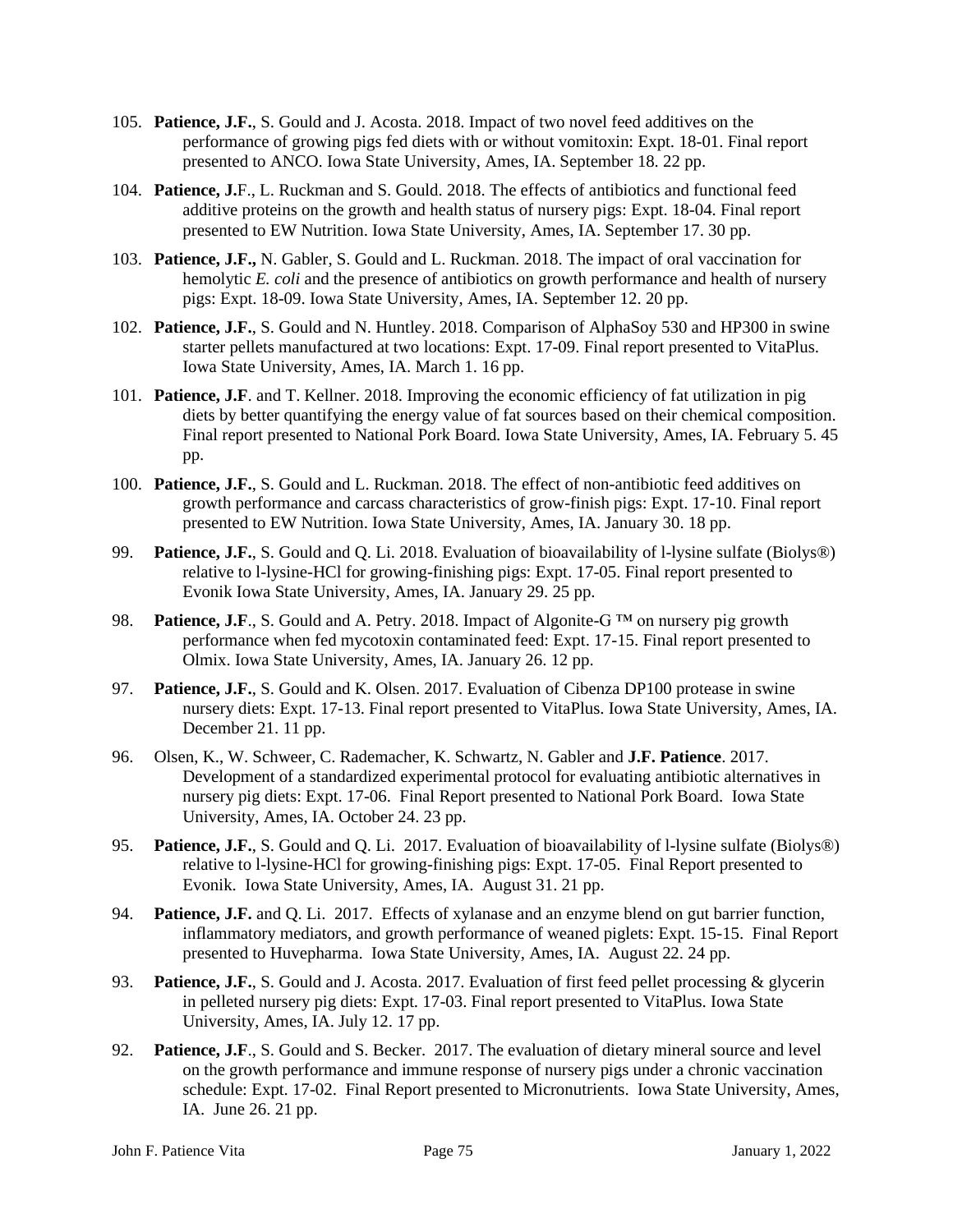- 91. **Patience, J.F.**, S. Gould and A. Cornelison. 2017. The evaluation of high protein DDGS in nursery pig diets: Expt. 15-16: Expt. 17-01. Final report presented to Quad Counties Ethanol. Iowa State University, Ames, IA. May 18. 10 pp.
- 90. Acosta, J., **J.F. Patience** and N. Gabler. 2017. The role of dietary simple and complex carbohydrates on gastrointestinal physiology, metabolism and function in post weaning pigs, and the potential for a lactobacilli fermentation product to provide complementary benefits: Expt. 15-16. Final report presented to Diamond V. Iowa State University, Ames, IA. March 10. 37 pp.
- 89. **Patience, J.F.,** N.K. Gabler and S. Gould. 2017. Evaluation of the effect of novel compounds on growth performance in grower/finisher pigs: Expt. 16-13. Final report presented to Kemin. Iowa State University, Ames, IA. February 20. 7 pp.
- 88. **Patience, J.F.**, S. Gould and K. Olsen. 2016. A comparison of Selko ProHydro to two commercially available competitive drinking water acidifiers in weaned nursery pigs: Expt. 16- 11. Final Report presented to Trouw. Iowa State University, Ames, IA. December 15. 10 pp.
- 87. Gabler, N.K., **J.F. Patience** and S. Gould. 2016. Evaluation of the effect of novel compounds on growth performance in grower/finisher pigs: Expt. 15-11. Final report presented to Kemin. Iowa State University, Ames, IA. October 30. 8 pp.
- 86. **Patience, J.F.**, S. Gould and K. Olsen. 2016. Investigation of the effects of varying levels of Selko ProHydro in drinking water of weaned nursery pigs: Expt. 16-08. Final Report presented to Trouw. Iowa State University, Ames, IA. October 19. 11 pp.
- 85. **Patience, J.F.** and S. Weiland. 2016. Maximizing the utilization of lower energy, higher fiber feedstuffs through more focused and effective use of xylanase. Final Report presented to National Pork Board. Iowa State University, Ames, IA. September 30. 13 pp.
- 84. **Patience, J.F.**, S. Gould and J. Acosta. 2016. Evaluation of lactose, starter protein, and immunoglobulin sources in nursery pig diets: Expt. 16-07. Final report presented to VitaPlus. Iowa State University, Ames, IA. September 13. 24 pp.
- 83. **Patience, J.F.**, S. Gould and T.A. Kellner. 2016. Determination of SID tryptophan to lysine ratio: Expt. 16-05. Final report presented to VitaPlus. Iowa State University, Ames, IA. June 21. 14 pp.
- 82. **Patience, J.F**., S. Gould and S. Weiland. 2016. The evaluation of Lactoplan in a grow finish setting: Expt. 15-14. Final report presented to Kay-Dee. Iowa State University, Ames, IA. June 8. 15 pp.
- 81. **Patience, J.F.**, S. Gould and J. Acosta. 2016. The effect of the interaction between Syngenx, soluble fiber and lactose on growth performance and feed efficiency in post weaning pigs: Expt. 15-12. Final report presented to Diamond V. Iowa State University, Ames, IA. May 10. 15 pp.
- 80. **Patience, J.F.**, S. Gould and A. Cornelison. 2016. Investigation of the effects of Selko Elarom F-Plus and CombiAcid on medicated nursery pigs: Expt. 16-03. Final Report presented to Trouw. Iowa State University, Ames, IA. May 6. 8 pp.
- 79. **Patience, J.F.,** N. Gabler and S. Gould. 2016. Evaluation of the effect of an extract of *Sophora japonica* on growth performance in grower/finisher pigs: Expt. 15-11. Final Report presented to Kemin Industries. Iowa State University, Ames, IA. May 6. 8 pp.
- 78. **Patience, J.F**., S. Gould and A. Cornelison. 2016. Evaluation of Pancosma products in nursery diets: Tak-Tik, Sucram and Xtract 6930: Expt. 16-01. Final Report presented to Pancosma. Iowa State University, Ames, IA. March 31. 11 pp.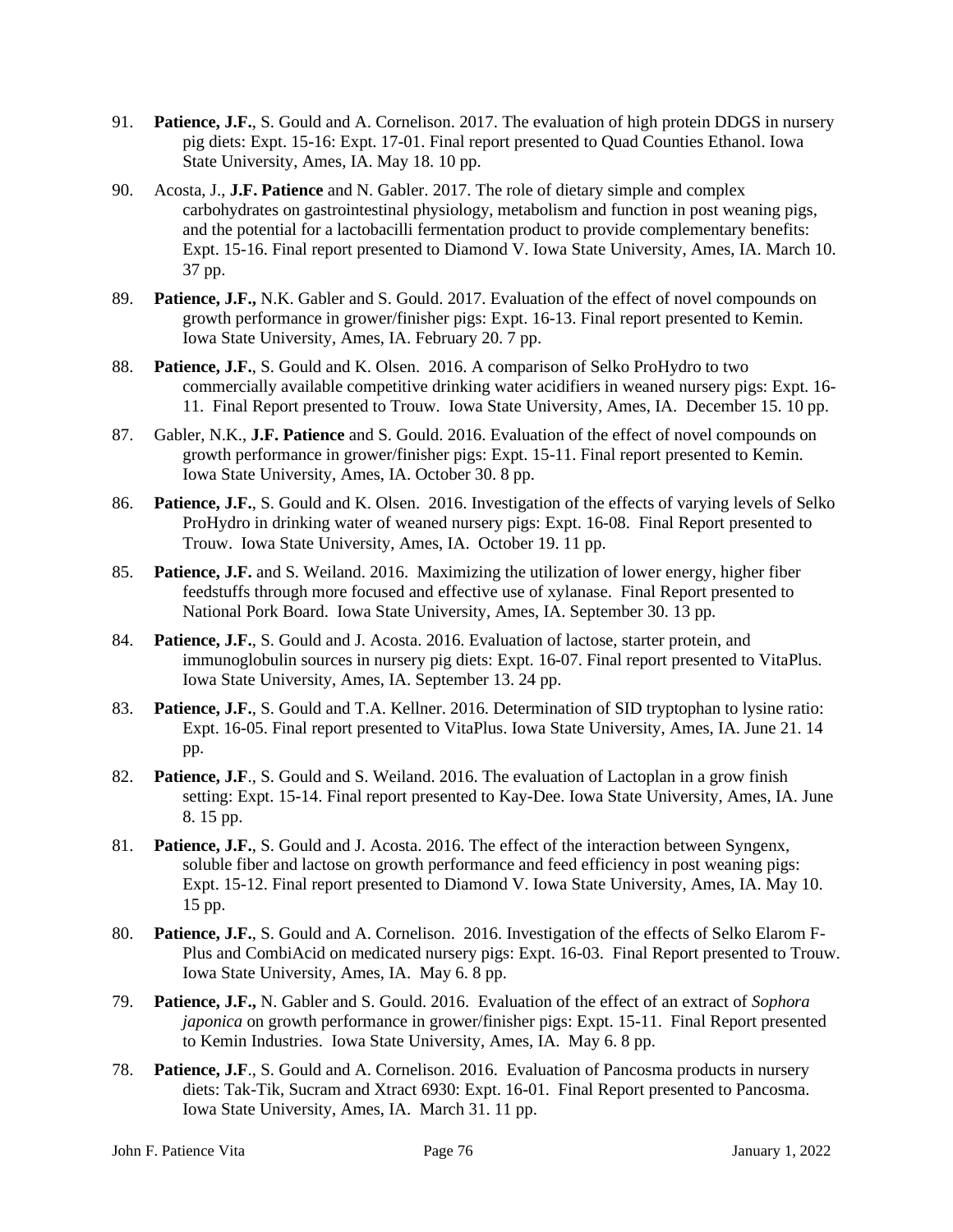- 77. **Patience, J.F**. and Q. Li. 2016. Effects of xylanase and an enzyme blend on nutrient digestibility, gut barrier function, inflammation mediators, and growth performance of weaned piglets: Expt. 15-15. Final Report presented to Huvepharma. Iowa State University, Ames, IA. February 25. 15 pp.
- 76. **Patience, J.F.,** Gould, S., and Q. Li. 2015. The comparison of Optiphos and Quantum Blue phytases in a grow finish setting: Expt. 15-02. Final Report presented to Huvepharma. Iowa State University, Ames, IA. December 4. 11 pp.
- 75. **Patience, J.F.** and S. Gould. 2015. Evaluation of Bergafat CLM in nursery diets: Expt. 15-13. Final Report presented to VitaPlus. Iowa State University, Ames, IA. November 2. 10 pp.
- 74. **Patience, J.F**., S. Gould and S. Weiland. 2015. Evaluation of Evosure and Biomos in nursery diets: Expt. 15-10. Final Report presented to VitaPlus. Iowa State University, Ames, IA. August 18. 10 pp.
- 73. **Patience, J.F.** and C. Holloway. 2015. Improving nutrient utilization and biological and financial performance through the use of super-dosing of phytase in grow-finish diets. Final Report presented to National Pork Board. Iowa State University, Ames, IA. July 7. 17 pp.
- 72. Acosta, J.A., C.K. Jones, S. Stark and **J.F. Patience**. 2015. Enhancing feed utilization and nutrient digestibility through management of particle size and feed processing options. Final Report presented to National Pork Board. Iowa State University, Ames, IA. July 6. 25 pp.
- 71. Levesque, C., **J.F. Patience,** S. Gould and C. Holloway. 2015. Defining the optimal dose of PILOT in a growout feeding program in order to achieve consistent and predictable performance and financial responses and to support its expanded and effective use by the pig industry: Expt. 14- 13. Final report presented to Vi-COR. Iowa State University, Ames, IA. July 2. 12 pp.
- 70. Gould, S., N. Johnson and **J.F. Patience**. 2015. Evaluation of Hostazym X and B-glucanase in nursery diets: Expt. 15-03. Final Report presented to Huvepharma. Iowa State University, Ames, IA. March 31. 12 pp.
- 69. Gould, S., T. Kellner and **J.F. Patience**. 2015. Determination of soy protein sources NF8 and HP300 on performance of nursery pigs: Expt. 14-15. Final Report presented to VitaPlus, Madison, WI. Iowa State University, Ames, IA. February 10. 14 pp.
- 68. **Patience, J.F**. and S. Gould. 2015. Defining the optimal dose of PILOT in a growout feeding program in order to achieve consistent and predictable performance and financial responses and to support its expanded and effective use by the pig industry: Expt. 14-06. Final report presented to Vi-COR. Iowa State University, Ames, IA. January 29. 9 pp.
- 67. **Patience, J.F.** 2015. Efficiency of the enzyme Hemicell HT in improving nutrient digestibility in nursery pigs (25 kg): Expt. 14-10. Final report presented to Elanco Animal Health. Iowa State University, Ames, IA. January 5. 12 pp.
- 66. **Patience, J.F.** 2015. Efficiency of the enzyme Hemicell HT in improving nutrient digestibility in finishing pigs (55 kg) Expt. 14-12. Final report presented to Elanco Animal Health. Iowa State University, Ames, IA. January 5. 12 pp.
- 65. **Patience, J.F**., S. Gould and C. Holloway. 2014. Evaluation of Caromic 500 in nursery diets: Expt. 14-11. Final report presented to VitaPlus. Iowa State University, Ames, IA. October 30. 11 pp.
- 64. **Patience, J.F**., S. Gould and C. Holloway. 2014. Comparison of immunoglobulin sources Betagro versus Globimax js: Expt. 14-09. Final report presented to VitaPlus. Iowa State University, Ames, IA. October 10. 11 pp.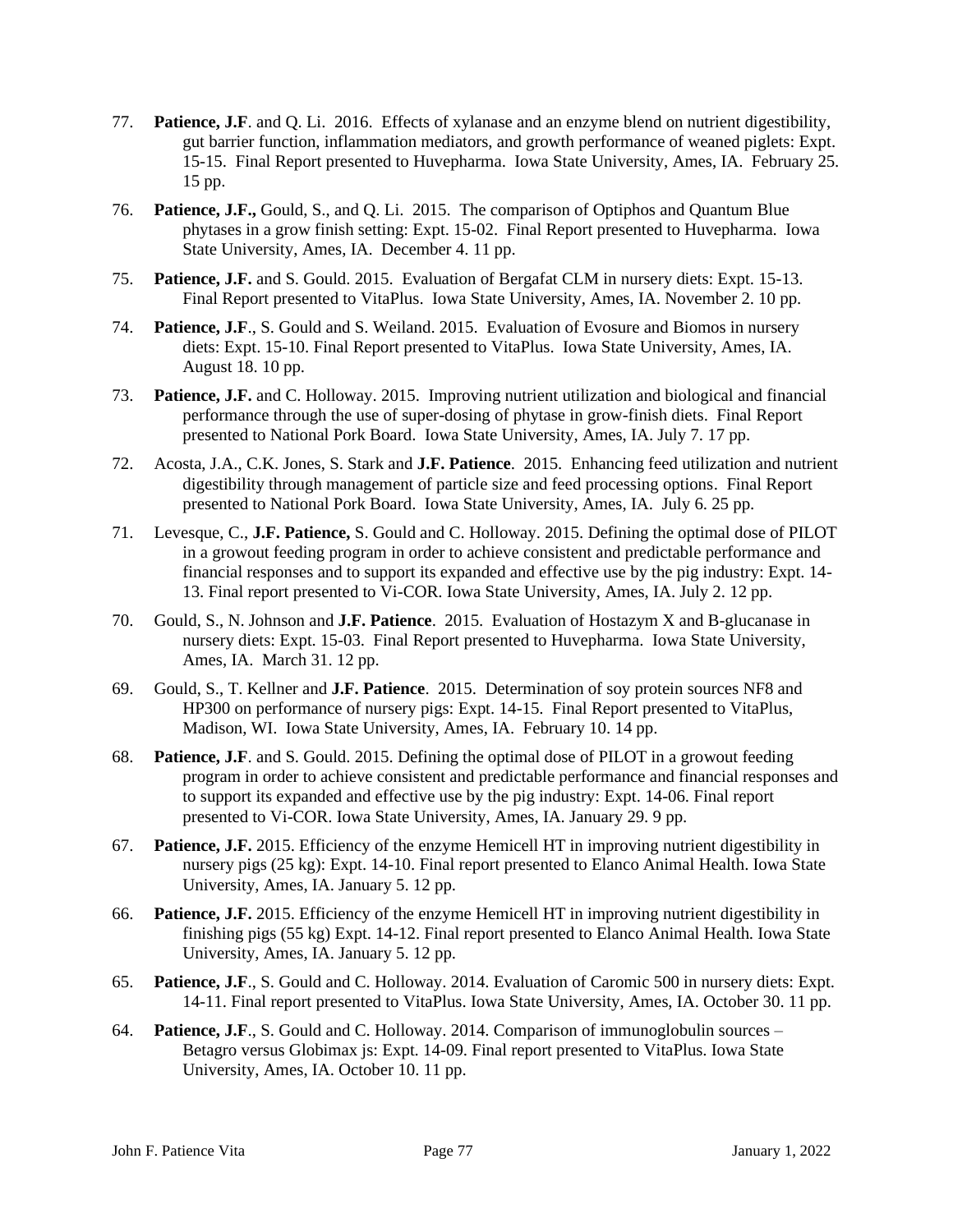- 63. **Patience, J.F.,** S. Gould and T.A. Kellner. 2014. To determine the effects of hemicellulose enzyme on performance and the efficiency of energy utilization in nursery pigs: Expt. 14-07. Final report presented to VitaPlus. Iowa State University, Ames, IA. September 26. 13 pp.
- 62. **Patience, J.F**., S. Gould and J. Acosta. 2014. Interaction of SynGenX and dietary antibiotics on nursery pig performance: Expt. 14-05. Final report presented to Diamond V. Iowa State University, Ames, IA. June 22. 20 pp.
- 61. **Patience, J.F**., S. Gould and E. Hines. 2014. Evaluation of the ability of Optiphos to increase the availability of amino acids in a diet based on corn and soybean meal: Expt. 13-18. Final report presented to Huvepharma. Iowa State University, Ames, IA. April 25. 11 pp.
- 60. **Patience, J.F.,** S. Gould and A. Elsbernd. 2014. Observing the performance of nursery age piglets when superdosed with quantum blue phytase: Expt. 14-03. Final report presented to VitaPlus. Iowa State University, Ames, IA. April 23. 11 pp.
- 59. **Patience, J.F.** and M. Newman. 2014. Defining the energy content (DE, ME, and NE) of droughtstressed corn and identifying risk factors that lower energy. Final report presented to National Pork Board. Iowa State University, Ames, IA. April 17. 13 pp.
- 58. **Patience, J.F**. and S. Gould. 2014. Evaluation of the partial or full replacement of lactose in VitaPlus standard nursery diets with and without the addition of Butipearl: Expt. 13-16. Final report presented to VitaPlus. Iowa State University, Ames, IA. February 26. 10 pp.
- 57. **Patience, J.F**. and T. Kellner. 2014. Improving carcass fat quality by manipulating the amount and timing of feeding dietary fats with different iodine values. Final report presented to National Pork Board. Iowa State University, Ames, IA. February 20. 27 pp.
- 56. Gabler, N.K., **J.F. Patience** and S. Gould. 2014. Evaluation of the effect of novel compounds on protein accretion and weight gain in grower pigs: Expt. 13-17. Final report presented to Kemin. Iowa State University, Ames, IA. February 14. 10 pp.
- 55. **Patience, J.F**. and N. Gutierrez. 2014. Understanding the effects of increased fiber from corn origin on the supply of energy and nutrients to the pig. Final report presented to Iowa Pork Producers Association. Iowa State University, Ames, IA. February 5. 27 pp.
- 54. **Patience, J.F.** D. Boyd and J. Acosta. 2014. Development of a practical net energy system (productive energy) that allows for the capture of ingredient cost savings expected from NE systems with predictable performance: Expt. 12-07. Final report presented to National Pork
- 53. **Patience, J.F.,** C. Pilcher, C. Jones, M. Schroyen, J. Koltes, A. Severin and C. Tuggle. 2013. Determining the biological and metabolic differences between slow and fast growing pigs raised in commercial conditions. Final Report presented to National Pork Board. Iowa State University, Ames, IA. December 18. 17 pp.
- 52. **Patience, J.F**., S. Gould and C. Holloway. 2013. The impact of housing system on the determination of apparent total tract digestibility of energy and dry matter. Iowa State University, Ames, IA. December 16. 7 pp.
- 51. **Patience, J.F**., A. Chipman and J. Acosta. 2013. To determine the effects of hemicellulase on growth performance, feed efficiency and energy digestibility in nursery pig: Expt. 13-15. Final report presented to Elanco. Iowa State University, Ames, IA. December 1. 13 pp.
- 50. **Patience, J.F**. and M. Newman. 2013. Evaluation of new high oil corn hybrids. Final report presented to Dr. Hurburgh. Iowa State University, Ames, IA. October 21. 6 pp.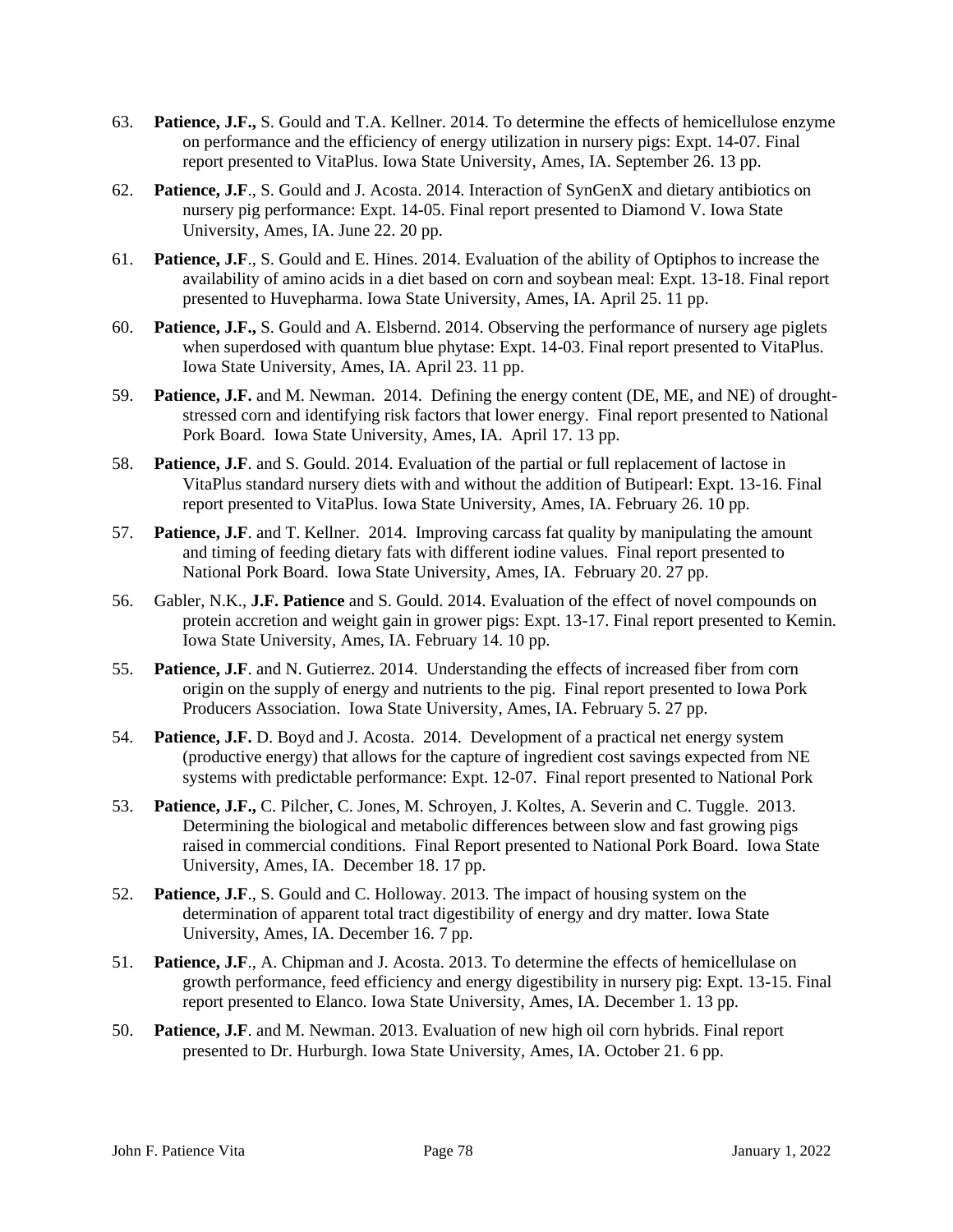- 49. **Patience, J.F**., A. Chipman and T. Kellner. 2013. Evaluation of a low sulfite DPS for use in weanling pig diets: Expt. 13-06. Final report presented to Nutra-Flo. Iowa State University, Ames, IA. August 23. 10 pp.
- 48. **Patience, J.F.**, A. Chipman and T. Kellner. 2013. Evaluation of a novel protein source for use in weanling pig diets: Expt. 12-11. Final report presented to Nutra-Flo. Iowa State University, Ames, IA. August 22. 14 pp.
- 47. **Patience, J.F**., A. Chipman and A. Elsbernd. 2013. Impact of super dosing of phytase on weanling pig performance: Expt. 13-08. Final report presented to VitaPlus. Iowa State University, Ames, IA. August 5. 14 pp.
- 46. **Patience, J.F**., A. Chipman and A. Elsbernd. 2013. Replacement of inorganic calcium and phosphorous with Phytase B from weaning until slaughter in pigs feed a corn/soybean mealbased diet: Expt. 12-01. Final report presented to Danisco. Iowa State University, Ames, IA. May 29. 37 pp.
- 45. **Patience, J.F**., A. Chipman and J. Acosta. 2013. Evaluation of a spray dried animal plasma in Vita Plus diets on nursery pig growth performance: Expt. 13-02. Final report presented to VitaPlus. Iowa State University, Ames, IA. March 28. 9 pp.
- 44. **Patience, J.F.,** A. Chipman and M. Newman. 2012. Evaluation of Granulac Plus on performance of weanling pigs: Expt. 12-10. Final report presented to VitaPlus. Iowa State University, Ames, IA. December 24. 6 pp.
- 43. **Patience, J.F**., A. Chipman, E. Weber and M. Myers. 2012. Effect of Porzyme or Betafin alone or a combination of Porzyme/Betafin on growth performance of grow/finish pigs fed higher fiber base diets containing phytase, Final report presented to Danisco. Iowa State University, Ames, IA. 28 pp. August 23.
- 42. Jones, C.K. and **J.F. Patience.** 2012. Effects of enteric disease on the prevalence of fallback pigs and profitability in a commercial setting. Final report presented to Iowa Pork Producers Association. Iowa State University, Ames, IA. July 24. 28 pp.
- 41. Stalder, K.J., **J.F. Patience** and E. Weber. 2012. Impact of feeder space availability and dried distillers grains with solubles inclusion rates on nursery and finishing pig performance in a commercial setting. Final report presented to M2P2. Iowa State University, Ames, IA. June 22, 2012. 15 pp.
- 40. **Patience, J.F**., A. Chipman and C. Pilcher. 2012. Impact of supplemental zinc source and ractopamine feeding period lysine to calorie ratio on grow-finish performance and carcass composition. Presented to ZinPro. Iowa State University, Ames, IA. April 11. 9 pp.
- 39. **Patience, J.F.,** A. Chipman and N.A. Gutierrez. 2012. The effectiveness of two sources of phytase on organic phosphorus release in weanling pig diets. Final report presented to AB Vista. Iowa State University, Ames, IA. March 19. 16 pp.
- 38. Elsbernd, A., A. Chipman and **J.F. Patience**. 2012. Replacement of inorganic calcium and phosphorus with Phytase B from weaning until slaughter in pigs fed a corn/soybean meal based diet. Final Report presented to Danisco, Marlborough, U.K. Iowa State University, Ames, IA. 33 pp.
- 37. Zier-Rush, C.E., M. McGrath, R. Palan, J. Steckel, **J. Patience**, J. Acosta and R.D. Boyd. 2012. Financial and growth comparison using finish pigs fed diets formulated using net energy (NE) and metabolizable energy (ME) systems. Final report prepared by The Hanor Company. Iowa State University, Ames, IA. 11 pp.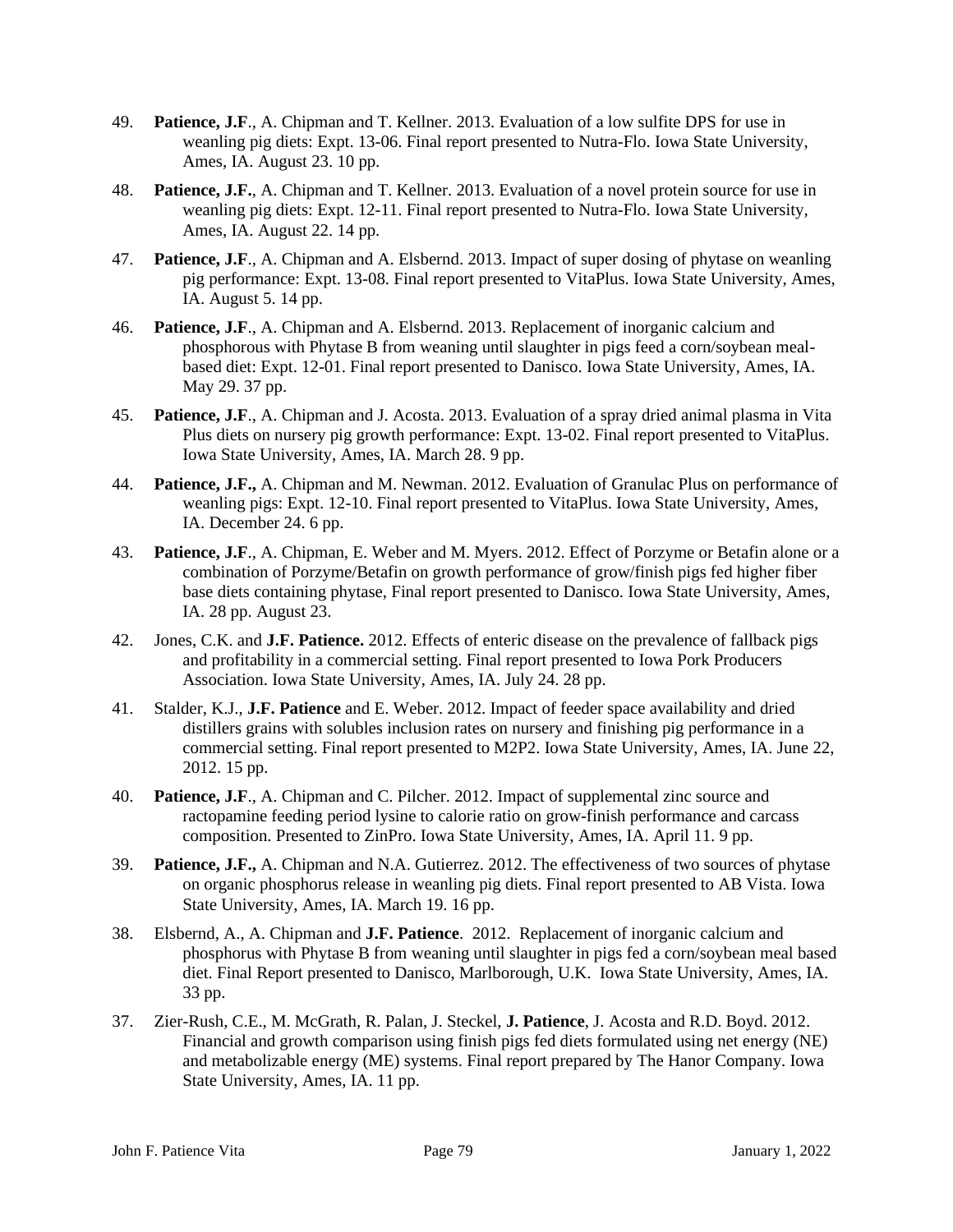- 36. Gutierrez, N. and **J.F. Patience**. 2011. Preparing for the inevitable increase in fiber content in practical pig diets. Final Report presented to National Pork Board. Iowa State University, Ames, IA. August 26. 40 pp.
- 35. **Patience, J.F**., A. Chipman and C. Pilcher. 2011. Impact of zinc source and ractopamine hydrochloride on grow-finish performance, carcass composition and locomotion score. Final report presented to Zinpro Corp. Iowa State University, Ames, IA. May 19. 13 pp.
- 34. Jones, C.K., N. Gabler and **J.F. Patience**. 2011. Improving net returns in pork production by improving our management of the fallback pig: Characterizing biological and physiological differences in fallback pigs to determine optimal management and handling practices. Final Report presented to Iowa Pork Producers Association. Iowa State University, Ames, IA. August 15. 21 pp.
- 33. Jones, C.K., J.A. Acosta, A. Chipman and **J.F. Patience**. 2011. Feed efficiency of 7 to 16 kg pigs tends to be maximized when additional Lys is supplied by L-Lys•HCl instead of intact protein. Final Report presented to Ajinomoto Heartland, Chicago, IL. Iowa State University, Ames, IA. August 4. 33 pp.
- 32. Baumgard, L.H., N.K. Gabler, **J.F. Patience** and M. Victoria Sanz-Fernandez. 2011. The effects of supplemental organic zinc on gut integrity and metabolism in heat-stressed pigs. Final report presented to Zinpro. Iowa State University, Ames, IA. 30 pp.
- 31. Stalder, K. J., L. A. Karriker, **J. F. Patience**, and A. K. Johnson. 2010. Evaluation of a boron product in the amelioration of osteochondrosis in pigs. Final report presented to U.S. Borax. Iowa State University, Ames, IA. July 1, 2010.
- 30. Chipman, A. and **J.F. Patience**. 2010. Effect of feeding vomitoxin contaminated DDGS and including Defusion or Intregal (MTB-100) on performance, pathology, and immunology of grow-finish pigs. Final Report presented to Iowa Pork Producers Association. Iowa State University, Ames, IA. 28 pp.
- 29. Chipman, A. and **J.F. Patience**. 2010. Evaluation of the effect of decreasing the standard deviation of particle size in ground corn. Final Report presented to Farmers Co-op Company. Iowa State University, Ames, IA. June 25. 28 pp.
- 28. Chipman, A. and **J.F. Patience**. 2010. Impact of zinc source and timing of implementation of zinc source on grow-finish performance, carcass composition and locomotion score. Final Report presented to ZinPro. Iowa State University, Ames, IA. March 31. 14 pp.
- 27. **Patience, J.F.**, A.D. Beaulieu, D. Gillis, S. Mann, B. Chela and M. Rincker. 2007. Impact of feeding Micro-Aid to sows on litter performance. Monograph No. 06-04. Prairie Swine Centre Inc., Saskatoon, Canada. 24 pp.
- 26. Beaulieu, A.D., **J.F. Patience**, R.T. Zijlstra, D.A. Gillis, M. Rivard and M. Bedford. 2006. The effect of the Ca:total phosphorus ratio on the efficacy of supplemental phytase in the diets of weanling swine. Monograph No. 06-04. Prairie Swine Centre Inc., Saskatoon, Canada. 18 pp.
- 25. Leterme, P., A.D. Beaulieu and **Patience, J.F.** 2006. Enhancing the economic value and the use of field peas by the pork and feed industries. No. 06-03. Prairie Swine Centre Inc., Saskatoon, Canada. (in preparation)
- 24. **Patience, J.F.**, P. Shand, Z. Pietrasik, J. Merrill, D.A. Gillis, G. Vessie and A.D. Beaulieu. 2006. Effect of ractopamine in finishing diets on growth performance, carcass measurements and pork quality. Monograph No. 06-02. Prairie Swine Centre Inc., Saskatoon, Canada. 32 pp.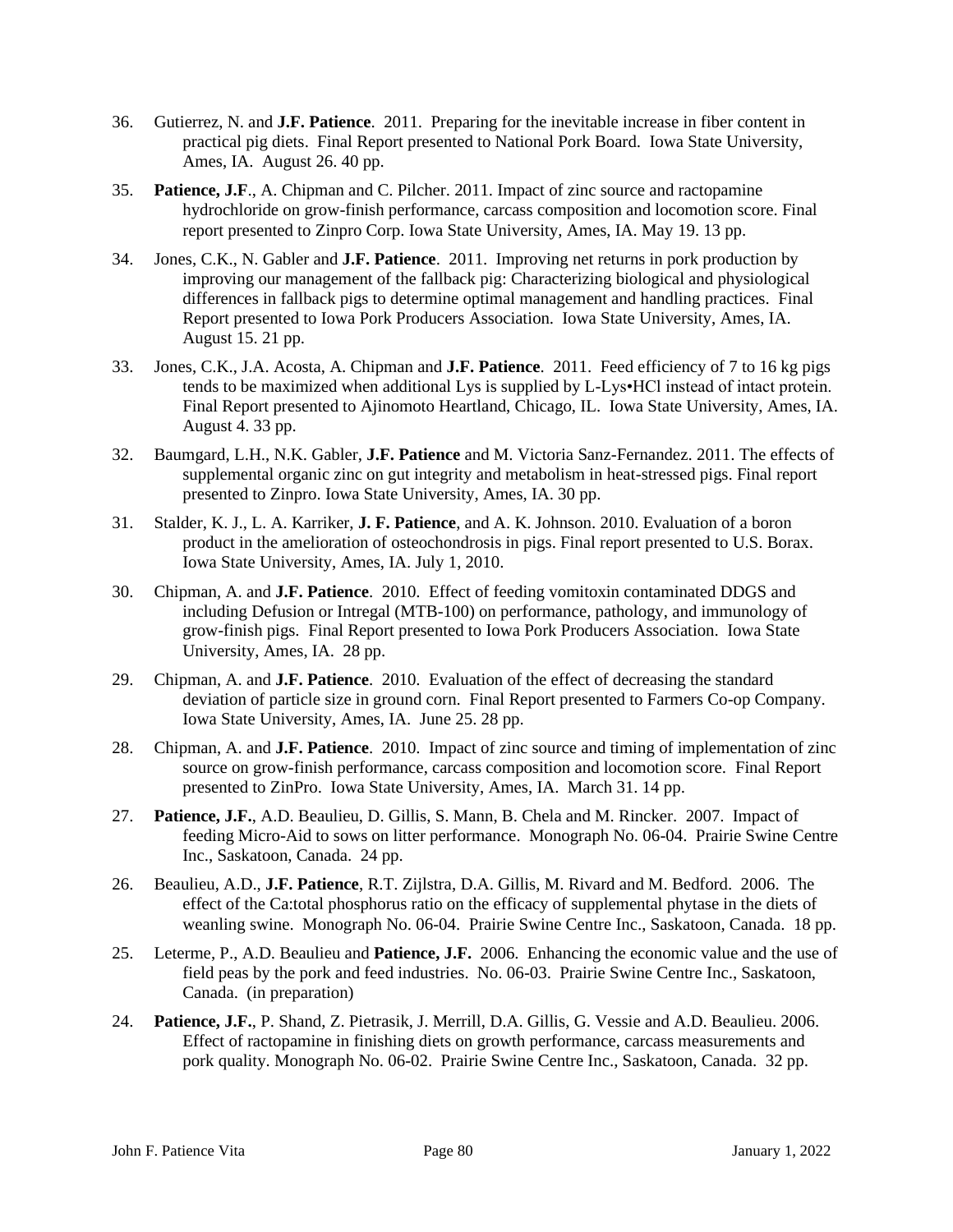- 23. **Patience, J.F.**, A. van Kessel, M. Drew, R. Zijlstra, P. Leterme and A.D. Beaulieu. 2006. Response of growing pigs to graded levels of flaxseed in their diet. Monograph No. 05-08. Prairie Swine Centre Inc., Saskatoon, Canada. 7 pp.
- 22. **Patience, J.F.**, A.D. Beaulieu, M. Rivard and D.A. Gillis. 2005. Evaluating the impact under commercial conditions of increasing dietary tallow content and dietary energy concentration on grow-finish performance, carcass quality and return over feed costs. Monograph No. 05-07. Prairie Swine Centre Inc., Saskatoon, Canada. 36 pp.
- 21. **Patience, J.F.**, A.D. Beaulieu, R.T. Zijlstra, N. Williams and D.A. Gillis. 2004. Evaluation of the interaction among altered lactose and plasma proteins inclusion levels and crowding in weanling pigs fed diets with no antibiotics. Monograph No. 04-02. Prairie Swine Centre Inc., Saskatoon, Canada. 27 pp.
- 20. **Patience, J.F.**, A.D. Beaulieu, M. Benjamin, G. Vessie, H.W. Gonyou, R.T. Zijlstra, D. Gillis, R. Mohr and M. Rivard. 2004. The effect of Tylan on the performance and uniformity of market pigs. Monograph No. 04-01. Prairie Swine Centre Inc., Saskatoon, Canada. 24 pp.
- 19. **Patience, J.F.**, A.D. Beaulieu, R.T. Zijlstra, N. Williams and D. A. Gillis. 2004. Response of growing and finishing pigs to dietary energy concentration. Monograph No. 03-05. Prairie Swine Centre Inc., Saskatoon, Canada. 24 pp.
- 18. Beaulieu, A.D., **J.F. Patience**, E. Evans and D. A. Gillis. 2003. The utilization of Fermenten in pig starter diets: impact on weanling pig performance. Monograph No. 03-04. Prairie Swine Centre Inc., Saskatoon, Canada. XX pp.
- 17. Beaulieu, A.D., **J.F. Patience**, R.T. Zijlstra, D. A. Gillis, and C.M. Nyachoti. 2003. The prediction of body composition of grower-finisher pigs using real-time ultrasound. Monograph No. 03- 03. Prairie Swine Centre Inc., Saskatoon, Canada. XX pp.
- 16. Zijlstra,R.T., Overend, D., Hickling, D.R, Simmins, P.H., Hoehler, D., Scott, T.A., **Patience, J.F.** and Brophy, M.C. 2003. Voluntary feed intake and energy digestibility for Canadian wheat cultivars when fed to weaned pigs. Monograph No. 03-02. Prairie Swine Centre Inc., Saskatoon, Canada. 30 pp.
- 15. **Patience, J.F.**, A. D. Beaulieu, R. T. Zijlstra, D. A. Gillis and M. Rademacher. 2003. Defining the methionine requirement of growing pigs: 25 – 50 Kg Monograph No. 03-01. Prairie Swine Centre Inc., Saskatoon, Canada. XX pp.
- 14. **Patience, J.F.**, D. Beaulieu, R.T. Zijlstra, D. A. Gillis, and J. Usry. 2002. Performance of growing-finishing pigs on diets formulated to meet amino acid requirements but with declining crude protein content. Monograph No. 02-03. Prairie Swine Centre Inc., Saskatoon, Canada. 15 pp.
- 13. Oresanya, T.F., **J.F. Patience**, R.T. Zijlstra, A.D. Beaulieu, B.R. Blakely and D.A. Gillis. 2002. Defining safe levels of ergot in the diet of weaned pigs. Monograph No. 02-02. Prairie Swine Centre Inc., Saskatoon, Canada.
- 12. **Patience, J.F.**, J. Kouwenberg and K. Weinrauch. 2002. Geographical distribution of cash expenditures by PSC Elstow Research Farm from July, 2001 to June, 2002. Monograph No. 02-08. Prairie Swine Centre Inc., Saskatoon, Canada. 5 pp.
- 11. Cooper, D.R., **J.F. Patience**, H.W. Gonyou and R.T. Zijlstra. 2001. Characterization of within pen and within room variation in pigs from birth to market: variation in birthweight and days to market. Monograph 01-03. Prairie Swine Centre Inc., Saskatoon, SK.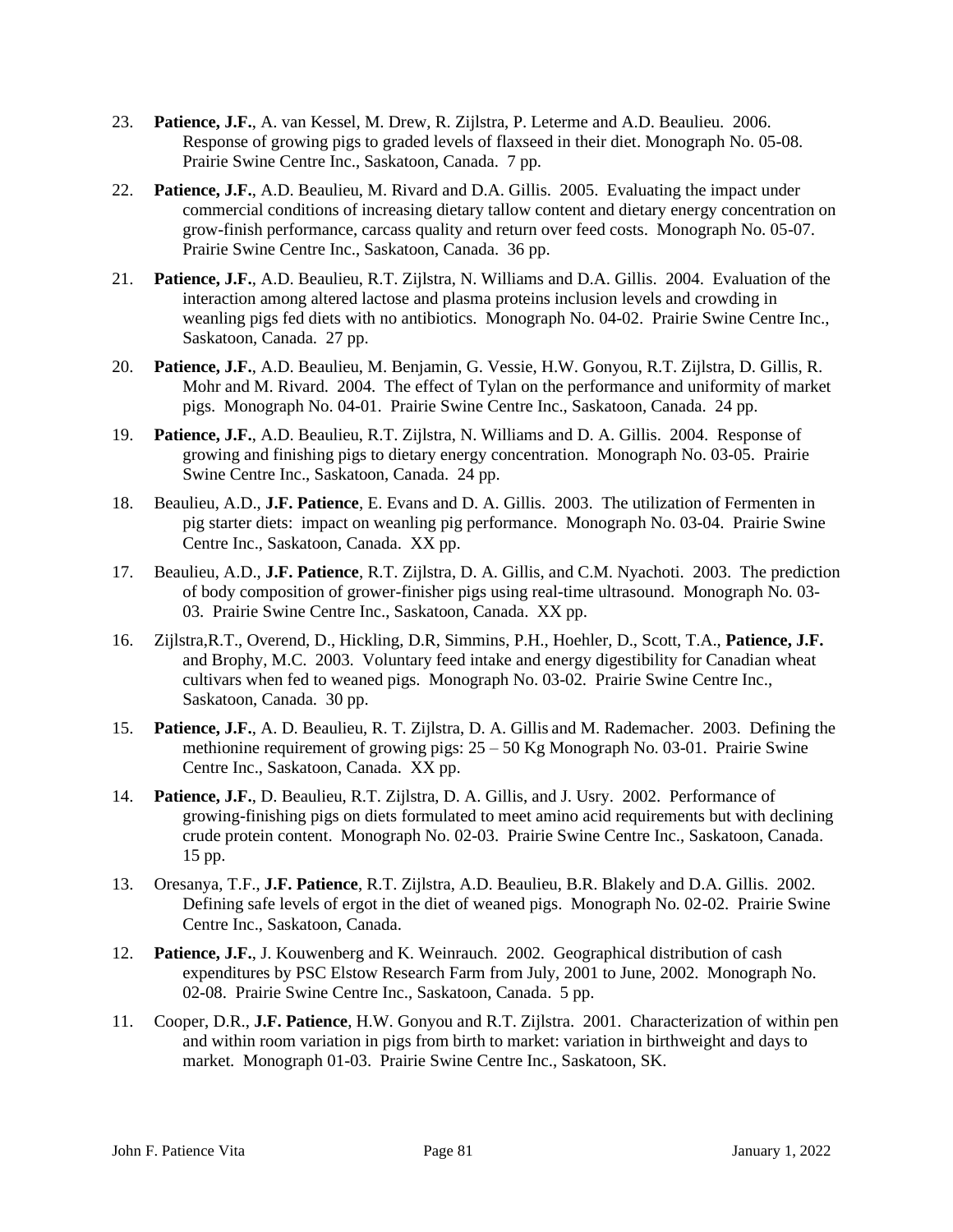- 10. Smith, L., **J.F. Patience**, H.W. Gonyou, A.D. Beaulieu and R.D. Boyd. 2001. Impact of nursery feeder adjustment and group size/density on the performance of pigs from 4 to 10 weeks of age. Monograph No. 01-01. Prairie Swine Centre Inc., Saskatoon, Canada. 25 pp.
- 9. Prairie Swine Centre Inc. 2000. Pork Production Reference Guide. Prairie Swine Centre Inc., Saskatoon, Canada. 52 pp.
- 8. Lorschy, M.L., **J.F. Patience**, D.A. Gillis and S.L. Neis. 1998. Comparison of lysine requirements based on animal performance, plasma urea nitrogen and nitrogen balance studies. Monograph No. 98-06. Prairie Swine Centre Inc., Saskatoon, Canada. 27 pp.
- 7. Lorschy, M.L., **J.F. Patience**, D.A. Gillis and S.L. Neis. 1998. Defining the digestible threonine requirement based on protein deposition rate for pigs of a defined strain grown from 20 to 45, 45 to 75 and 75 to 120 kg body weight. Monograph No. 98-04. Prairie Swine Centre Inc., Saskatoon, Canada. 68 pp.
- 6. Lorschy, M.L., **J.F. Patience**, D.A. Gillis and S.L. Neis. 1998. Defining the digestible tryptophan requirement based on protein deposition rate for pigs of a defined strain grown from 20 to 45, 45 to 75 and 75 to 120 kg body weight. Monograph No. 98-03. Prairie Swine Centre Inc., Saskatoon, Canada. 85 pp.
- 5. Lorschy, M.L., **J.F. Patience**, D.A. Gillis, S.L. Neis, I. McMillan and M. Quinton. 1998. Defining the digestible lysine requirement based on protein deposition rate for pigs of a defined strain grown from 20 to 45, 45 to 75 and 75 to 120 kg body weight. Monograph No. 9801. Prairie Swine Centre Inc., Saskatoon, Canada. 108 pp.
- 4. Lorschy, M.L., **J.F. Patience** and D.A. Gillis. 1997. Characterizing protein deposition curves in growing-finishing pigs of a commercial genotype. Monograph No. 97-03. Prairie Swine Centre Inc., Saskatoon, SK. 31 pp.
- 3. **Patience, J.F.**, H.W. Gonyou, D.L. Whittington, E. Beltranena, C.S. Rhodes and A. van Kessel. 1997. Evaluation of site and age of weaning on piglet growth performance and post-weaning behaviour on sow productivity. Monograph No. 97-02. Prairie Swine Centre Inc., Saskatoon, SK. 31 pp.
- 2. **Patience, J.F.**, D. Gillis and C.F.M. de Lange. 1996. The evaluation of dehulled canola meal as a replacement for soybean meal in the diets of growing and finishing pigs. Monograph No. 96- 02. Prairie Swine Centre Inc., Saskatoon, SK. 16 pp.
- 1. **Patience, J.F.** and D. Gillis. 1996. Impact of preslaughter withdrawal of vitamin and trace mineral supplements on pig performance and meat quality. Monograph No. 96-01. Prairie Swine Centre Inc., Saskatoon, SK. 11 pp.

## **LETTERS**

1. **Patience, J.F.** 1999. Canadian pig farmers not to blame. Letter to the Editor, Report on Business, The Globe and Mail. January 2

## **MISCELLANEOUS EXTENSION PUBLICATIONS**

## *Trade magazines*

- 46. Norton, S., K. Betts, J. Jolliff, C. Pilcher, M. Ritter, J. Erickson, B. Ramer, C. Parson, N. Gabler and J. Patience. 2020. More details on so-called corn diet: Slow growth diets prove effective in buying time for producers. Blue Print Edition, Nat'l Hog Farmer. October 2020. pp. 24-25.
- 45. Olsen, K. and **J. Patience**. 2020. Does phytase release less phosphorus than we think? Website: nationalhogfarmer.com. Posted July 7.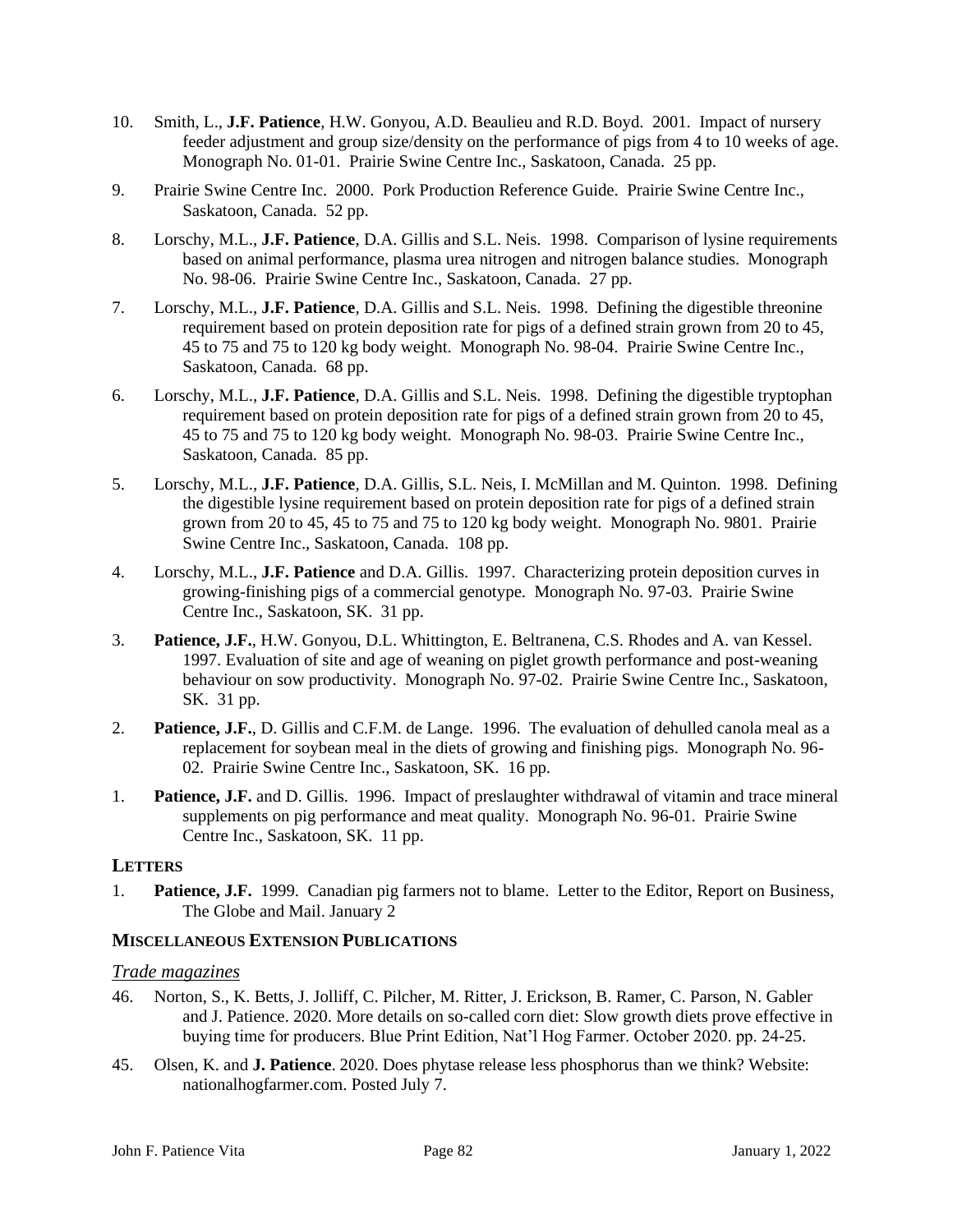- 44. Gabler, N., **J. Patience**, L. Greiner and J. Ross. 2020. Nutritional approaches to reduce growth rates and feed intake. Website: nationalhogfarmer.com. Posted May 12.
- 44. **Patience, J.F**. 2019. Management tips for reducing antibiotic use. All About Feed. December 19.
- 43. Ruckman, L. and **J. Patience.** 2019. Specialty proteins provide benefit in antibiotic-free diets. Farm Journal's Pork. September.
- 42. Ruckman, L. and **J.F. Patience**. 2019. Super-dosing phytase may go beyond improving phosphorus digestibility. National Hog Farmer. Website: nationalhogfarmer.com. Posted August 15.
- 41. Ruckman, L. and **J. Patience.** 2019. Specialty proteins and antibiotics in nursery pig diets. Farm Journal's Pork. Website: porkbusiness.com. Posted July 2.
- 40. **Patience, J.F**. 2019. Feeding and management for antibiotic-reduced and antibiotic-free pork production. AFMA Matrix, Vol. 28(3):23-31.
- 39. **Patience, J.F.** and A. Petry. 2019. Energy is not energy, at least to a pig. National Hog Farmer. Website: nationalhogfarmer.com. Posted June 20.
- 38. **Patience, J.F**., S. Gould and J. Acosta. 2019. Just how much mycotoxin can a pig handle? National Hog Farmer. Website: nationalhogfarmer.com. Posted April 18.
- 37. Acosta, J. and **J.F. Patience.** 2018. Does fiber affect phytase in the diet? National Hog Farmer. Website: nationalhogfarmer.com. Posted August 2.
- 36. Huntley, N.F. and **J.F. Patience**. 2018. Xylose and swine nutrition. National Hog Farmer. Website: nationalhogfarmer.com. Posted April 5.
- 35. **Patience, J.F**. 2018. Amount and type of fiber in pig diets impact performance. National Hog Farmer. Website: nationalhogfarmer.com. Posted March 2.
- 34. **Patience, J.F**. 2018. Focus on fiber and the impact on swine diet components. National Hog Farmer. Website: nationalhogfarmer.com. Posted February 1.
- 33. Li, Q., N.K. Gabler, C.L. Loving, J.C. Sparks and **J. Patience**. 2017. Fiber-degrading enzyme cocktail improved pig's gut health and growth. National Hog Farmer. Website: nationalhogfarmer.com. Posted November 22.
- 32. Kellner, T.A. and **J.F. Patience**. 2017. Energy content of dietary fat sources determined for pigs. National Hog Farmer. Website: nationalhogfarmer.com. Posted November 01.
- 31. Huntley, N. and **J. Patience**. 2017. Immune system stimulation increases nursery pig maintenance energy requirements. National Hog Farmer. Website: nationalhogfarmer.com. Posted September 28.
- 30. Cornelison, A. and **J. Patience**. 2017. Sick pigs significantly affect your financial health. National Hog Farmer. Posted May 25.
- 29. Becker, S. and **J. Patience**. 2017. Study: Don't blame high-sulfate water for poor performance. National Hog Farmer. Website: nationalhogfarmer.com. Posted October 26.
- 28. Olsen, K., N. Gabler, W. Schweer, K. Schwartz, C. Rademacher and **J. Patience**. 2017. Progress in evaluating alternatives for antibiotics in nursery pig diets. National Hog Farmer. Website: nationalhogfarmer.com. Posted August 24.
- 27. Li, Q., E. Burrough, N. Gabler and **J. Patience**. 2017. Dietary fiber affects pigs' response to an experimentally induced E. Coli diarrhea. National Hog Farmer. Website: nationalhogfarmer.com. Posted July 27.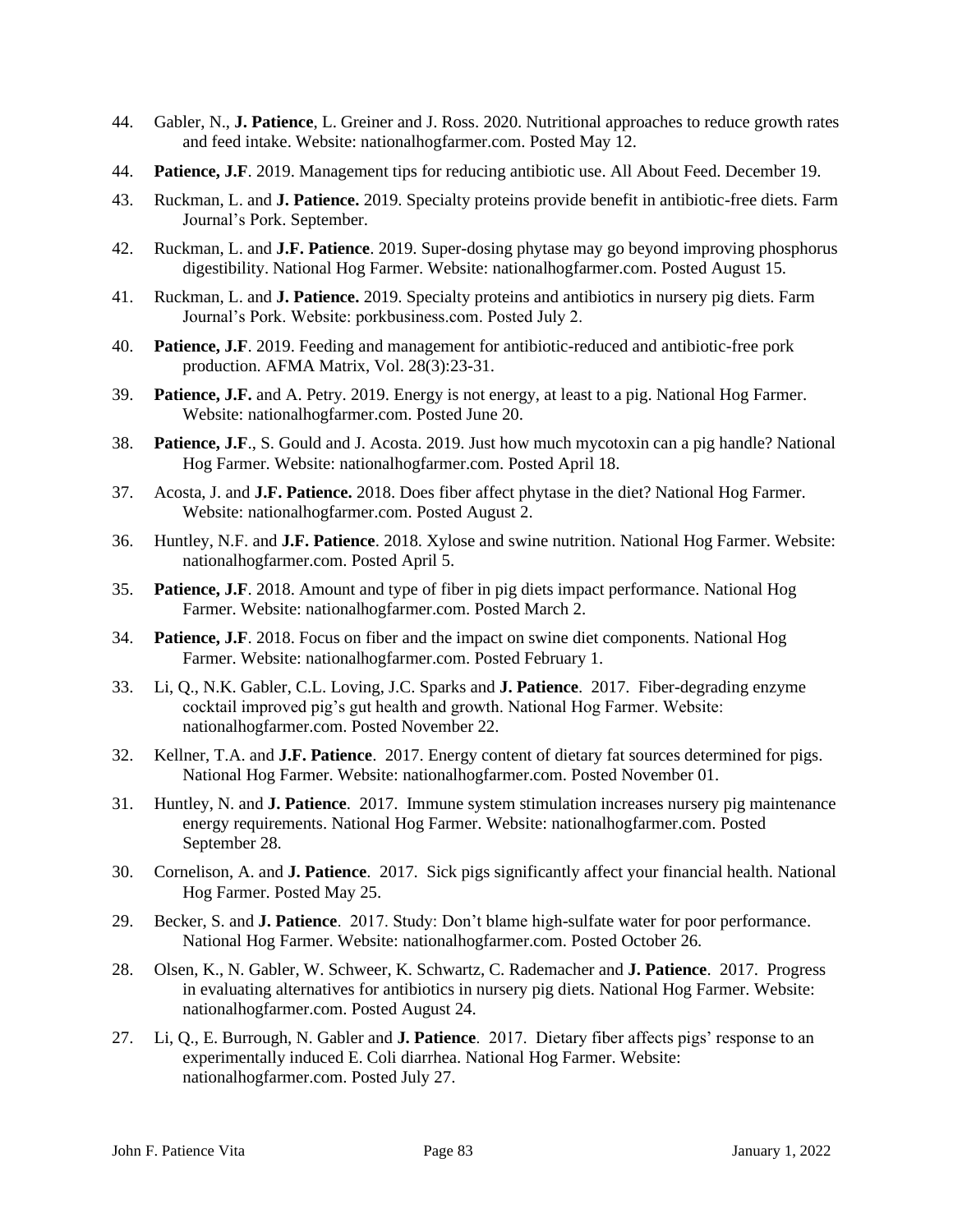- 26. Acosta, J., **J. Patience**, C. Jones and C. Stark. 2017. Does grinding mill type affect digestibility when reducing corn particle size from 700 to 300 microns? National Hog Farmer. Website: nationalhogfarmer.com. Posted June 22.
- 25. Cornelison, A and **J. Patience**. 2017. How sick pigs affect your financial health. National Hog Farmer. Website: nationalhogfarmer.com. Posted May 25.
- 24. Huntley, N., **J. Patience** and M. Nyachoti. 2017. Health challenges impairs pigs' production efficiency and profitability. National Hog Farmer. Website: nationalhogfarmer.com. Posted April 27.
- 23. **Patience, J.F**., S. Gould, C. Holloway, R.D. Boyd, C. Zier-Rush and A, Elsbernd. 2017. Superdosing phytase improves grow-finish performance. National Hog Farmer. Website: nationalhogfarmer.com. Posted March 22.
- 22. **Patience, J.F.** 2017. Super-dosing phytase improves nursery growth performance. National Hog Farmer. Website: nationalhogfarmer.com. Posted February 23.
- 21. Kellner, T. and **J.F. Patience**. 2017. Solving the puzzle: How to meet your pork carcass iodine value standard. National Hog Farmer. Website: nationalhogfarmer.com. Accessed January 26.
- 20. Azarpajouh, S., J. Colpoys, J. Dekkers, N. Gabler, **J.F. Patience** and A.K. Johnson. 2016. Feed efficient pigs deal better with stress. Pig Progress. Available at: [http://www.pigprogress.net/Sows/Articles/2016/9/Feed-efficient-pigs-deal-better-with-stress-](http://www.pigprogress.net/Sows/Articles/2016/9/Feed-efficient-pigs-deal-better-with-stress-2868050W/?cmpid=NLC|pigprogress_focus|2016-09-02|Feed_efficient_pigs_deal_better_with_stress)[2868050W/?cmpid=NLC|pigprogress\\_focus|2016-09-](http://www.pigprogress.net/Sows/Articles/2016/9/Feed-efficient-pigs-deal-better-with-stress-2868050W/?cmpid=NLC|pigprogress_focus|2016-09-02|Feed_efficient_pigs_deal_better_with_stress) 02|Feed efficient pigs deal better with stress
- 19. Azarpajouh, S., J. Colpoys, J. Dekkers, N. Gabler, **J. Patience**, and A. Johnson. 2016. Selection for feed efficiency helps pigs adapt to stressors. National Hog Farmer; Blueprint it's all in the genes. April 20-25.
- 18. **Patience J.F.,** A.K. Johnson, J. Dekkers, and J.C. Colpoys. 2014. Debunking feed efficiency myths. PORK Network. September Pp 11-12.17.
- 17. T. Kellner and **J.F. Patience**. 2012. Diet choices drive carcass fat quality. Nat'l Hog Farmer 57(2):14-15.
- 16. **J.F. Patience**. 2010. Diets must focus on net return. Nat'l Hog Farmer 55(4):24-27.
- 15. **J.F. Patience**. 2009. Rethinking the measures of dietary efficiency. Nat'l Hog Farmer xxxxxxx.
- 14. **J.F. Patience**. 2008. Variation: You can manage it, but you can't avoid it. Nat'l Hog Farmer 53(4):6-11.
- 13. Beaulieu, A.D. and **J.F. Patience**. 2005. Tallow and Energy for Grow-Finish Pigs: Evaluating the Impact Under Commercial Conditions of Increasing Dietary Energy Concentration on Grow-Finish Performance, Carcass Quality and Return Over Feed Cost. Council News – News and Views (October, 2005) Manitoba Pork Council, Winnipeg, MB
- 12. **Patience, J.**, H. Gonyou and R. Zijlstra. 2004. Manejo de la variabilidad en el cedo. SUIS, Asis Veterinaria, Zaragoza, Spain. No. 11 (October):28-31.
- 11. Zijlstra, R.T. and **J.F. Patience**. 2002. How feed evaluation and feed intake are related. Council News – News and Views 26 (February, 2002) Manitoba Pork Council, Winnipeg, MB
- 10. Beltranena, E., H. W Gonyou, **J.F. Patience, J.F.**, and M. Blair. 1996. Weanling pigs show no methionine source preference. Feedstuffs 68(40): 11, 22.
- 9. **Patience, J.F.**, H. W Gonyou and D.L. Whittington. 1995. Marketing heavier hogs: Impact on the total farm production system. Western Hog Journal 17(2):33-35, 52.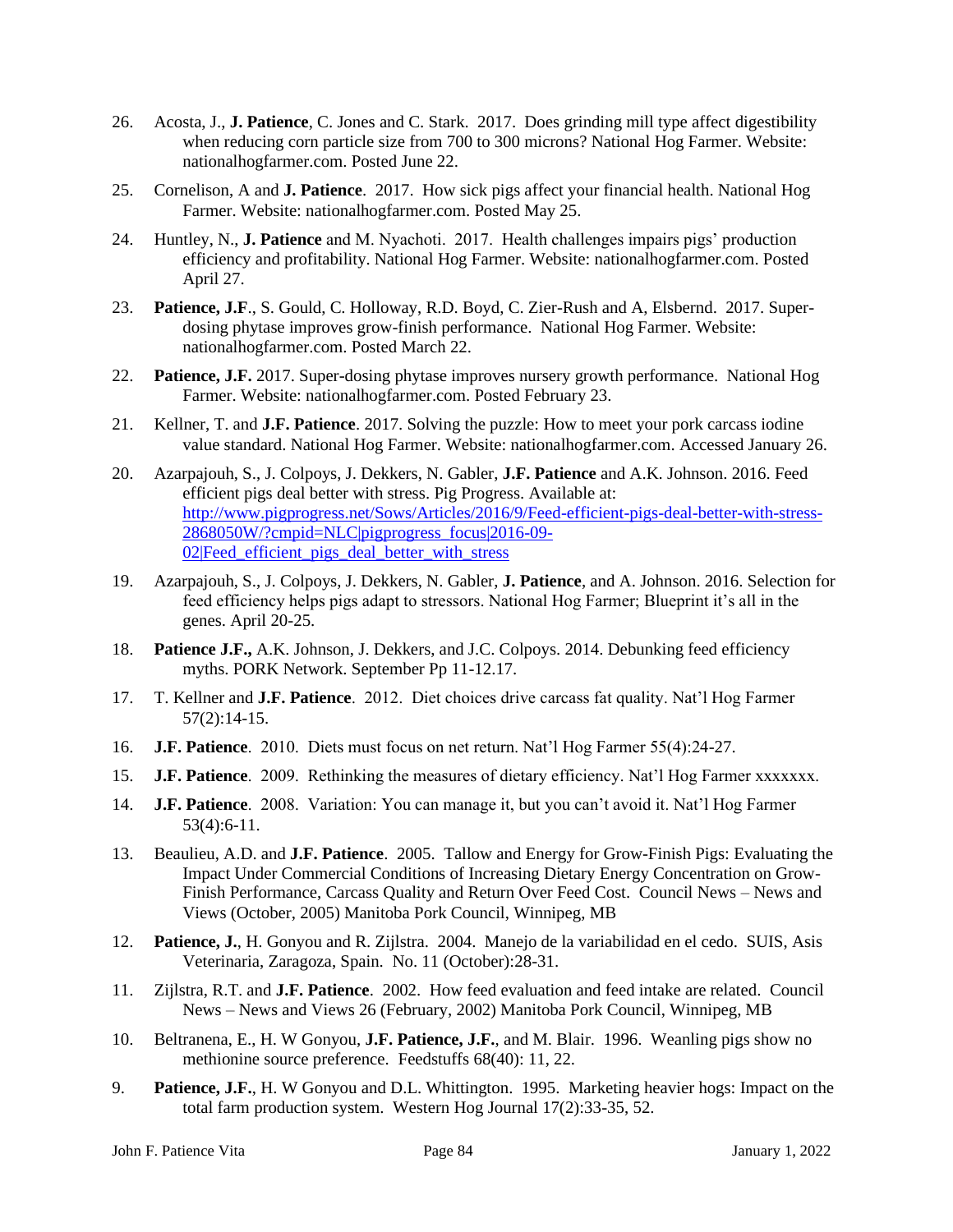- 8. **Patience, J.F.** and C.F.M. de Lange. 1994. Advances in production efficiency, product quality lie ahead. Feedstuffs 66(17):13-15.
- 7. **Patience, J.F.** and G.I. Christison. 1989. L'ajout d'un antibiotique dans la moulee predebut pour porcs est-il economiquement rentable. Le Meunier, 23(3), 26-27.
- 6. **Patience, J.F.** 1989. La base fisiologica de los electyrolitos: un aspecto frecuente no comprendido de la nutricion. Revista Procirama, Mexico City, Mexico.
- 5. **Patience, J.F.** and R.M. Teather. 1988. Biotechnology and pork production. Western Hog Journal 10(1):58-59.
- 4. **Patience, J.F.** 1988. L'influence de la qualite de l'eau en production animale. L'Informateur Agricole, 8(10):21-22, 28.
- 3. **Patience, J.F.**, R.E. Austic and R.D. Boyd. 1987. Acid-base homeostasis in swine a nutritional perspective. Feedstuffs, 59(27):13, 15-18.
- 2. **Patience, J.F.** 1986. A brief history of the pig. Western Hog Journal, Vol. 8(2):12, 14-15.
- 1. **Patience, J.F.** 1976. British ideas used in unconventional building. Nat'l Hog Farmer, pp. 83.

#### *Research and extension reports*

- 156. Ruckman, L.A. and **J.F. Patience.** 2019. The effect of phytogenic and acidifying feed additives on growth performance and carcass characteristics of grow-finish pigs. Animal Industry Report, Iowa State University. AS-Leaflet-R3346. 6 pp.
- 155. Kellner, T.A., S. Gould, D. Koehler, L. Courtney, L. Gesing and **J.F. Patience**. 2017. Determination of SID tryptophan to lysine ratio in nursery pigs. Animal Industry Report, Iowa State University. AS-Leaflet-R3189. 2 pp.
- 154. Kellner, T.A., G.G. Gourley, S. Wisdom and **J.F. Patience.** 2017. Evaluation of iodine value product and dietary linoleic acid as a predictor of carcass iodine value under commercial conditions. Animal Industry Report, Iowa State University. AS-Leaflet-R3188. 2 pp.
- 153. Acosta, J. and **J. Patience.** 2016. Effect of reducing mean particle size of corn DDGS using a roller mill or a hammer mill on apparent total tract digestibility of DM, GE, nitrogen and NDF in growing and finishing pigs. Animal Industry Report, Iowa State University. AS-Leaflet-R3121. 2 pp.
- 152. Kellner, T.A., L.H. Baumgard, K.J. Prusa and **J. Patience.** 2016. Does heat stress alter the pig's response to dietary fat source, as it relates to apparent or true total track digestibility? Animal Industry Report, Iowa State University. AS-Leaflet-R3120. 2 pp.
- 151. Weiland, S. and **J. Patience.** 2016. Xylanase effects on apparent total tract digestibility of energy and dry matter with or without DDGS at three time points over six weeks in growing pigs. Animal Industry Report, Iowa State University. AS-Leaflet-R3122. 1 pp.
- 150. Flohr, J.R., M.D. Tokach, **J.F. Patience**, G. Gourley, J.M. DeRouchey, S.S. Dritz, J.C. Woodworth and R.D. Goodband. 2015. Re-evaluating floor space allowance and removal strategy effects on the growth of heavyweight finishing pigs. Kansas Agricultural Experiment Station Research Reports: Vol. 1: Iss. 7. https://doi:org/10.4148/2378-5977.1143.
- 150. Mauch, E., N. Gabler, N. Serao, T. Weber, **J. Patience,** B. Kerr and J. Dekkers. 2015. Effect of low energy, high fiber diets on digestibility traits in pigs selected for residual feed intake. Animal Industry Report, Iowa State University. AS-Leaflet-3033. 2 pp.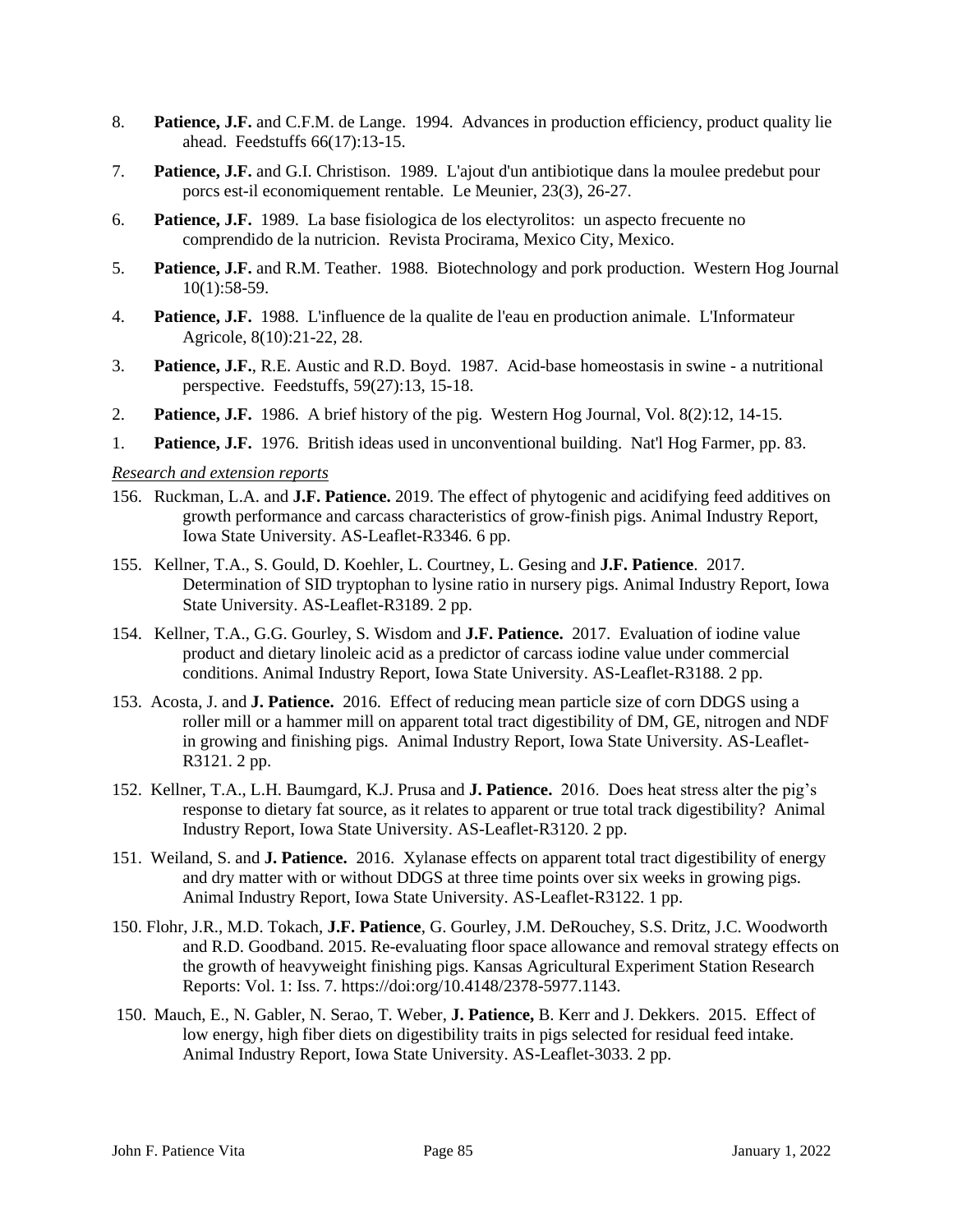- 149. **Patience, J.F.,** S. Gould, D. Koehler, B. Corrigan, A. Elsbernd and C. Holloway. 2015. Superdosed phytase improves rate and efficiency of gain in nursery pigs. Animal Industry Report, Iowa State University. AS-Leaflet-3035. 2 pp.
- 148. Acosta, J., D. Boyd and **J.F. Patience**. 2015. Differential digestibility of innate versus added fat in the diets of growing pigs. Animal Industry Report, Iowa State University. AS-Leaflet-3034. 2 pp.
- 147. **Patience, J.F.** S. Gould and C. Holloway. 2014. The Impact of Housing System on the Determination of Apparent Total Tract Digestibility of Energy and Dry Matter. Animal Industry Report, Iowa State University. AS-Leaflet-2929. 2 pp.
- 146. Newman, M., **J.F. Patience** and C. Hurburgh. 2014. Corn Grown Under Drought-Stressed Conditions Does Not Have Lower Energy Content than Corn Grown in a Previous "Normal" Year. Animal Industry Report, Iowa State University. AS-Leaflet-2928. 2 pp.
- 145. Acosta, J., R.D. Boyd and **J.F. Patience**. 2014. Nitrogen Retention and Nutrient Digestibility in Diets Formulated Using the Net Energy System. Animal Industry Report, Iowa State University. AS-Leaflet-2927. 2 pp.
- 144. Gutierrez, N.A., N. VL Lopes Serao, B.J. Kerr, R.T. Zijlstra and **J.F. Patience**. 2014. Identifying Dietary Fiber Components that Best Predict the Digestible and Metabolizable Energy Content in Nine Corn Co-Products Fed to Growing Pigs. Animal Industry Report, Iowa State University. AS-Leaflet-2926. 2 pp.
- 143. Mauch, E., J. Young, **J. Patience,** N. Gabler and J. Dekkers,. 2014. Effect of Low Energy, High Fiber Diets on Pigs Selected for Residual Feed Intake. Animal Industry Report, Iowa State University. AS-Leaflet-2917. 2 pp.
- 142. Arkfeld, E., E. Hamman, J. Berger, R. Johnson, J. Young, C. Fedler, K. Prusa, **J. Patience,** J. Dekkers, N. Gabler, S. Lonergan and E. Huff-Lonergan. 2014. Divergent Selection for Residual Feed Intake Impacts Carcass Composition of Pigs on High or Low Energy Diets. Animal Industry Report, Iowa State University. AS-Leaflet-2906. 2 pp.
- 141. Arkfeld, E., E. Hamman, J. Berger, R. Johnson, J. Young, C. Fedler, K. Prusa, **J. Patience**, J. Dekkers, N. Gabler, S. Lonergan and E. Huff-Lonergan. 2014. The Impact of Divergent Selection for Residual Feed Intake on Meat Quality Traits of Loins from Pigs on High or Low Energy Diets. Animal Industry Report, Iowa State University. AS-Leaflet-2907. 2 pp.
- 140. Arkfeld, E., E. Hamman, J. Berger, R. Johnson, J. Young, **J. Patience**, J. Dekkers, N. Gabler, S. Lonergan and E. Huff-Lonergan. 2014. Diets Differing in Energy and Fiber Content Affected Adipose Tissue Quality of Carcasses from Pigs Divergently Selected for Residual Feed Intake. Animal Industry Report, Iowa State University. AS-Leaflet-2905. 2 pp.
- 139. Kellner, T.A., K.J. Prusa and **J.F. Patience**. 2014. Prediction of loin, belly and jowl IV based on diet composition versus daily fatty acid intake. Animal Industry Report, Iowa State University. AS-Leaflet. 2 pp.
- 138. Myers, A. and **J.F. Patience.** 2014. The Effects of Cereal Type and Xylanase Supplementation on Pig Growth Performance and Energy Digestibility. Animal Industry Report, Iowa State University. AS-Leaflet-2930. 2 pp.
- 137. Young, J., **J. Patience,** N. Gabler and J. Dekkers. 2013. Feed intake, feed efficiency, and growth of pigs selected for divergent RFI fed high versus low energy diets. Animal Industry Report, Iowa State University. AS-Leaflet-R2831.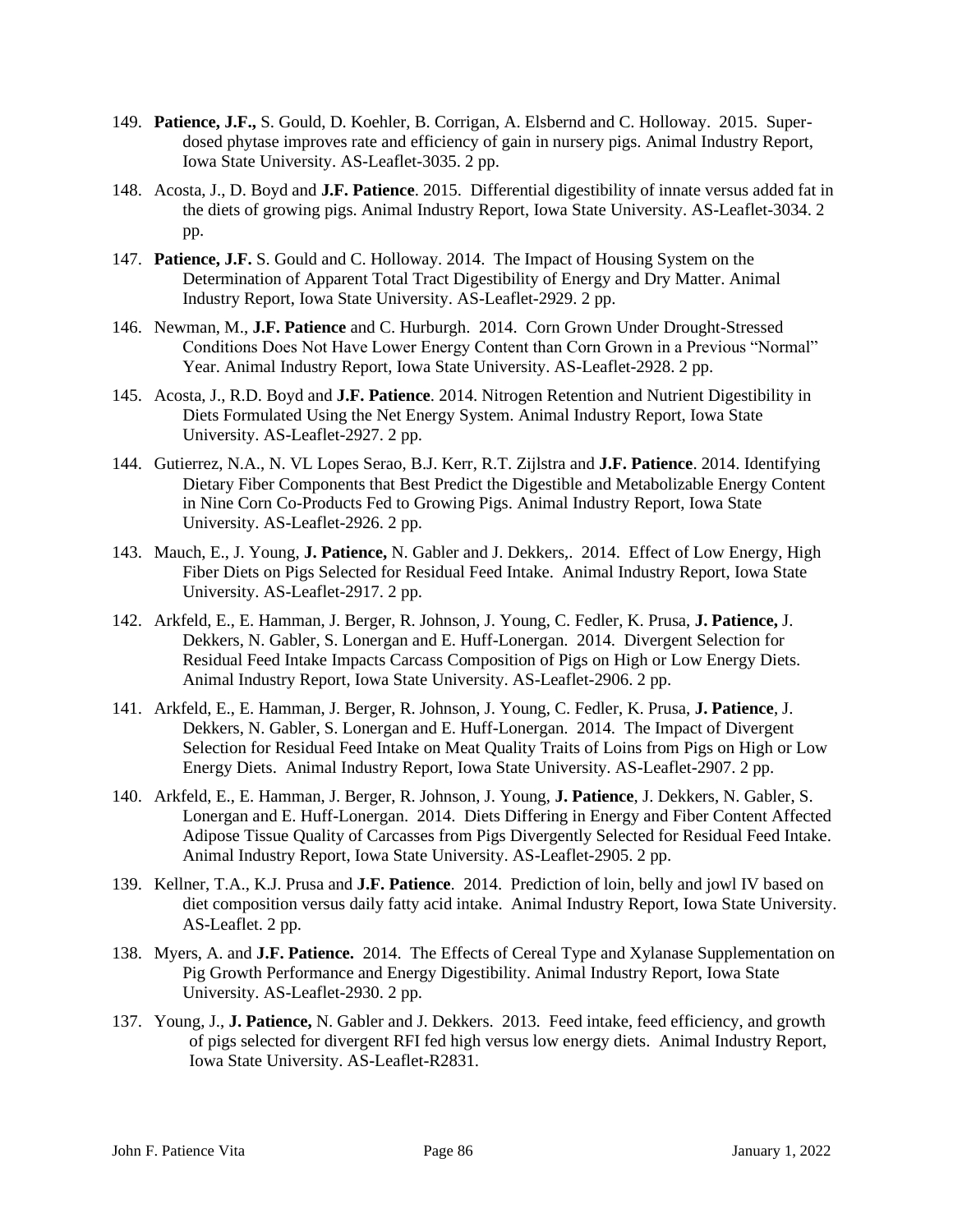- 136. Elsbernd, A., K. Prusa and **J. Patience**. 2013. A comparison of fresh and frozen chops and roasts from gilts, physical castrates, entire males and immunologically castrated males. Animal Industry Report, Iowa State University. AS-Leaflet-R2831.
- 135. Kellner, T., K. Prusa and **J. Patience**. 2013. The impact of duration of feeding and saturation of dietary fats on changes in body fat over time and on final carcass lipid iodine values. Animal Industry Report, Iowa State University. AS-Leaflet-R2822.
- 134. Weber, E., **J. Patience** and K. Stalder. 2013. Feeder space availability and dried distillers grains with solubles inclusion level interaction on grow-finish pig performance and total tract digestibility in a commercial setting. Animal Industry Report, Iowa State University. AS-Leaflet-R2820.
- 133. Jones, C., **J. Patience**, N. Gabler, R. Main and D. Madson. 2013. Poor weaning transition ADG in pigs is not correlated with pathological or immunological markers of enteric disease during a PRRSV outbreak. Animal Industry Report, Iowa State University. AS-Leaflet-R2808.2 pp.
- 132. SanzFernandez, M.V., N. Upah, S. Pearce, A. Nayeri, E. Sucu, N.K. Gabler, **J.F. Patience** and L.H. Baumgard. 2012. Prolactin's role during acute and chronic heat stress in growing pigs. Animal Industry Report, Iowa State University. AS-Leaflet-R2737.
- 131. Pilcher, C. and **J. Patience**. 2012. Impact of tylosin phosphate and distillers dried grains with soluble on amino acid and energy digestibility of diets fed to growing pigs. Animal Industry Report, Iowa State University. AS-Leaflet-R2744.
- 130. Kellner, T. and **J. Patience**. 2012. Carcass lipid iodine values taken from three carcass sites are affected by dietary fat level and source during the finishing period. Animal Industry Report, Iowa State University. AS-Leaflet-R2736
- 129. Jones, C. and **J. Patience**. 2012. Birth weight and post-weaning failure to thrive affect subsequent growth performance, but not nursery nutrient digestibility or carcass composition of pigs. Animal Industry Report, Iowa State University. AS-Leaflet-R2733
- 128. Jones, C. and **J. Patience**. 2012. Feed efficiency in nursery pigs is maximized when additional Lys is supplied by L-Lys•HCl instead of intact protein, but not affected by differing NEAA nitrogen sources.. Animal Industry Report, Iowa State University. AS-Leaflet-R2735
- 127. Jones, C. N. Gabler and **J. Patience**. 2012. Post-weaning failure to thrive in pigs is associated with increased organ weights and possible anemia, but not changes in intestinal function. Animal Industry Report, Iowa State University. AS-Leaflet-R2734
- 126. Nitikanchana, S, A.L. Chipman, M.D. Tokach, S.S. Dritz, J. Usry and **J.F. Patience.** 2011. Influence of dietary isoleucine:lysine ratio on the optimal tryptophan:lysine ratio for 13- to 24 lb pigs. Proc. Kansas Swine Industry Days, Kansas State University, Manhattan.
- 125. Greco, A., C.R. Hurburgh, G.P. Munkvold, J.F. **Patience,** C.K. Jones and C.M. Pilcher**.** 2011. Defining the feeding value of moldy corn selected for low mycotoxin content. Animal Industry Report, Iowa State University. AS-Leaflet-R2656.
- 124. **J.F. Patience** and A. Chipman. 2011. Impact of zinc source and timing of implementation on grow-finish performance, carcass composition and locomotion score. Animal Industry Report, Iowa State University. AS-Leaflet-R2655.
- 123. Jones, C., **J.F. Patience**, N. Gabler and R. Main. 2011. Irrespective of differences in weaning weight, feed efficiency is not different among pigs with varying average daily gain. Animal Industry Report, Iowa State University. A.S. R2652.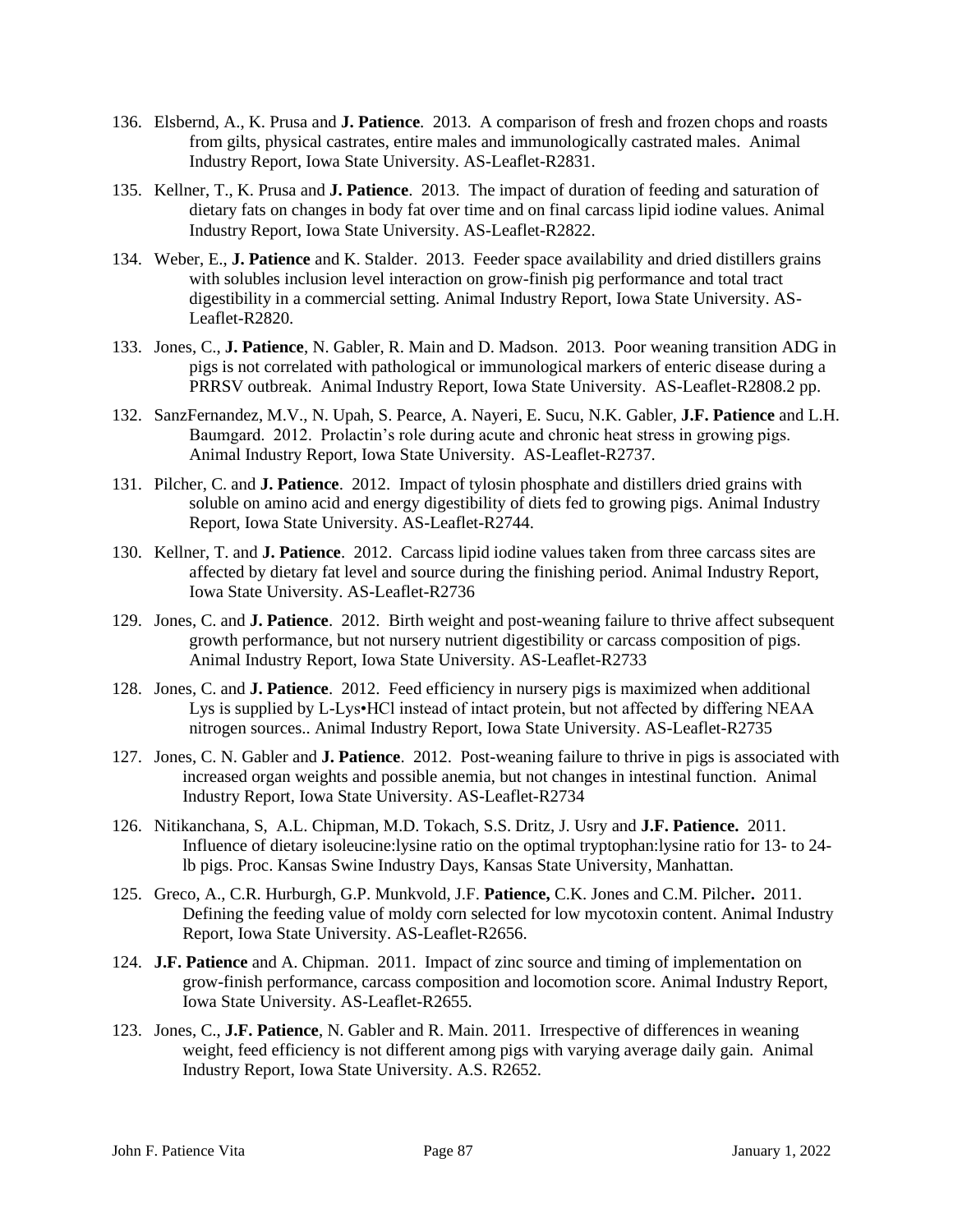- 122. Jones, C., **J.F. Patience**, N. Gabler and R. Main. 2011. Both weaning weight and post-weaning growth performance affect nutrient digestibility and energy utilization in pigs. Animal Industry Report, Iowa State University. A.S. R2654.
- 121. Jacobs, B.M., **J.F. Patience,** K.J. Stalder, W.A. Dozier III, and B.J. Kerr**.** 2011. Evaluation of drying methods on nitrogen and energy concentrations in pig feces and urine, and on poultry excrera. Animal Industry Report, Iowa State University. AS-Leaflet-R2653.
- 120. Lekander, J., K. Stalder, A.K. Johnson, **J.F. Patience,** and L.A. Karriker**.** 2011. Correlation between femur and metatarsal mineral content in swine. Animal Industry Report, Iowa State University. AS-Leaflet-R2651.
- 119. M. Honeyman and **J. Patience.** 2011. Effects of bedding on pig performance and feed digestibility: Progress report. Animal Industry Report, Iowa State University. AS-Leaflet-R2615.
- 118. Young, J., R. Bergsma, Egbert Knoll, **J.F. Patience** and J. Dekkers. 2010. Reproductive performance of Yorkshire sows selected for residual feed intake. Animal Industry Report, Iowa State University. AS-Leaflet-R2554. 1 pp.
- 117. **Patience, J.F.** 2009. Energy in swine nutrition. Animal Industry Report, Iowa State University. AS-Leaflet-R2457.
- 116. P. Leterme, A.D. Beaulieu and **J.F. Patience**. 2007. Does the energy of peas depend on their composition? 2006 Annual Research Report, Prairie Swine Centre Inc., Saskatoon, SK. pp. 41- 42.
- 115. Beaulieu, A.D., K.A. Ross, D.A. Gillis and **J.F. Patience**. 2007. Interaction of dietary energy and phytase on performance of weanling pigs. 2006 Annual Research Report, Prairie Swine Centre Inc., Saskatoon, SK. pp. 39-40.
- 114. **Patience, J.F.**, A.D. Beaulieu and T. Osmamagic. 2007. Impact of piglet birthweight on growout performance and carcass quality. 2006 Annual Research Report, Prairie Swine Centre Inc., Saskatoon, SK. pp. 36-38.
- 113. **Patience, J.F.**, A.D. Beaulieu, J. Merrill, D.A. Gillis and G. Vessie. 2007. Effect of ractopamine in finishing diets: Economics. 2006 Annual Research Report, Prairie Swine Centre Inc., Saskatoon, SK. pp. 34-35.
- 112. **Patience, J.F.**, A.D. Beaulieu, P. Shand, Z. Pietrasik, J. Merrill, D.A. Gillis and G. Vessie. 2007. Effect of ractopamine in finishing diets: Meat quality. 2006 Annual Research Report, Prairie Swine Centre Inc., Saskatoon, SK. pp. 32-33.
- 111. **Patience, J.F.**, A.D. Beaulieu, J. Merrill, D.A. Gillis and G. Vessie. 2007. Effect of ractopamine in finishing diets: Performance and carcass composition. 2006 Annual Research Report, Prairie Swine Centre Inc., Saskatoon, SK. pp. 29-31.
- 110. Predicala, B.Z. and **J.F. Patience**. 2007. Impact of drinking water sulphate levels on gas emissions and manure nutrients. 2006 Annual Research Report, Prairie Swine Centre Inc., Saskatoon, SK. pp. 13-14.
- 109. **Patience, J.F.**, A. van Kessel, M. Drew, R.T. Zijlstra, P. Leterme and A.D. Beaulieu. 2006. Response of growing pigs to graded levels of flaxseed. 2005 Annual Research Report, Prairie Swine Centre Inc., Saskatoon, SK. pp. 24-26.
- 108. Beaulieu, A.D. and **J.F. Patience**. 2006. Developing weaning programs based on age and weight. 2005 Annual Research Report, Prairie Swine Centre Inc., Saskatoon, SK. pp. 21-23.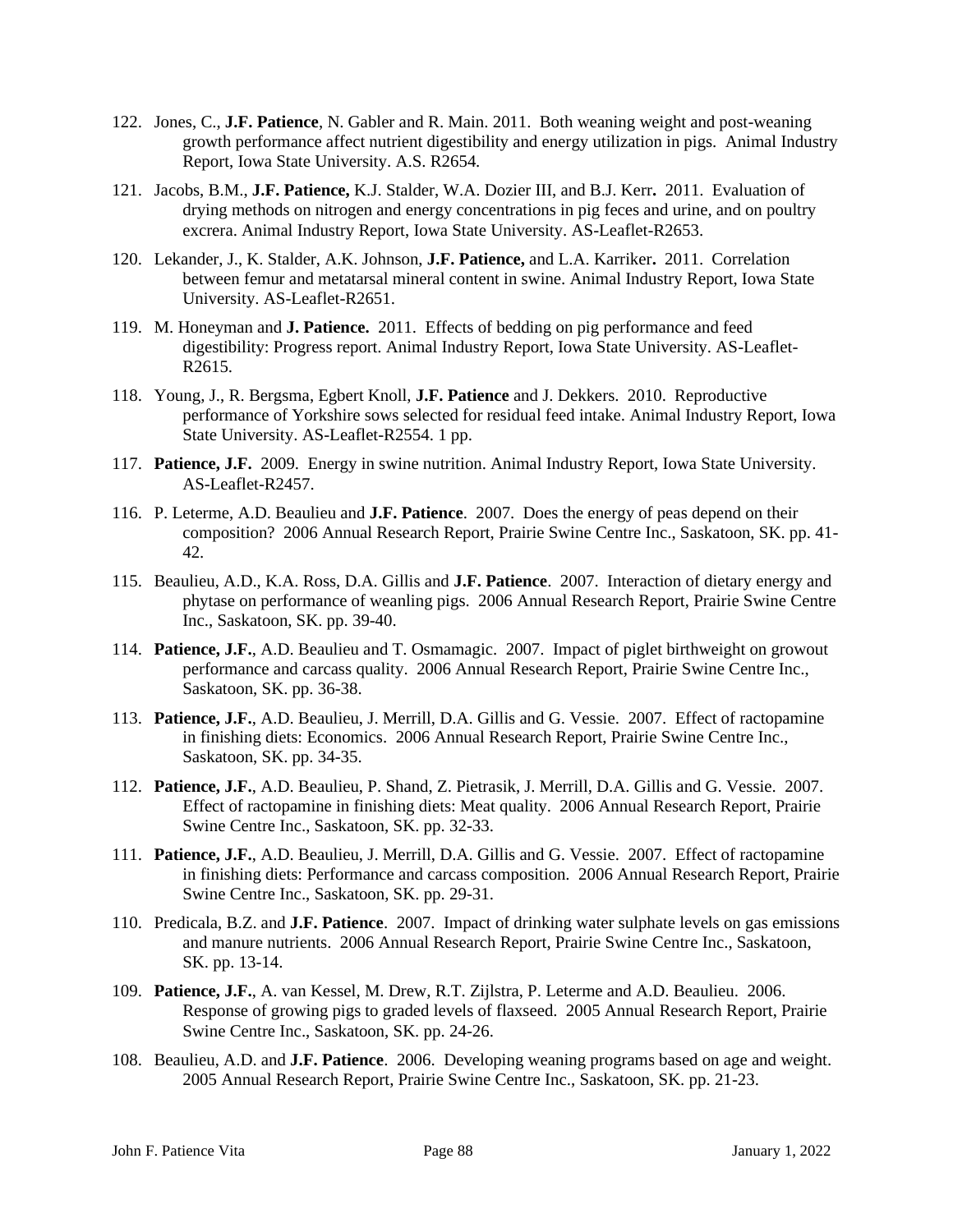- 107. Beaulieu, A.D., T.F. Oresanya and **J.F. Patience**. 2006. Interaction of net energy concentration and feeding level in weaned pigs. 2005 Annual Research Report, Prairie Swine Centre Inc., Saskatoon, SK. pp. 19-20.
- 106. Beaulieu, A.D., **J.F. Patience**, M. Rivard and D.A. Gillis. 2006. Increasing diet tallow and dietary energy concentration on performance. 2005 Annual Research Report, Prairie Swine Centre Inc., Saskatoon, SK. pp. 17-18.
- 105. **Patience, J.F.** and L. Whittington. 2005. Net returns per hog more important than pushing improved production. Centred on Swine, Spring, 2005. Prairie Swine Centre Inc., Saskatoon, SK. Vol. 12(1):4-5.
- 104. Zijlstra, R.T., D. Overend, M. Schalm, A. Owusu-Asiedu, P.H. Simmons and **J.F. Patience**. 2005. Effect of wheat sample, particle size and xylanase supplementation on energy digestibility of wheat fed to grower pigs. 2004 Annual Research Report, Prairie Swine Centre Inc., Saskatoon, SK. pp. 34.
- 103. Nortey, T.N., **J.F. Patience**, P.H. Simmins and R.T. Zijlstra. 2005. Xylanase and phytase supplementation on growth performance of grower pigs. 2004 Annual Research Report, Prairie Swine Centre Inc., Saskatoon, SK. pp. 30-31.
- 102. Zijlstra, R.T., K. Lopetinsky, B. Dening, G.S. Begin and **J.F. Patience**. 2004. Nutritional value of zero-tannin faba beans for growing-finisher hogs. 2004 Annual Research Report, Prairie Swine Centre Inc., Saskatoon, SK. pp. 28-29.
- 101. **Patience, J.F.**, H.W. Gonyou, A.D. Beaulieu, D. Gillis and B. Lawrence. 2005. Crowding reduces performance of weanling pigs. 2004 Annual Research Report, Prairie Swine Centre Inc., Saskatoon, SK. pp. 26-27.
- 100. Beaulieu, A.D., **J.F. Patience**, R.T. Zijlstra, M. Rivard, R. Musser, B. Lawrence, D. Overend, S. Hansen and J. Boychuk. 2005. Interaction among lactose, plasma proteins and crowding in weanlings. 2004 Annual Research Report, Prairie Swine Centre Inc., Saskatoon, SK. pp. 24- 25.
- 99. Beaulieu, A.D., **J.F. Patience** and M. Bedford. 2005. Dietary phytase reduces phosphorus excretion in weanling pigs. 2004 Annual Research Report, Prairie Swine Centre Inc., Saskatoon, SK. pp. 20-21.
- 98. **Patience, J.F.**, A.D. Beaulieu, N. Williams and D. Gillis. 2005. Response of growing-finishing pigs to dietary energy concentration. 2004 Annual Research Report, Prairie Swine Centre Inc., Saskatoon, SK. pp. 22-23.
- 97. **Patience, J.F.**, A.D. Beaulieu and R.T. Zijlstra. 2004. Response of growing and finishing pigs to dietary energy concentration. Centred on Swine, Spring, 2004. Prairie Swine Centre Inc., Saskatoon, SK. Vol. 11(3):6-7.
- 96. Zijlstra, R.T., D. Overend, D. Hickling, P.H. Simmins and **J.F. Patience**. 2004. Feed processing and nutritional quality among wheat classes fed to weaned pigs. Centred on Swine, Spring, 2004. Prairie Swine Centre Inc., Saskatoon, SK. Vol. 11(3):2-3.
- 95. Whittington, D., **J. Patience**, S. Christianson and R. Zijlstra. 2004. Top 10 cost cutters and revenue generators. Centred on Swine, Spring, 2004. Prairie Swine Centre Inc., Saskatoon, SK. Vol. 11(1):2-3.
- 94. Beaulieu, A.D., R.T. Zijlstra, W. Bedford and **J.F. Patience**. 2004. The dose response to phytase inclusion in diets for growing swine. 2003 Annual Research Report, Prairie Swine Centre Inc., Saskatoon, SK. pp. 38.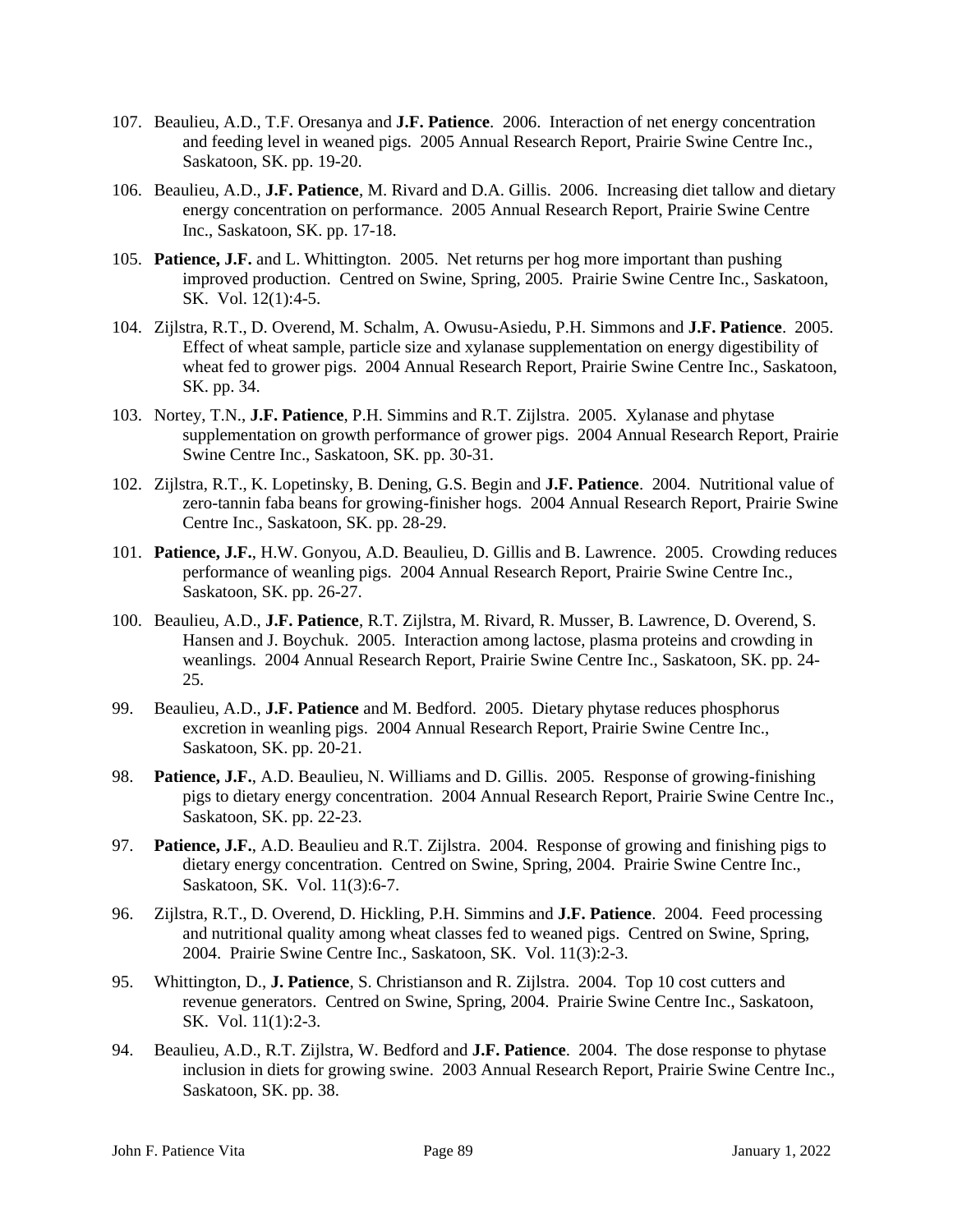- 93. **Patience, J.F**., A.D. Beaulieu, H.W. Gonyou and R.T. Zijlstra. 2004. Pre-planned segregation: The effect of grouping by weight at weaning on variability in body weight at nursery exit. 2003 Annual Research Report, Prairie Swine Centre Inc., Saskatoon, SK. pp. 37.
- 92. **Patience, J.F.**, A.D. Beaulieu and H.W. Gonyou. 2004. Variation in pig performance: Can we do anything about it? 2003 Annual Research Report, Prairie Swine Centre Inc., Saskatoon, SK. pp. 36.
- 91. Zijlstra, R.T., D.R. Hickling and **J.F. Patience**. 2004. Voluntary feed intake and growth performance between grower pigs fed diets containing mustard seed or canola meal. 2003 Annual Research Report, Prairie Swine Centre Inc., Saskatoon, SK. pp. 34.
- 90. Zijlstra, R.T., T.N. Nortey, D. Overend, R. Hawkes, M.D. Drew, **J.F. Patience** and P.H. Simmons. 2004. Effect of wheat sample, particle size and xylanase supplementation on energy digestibility of wheat fed to grower pigs. 2003 Annual Research Report, Prairie Swine Centre Inc., Saskatoon, SK. pp. 33.
- 89. Nortey, T.N., R. Hawkes, D. Overend, M.D. Drew, **J.F. Patience**, M. Blair and R.T. Zijlstra. 2004. Effect of barley sample, particle size and enzyme supplementation on energy digestibility of barley fed to grower pigs. 2003 Annual Research Report, Prairie Swine Centre Inc., Saskatoon, SK. pp. 32.
- 88. Clowes, E.J., R.T. Zijlstra, D. Overend, **J.F. Patience**, P.H. Simmons and M. Blair. 2004. Digestible energy content of low quality barley fed to pigs. 2003 Annual Research Report, Prairie Swine Centre Inc., Saskatoon, SK. pp. 30-31.
- 87. A.Owusu-Asiedu, **J.F. Patience**, P.H. Simmons, A.G. van Kessel, and R.T. Zijlstra. 2004. Soluble and insoluble non-starch polysaccharides on nutrient digestibility and bacterial populations in grower pigs. 2003 Annual Research Report, Prairie Swine Centre Inc., Saskatoon, SK. pp. 28- 29.
- 86. A.Owusu-Asiedu, **J.F. Patience**, B. Laarveld, P.H. Simmons and R.T. Zijlstra. 2004. Soluble and insoluble non-starch polysaccharides on digesta passage rate and voluntary feed intake of grower pigs. 2003 Annual Research Report, Prairie Swine Centre Inc., Saskatoon, SK. pp. 26- 27.
- 85. A.D. Beaulieu, **J.F. Patience**, R.T. Zijlstra and R. Mohr. 2004. The effect of starter feeding regime on variability in bodyweight and performance in the nursery. 2003 Annual Research Report, Prairie Swine Centre Inc., Saskatoon, SK. pp. 24-25.
- 84. Beaulieu, A.D. and **J.F. Patience**. 2003. Phytase improves P bioavailability in swine diets. Centred on Swine, Fall, 2003. Prairie Swine Centre Inc., Saskatoon, SK. Vol. 10(3):1, 3.
- 83. Beaulieu, A.D. and **J.F. Patience**. 2003. Low crude protein diets reduce nitrogen output in the manure, but are they practical? Centred on Swine, Winter, 2003. Prairie Swine Centre Inc., Saskatoon, SK. Vol. 10(4):4-5.
- 82. Christianson, S., S.P. Leman, C. Lague, **J.F. Patience** and E. Barber. 2003. Moisture production of grower-finisher pigs: Field measurements compared with theoretical values. 2002 Annual Research Report, Prairie Swine Centre Inc., Saskatoon, SK. pp. 35.
- 81. **Patience, J.F.**, A.D. Beaulieu, R.T. Zijlstra, D.A. Gillis and M. Rademacher. 2003. The methionine requirement of pigs from 25 to 50 kg. 2002 Annual Research Report, Prairie Swine Centre Inc., Saskatoon, SK. pp. 28-29..
- 80. Christianson, S., S.P. Leman, C. Lague, **J.F. Patience** and H. Gonyou. 2003. Water usage by grower-finisher pigs using dry and wet/dry feeders. 2002 Annual Research Report, Prairie Swine Centre Inc., Saskatoon, SK. pp. 24.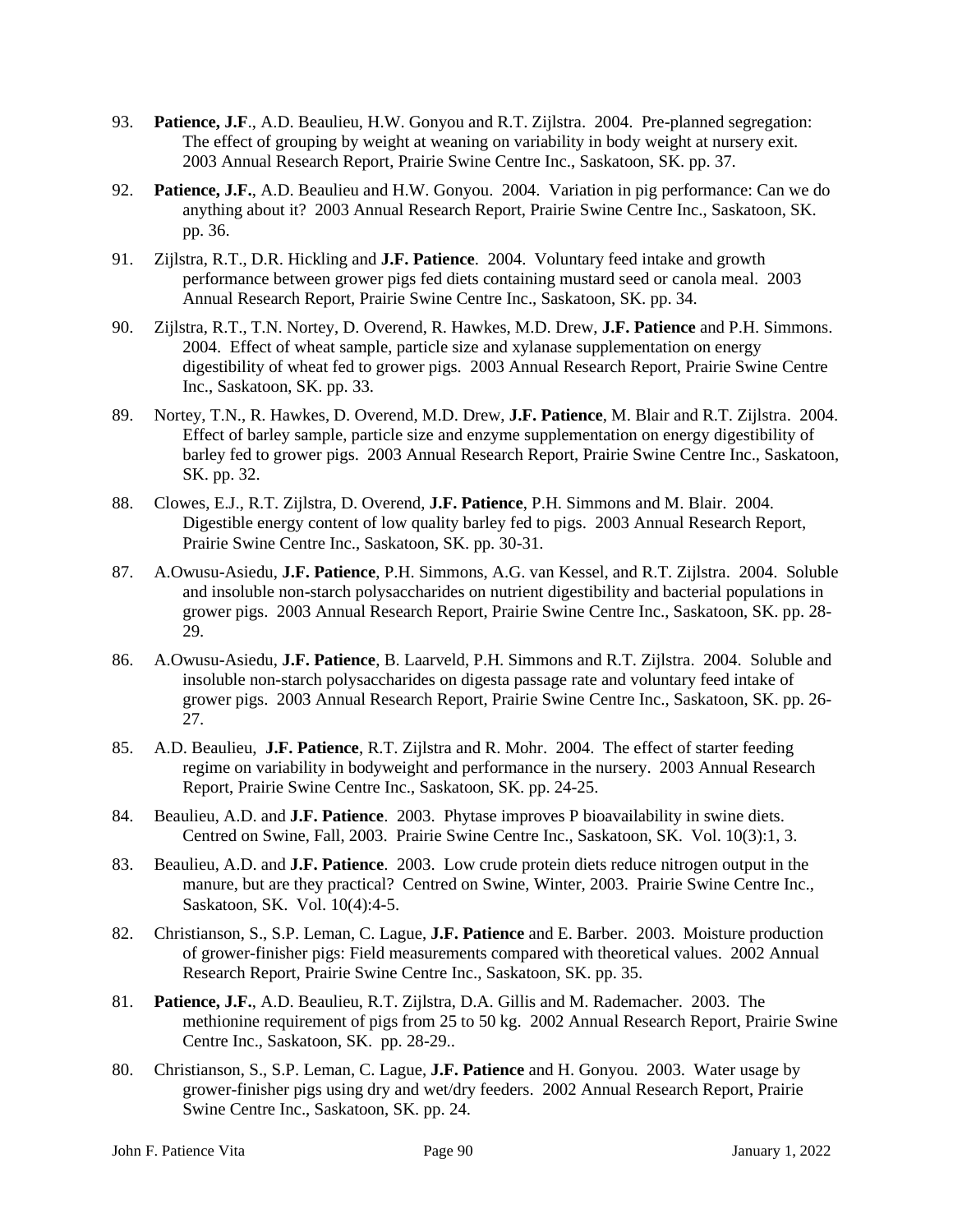- 79. Zijlstra, R.T., D. Overend, D.R. Hickling, P.H. Simmins and **J.F. Patience**. 2003. Feed processing and nutritional quality among wheat classes fed to weaned pigs. 2002 Annual Research Report, Prairie Swine Centre Inc., Saskatoon, SK. pp. 22.
- 78. Beaulieu, A.D., **J.F. Patience** and T.F. Oresanya. 2003. The net energy system: An overview. 2002 Annual Research Report, Prairie Swine Centre Inc., Saskatoon, SK. pp. 30-31.
- 77. Shaw, M.I., **J.F. Patience**, A.D. Beaulieu and J. Usry. 2003. Can we alter water utilization in growing pigs by diet manipulation. 2002 Annual Research Report, Prairie Swine Centre Inc., Saskatoon, SK. pp. 33-34.
- 76. **Patience, J.F.**, A.D. Beaulieu, R.T. Zijlstra, D.A. Gillis and J. Usry. 2003. The performance of growing-finishing pigs fed diets with reduced crude protein. 2002 Annual Research Report, Prairie Swine Centre Inc., Saskatoon, SK. pp. 26-27.
- 75. Oresanya, T.F., A.D. Beaulieu and **J.F. Patience**. 2003. The effect of dietary energy concentration and lysine:energy ratio on the growth performance of weaned pigs. 2002 Annual Research Report, Prairie Swine Centre Inc., Saskatoon, SK. pp. 25.
- 74. Zijlstra, **J.F. Patience** and K. Engele. 2002. Variation in ingredient quality. Centred on Swine, Fall 2002. Vol. 9, No. 3. Prairie Swine Centre Inc., Saskatoon, SK.
- 73. Zijlstra, R.T., B.G. Rossnagel, D.D. Maenz, **J.F. Patience** and V.J. Racz. 2002. Nutritional value of high-oil oat groats. 2001 Annual Research Report, Prairie Swine Centre Inc., Saskatoon, SK. pp. 26.
- 72. Zijlstra, R.T., D.D. Maenz, D.R. Cooper, **J.F. Patience** and V.J. Racz. 2002. Nutritional value of debranned wheat. 2001 Annual Research Report, Prairie Swine Centre Inc., Saskatoon, SK. pp. 31.
- 71. Ekpe, E.D., R.T. Zijlstra, **J.F. Patience**, H.L. Classen and P.H. Simmons. 2002. Replacement of soybean meal with canola meal in weaned pig diets. 2001 Annual Research Report, Prairie Swine Centre Inc., Saskatoon, SK. pp. 29.
- 70. Ekpe, E.D., R.T. Zijlstra, **J.F. Patience** and P.H. Simmons. 2002. Effects of fibre in cereal grains on performance of weaned pigs. 2001 Annual Research Report, Prairie Swine Centre Inc., Saskatoon, SK. pp. 28.
- 69. Zijlstra, R.T., G. Fitzner and **J.F. Patience**. 2002. Effects of pelleting, expanding plus pelleting and enzyme supplementation on barley diets with wheat millrun on DE content. 2001 Annual Research Report, Prairie Swine Centre Inc., Saskatoon, SK. pp. 27.
- 68. Oresanya, T.F., **J.F. Patience**, R.T. Zijlstra, A.D. Beaulieu, D.M. Middleton, B.R. Blakely and D.A. Gillis. 2002. The effect of ergot on the performance of weanling pigs. 2001 Annual Research Report, Prairie Swine Centre Inc., Saskatoon, SK. pp. 24-25.
- 67. Levesque, C.L., **J.F. Patience**, E. Beltranena and R.T. Zijlstra. 2002. Response to dietary energy concentration and stocking density in weaned pigs. 2001 Annual Research Report, Prairie Swine Centre Inc., Saskatoon, SK. pp. 22.
- 66. Cooper, D.R., **J.F. Patience**, H.W. Gonyou and R.T. Zijlstra. 2002. Effect of gender and crowding on variation in days to market. 2001 Annual Research Report, Prairie Swine Centre Inc., Saskatoon, SK. pp. 21.
- 65. Smith, L., A.D. Beaulieu, **J.F. Patience**, H.W. Gonyou and R.D. Boyd. 2002. The impact of feeder adjustment and group size/density on weanling pig performance. 2001 Annual Research Report, Prairie Swine Centre Inc., Saskatoon, SK. pp. 14-15.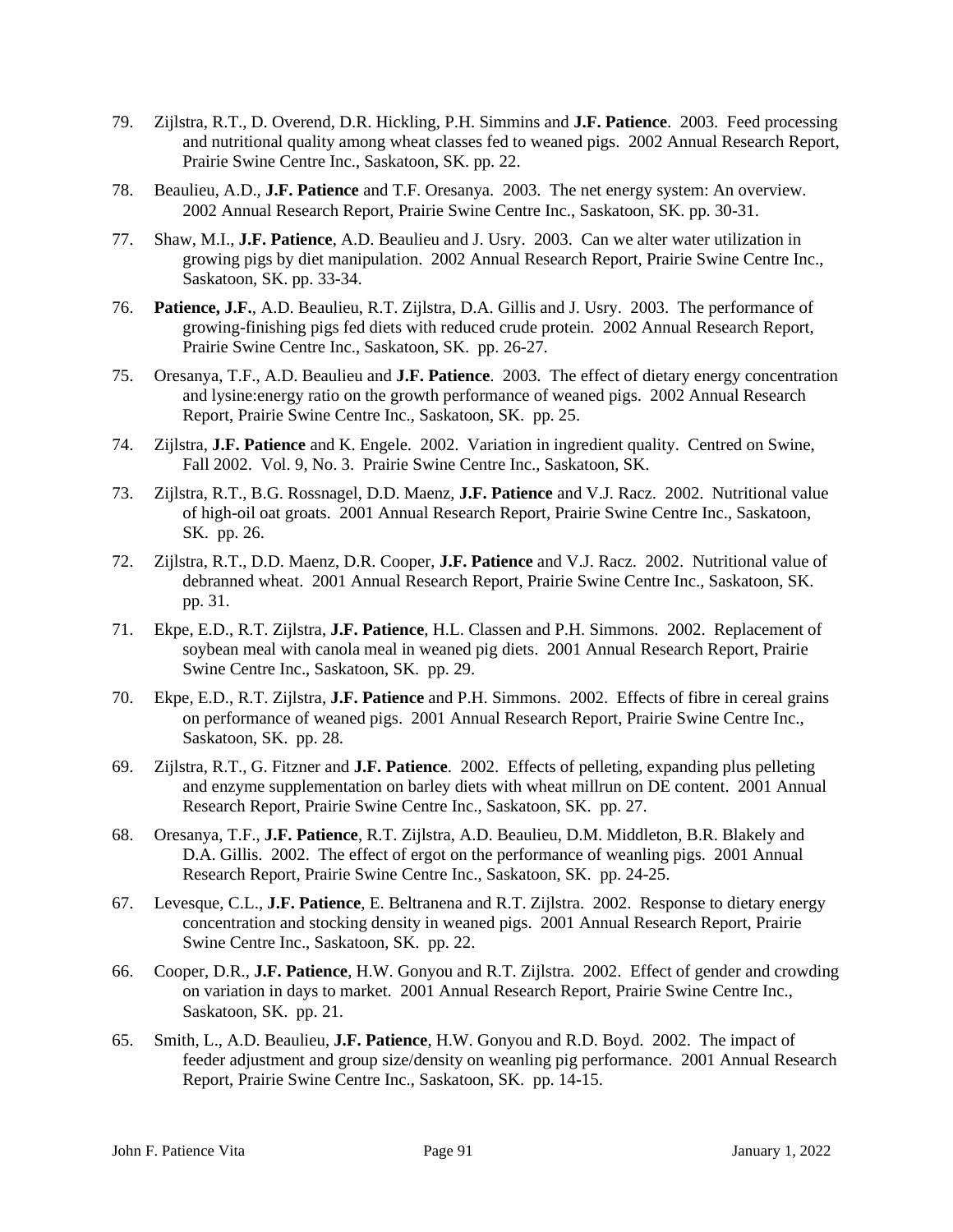- 64. **Patience, J.F.**, R.T. Zijlstra and H.W. Gonyou. 2002. Dealing with variability in the growout barn. Centred on Swine. Spring 2002. Vol. 9, No. 1, Prairie Swine Centre Inc., Saskatoon, SK. pp. 4-5.
- 63. Crenshaw, T.D., B. Robbins, R.D. Boyd and **J.F. Patience**. 2001. Bone and cartilage integrity in response to restricted rates of growth by limit diet intake: A preliminary study. Tech. Memo 169. PIC USA, Franklin, KY
- 62. Zijlstra, R.T., T.E. Sauber and **J.F. Patience**. 2001. Digestibility of energy and amino acids in high-oil corn. 2000 Annual Research Report, Prairie Swine Centre Inc., Saskatoon, SK. pp. 13.
- 61. Zijlstra, R.T. and **J.F. Patience**. 2001. Fibre and enzymes. Centred on Swine. Fall 2001. Vol. 8, No. 3, Prairie Swine Centre Inc., Saskatoon, SK. pp. 5.
- 60. Zijlstra, R.T., B.K. Sloan and **J.F. Patience**. 2001. Effect of dietary enzyme on barley energy digestibility. 2000 Annual Research Report, Prairie Swine Centre Inc., Saskatoon, SK. pp. 12.
- 59. Shaw, M.I. and **J.F. Patience**. 2001. Dietary factors influencing water consumption. 2000 Annual Research Report, Prairie Swine Centre Inc., Saskatoon, SK. pp. 22-23.
- 58. Cooper, D.R., **J.F. Patience**, R.T. Zijlstra and M. Rademacher. 2001. Sow bodyweight changes in gestation. 2000 Annual Research Report, Prairie Swine Centre Inc., Saskatoon, SK. pp. 16-17.
- 57. Cooper, D.R., **J.F. Patience**, R.T. Zijlstra and M. Rademacher. 2001. Effect of amino acid intake in gestation on sow performance. 2000 Annual Research Report, Prairie Swine Centre Inc., Saskatoon, SK. pp. 14-15.
- 56. Zijlstra, R.T and **J.F. Patience**. 2000. Nutrition research program. Centred on Swine. Fall 2000. Vol. 7, No. 3, Prairie Swine Centre Inc., Saskatoon, SK. pp. 3-4.
- 55. Cooper, D.R., **J.F. Patience** and R.T. Zijlstra. 2000. Estimating lean growth rate in grower pigs using packing plant data. Centred on Swine. Summer 2000. Vol. 7, No. 2, Prairie Swine Centre Inc., Saskatoon, SK. pp. 1,5.
- 54. Cooper, D.R., **J.F. Patience** and R.T. Zijlstra. 2000. The threonine requirement of the sow in lactation. 1999 Annual Research Report, Prairie Swine Centre Inc., Saskatoon, SK. pp. 12-13.
- 53. Zijlstra, R.T., C.M. Nyachoti, T.A. Scott, D.L. Whittington, H.W. Gonyou and **J.F. Patience**. 2000. Factors that influence voluntary feed intake. 1999 Annual Research Report, Prairie Swine Centre Inc., Saskatoon, SK. pp. 14-16.
- 52. Zijlstra, R.T., D.D. Maenz and **J.F. Patience**. 2000. Field pea DE content and chemical characteristics. 1999 Annual Research Report, Prairie Swine Centre Inc., Saskatoon, SK. pp. 11.
- 51. Zijlstra, R.T., D.D. Maenz and **J.F. Patience**. 2000. The DE content of hull-less barley. 1999 Annual Research Report, Prairie Swine Centre Inc., Saskatoon, SK. pp. 10.
- 50. Nyachoti, C.M., **J.F. Patience**, R.T. Zijlstra, D.A. Gillis, R.D. Boyd and J.L. Usry. 1999. Growth Model I. Comparison of constant daily amino acid intake vs. constant amino acid to energy ratio in PIC progeny. Tech. Memo 228. PIC USA, Franklin, KY.
- 49. Cooper, D.R. and **J.F. Patience**. 1999. Determining amino acid requirements for the sow in lactation. Centred on Swine. Winter 1999. Vol. 6, No. 4, Prairie Swine Centre Inc., Saskatoon, SK. pp. 4.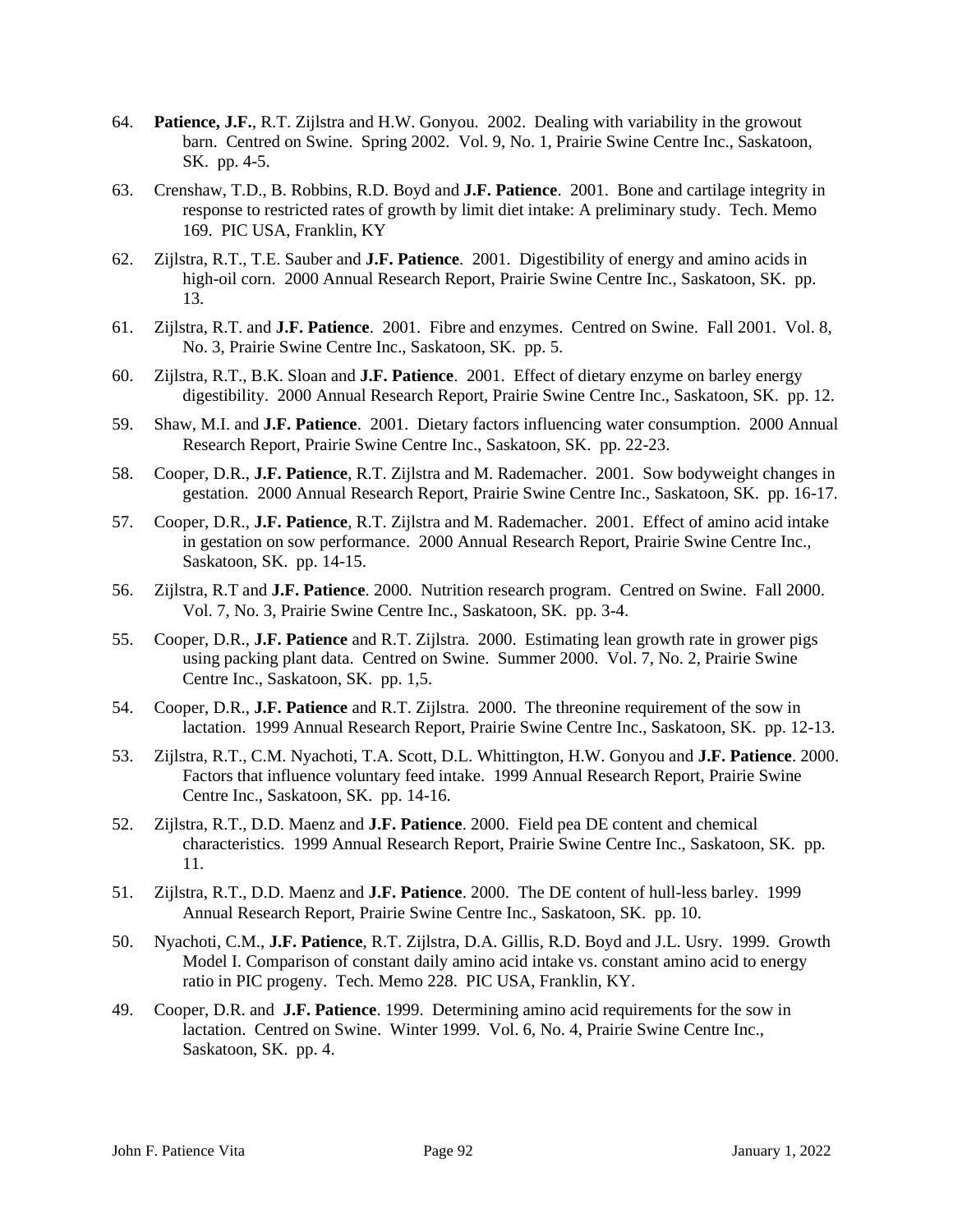- 48. Whittington, D.L., **J.F. Patience** and A. van Kessel. 1999. Site segregated early weaning revisited. Centred on Swine. Spring 1999. Vol. 6, No. 2, Prairie Swine Centre Inc., Saskatoon, SK. pp. 2.
- 47. Zijlstra, R.T. and **J.F. Patience**. 1999. Performance of grower pigs fed diets adjusted for field pea DE content. 1998 Annual Research Report, Prairie Swine Centre Inc., Saskatoon, SK. pp. 28- 29.
- 46. Zijlstra, R.T., S. Li and **J.F. Patience**. 1999. Effect of enzymes in wheat-canola meal diets on performance and nutrient digestibility in weaned pigs. 1998 Annual Research Report, Prairie Swine Centre Inc., Saskatoon, SK. pp. 33-36.
- 45. Zijlstra, R.T., T.A. Scott, M.J. Edney, M.L. Swift, **J.F. Patience** and D. Gillis. 1999. Measurements to predict swine D.E. content of barley. 1998 Annual Research Report, Prairie Swine Centre Inc., Saskatoon, SK. pp. 30-32.
- 44. Zijlstra, R.T., C.F.M. de Lange and **J.F. Patience**. 1999. Relationship of D.E. content of wheat with non-starch polysaccharides. 1998 Annual Research Report, Prairie Swine Centre Inc., Saskatoon, SK. pp. 28-29.
- 43. Gonyou, H.W., E. Beltranena, L. Whittington and **J.F. Patience**. 1998. Behaviour of early weaned pigs in the nursery and grower-finisher barn. 1997 Annual Research Report, Prairie Swine Centre Inc., Saskatoon, SK. pp. 48-51.
- 42. Zijlstra, R.T., S.L. Fairbairn, D.A. Gillis, D.L. Whittington and **J.F. Patience**. 1998. Range of digestible energy content in 11 field pea varieties. 1997 Annual Research Report, Prairie Swine Centre Inc., Saskatoon, SK. pp. 45-47.
- 41. Beltranena, E., **J.F. Patience**, A. Orr and C. Jardine. 1998. Defining the lysine response of early weaned piglets to dietary lysine:energy ratios. 1997 Annual Research Report, Prairie Swine Centre Inc., Saskatoon, SK. pp. 22-25.
- 40. **Patience, J.**, N. Possberg and D. Gillis. 1997. Effect of well water high in sulphate and iron on weanling pigs: Blood and tissue analysis. 1997 Annual Research Report, Prairie Swine Centre Inc., Saskatoon, SK. pp. 30-32.
- 39. **Patience, J.**, N. Possberg and D. Gillis. 1997. Effect of well water high in sulphate and iron on weanling pigs: Performance. 1997 Annual Research Report, Prairie Swine Centre Inc., Saskatoon, SK. pp. 26-29.
- 38. Fairbairn, S., **J. Patience**, H. Classen and R. Zijlstra. 1997. Variation in the dietary energy content of barley. 1997 Annual Research Report, Prairie Swine Centre Inc., Saskatoon, SK. pp. 40-44.
- 37. Lorschy, M., **J. Patience** and D. Gillis. 1997. Changes in body composition in growing and finishing pigs. 1997 Annual Research Report, Prairie Swine Centre Inc., Saskatoon, SK. pp. 37-39.
- 36. Lorschy, M., **J. Patience** and D. Gillis. 1997. Development of whole body protein and lipid deposition curves. 1997 Annual Research Report, Prairie Swine Centre Inc., Saskatoon, SK. pp. 33-36.
- 35. **Patience, J.F.** and D. Gillis. 1996. The evaluation of dehulled canola meal in the diets of growing and finishing pigs. 1996 Annual Research Report, Prairie Swine Centre Inc., Saskatoon, SK. pp. 35-39.
- 34. Fairbairn, S.L. and **J.F. Patience**. 1996. Improving the characterization of energy variability in western Canadian barley. 1996 Annual Research Report, Prairie Swine Centre Inc., Saskatoon, SK. pp. 33-34.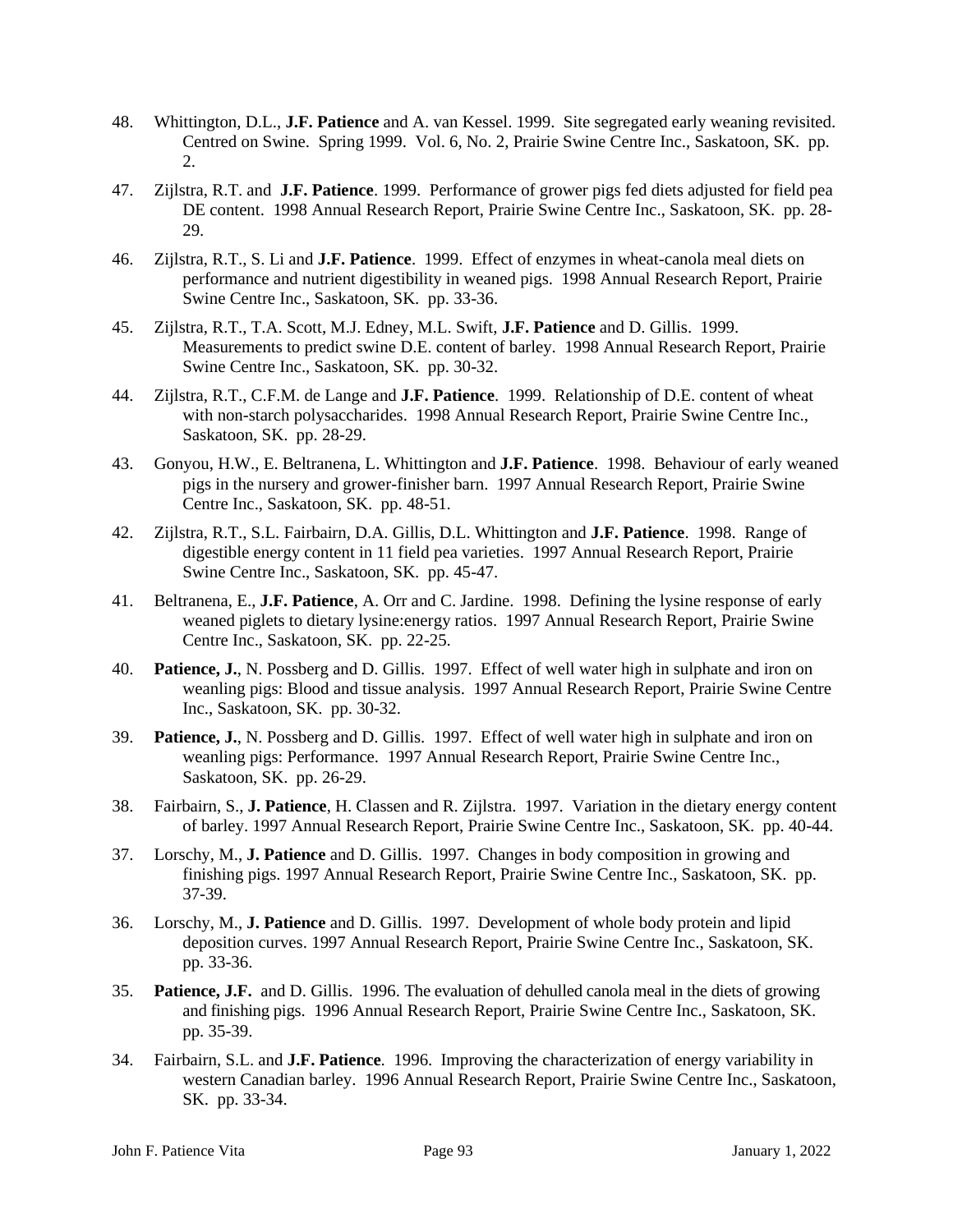- 33. **Patience, J.F.** and D. Gillis. 1996. Impact of preslaughter withdrawal of vitamin supplements on pig performance and meat quality. 1996 Annual Research Report, Prairie Swine Centre Inc., Saskatoon, SK. pp. 29-32.
- 32. Lorschy, M.L., **J.F. Patience**, C.F.M. deLange and D. Gillis 1996. A factorial approach to predicting lysine requirements based on whole body protein deposition rates. 1996 Annual Research Report, Prairie Swine Centre Inc., Saskatoon, SK. pp. 25-28.
- 31. **Patience, J.F.** and D. Gillis. 1995. Removal of vitamins and trace minerals from finishing diets: Impact on animal performance. 1995 Annual Research Report, Prairie Swine Centre Inc., Saskatoon, SK. p. 29-31.
- 30. **Patience, J.F.** 1994. Estimating the energy and protein requirements of the high producing sow. 1994 Annual Research Report, Prairie Swine Centre Inc., Saskatoon, SK, p. 65-69.
- 29. P.J. Shand, J.A. Boles, **J.F. Patience**, A.R. McCurdy and A.L. Schaefer. 1994. Effect of preslaughter diets containing acid or alkaline salts on the quality of cured hams. 1994 Annual Research Report, Prairie Swine Centre Inc., Saskatoon, SK, p. 51-54.
- 28. Zhang, Y., E.M. Barber, **J.F. Patience** and J.J.R. Feddes. 1994. Identification of oils to be sprinkled in livestock buildings to reduce dust. 1994 Annual Research Report, Prairie Swine Centre Inc., Saskatoon, SK, p. 43-46.
- 27. Maenz, D.D. and **J.F. Patience**. 1993. Transport of sulphate in the brush border membrane of the intestine of the pig. 1993 Annual Research Report, Prairie Swine Centre Inc., Saskatoon, SK, p. 39-40.
- 26. de Lange, C.F.M., D. Gillis, L. Whittington and **J.F. Patience**. 1993. Feeding value of various wheat samples for pigs. 1993 Annual Research Report, Prairie Swine Centre Inc., Saskatoon, SK, p. 27-30.
- 25. Maenz, D.D. and **J.F. Patience**. 1992. Effect of poor quality drinking water and a chilled environment on the health and productivity of the weanling pig. 1992 Annual Report, Prairie Swine Centre, Univ. of Saskatchewan, Saskatoon, SK, pp. 51-53.
- 24. Maenz, D.D. and **J.F. Patience**. 1992. Transport of neutral amino acids in the brush border membrane of the intestine in the pig. 1992 Annual Report, Prairie Swine Centre, Univ. of Saskatchewan, Saskatoon, SK, pp. 47-50.
- 23. Boles, J.A., P.J. Shand, **J.F. Patience** and A. McCurdy. 1992. Effect of pre-slaughter diets containing acid or alkaline salts on the sensory properties of pork loin roasts. 1992 Annual Report, Prairie Swine Centre, Univ. of Saskatchewan, Saskatoon, SK, pp. 43-46.
- 22. Boles, J.A., **J.F. Patience** and A. Schaefer. 1992. Further investigations of the effect of preslaughter diet on the incidence of PSE and on ultimate pork quality. 1991 Annual Report, Prairie Swine Centre, Univ. of Saskatchewan, Saskatoon, SK, pp. 39-42.
- 21. Petracek, R.A. and **J.F. Patience**. 1992. Optimum lysine: energy ratios for growing barrows and gilts. 1992 Annual Report, Prairie Swine Centre, Univ. of Saskatchewan, Saskatoon SK, pp. 27-30.
- 20. Petracek, R.A. and **J.F. Patience**. 1992. Optimum lysine: energy ratios for growing barrows and gilts. 1992 Annual Report, Prairie Swine Centre, Univ. of Saskatchewan, Saskatoon SK, pp. 27-30.
- 19. **Patience, J.F.** 1991. Comparison between upper and lower decks in a two-tiered weanling facility. 1991 Annual Report, Prairie Swine Centre, Univ. of Saskatchewan, Saskatoon, SK, pp. 62-65.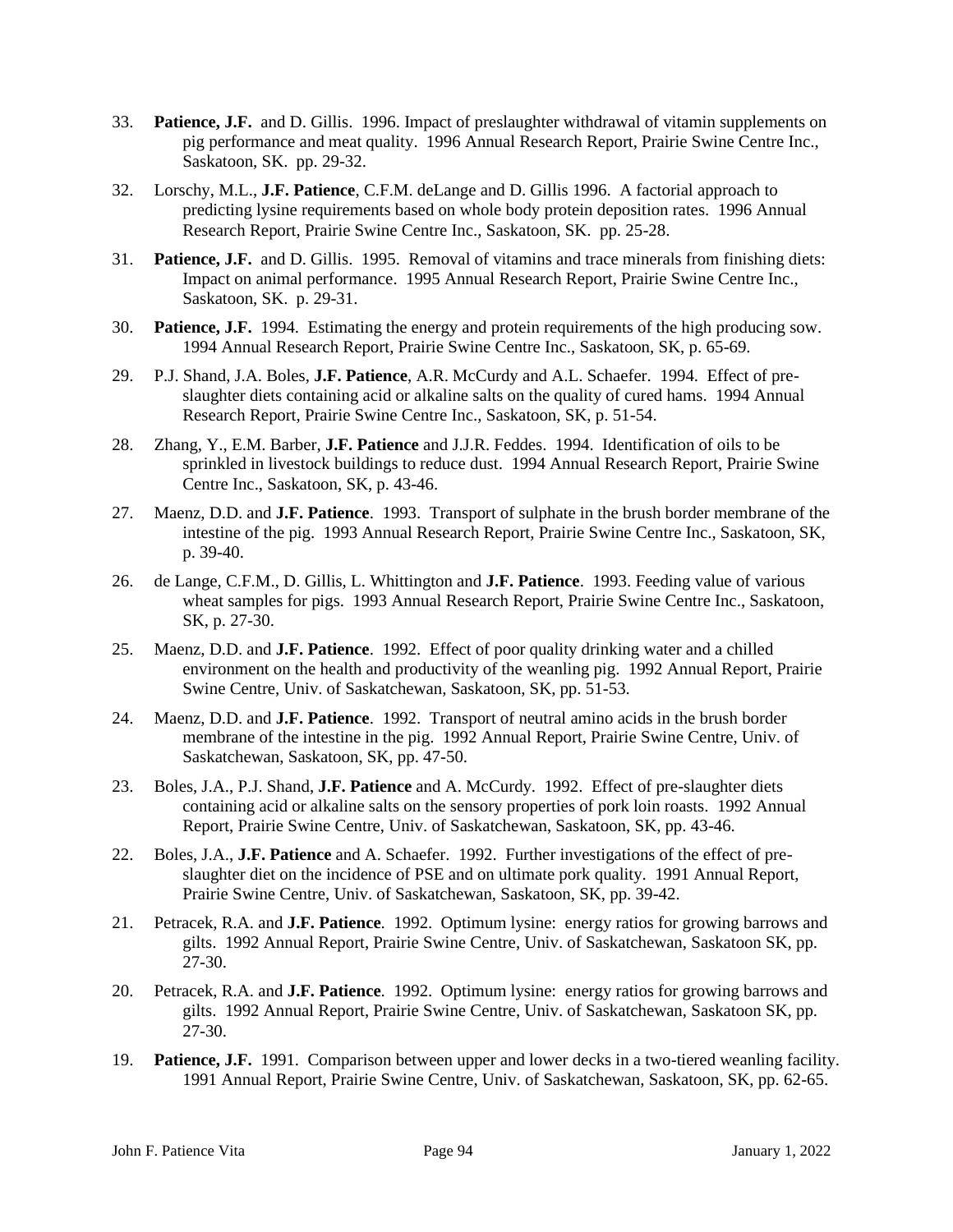- 18. Bedford, M.R., **J.F. Patience**, H.L. Classen and J. Inborr. 1991. The effect of dietary enzyme supplementation of rye and barley based diets o digestion and subsequent performance in pigs. 1991 Annual Report, Prairie Swine Centre, Univ. of Saskatchewan, Saskatoon, SK, pp. 41-44.
- 17. **Patience, J.F.** 1991. Impact on dietary undetermined anion on increased use of synthetic amino acids. 1991 Annual Report, Prairie Swine Centre, Univ. of Saskatchewan, Saskatoon, SK, pp. 37-40.
- 16. **Patience, J.F.** 1991. Dietary undetermined anion: a new consideration in the calcium:phosphorus ratio in pig nutrition. 1991 Annual Report, Prairie Swine Centre, Univ. of Saskatchewan, Saskatoon, SK, pp. 33-36.
- 15. **Patience, J.F.** and D.D. Maenz. 1991. Effect of poor quality drinking water on intestinal function in the weanling pig. 1991 Annual Report, Prairie Swine Centre, Univ. of Saskatchewan, Saskatoon, SK, pp. 29-32.
- 14. **Patience, J.F.** and L. Matthews. 1990. Selecting optimum market weights in pigs: impact on productivity and profits. Prairie Swine Centre, Univ. of Saskatchewan, Saskatoon, SK, pp. 27.
- 13. Ahn, D.U., **J.F. Patience**, A. Fortin and A. McCurdy. 1990. The influence of dietary undetermined anion (dUA) on postmortem changes in longissimus dorsi muscle of pork. 1990 Annual Report, Prairie Swine Centre, Univ. of Saskatchewan, Saskatoon, SK, pp. 88-91.
- 12. McLeese, J.M. and **J.F. Patience**. 1990. Adaptation of intestinal sulphate uptake in the weanling pig. 1990 Annual Report, Prairie Swine Centre, Univ. of Saskatchewan, Saskatoon, SK, pp. 85-87.
- 11. McLeese, J.M., **J.F. Patience** and G.I. Christison. 1990. Nipple drinker flow rates on Saskatchewan pig farms. 1990 Annual Report, Prairie Swine Centre, Univ. of Saskatchewan, Saskatoon, SK, pp. 83-84.
- 10. **Patience, J.F.** and R.K. Chaplin. 1990. Dietary undetermined anion: relevance in swine nutrition and separation of acid-base and specific mineral effects. 1990 Annual Report, Prairie Swine Centre, Univ. of Saskatchewan, Saskatoon, SK, pp. 33-36.
- 9. McLeese, J.M., M.L. Tremblay, **J.F. Patience** and G.I. Christison. 1990. Water requirements for weanling pigs: quantitative and qualitative aspects. 1990 Annual Report, Prairie Swine Centre, Univ. of Saskatchewan, Saskatoon, SK, pp. 20-22.
- 8. **Patience, J.F.** 1989. Effect of age of castration on the performance of young pigs. 1989 Annual Report, Prairie Swine Centre, Univ. of Saskatchewan, Saskatoon, SK, pp. 46-49.
- 7. McLeese, J.M., **J.F. Patience** and G.I. Christison. 1989. Water quality on Saskatchewan hog farms. 1989 Annual Report, Prairie Swine Centre, Univ. of Saskatchewan, Saskatoon, SK, pp. 31-34.
- 6. **Patience, J.F.** 1989. Selection of an improved pig starter formulation. 1989 Annual Report, Prairie Swine Centre, Univ. of Saskatchewan, Saskatoon, SK, pp. 27-30.
- 5. **Patience, J.F.** and G.I. Christison. 1988. Does an antibiotic in pig starter diets provide an economic benefit in a minimum disease swine herd. 1988 Annual Report, Prairie Swine Centre, Univ. of Saskatchewan, Saskatoon, SK, pp. 22-25.
- 4. **Patience, J.F.** 1987. Dietary undetermined anion should it be considered in swine diet formulation. Ontario Swine Research Review, 1986, pp. 72-75.
- 3. **Patience, J.F.**, R.E. Austic and R.D. Boyd. 1985. The effect of dietary electrolyte balance on growing pigs fed lysine-deficient or lysine-adequate diets. Cornell Swine Research Rep., Cornell Univ., Ithaca, NY, pp. 20-25.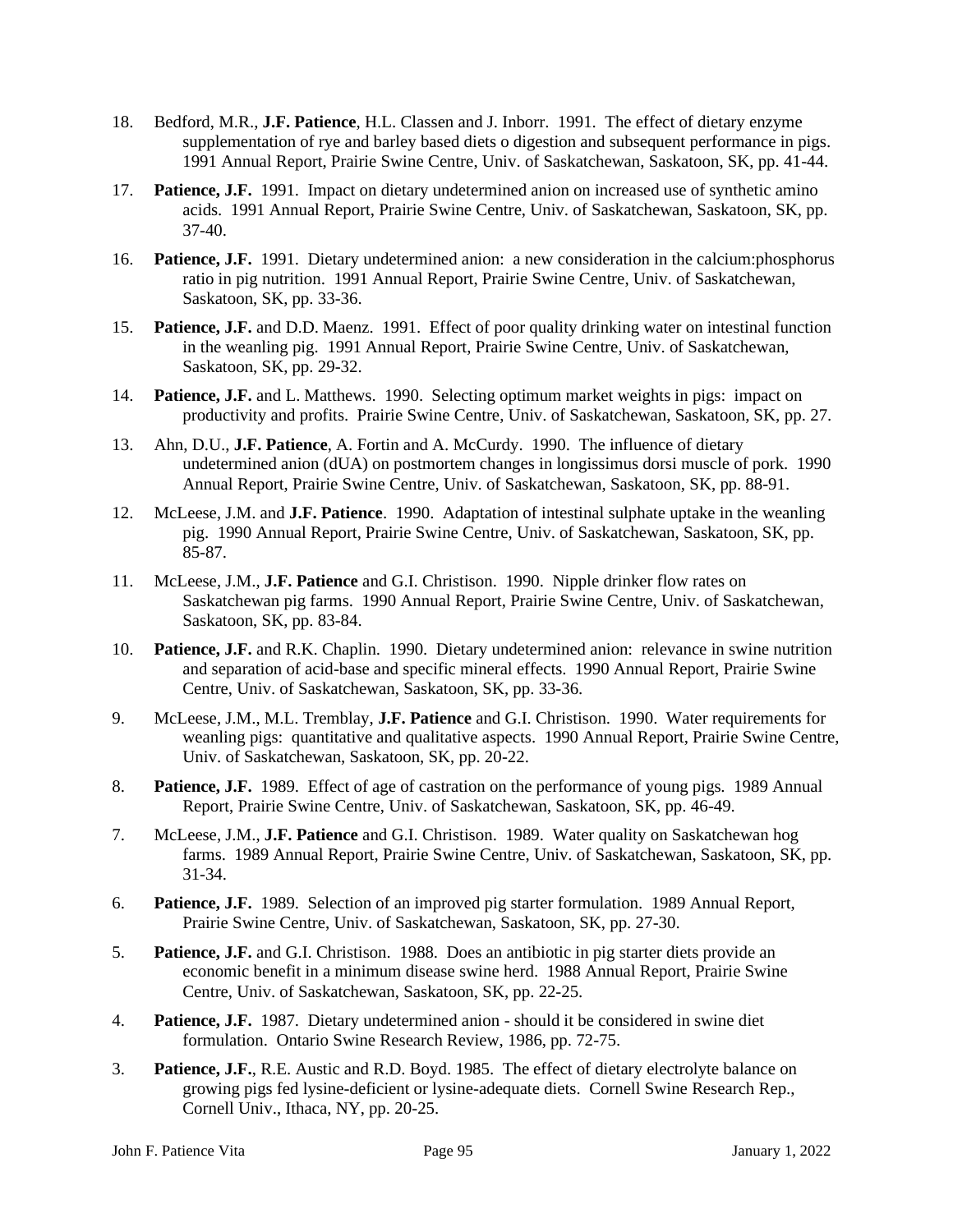- 2. Boyd, R.D., R.E. Austic, **J.F. Patience**, D. Kirtland and T. Ashley. 1985. Effect of sodium bicarbonate supplementation and lysine level in starter diets on performance of nursery pigs. Cornell Swine Research Rep., Cornell Univ., Ithaca, NY, pp. 37-39.
- 1. Austic, R.E., R.D. Boyd, K.C. Klasing, W.W. Riley, Jr. and **J.F. Patience**. 1983. The effect of electrolyte balance on growing pig performance. Cornell Swine Research Rep., Cornell Univ., Ithaca, NY, pp. 21-25.

#### *Factsheets*

- 16. **Patience, J.F.** and L.L. Greiner. 2020. Approaches to reducing feed intake and growth rate in market hogs during interruption of animal movement. Iowa Pork Industry Center, Iowa State University, Ames, IA. 4 pp.
- 15. Azarpajouh, S., J. Colpoys, J. Dekkers, N. Gabler, **J. Patience** and A. Johnson. 2016. How has selection for residual feed intake (RFI) affected the grow-finish pig's ability to cope with stress? 2016. Pork Information Gateway Factsheet.
- 14. **Patience, J.F.** 2012. Feed efficiency versus net income: The two outcomes are not always linked. Iowa State University, Ames, IA.
- 13. Reese, D.E., E. Van Heutgen, H.H. Stein, J.M. DeRouchey,J.M. Benz and **J.F. Patience.** 2010. Composition and usage rate of feed ingredients for swine diets. In. D.E. Meisinger, ed. National Swine Nutrition Guide. pp. 223-244. U.S. Nat'l Pork Center of Excellence, Ames, IA.
- 12. **Patience, J.F.** and J.M. DeRouchey. 2010. Feed additives for swine enzymes and phytase. In. D.E. Meisinger, ed. National Swine Nutrition Guide. pp. 184-188. U.S. Nat'l Pork Center of Excellence, Ames, IA.
- 11. **Patience, J.F.** and S. Ensley. 2010. Mycotoxin contamination of corn. Iowa State University Extension, Ames, IA.
- 10. **Patience, J.F.** 1993. Well water quality for swine. Alberta Agric., Edmonton, AB.
- 9. **Patience, J.F.** 1993. Water for swine. Alberta Agric., Edmonton, AB.
- 8. **Patience, J.F.** 1982. Feed processing techniques. Alberta Agric., Edmonton, AB.
- 7. **Patience, J.F.** Not dated. Minerals for swine. Swine Facts. Saskatchewan Agriculture, Regina, SK.
- 6. **Patience, J.F.** Not dated. Feeder pig management. Swine Facts. Saskatchewan Agriculture, Regina, SK.
- 5. **Patience, J.F.** Not dated. Breeding stock selection. Swine Facts. Saskatchewan Agriculture, Regina, SK.
- 4. **Patience, J.F**. Not dated. Feeding management of sows. Swine Facts. Saskatchewan Agriculture, Regina, SK.
- 3. **Patience, J.F.** and D.A. Theede. Not dated. Boar management. Production Pointers #4. Saskatchewan Pork Production Committee, Saskatoon, SK.
- 2. **Patience, J.F.** Not dated. The transportation of hogs. Production Pointers #2. Saskatchewan Pork Production Committee, Saskatoon, SK.
- 1. **Patience, J.F.** Not dated. Tail-biting in swine. Production Pointers #1. Saskatchewan Pork Production Committee, Saskatoon, SK.

*Other*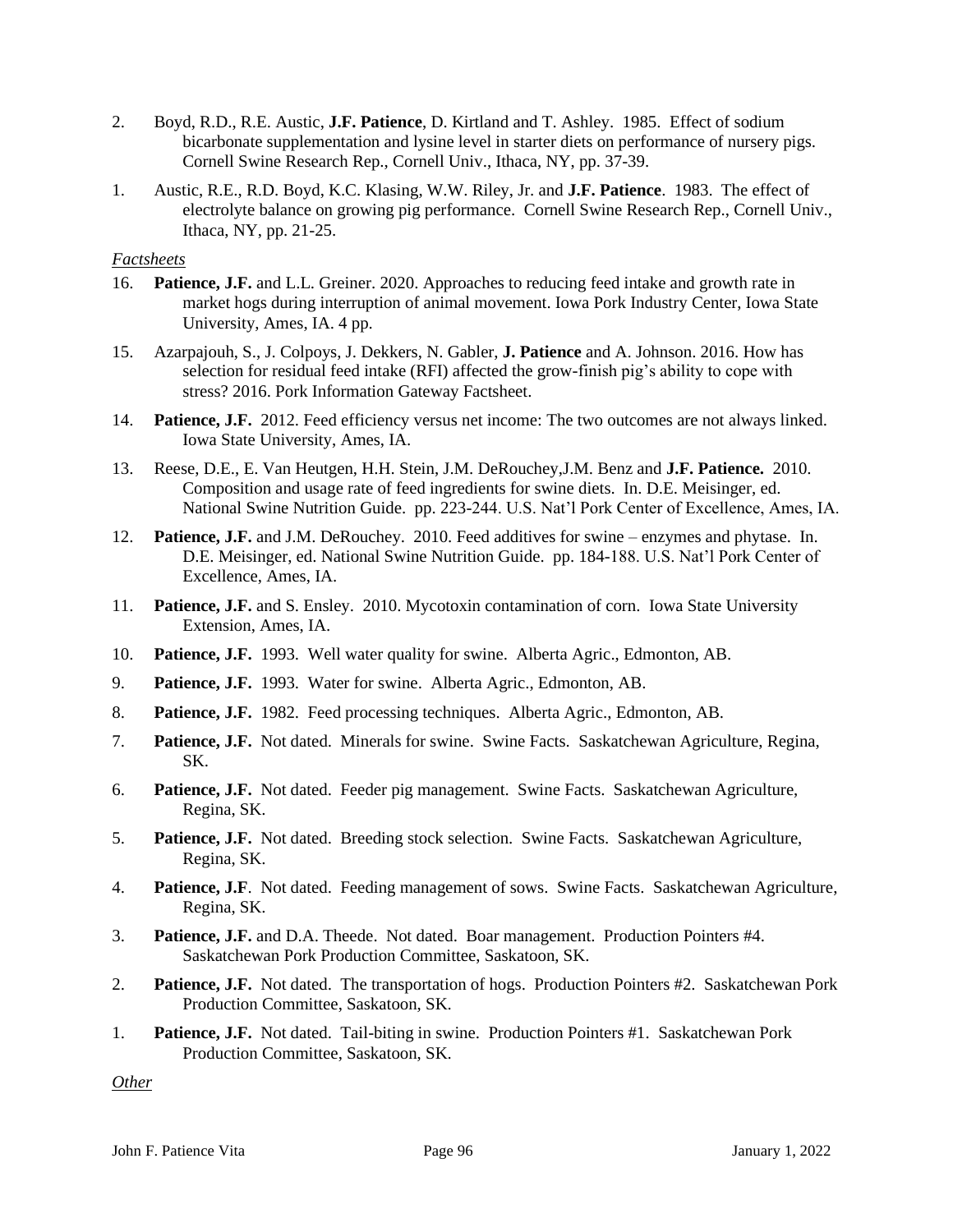- 7. **Patience, J.F.**, B.J. Andries and C.S. Rhodes. 1996. Transmissible gastro-enteritis (TGE): Prairie Swine Centre's Experience. Prairie Swine Centre Inc. 12 pp.
- 6. de Lange, C.F.M. and **J.F. Patience**. 1994. Canadian research on swine feed ingredients. Pig News and Information, p. 11N-14N.
- 5. de Lange, C.F.M. and **J.F. Patience**. 1992. The market outlook Canada. Pigtales International Review 1990-91. Pigtales.
- 4. **Patience, J.F.** 1992. Nursery critical in reducing poor quality impact. Pigletter. Pig World Inc., St. Paul, MN. Vol. 12. No. 10.
- 3. **Patience, J.F.** 1992. Water quality criteria. Pigletter. Pig World Inc., St. Paul, MN. Vol. 12. No. 8.
- 2. **Patience, J.F.** 1992. Common assumptions about water challenged. Pigletter. Pig World Inc., St. Paul, MN. Vol. 12. No. 7.
- 1. Hodgkinson, D., **J.F. Patience**, H. Fast and S. Acres. 1982. Swine nursery design. Veterinary Infectious Diseases Organization, Univ. of Saskatchewan, Saskatoon, SK.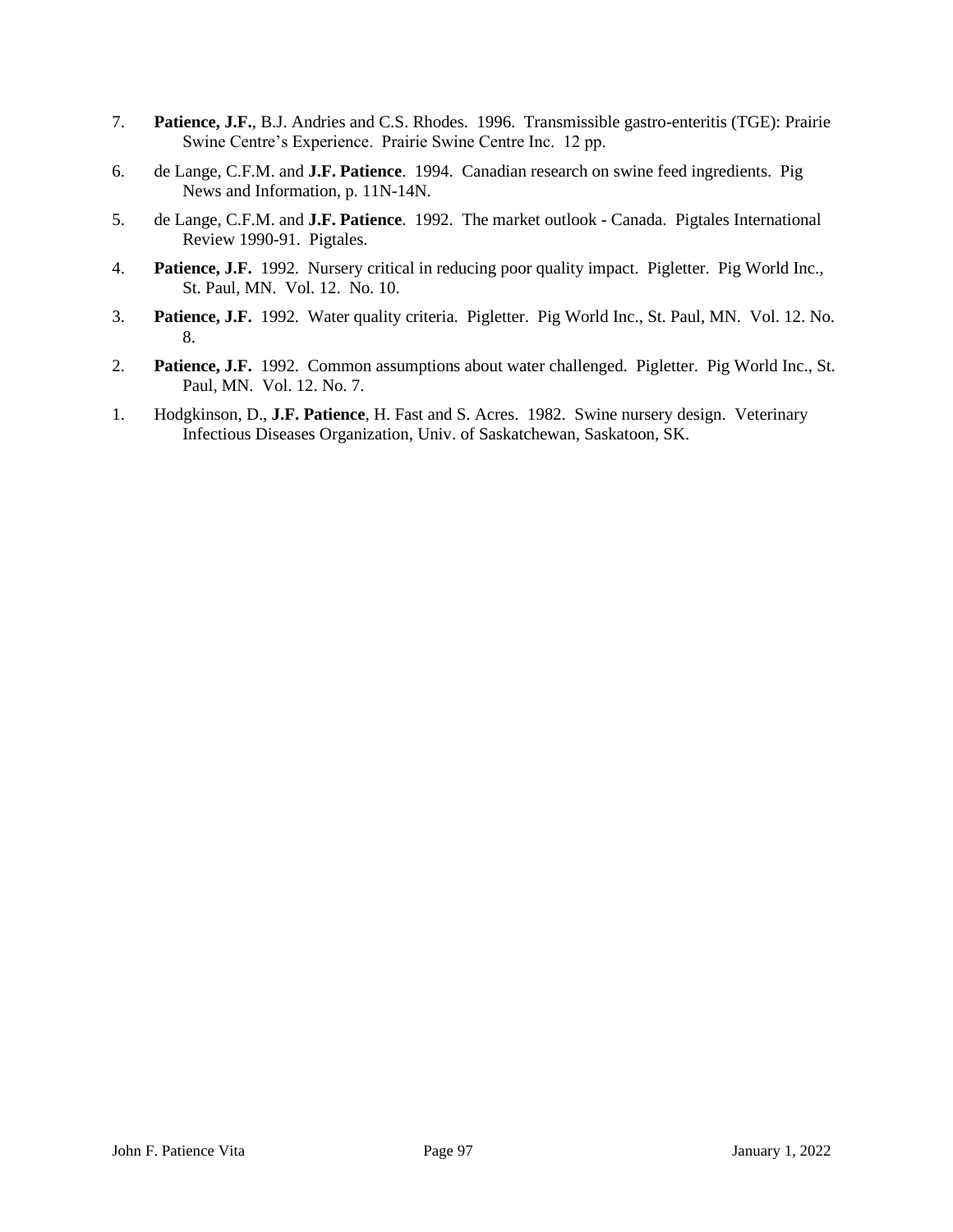# **INVITED LECTURES**

## **NAMED LECTURES**

- 3. **London, ON.** 2018. Kees de Lange Memorial Lecture: Innovative approaches to diet formulation arising from legislation, regulation, market preferences and changing economics. London Swine Conference. March 27.
- 2. **Guelph, ON.** 2017. Inaugural Kees de Lange Memorial Lecture: The evolution of diet formulation: A look into the future. University of Guelph Swine Research Day. May 17.
- 1. **St. Paul, MN.** 2012. Pijoan Lecture: The metabolic basis of feed/energy efficiency in swine. Al Leman Conference. September 18.

## **ACADEMIC**

- 28. **Louisville, KY**. 2021. Challenges and opportunities facing mineral nutrition in the next decade. ASAS Annual Meeting. July 17.
- 27. **Online.** 2021. Premise to promise: research and the evolution of pork production. Virtual Scientific Symposium of the Sherbrooke Research and Development Centre: Swine Research Seminar. June 10.
- 26. **Omaha, NE**. 2020. How will our understanding of growth and development of swine advance adoption of precision livestock farming by the pork industry? Annual Meeting, Midwest Section, American Society of Animal Science. March 3.
- 25. **Washington, DC.** 2019. Sustainable pork production in the U.S.: Does nutrition have a role beyond economic efficiency?" National Animal Nutrition Program Summit 2019. April 10.
- 24. **Baltimore, MD.** 2017. Tribute to Dr. C.F.M. Lange. ASAS Foundation Annual Meeting. July 10.
- 23. **Beijing, China.** 2016. Achieving success in publishing in refereed journals. MAFIC, China Agricultural University. July 7.
- 22. **Beijing, China.** 2016. Fiber Challenges and opportunities in swine nutrition. MAFIC, China Agricultural University. July 5.
- 21. **Beijing, China.** 2016. Energy utilization by the pig. MAFIC, China Agricultural University. July 5.
- 20. **Ames, IA.** 2016. Wrap up of AFRI Feed Efficiency Project: Research and extension outcomes and implications. Dept. of Animal Science, Iowa State University. March 4.
- 19. **Lubbock, TX.** 2015. The future of the U.S. pork industry. Dept of Animal Science, Texas Tech University. November 3.
- 18. **Lubbock, TX.** 2015. Energy utilization in swine: Challenges of matching supply with demand. Dept. of Animal Science, Texas Tech University. November 3.
- 17. **Saskatoon, SK.** 2015. Dietary fibre in pig nutrition. Dept. of Animal and Poultry Science, University of Saskatchewan. February 17.
- 16. **Ames, IA.** 2015. Energy utilization in swine: Understanding supply and demand in a biological world. Dept. of Animal Science. Iowa State University. February 13.
- 15. **Ames, IA.** 2013. Changing perspectives on dietary energy in the pig. Think Tank on Agriculture. Iowa State University. January 28.
- 14. **Yangling, China.** 2012. Perspectives on the U.S. Pork Industry. Northwest Agriculture and Forestry University. October 15.
- 13. **Sassari, Italy.** 2012. Characterizing the fallback pig. University of Sassari. September 14.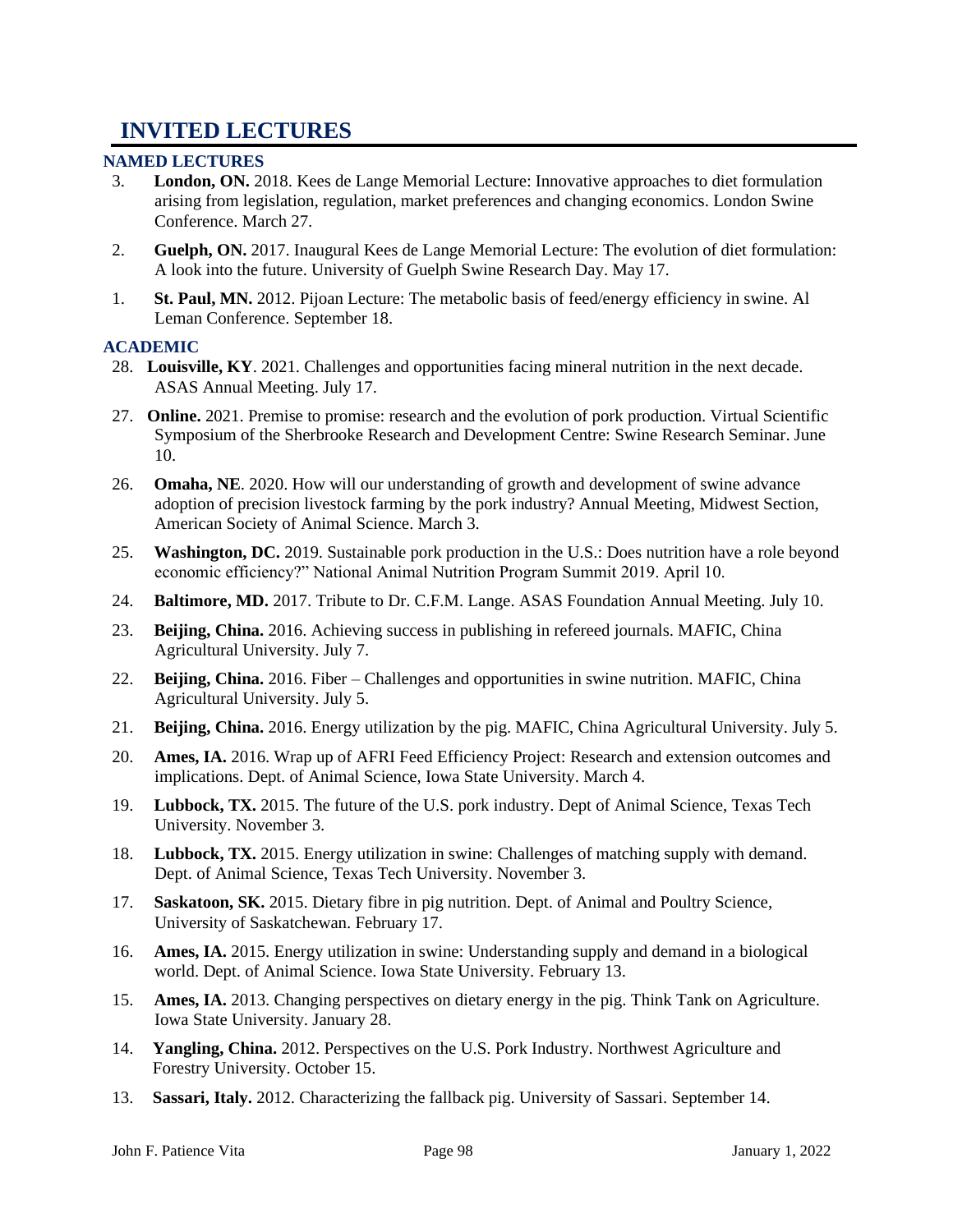- 12. **Sassari, Italy.** 2012. The U.S. pork industry. University of Sassari. September 14.
- 11. **Saskatoon, SK.** 2012. All pigs are not created equal: How fall back pigs differ nutritionally and biologically from their contemporaries. Dept. of Animal and Poultry Science, University of Saskatchewan. August 27.
- 10. **Des Moines, IA.** 2010. Factors to consider when using high levels of fiber in diet formulation. Midwest Section, American Society of Animal Science. March 16.
- 9. **Des Moines, IA.** 2009. The importance of advancing our understanding and application of energy systems. Midwest Section, American Society of Animal Science. March 18.
- 8. **Des Moines, IA.** 2008. Utilization of alternative feed ingredients. Midwest Section, American Society of Animal Science. March 18.
- 7. **Saskatoon, SK.** 2006. Biological variation in the pig. Dept. of Animal and Poultry Science, University of Saskatchewan. November 27.
- 6. **Vejle, Denmark.** 2006. The advantages of net energy systems for pigs. Pre-Symposium workshop on net energy systems for growing and fattening pigs, Digestive Physiology Pigs Symposium. May 24.
- 5. **Des Moines, IA**. 2006. The role of energy and other dietary constituents on the utilization by pigs of free and protein bound amino acids. David Baker Symposium, Annual Meeting, Midwest Section, American Society of Animal Science. March 20.
- 4. **Edmonton, AB.** 2004**.** Determining the bioavailability of micronutrients in diets for pigs and poultry. Annual Meeting, Canadian Society of Animal Science. July 23.
- 3. **Saskatoon, SK.** 2001. Energy nutrition of growing-finishing pigs. Have we overlooked something? Dept. of Animal and Poultry Science, University of Saskatchewan. March 12.
- 2. **Ste. Anne de Bellevue, QC.** 2001. Feeding the high producing sow and weanling pig. Concepts and their applications. Macdonald Symposium on Animal Production. Macdonald College of McGill University. March 8.
- 1. **Des Moines, IA.** 1988. The role of acid-base balance in amino acid nutrition. Annual Mtg. Midwest Section, American Society of Animal Science. March 21-23.

## **INDUSTRY**

- 367. **Online.** 2021. Keys to success in feeding pigs from wean to finish. Association of Ukrainian Pig Breeders. October 21.
- 366. **Online.** 2021. Effective assessment of alternatives to feed antibiotics. Leman China Conference, University of Minnesota. October 20-22.
- 365. **Online.** 2021. Nutritive and non-nutritive roles of fiber in the diet. Nutrition Advisory Board. Charoen Pokphand Foods (CPF). September 29.
- 364. **Ames, IA.** 2021. Nutritive and non-nutritive roles of fiber in the diet. Is there any good news? International Conference on Swine Nutrition. Iowa Pork Industry Center. August 11.
- 363. **Ackley, IA.** 2021. Future careers in agriculture. 2021 Iowa Sporting Clay Scholarship Classic, Targeting Excellence. August 10.
- 362. **Ames, IA.** 2021. Drinking water in wean-to-finish: Is it part of the problem or part of the solution? Iowa Swine Day, Iowa Pork Industry Center. June 24.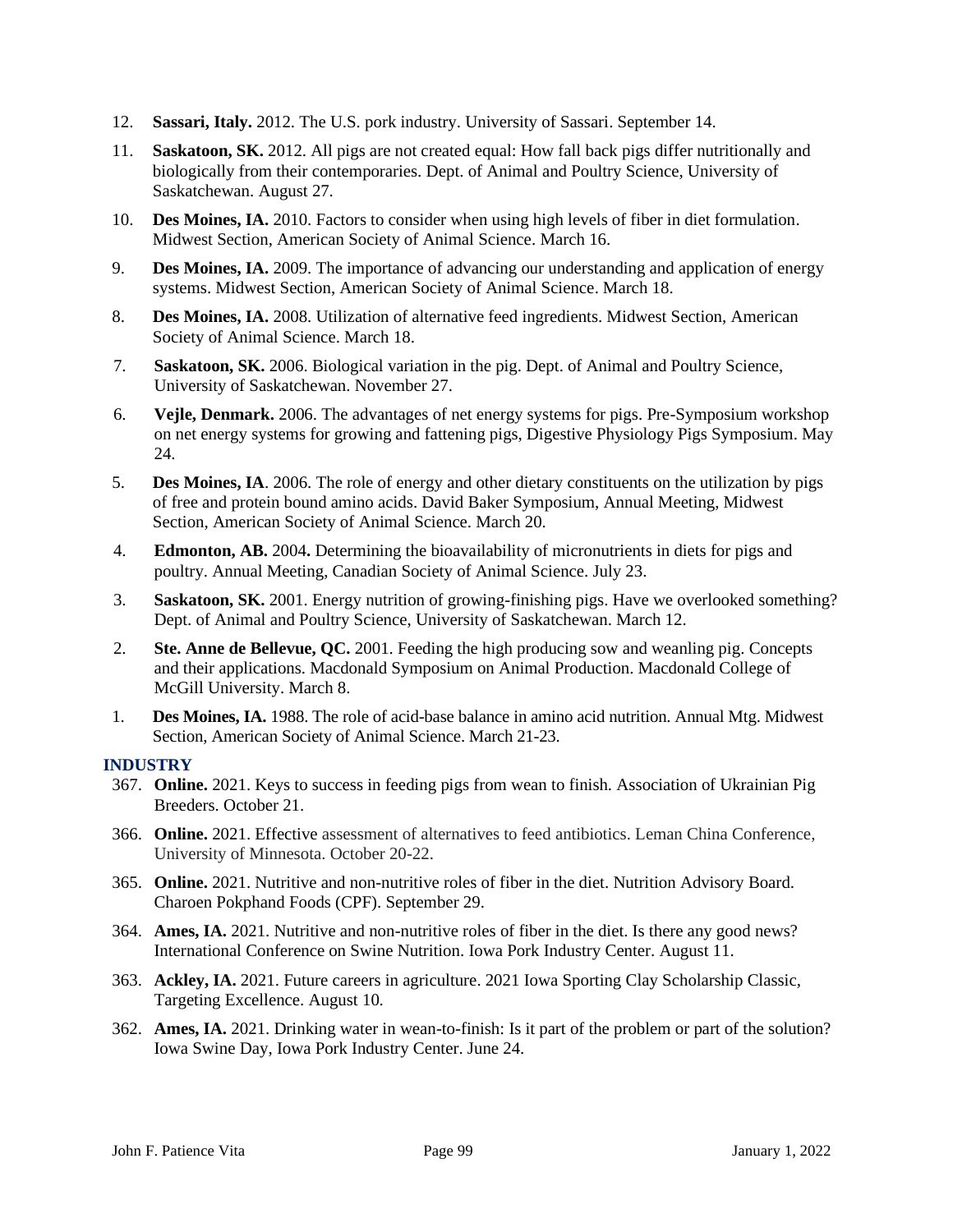- 361. **Online.** 2021. Strategies to reduce feed cost and increase net income when feed costs are rising. Conference on the American Way of Doing Business, Association of Ukrainian Pork Producers. February 24.
- 360. **Online.** 2021. Keys to achieving excellence in wean-to-finish production. Conference on the American Way of Doing Business, Association of Ukrainian Pork Producers. February 24.
- 359. **Orange City, Osceola, Waverly, Washington**. 2021. Four things you should know about water and why it matters. IPPA Regional Conferences, Iowa Pork Producers Association and Iowa Pork Industry Center. February 15, 16, 17, 18.
- 358. **Online.** 2020. Managing and feeding pigs during interruptions in processing. Saskatchewan Pork Symposium. November 12.
- 357. **Online**. 2020. The changing world of swine nutrition: where do DDGS fit in? Distillers Grains and Co-Product Diversification Summit. November 5.
- 356. **Online**. 2020. What makes water so important for pigs and why do we so often take it for granted? Pre-Conference Workshop: Water quality and pig nutrition, health, and production. Leman Conference, University of Minnesota. September 19.
- 355. **Sheldon, IA.** 2020. Mycotoxins: Impact of multi-toxin contamination (DON, Zearalenone, Fumonisin) on pig performance. IPPA Regional Swine Conferences, February 17. Also presented in Audubon (February 18), Ames (February 19(, Washington (February 20), Nashua (February 21).
- 354. **Barcelona, Spain.** 2019. Susceptibility of fibre to carbohydrases and impact on performance in swine. International Fibre Summit, AB Vista. November 18.
- 353. **Zhenghou, China**. 2019. Feeding and management in support of reduced antibiotic use in pork production. International Trace Mineral Nutrition Symposium, Zinpro Corp. September 10.
- 352. **Yokohama, Japan**. 2019. Feeding and management in support of reduced antibiotic use in pork production. International Trace Mineral Nutrition Symposium, Zinpro Corp. September 6.
- 351. **St. Louis, MO**. 2019. Insoluble fiber effects on nutrient digestibility. Nutrition Advisory Board, International Ingredients Corporation. August 7.
- 350. **Clive, IA.** 2019. Research vision for the future. Animal Science Committee. National Pork Board. August 2.
- 349. **Benoni, South Africa.** 2019. Feeding and management for antibiotic reduced/free pork production. Ensminger Pig Symposium. May 22-23.
- 348. **Key West, FL.** 2019. Maximizing the return on your investment in research. Full Value Nutrition Forum, Elanco Animal Health. May 1.
- 347. **Winnipeg, MB.** 2019. Water in your barn: The right amount, the right quality, the right delivery. Manitoba Swine Seminar. February 7.
- 346. **Saskatoon, SK**. 2018. Legislation. Consumerism. Export Regulations. Complicating the life of the nutritionist. Saskatchewan Pork Industry Symposium, November 15.
- 345. **Saskatoon, SK**. 2018. How can I improve feed efficiency in the barn. Saskatchewan Pork Industry Symposium, November 14.
- 344. **Tampa, FL.** 2018. How economics, consumer preference and new knowledge in nutrition is changing how swine diets are formulated. Adifo Seminar: Innovations in Feed Technology. November 8.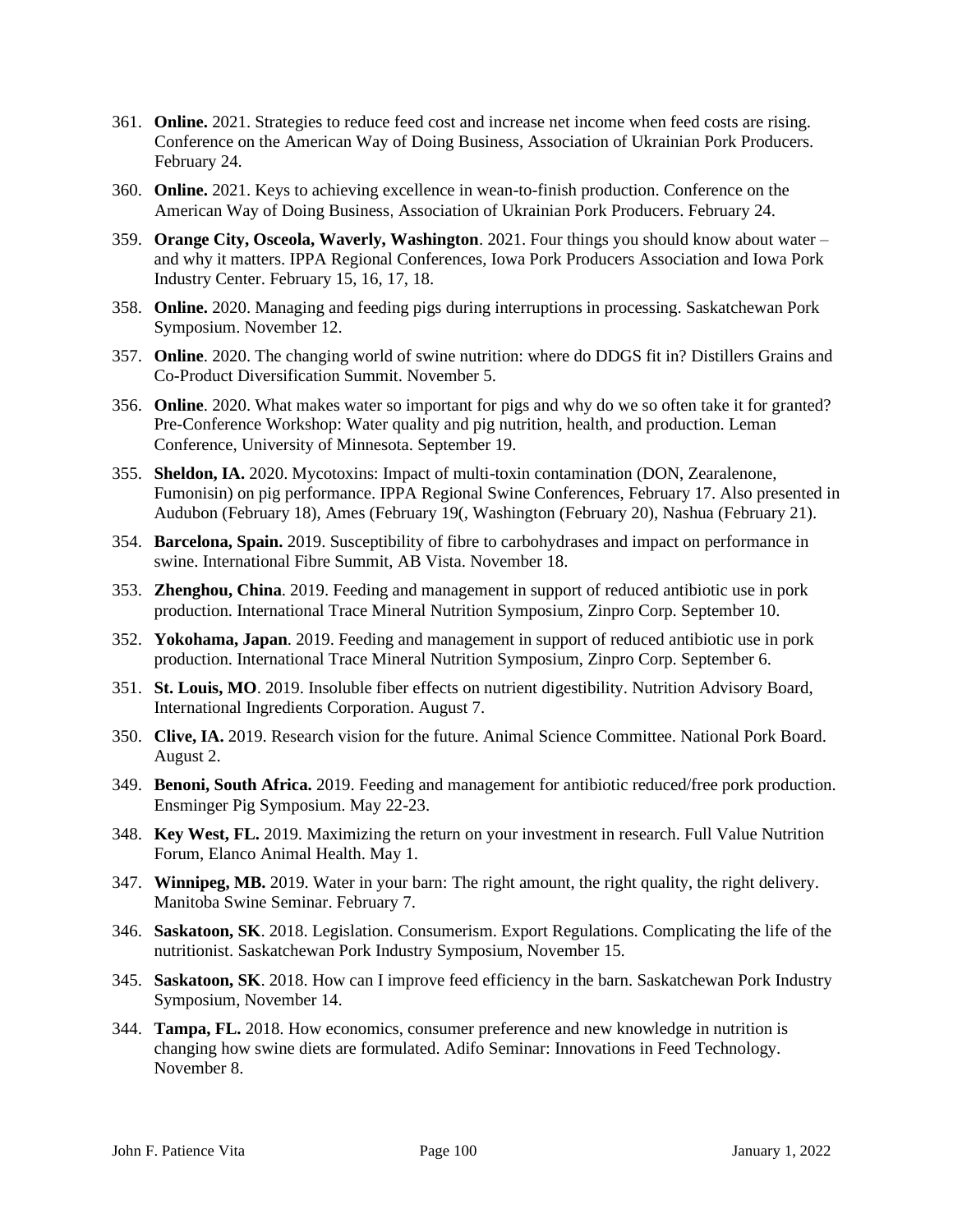- 343. **Zhengzhou, China.** 2018. How legislation, consumer preferences and economics are changing the way we feed pigs. Leman China Conference. October 20.
- 342. **Zhengzhou, China.** 2018. Practical approaches to improving feed efficiency. Leman China Conference. October 19.
- 341. **Zhengzhou, China.** 2018. Getting feed budgets right in order to maximize net income. Leman China Conference. October 19.
- 340. **St. Louis, MO.** 2018. Fiber. Can we live with it? Can we live without it? International Ingredients Nutrition Advisory Board, August 7.
- 339. **London, ON.** 2018. Workshop: Management and feeding to maximize efficiency, carcass quality and profits (with Joel DeRouchey). London Swine Conference. Mar. 28.
- 338. **San Diego, CA.** 2018. Designing and evaluating studies on non-antibiotic feed additives. American Association of Swine Veterinarians Pre-Conference Symposium. March 4.
- 337. **St. Louis, MO.** 2017. Alternatives to antibiotics in nursery diets: Different evaluative and functional approaches. International Ingredients Nutrition Advisory Board, November 7.
- 336. **Omaha, NE**. 2017. New developments in applied swine nutrition and management. Standard Nutrition Services Annual Meeting. October 25.
- 335. **Bloomington, MN.** 2017. Fiber utilization and energy systems in grow-finish pigs. Cargill Animal Nutrition Global Pork Forum. July 13.
- 334. **Phoenix, AR.** 2017. Improving growth and health performance: Feed additives. Elanco Nutrition Forum. May 2.
- 333. **Rosario, Argentina.** 2017. Modern sow farm photographic tour. Biofarma Producer Meeting. April 20.
- 332. **Rosario, Argentina.** 2017. Feeding fat to grow-finish pigs: Impact on performance and carcass quality. Biofarma Producer Meeting. April 20.
- 331. **Rosario, Argentina.** 2017. Impact of an increases health challenge on grow-finish growth performance, carcass characteristics and financial returns. Biofarma Producer Meeting. April 20.
- 330. **Rosario, Argentina.** 2017. Improving feed efficiency to increase net income. Biofarma Producer Meeting. April 20.
- 329. **Rosario, Argentina.** 2017. Feeding the nursery pig: Principles and practices. Biofarma Producer Meeting. April 20.
- 328. **Shanghai, China.** 2016. New gestating sow group housing with automatic feeders. Chinese Swine Industry Symposium. October 21.
- 327. **Shanghai, China.** 2016. USDA swine feed efficiency project: Final report and recommendations for improvement. Chinese Swine Industry Symposium. October 20.
- 326. **Saskatoon, SK**. 2016. Perspectives on 30 years of the Western Nutrition Conference: Then and now. Western Nutrition Conference. September 22.
- 325. **Saskatoon, SK**. 2016. Feed Efficiency: A multidisciplinary approach. Western Nutrition Conference. September 21.
- 324. **Des Moines, IA.** 2016. The importance of fiber in swine diets. ADM/Chr. Hansen Swine Nutrition Meeting. August 25.
- 323. **Zhengzhou, China.** 2016. Dietary fiber in pig diets. Henan Ground Group. July 13.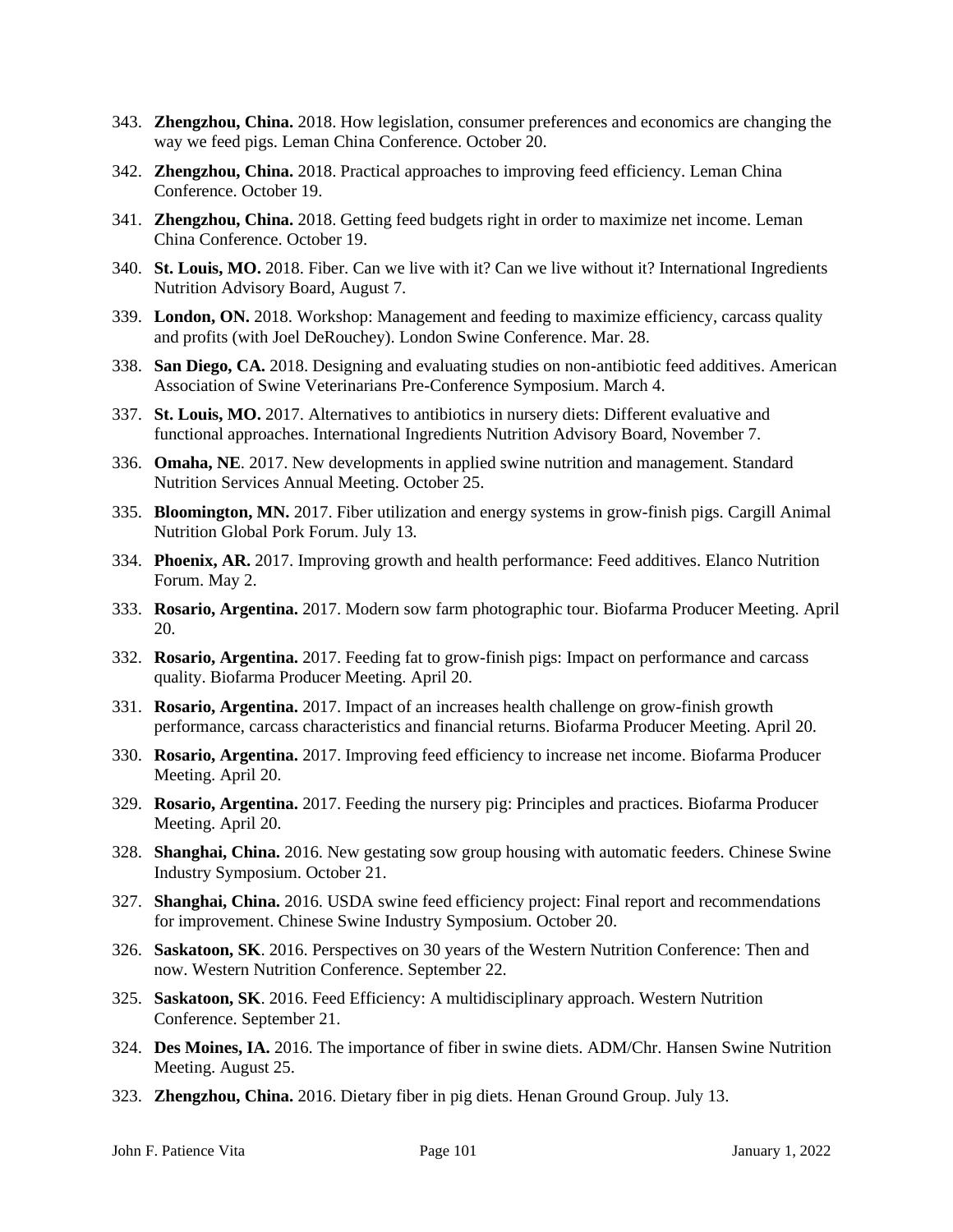- 322. **Zhengzhou, China.** 2016. The most effective use of dietary fat. Henan Ground Group. July 13.
- 321. **Beijing, China.** 2016. How diet composition and formulation impact performance. Ginten Biotechnology. July 4.
- 320. **Okoboji, IA.** 2016. Nutrition: Research and technologies for the future. Hubbard Feeds Swine Production Seminar. March 23.
- 319. **New Orleans, LA.** 2016. Feed and other factors that drive feed efficiency. American Association of Swine Veterinarians Pre-Conference Symposium. February 28.
- 318. **Pipestone, MN**. 2016. Review of Swine Feed Efficiency Conference: "Take Home" messages. February 11.
- 317. **Rosario, Argentina.** 2015. Energy utilization by the pig: What is new and what is important. Biofarma International Conference on Animal Nutrition. November 18.
- 316. **Rosario, Argentina.** 2015. How my feeding program impacts pig performance: Practical examples. Biofarma International Conference on Animal Nutrition. November 18.
- 315. **Omaha, NE.** 2015. Fiber: what it is, what it does and why nutritionists should care. International Conference on Feed Efficiency in Swine. October 21.
- 314. **Omaha, NE.** 2015. Overview of the AFRI Feed Efficiency project. International Conference on Feed Efficiency in Swine. October 21.
- 313. **Brookville, OH.** 2015. Challenges and opportunities associated with the adoption of the net energy system. Cargill/Akey Seminar. October 7.
- 312. **St. Paul, MN**. 2015. Dietary fat: It is much more than an energy source to the pig. Leman Conference. September 21.
- 311. **St. Paul, MN**. 2015. Effects of reduced oil distillers dried grains with solubles and soybean oil on dietary lysine, fat and fiber digestibility in corn based diets. Leman Conference. September 21.
- 310. **Galena, IL.** 2015. Nutrition, pig performance and net income. Dekalb Producer Meeting. June 19.
- 309. **Morton, MN.** 2015. Nutritional impacts on performance. VitaPlus Swine Summit. March 27.
- 308. **Banff, AB.** 2015. Feed management to maximize feed efficiency and net revenue. Banff Pork Seminar. January 21&22.
- 307. **Ames, IA.** 2014. Update on nutrition research in Applied Swine Nutrition. Webinar sponsored by Land O'Lakes/Purina. December 1.
- 306. **Raleigh, NC.** 2014. Does selection for improved feed efficiency inadvertently result in pigs that are less robust and more susceptible to stress?  $30<sup>th</sup>$  Carolina Swine Nutrition Conference. November 6.
- 305. **Shanghai, China.** 2014. Managing low birth weight piglets to reduce their impact on farm productivity and animal flow. Chinese Swine Industry Symposium. October 31.
- 304. **Shanghai, China.** 2014. Feed efficiency in swine: New knowledge and practical approaches. Chinese Swine Industry Symposium. October 30.
- 303. **Indianapolis, IN**. 2014. Multigenerational selection for feed efficiency: implications on nutrition, disease and stress susceptibility. Midwest Swine Nutrition Conference. September 4.
- 302. **St. Louis, MO**. 2014. Gene expression profiling of longissimus dorsi and adipose tissue in pigs with differing post-weaning growth rates. Nutrition Advisory Board, International Ingredient Corp. August 28.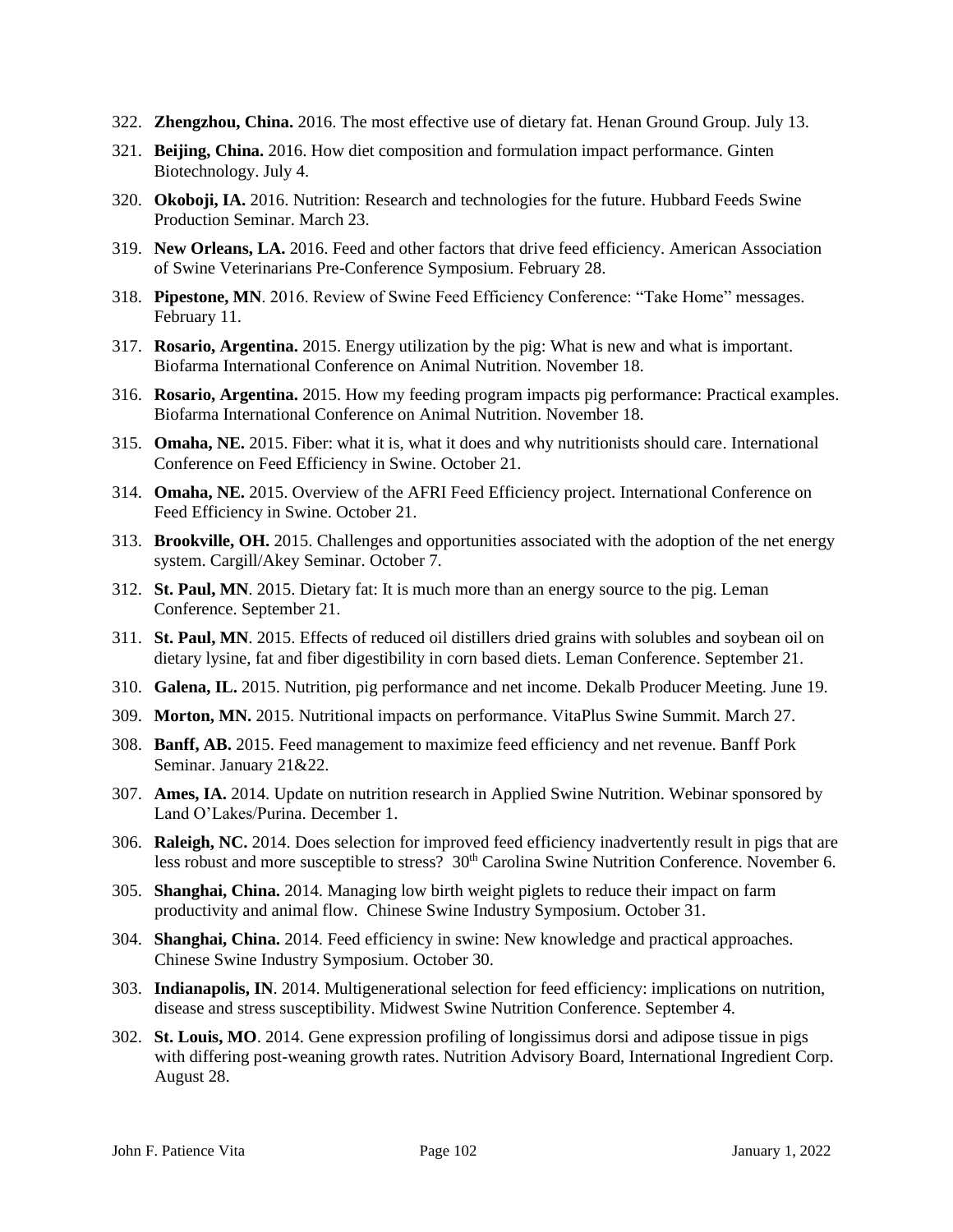- 301. **Ames, IA.** 2014. Preparing for the inevitable increase in dietary fiber in American swine diets. Webinar sponsored by National Pork Board. August 5.
- 300. **Guelph, ON**. 2014. Practical feeding management of pigs. May 15.
- 299. **Charleston, SC**. 2014. Addressing innovation demands within the swine industry. Elanco Full Value Nutrition Forum. April 30.
- 298. **Pitlochry, Scotland.** 2014. What does the fibre fraction mean for swine? Inspire International Non-Starch Polysaccharide Forum. April 1.
- 297. **Rosario, Argentina.** 2013. Nutrition tools to improve variability in swine production. GTEP Swine Production Seminar. November 1.
- 296. **Rosario, Argentina**. 2013. Economic perspective of energy in the diet and feed efficiency in the grow-finish pig. Group of Technological Exchange of Swine Production (GTEP), Swine Production Seminar. October 31.
- 295. **Rosario, Argentina**. 2013. Effective use of energy in practical swine diets. Group of Technological Exchange of Swine Production (GTEP), Swine Production Seminar – Pre-conference Seminar. October 31.
- 294. **Ames, IA.** 2013. Nutritive value of drought stressed corn. Webinar sponsored by National Pork Board. August 20.
- 293. **Bangkok, Thailand.** 2013. Carcass and meat quality improvement in the pig. United States Grains Council. July 1.
- 292. **Bangkok, Thailand.** 2013. Current industry practice for pig production based on Agristats. United States Grains Council. July 1.
- 291. **Bangkok, Thailand.** 2013. Nutrient requirements of the modern pig NRC 2012. United States Grains Council. July 1.
- 290. **Bangkok, Thailand.** 2013. Current status of feed additive utilization. United States Grains Council. July 1.304.
- 289. **Bogor, Indonesia.** 2013. Carcass and meat quality improvement in the pig. United States Grains Council. July 1.
- 288. **Bogor, Indonesia.** 2013. Current industry practice for pig production based on Agristats. United States Grains Council. July 1.
- 287. **Bogor, Indonesia.** 2013. Nutrient requirements of the modern pig NRC 2012. United States Grains Council. July 1.
- 286. **Bogor, Indonesia.** 2013. Current status of feed additive utilization. United States Grains Council. July 1.
- 285. **Ames, IA.** 2013. Nutrition research at Iowa State University. Iowa Swine Day. June 26.
- 284. **Ames, IA**. 2013. Effective use of low energy feedstuffs. Murphy-Brown Research Committee. June 5.
- 283. **London, ON.** 2013. Feeding and barn management practices that maximize feed efficiency. London Swine Conference. March 27/28.
- 282. **London, ON.** 2013. Precision feeding and caloric efficiency. London Swine Conference. March 27/28.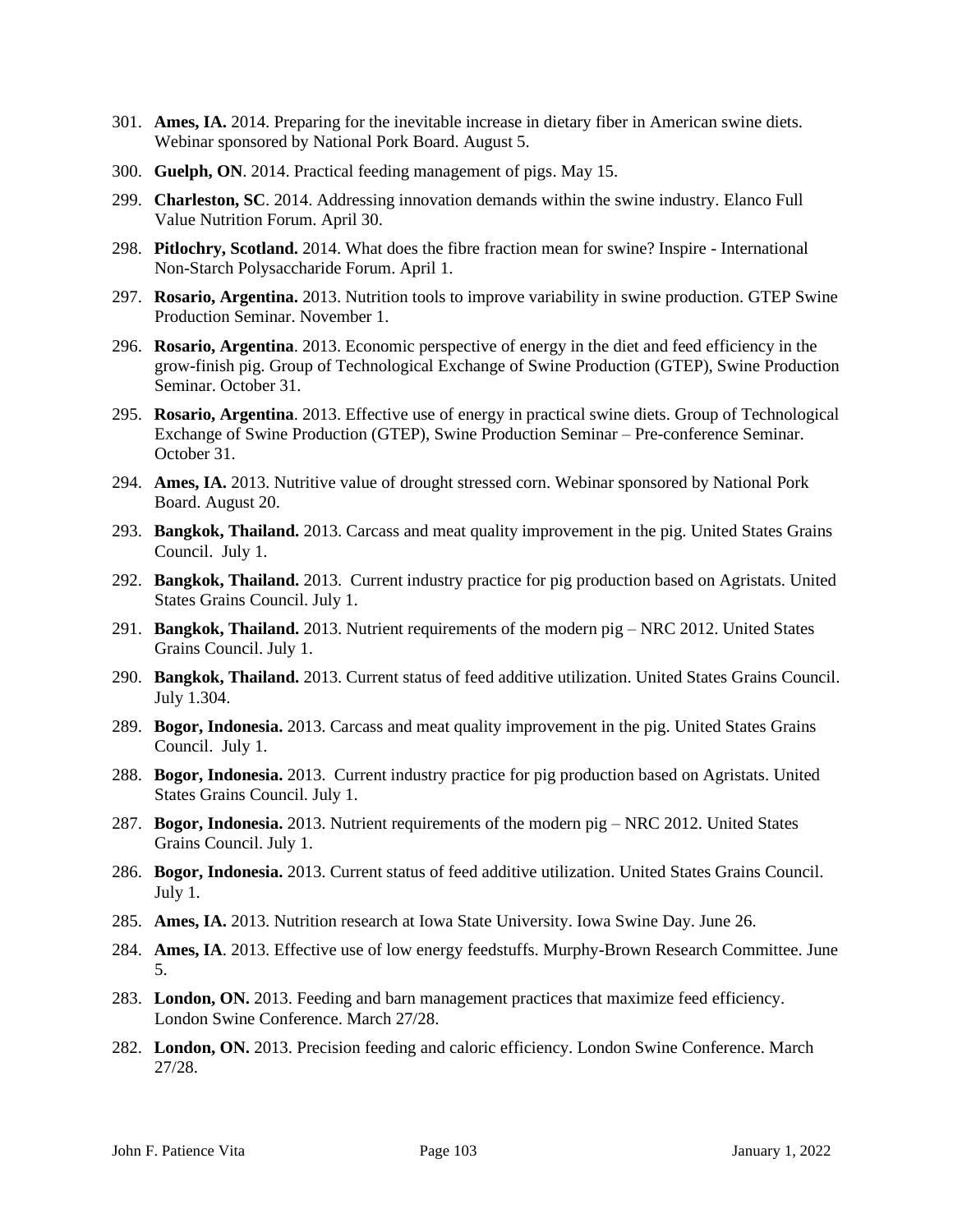- 281. **Morton, MN.** 2013. Do I really want to maximize feed efficiency? VitaPlus Swine Summit. March 21.
- 280. **Webcast.** 2013. Update on nutrition research in Applied Swine Nutrition. Land O'Lakes. February 4.
- 279. **Saskatoon, SK.** 2012. Top 10 developments in swine nutrition: 1991-2012. Saskatchewan Pork Industry Symposium. November 14.
- 298. **Saskatoon, SK.** 2012. Keeping up with the changing world of grow-finish feeding and management. Saskatchewan Pork Industry Symposium. November 14.
- 277. **Xi'an, China.** 2012. A review of feeders and influence on growth and efficiency. Leman China Swine Conference. October 16.
- 276. **Xi'an, China.** 2012. Applying science to optimize feed efficiency. Leman China Swine Conference. October 16.
- 275. **Sleepy Eye, MN.** 2012. The importance of managing energy in a successful feeding program. Christensen Farms. September 26.
- 274. **St. Paul, MN.** 2012. Growth and development implications of marketing pigs at heavier weights. Al Leman Conference. September 17.
- 273 **Sassari, Italy.** 2012. New challenges for swine feeding as a result of the increased competition with bioenergy industries for grain availability. University of Sassari. September 7.
- 272. **Ankeny, IA.** 2012. Livestock feed issues: Swine. Drought, Feed and Grain Quality Workshop, Agribusiness Association of Iowa and Iowa Grain Quality Initiative. August 16.
- 271. **Ames, IA.** 2012. Practical and effective ways to improve feed efficiency and reduce feed cost. Iowa Swine Days – 2012. June 28.
- 270. **Saskatoon, SK.** 2012. Dietary energy and feed efficiency in swine. Prairie Swine Centre Webinar, June 19.
- 269. **Ames, IA.** 2012. Variation: To Manage or Minimize How do we know what is the correct strategy? Land O'Lakes Seminar. June 5.
- 268. **Orlando, FL.** 2012. Sustainable nutrition technologies to feed more people using fewer resources. American Feed Industry Association Nutrition Symposium. March 13.
- 267. **Denver, CO.** 2012. Expanding our base of dietary ingredients: challenges that come with this opportunity. BIVI Swine Health Seminar. March 9.
- 266. **Ames, IA.** 2012. Practical approaches to improving feed efficiency. Iowa Swine Peer Group meeting. February 8.
- 265. **Des Moines, IA.** 2012. Hidden challenges of using alternative ingredients. Iowa Pork Congress. January 25.
- 264. **Pipestone, MN.** 2011. Checklist for improving feed efficiency. Pipestone Veterinary Clinic Client meeting. December 8.
- 263. **Pipestone, MN.** 2011. Feed, water and the environment. Pipestone Veterinary Clinic Client meeting. December 8.
- 262 **Ames, IA.** 2011. Obvious and not so obvious challenges associated with the adoption of new ingredients in swine feeding program. 19<sup>th</sup> Annual Swine Disease Conference for Swine Practitioners. November 10.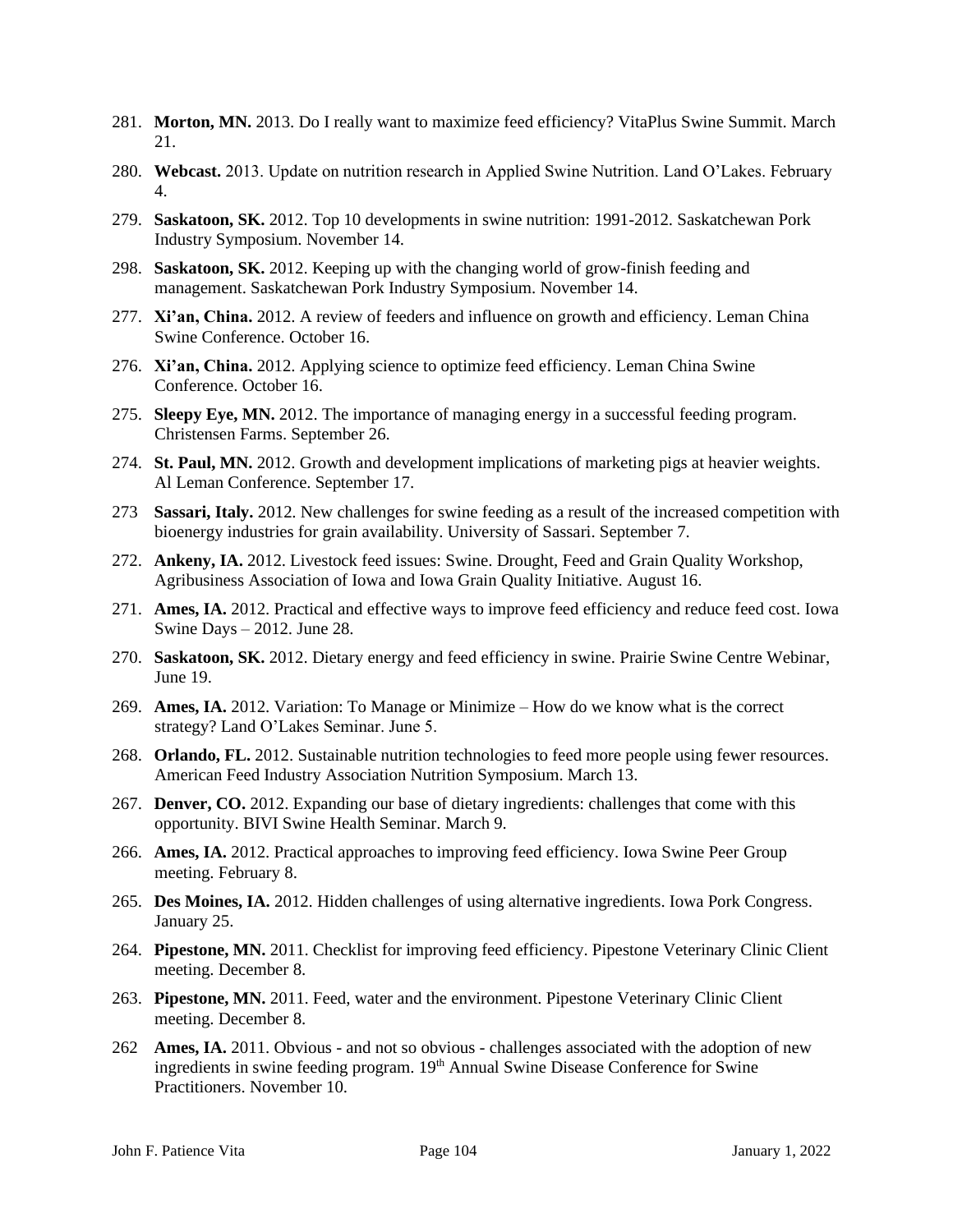- 261. **Omaha, NE.** 2011. Dietary energy concentration and feed efficiency targets: What are the questions and do we have the right answers? International Conference on Feed Efficiency in Swine. November 9.
- 260. **St. Paul, MN.** 2011. Water quality issues in pork production. Al Leman Conference. September 20.
- 259. **Des Moines, IA.** 2011. Impact of synthetic amino acids on the swine and poultry industries: nutrition and the environment. 25<sup>th</sup> Anniversary Celebration of the Opening of the Eddyville, IA Amino Acid Plant. May 17.
- 258. **LeRoy, MN.** 2011. Fine tuning wean-to-finish management to improve net returns. Annual Grower Meeting, Next Generation Pork. March 24.
- 257. **Fairmont, MN.** 2011. Practical strategies for improving productivity in the wean-to-finish barn. Form-a-Feed Producer Meeting. March 22.
- 256. **Phoenix, AZ.** 2011. Do I have to compromise performance when I feed alternative ingredients. Pre-Conference Nutrition Seminar.  $42<sup>nd</sup>$  Annual Meeting, American Association of Swine Veterinarians, Phoenix, AZ. March 5.
- 255. **Saskatoon, SK.** 2010. Pigs care less than we do: Selecting maximum ingredient inclusion rates. Western Nutrition Conference, Saskatoon, SK September 22.
- 254. **Owatonna, MN.** 2010. Introduction of the National Swine Nutrition Guide. U.S. Pork Center of Excellence. March 11.
- 253. **Spirit Lake, IA.** 2010. Taking advantage of feeding alternative ingredients. What are the Limits? Hubbard Feeds Swine Production Seminar. March 10.
- 252. **Ames, IA.** 2010. Concerns about mycotoxins in corn. Niman Ranch Producer Meeting. March 4.
- 251. **Balsa de Athenas**, **Costa Rica.** 2010. Feeding the grow-finish pig. RAPCO Swine Nutrition Course. February 19.
- 250. **Balsa de Athenas**, **Costa Rica.** 2010. Managing variability in commercial conditions. RAPCO Swine Nutrition Course. February 19.
- 249. **Balsa de Athenas**, **Costa Rica.** 2010. Water in pig nutrition. RAPCO Swine Nutrition Course. February 18.
- 2648. **Balsa de Athenas**, **Costa Rica.** 2010. Feeding the weanling pig. RAPCO Swine Nutrition Course. February 18.
- 247. **Balsa de Athenas**, **Costa Rica.** 2010. Approaches to formulating pig diets. RAPCO Swine Nutrition Course. February 17.
- 246. **Balsa de Athenas**, **Costa Rica.** 2010. Energy systems in pig nutrition. RAPCO Swine Nutrition Course. February 17.
- 245. **Banff, AB.** 2010. Strategies to maximize wean-to-finish net income: Focus on feed and other technical issues. January 20-21.
- 244. **Uberlandia, Brazil.** 2009. New tools to manage variability throughout the pork production system. XIV Congress of the Brazilian Pig Veterinary Society (ABRAVES). October 26-29.
- 243. **Winnipeg, MB.** 2009. The economics of choosing feed ingredients. Western Nutrition Conference. September 22-24.
- 242. **Puerto Vallarta, Mexico.** 2009. Formulating energy and digestible amino acids and the use of byproducts as strategies to reduce feed costs. XLIV Annual Meeting, Asociación Mexicana de Veterinarios Especilistas en Cerdos (AMVEC). July 22-25.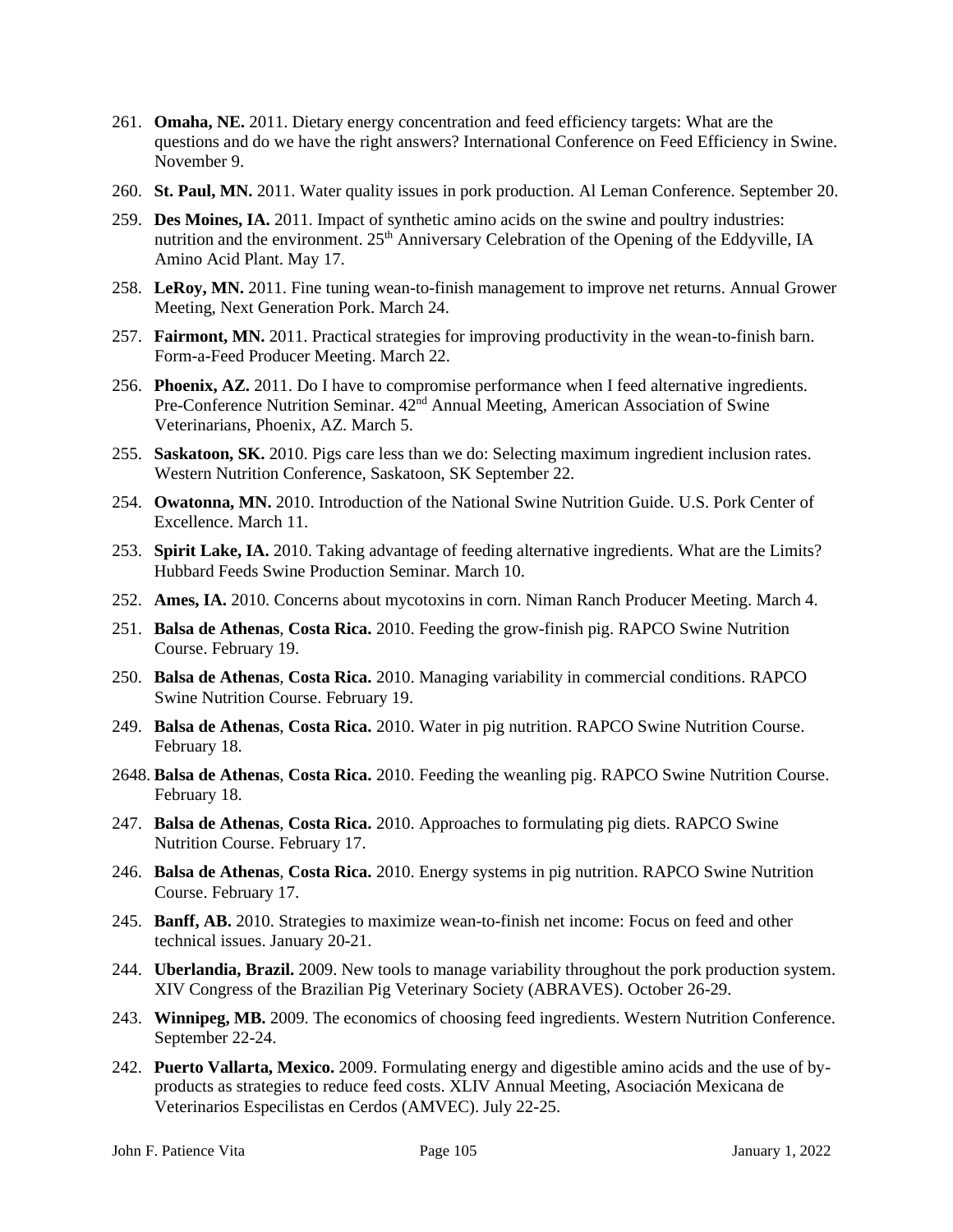- 241. **Dubuque, IA.** 2009. Swine feeding and management update. Dekalb Feeds 2009 Summer Seminar. June 22.
- 240. **Dows, IA.** 2009. Keeping control of feed costs in an uncertain market. Iowa Pork Producers Assoc. Regional Meeting. February 24.
- 239. **Dows, IA.** 2009. Are there any lessons we can learn from the Canadian pork industry?. February 24.
- 238. **Oelwein, IA.** 2009. Keeping control of feed costs in an uncertain market. Iowa Pork Producers Assoc. Regional Meeting. February 23.
- 237. **Oelwein, IA.** 2009. Are there any lessons we can learn from the Canadian pork industry?. February 23.
- 236. **Sioux Center, IA.** 2009. Keeping control of feed costs in an uncertain market. Iowa Pork Producers Assoc. Regional Meeting. February 18.
- 235. **Sioux Center, IA.** 2009. Are there any lessons we can learn from the Canadian pork industry?. February 18.
- 234. **Carroll, IA.** 2009. Keeping control of feed costs in an uncertain market. Iowa Pork Producers Assoc. Regional Meeting. February 17.
- 233. **Carroll, IA.** 2009. Are there any lessons we can learn from the Canadian pork industry?. February 17.
- 232. **Ainsworth, IA.** 2009. Keeping control of feed costs in an uncertain market. Iowa Pork Producers Assoc. Regional Meeting. February 16.
- 231 **Ainsworth, IA.** 2009. Are there any lessons we can learn from the Canadian pork industry?. February 16.
- 230. Morton, MN. 2009. Incorporating novel feed ingredients in swine diets: Practical applications. 4<sup>th</sup> Annual Professional Swine Seminar, Form-A-Feed, Inc., February 11.
- 229. **Morton, MN.** 2009. Incorporating novel feed ingredients in swine diets: Basic principles.  $4<sup>th</sup>$ Annual Professional Swine Seminar, Form-A-Feed, Inc., February 10.
- 228. **Ames, IA.** 2009. Swine feeding and management update. Iowa Feed and Nutrition Seminar. January 27.
- 227. **Rennes, France.** 2009. Electrolyte balance: concepts and applications. Solvay Technical Symposium: Optimizing Electrolyte Balance with Sodium Bicarbonate. January 15.
- 226. **Nashville, TN.** 2008. Addressing change in the swine feed market. National Swine Improvement Federation. December 4.
- 225. **Winnipeg, MB.** 2008. A discussion of net energy applications in swine nutrition. Standard Nutrition. May 21.
- 224. **San Diego, CA.** 2008. Managing the risk of adopting the use of novel feed ingredients. American Association of Swine Veterinarians. March 10.
- 223. **Saskatoon, SK.** 2008. Bob Dylan said 'The times they are a'changin': Was he really talking about the pork industry? Saskatoon Branch, Saskatchewan Institute of Agrologists. February 28.
- 222. **Saskatoon, SK.** 2007. Tactics and strategies for maximizing net returns from the sale of market hogs. Saskatchewan Pork Industry Symposium. November 14.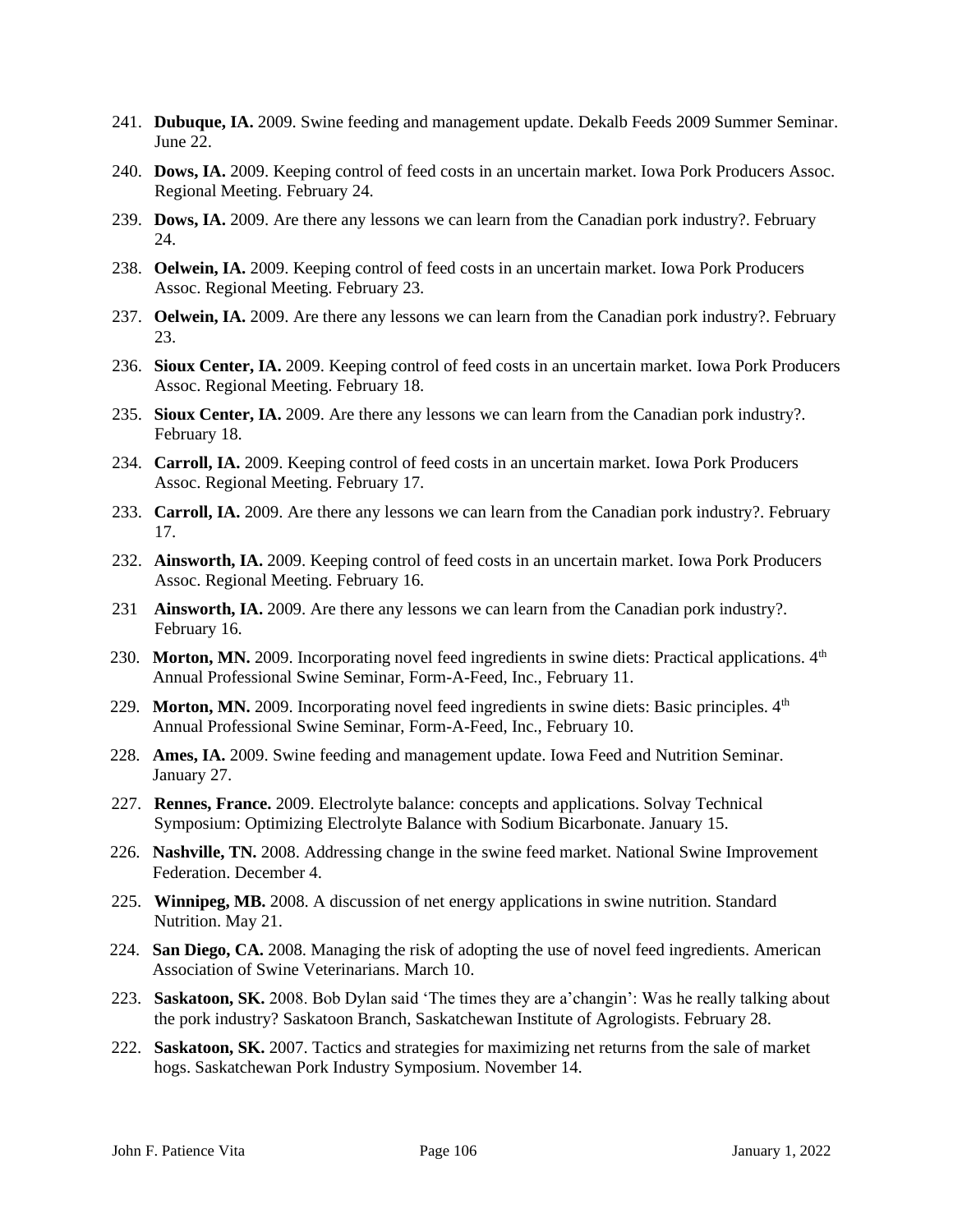- 221. **Moorepark, Ireland.** 2007. Coping with tighter global feed markets. National Pig Conference, Irish Agriculture and Food Development Authority. October 24.
- 220. **Moorepark, Ireland.** 2007. Maximizing feed intake in growing and finishing pigs. National Pig Conference, Irish Agriculture and Food Development Authority. October 24.
- 219. **Kilkenny, Ireland.** 2007. Coping with tighter global feed markets. National Pig Conference, Irish Agriculture and Food Development Authority. October 23.
- 218. **Kilkenny, Ireland.** 2007. Maximizing feed intake in growing and finishing pigs. National Pig Conference, Irish Agriculture and Food Development Authority. October 23.
- 217. **Cavan, Ireland.** 2007. Coping with tighter global feed markets. National Pig Conference, Irish Agriculture and Food Development Authority. October 22.
- 216. **Cavan, Ireland.** 2007. Maximizing feed intake in growing and finishing pigs. National Pig Conference, Irish Agriculture and Food Development Authority. October 22.
- 215. **Humboldt, SK.** 2007. The basics of swine nutrition. Big Sky Farms Manager in Training Course. June 6.
- 214. Lisbon, Portugal. 2007. Electrolyte balance, metabolism and animal productivity. 1<sup>st</sup> Solvay Technical Symposium: Optimizing Electrolyte Balance with Sodium Bicarbonate. March 2.
- 213. Madrid, Spain. 2007. Electrolyte balance, metabolism and animal productivity. 1<sup>st</sup> Solvay Technical Symposium: Optimizing Electrolyte Balance with Sodium Bicarbonate. March 1.
- 212. **Barcelona, Spain.** 2007. Electrolyte balance, metabolism and animal productivity. 1<sup>st</sup> Solvay Technical Symposium: Optimizing Electrolyte Balance with Sodium Bicarbonate. February 28.
- 211. **Centralia, ON.** 2007. Paylean A Canadian perspective. Centralia Swine Research Update. January 31.
- 210. **Centralia, ON.** 2007. Effects of birth weight and litter size on performance and variability in the grow out barn. Centralia Swine Research Update. January 31.
- 209. **Saskatoon, SK.** 2006. Maximizing net income by optimizing the portion of pigs marketed within core. Saskatchewan Pork Industry Symposium. November 14.
- 208. **Lethbridge, AB.** 2006. A producer checklist to address the current financial environment. Alberta Pork Regional Meeting. November 10.
- 207. **Red Deer, AB.** 2006. A producer checklist to address the current financial environment. Alberta Pork Regional Meeting. November 9.
- 206. **Westlock, AB.** 2006. A producer checklist to address the current financial environment. Alberta Pork Regional Meeting. November 8.
- 205. **Grand Prairie, AB.** 2006. A producer checklist to address the current financial environment. Alberta Pork Regional Meeting. November 7.
- 204. **Lelystad, The Netherlands.** 2006. Distillers dried grains and solubles from Bio ethanol produced from cereal grains. Conference on Energy From Bio Fuels: Implications For The Feed Industry, de Schothorst, Leylstad, The Netherlands. October 19.
- 203. **Raleigh, NC.** 2006. The practical management of animal variation. Carolina Swine Nutrition Conference. September 27.
- 202. **Lewisburg, OH.** 2006. Selected Prairie Swine Centre research. Akey/SCA Nutrition. August 10.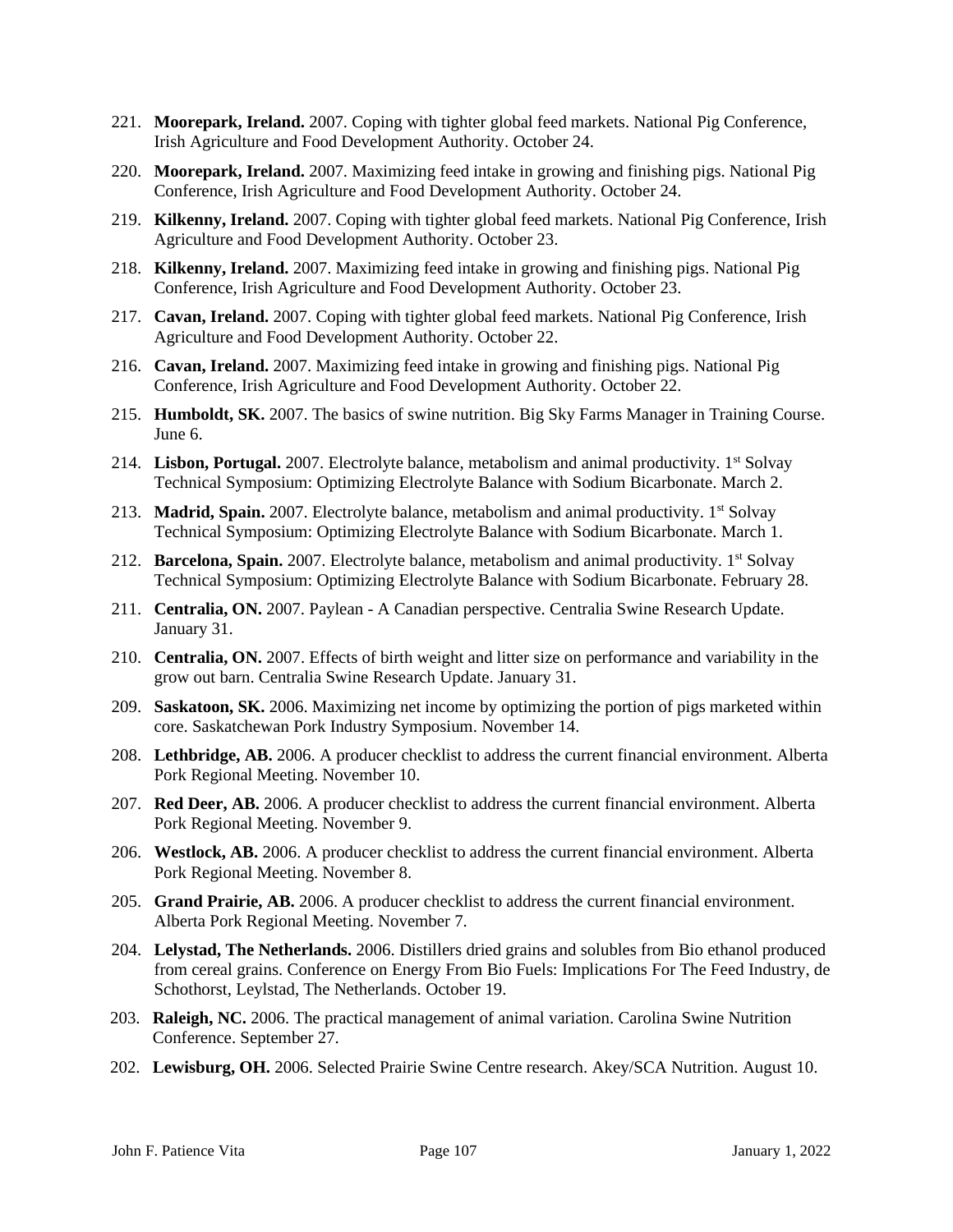- 201. **Des Moines, IA.** 2006. Weaning age and how it influences feeding and management programs. World Pork Expo. June 9.
- 200. **Humboldt, SK.** 2006. The basics of swine nutrition. Big Sky Farms Manager in Training Course. May 16.
- 199. **Farmville, PA**. 2006. The importance of water and water intake in pig nutrition. Lucta. May 3-5.
- 198. **Elstow, SK.** 2006. Managing variation in the finishing barn. Big Sky Finishing Barn Managers, Meeting sponsored by Prairie Swine Centre. April 25.
- 197. **Ste. Eustache, MB**. 2006. Practical approaches to increasing net income. Manitoba Pork Council. March 10.
- 196. **Brandon, MB**. 2006. Maximizing carcass quality using nutrition. PIC Canada Ltd. March 9.
- 195. **Brandon, MB**. 2006. Finishing for maximum profitability. PIC Canada Ltd. March 9.
- 194. **Winnipeg, MB**. 2006. Maximizing carcass quality using nutrition. PIC Canada Ltd. March 8.
- 193. **Winnipeg, MB**. 2006. Finishing for maximum profitability. PIC Canada Ltd. March 8.
- 192. **Winnipeg, MB**. 2006. Variation in the finisher barn. Manitoba Swine Symposium. February 1/2.
- 191. **Saskatoon, SK**. 2005. Maximizing carcass quality using nutrition. PIC Canada Ltd. December 2.
- 190. **Saskatoon, SK**. 2005. Finishing for maximum profitability. PIC Canada Ltd. December 2.
- 189. **Swift Current, SK**. 2005. Maximizing carcass quality using nutrition. PIC Canada Ltd. December 1.
- 188. **Swift Current, SK**. 2005. Finishing for maximum profitability. PIC Canada Ltd. December 1.
- 187. **Lethbridge, AB**. 2005. Maximizing carcass quality using nutrition. PIC Canada Ltd. November 24.
- 186. **Lethbridge, AB**. 2005. Finishing for maximum profitability. PIC Canada Ltd. November 24.
- 185. **Red Deer, AB**. 2005. Maximizing carcass quality using nutrition. PIC Canada Ltd. November 23.
- 184. **Red Deer, AB**. 2005. Finishing for maximum profitability. PIC Canada Ltd. November 23.
- 183. **Saskatoon, SK**. 2005. Barn efficiency Your role in driving costs down. Saskatchewan Pork Industry Symposium. November 8.
- 182. **Minnetonka, MN**. 2005. Enhancing net energy system predictions based on nutrient types and intakes, expected body composition and animal age. Cargill Animal Health. September 22.
- 182. **Minneapolis, MN**. 2005. The merits, benefits and challenges of adopting the net energy system in a North American context. Minnesota Nutrition Conference. September 21.
- 181. **Red Deer, AB.** 2005. The profit potential of adopting the net energy system for swine. Cargill Animal Nutrition, September 7.
- 180. **Nipawin, SK.** 2005. The next 10 years in pork production: Prairie Swine's contribution to future opportunities and challenges. Big Sky Farms 10<sup>th</sup> Anniversary Think Tank. June 2.
- 179. **Humboldt, SK.** 2005. The basics of swine nutrition. Big Sky Farms Manager in Training Course. May 24.
- 178. **Saskatoon, SK.** 2005. The Prairie Swine Centre ingredient research program. Department of Animal & Poultry Science, University of Saskatchewan. April 22.
- 177. **Philadelphia, PA**. 2005. Dietary electrolyte balance in swine nutrition. Church and Dwight Think Tank. April 19.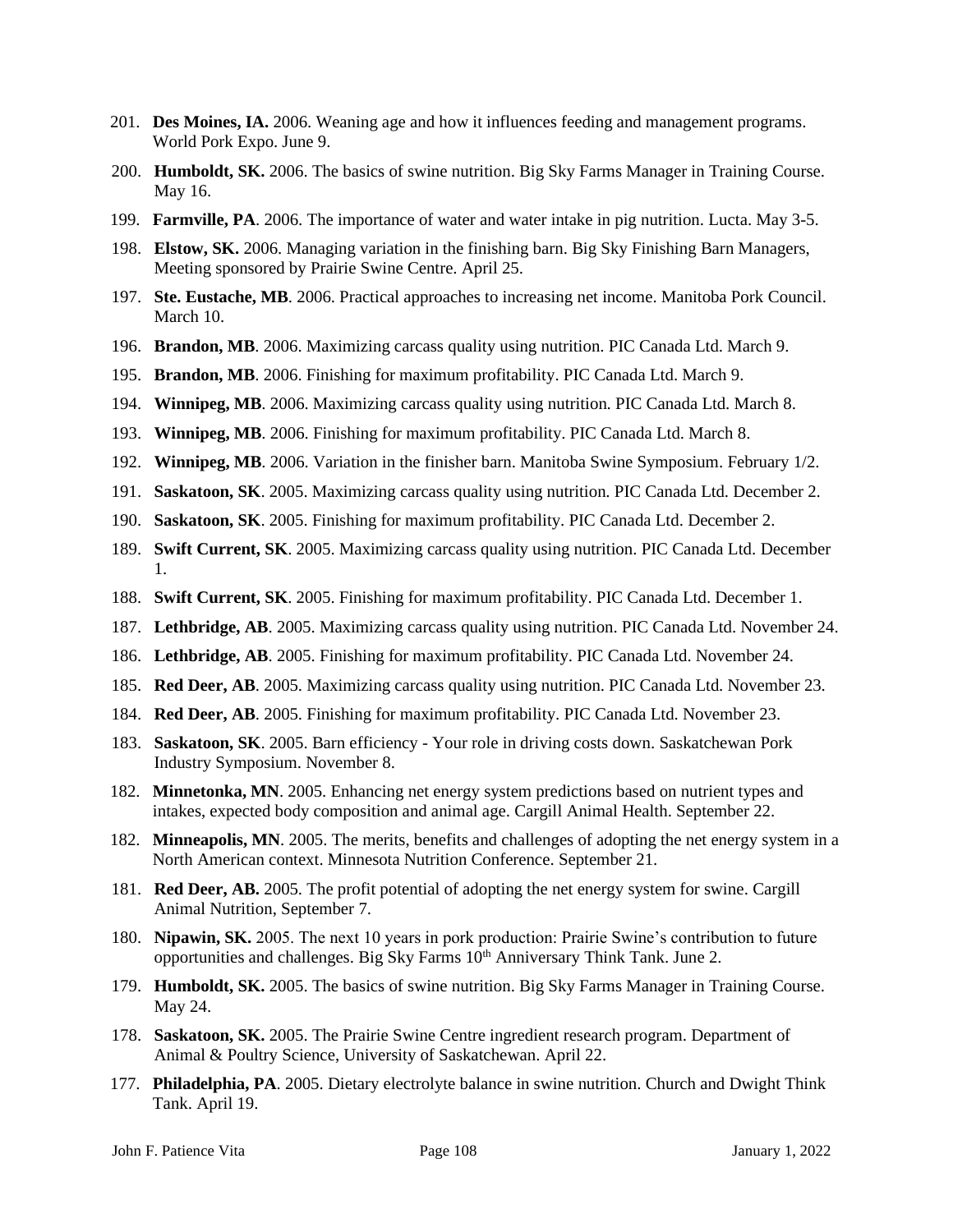- 176. **Rosetown, SK.** 2005. Practical ways to reduce expenses and increase net income. Hutterite Brethren Meeting sponsored by Prairie Swine Centre, Sask Pork and SPI Marketing Group. April 5.
- 175. **Morton, MN**. 2005. Net energy: Will its use save or cost us money & phytase and soluble phosphorus excretion: Here are the facts. Vita Plus Swine Summit 2005. April 1.
- 174. **Morton, MN**. 2005. Variation in pork production & the dollars and cents of feed budgeting. Vita Plus Swine Summit 2005. March 31.
- 173. **Spiritwood, SK.** 2005. Optimizing net income and expenses. Fast Pigs. February 23.
- 172. **Shakespeare, ON.** 2005. Feeding for optimum carcass and pork quality. Swine Management Seminar, Agribrands Purina Canada. February 16.
- 171. **Humboldt, SK.** 2005. Optimizing the marketing of pigs. Big Sky Farms. February 3.
- 170. **Swift Current, SK.** 2005. Practical ways to reduce expenses and increase net income. Hutterite Brethren Meeting sponsored by Hypor Genetics. January 25.
- 169. **Saskatoon, SK.** 2005. Practical ways to reduce expenses and increase net income. Hutterite Brethren Meeting sponsored by Hypor Genetics. January 24.
- 168. **Aberfoyle, ON**. 2004. Practical critique of net energy use in swine nutrition. Novus Customer Meeting. December 9.
- 167. **Airdrie, AB.** 2004. Dietary electrolyte balance in swine nutrition. Pig Nutrition Discussion Forum, Nutrition Partners. December 8.
- 166. **Saskatoon, SK.** 2004. Feeding for optimum carcass quality. Saskatchewan Pork Industry Symposium. November 17-18.
- 165. **Lethbridge, AB.** 2004. Practical ways to improve net income. Alberta Pork Regional Meeting. November 12.
- 164. **Red Deer, AB.** 2004. Practical ways to improve net income. Alberta Pork Regional Meeting. November 10.
- 163. **Westlock, AB.** 2004. Practical ways to improve net income. Alberta Pork Regional Meeting. November 9.
- 162. **Grand Prairie, AB.** 2004. Practical ways to improve net income. Alberta Pork Regional Meeting. November 8.
- 161. **Niagara-on-the-Lake, ON.** 2004. The devil is in the details: some practical approaches to improving financial performance and addressing environment and welfare issues. PIC. October 28- 29.
- 160. **Saskatoon, SK.** 2004. Variation in swine production systems: hidden costs, hidden opportunities. Western Nutrition Conference. September 29-30.
- 159. **Indianapolis, IN.** 2004. Energy systems for swine: A critical review of DE, ME and NE. Midwest Swine Nutrition Conference. August 31.
- 158. **West Des Moines, IA.** 2004. Managing variation in the nursery and growout barn. Prince Agri-Products Feed Ingredient Conference. August 18.
- 157. **Regina, SK.** 2004. How Canadian farmers hit the grid. Hypor Genetic Managers' Meeting. May 26.
- 156. **Wainwright, AB.** 2004. Fine tuning the production system. Annual Staff Seminar, Alberta Pig Company. April 16.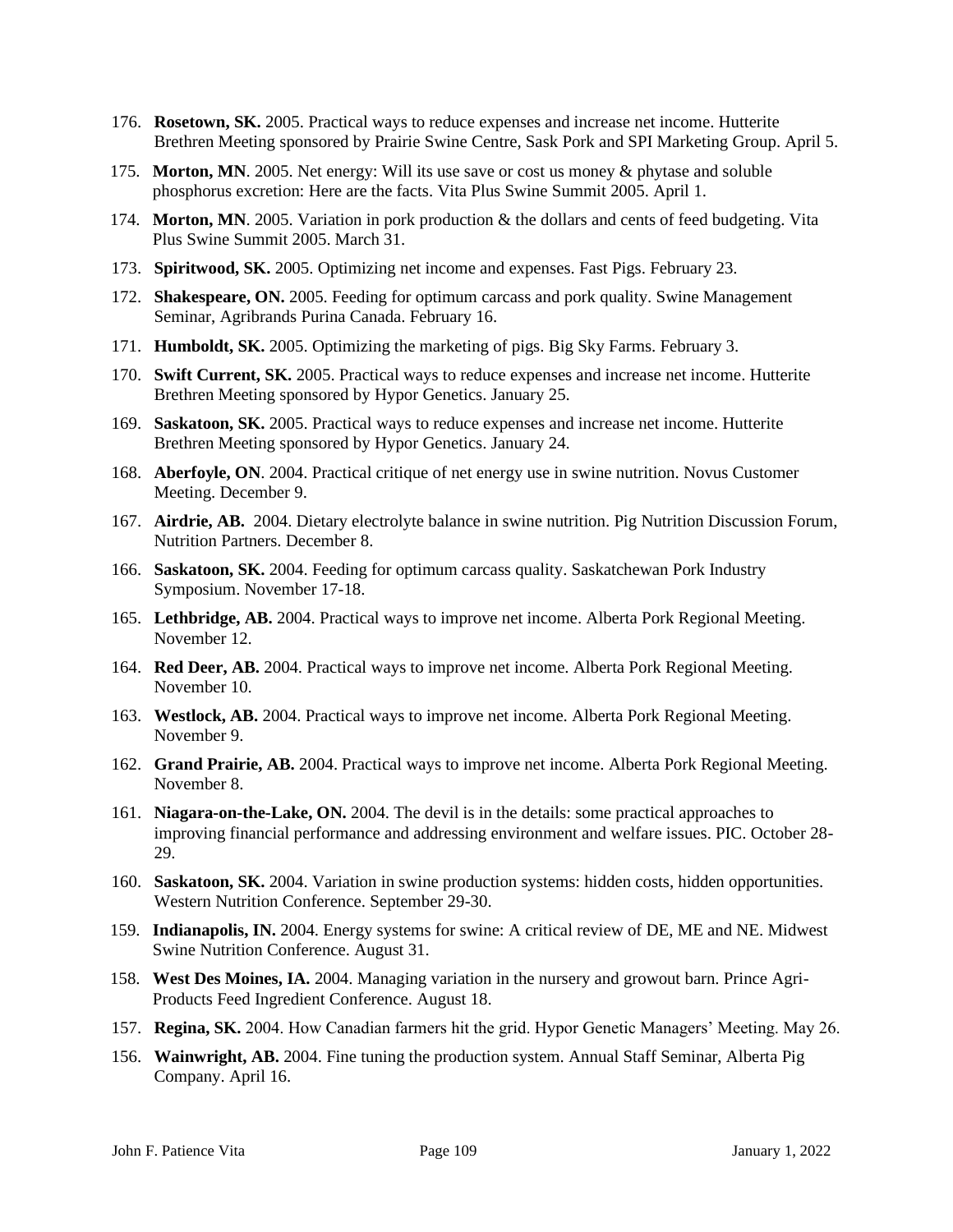- 155. **Red Deer, AB.** 2004. Maximizing growth rate from weaning to market. Swine Production Seminar, Alberta Feed and Consulting Ltd. March 18.
- 154. **Tokyo, Japan.** 2004. Field peas in swine diets. Japan Feed Pea Seminar, Pulse Canada. February 4.
- 153. **Banff, AB.** 2004. Variation: Costs and consequences. Banff Pork Seminar. January 20-23.
- 152. **Saskatoon, SK.** 2003. Maximizing growth rate from weaning to market. Saskatchewan Pork Industry Symposium. November 18-20.
- 151. **Minneapolis, MN.** 2003. The pig farm's economic impact on the local community. Allen D. Leman Swine Conference. September 13-16.
- 150. **Minneapolis, MN.** 2003. Dietary approaches to altering the composition of body weight gain in growing gilts. Allen D. Leman Swine Conference. September 13-16.
- 149. **Winnipeg, MB.** 2003. Net energy and low protein diets for swine. Western Nutrition Conference. September 11-12.
- 148. **Phoenix, AR.** 2003. An overview of energy systems. Annual Meeting, American Society of Animal Science. June 26.
- 147. **Columbia, MO.** 2003. Nutritional aspects of physiology, stress and pork quality. Post Conference Workshop "Understanding the Physiology and Quality of the Modern Pig." 56th Reciprocal Meats Conference. June 19.
- 146. **Lethbridge, AB.** 2003. Dealing with a depressed hog market: Feeding and management strategies. PIC Producer Meeting. May 7.
- 145. **Red Deer, AB.** 2003. Dealing with a depressed hog market: Feeding and management strategies. PIC Producer Meeting. May 6.
- 144. **Chilliwack, BC.** 2003. Managing variation in the finishing barn. Annual Meeting, B.C. Hog Marketing Commission. April 4.
- 143. **Chilliwack, BC.** 2003. Feeding the growing-finishing pig to maximize net income. Annual Meeting, B.C. Hog Marketing Commission. April 4.
- 142. **Chilliwack, BC.** 2003. Nursery management and performance. Annual Meeting, B.C. Hog Marketing Commission. April 4.
- 141. **Saskatoon, SK.** 2002. Grower-Finisher Management and Performance: Better Understanding the Grower-Finisher Pig. Hutterite Brethren Workshop sponsored by Feed-Rite Mills. November 27.
- 140. **Swift Current, SK.** 2002. Grower-Finisher Management and Performance: Better Understanding the Grower-Finisher Pig. Hutterite Brethren Workshop sponsored by Feed-Rite Mills. November 26.
- 139 **Santiago, Chile.** 2002. Optimizing feeding programs. Andina PIC. November 21.
- 138. **Saskatoon, SK.** 2002. New technologies for pork production in the 21<sup>st</sup> century. Saskatchewan Pork Industry Symposium. November 12-14.
- 137. **Saskatoon, SK.** 2002. Choosing the best feeding program. Saskatchewan Pork Industry Symposium. November 12-14.
- 136. **Red Deer, AB.** 2002. Understanding the relationship between growth rate, feed intake and feed conversion. Red Deer Swine Technology Workshop. October 29-30.
- 135. **Red Deer, AB.** 2002. Housing strategies for the young pig. Red Deer Swine Technology Workshop. October 29-30.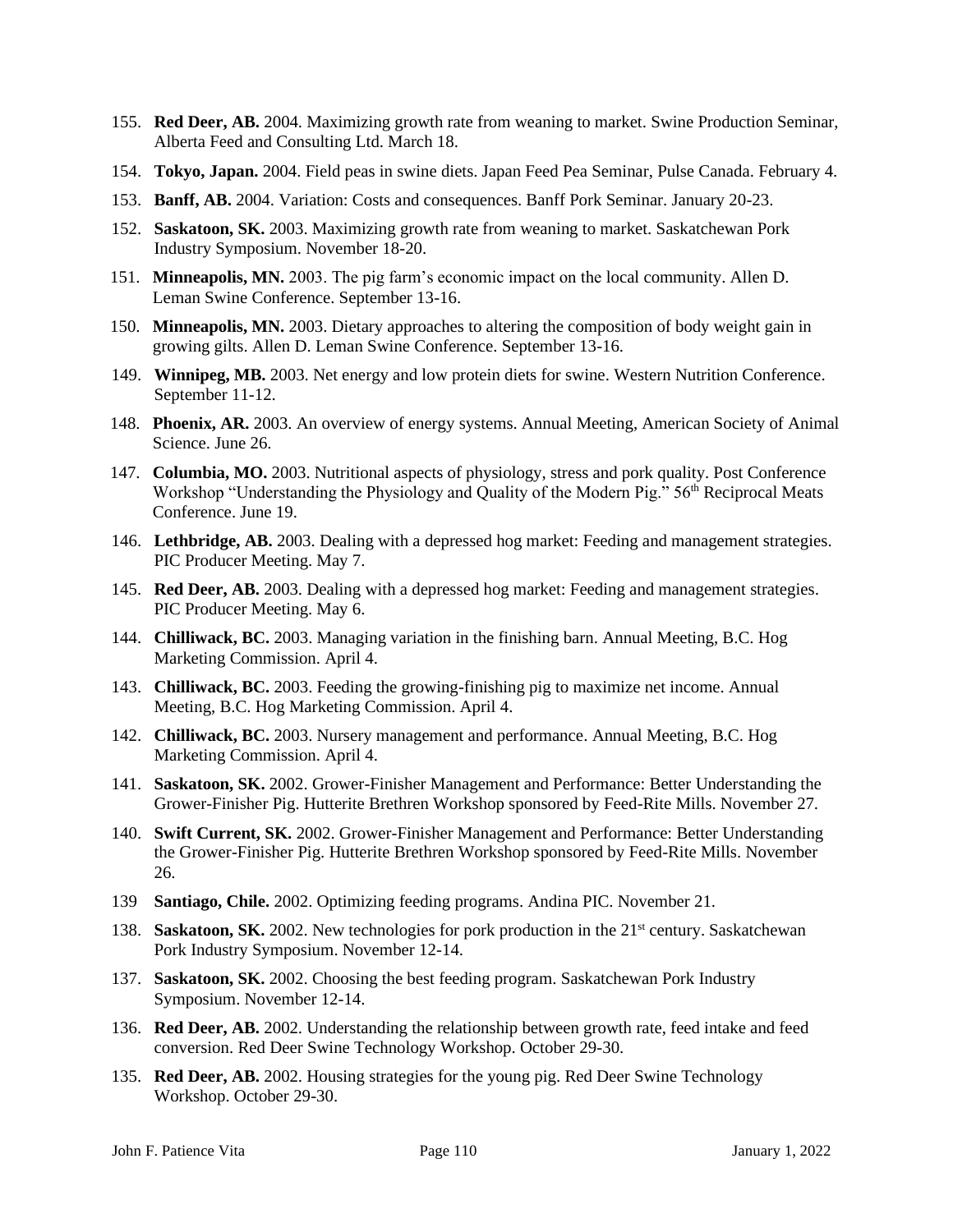- 134. **Franklin, KY.** 2002. Impact of changes in daily energy intake on rate and composition of gain in pigs with the potential for rapid lean growth . Pig Improvement Company. September 27.
- 133. **Stratford, ON.** 2002. Global trends in pork production: What do they mean to me? Gold Event, Ontario Pork Congress. June 19.
- 132. **Saskatoon, SK.** 2002. Livestock research in Saskatchewan: The Prairie Swine Centre experience. Annual Meeting, Saskatchewan Institute of Agrologists. April 11-12.
- 131. **Saskatoon, SK.** 2002. Overview of research at the Prairie Swine Centre. Annual Banquet, W.C.V.M. Swine Club. April 4.
- 130. **Banff, AB.** 2002. Feeding the grow/finish pig to maximize net income. Banff Pork Seminar. January 22-25.
- 129. **Saskatoon, SK.** 2002. Processing ingredients and the use of feed additives. Quadra Feeding and Management Conference. January 15-16.
- 128. **Saskatoon, SK.** 2002. Formulating diets to optimize performance and carcass quality. Quadra Feeding and Management Conference. January 15-16.
- 127. **Raleigh, NC.** 2001. Addressing issues of water quality, quantity and delivery in pork production. Carolina Swine Nutrition Conference. November 14.
- 126. **Council Bluffs, IA.** 2001. Feeding the high producing lactating sow. Standard Nutrition Business Conference. October 24/25.
- 125. **Council Bluffs, IA.** 2001. Feeding the grow-finish pig: feed intake, energy, amino acids and water. Standard Nutrition Business Conference. October 24/25.
- 124. **Saskatoon, SK.** 2001. Energy influences on growth and carcass composition. Western Nutrition Conference. September 26-27.
- 123. **Nashville, TN.** 2001. Factors driving average daily gain. Workshop #12, Annual Mtg., Amer. Association Swine Practitioners. February 24-28.
- 122. **Beijing, China.** 2000. Feed impact on pork quality. Canadian Trade Mission to China. Canadian Intl. Grains Institute. December 4.
- 121. **Beijing, China.** 2000. Current advances in sow and piglet nutrition. Canadian Trade Mission to China. Canadian Intl. Grains Institute. December 4.
- 120. **Shanghai, China.** 2000. Feed impact on pork quality. Canadian Trade Mission to China. Canadian Intl. Grains Institute. November 29.
- 119. **Shanghai, China.** 2000. Current advances in sow and piglet nutrition. Canadian Trade Mission to China. Canadian Intl. Grains Institute. November 29.
- 118. **Guangzhou, China.** 2000. Current advances in sow and piglet nutrition. Canadian Trade Mission to China. Canadian Intl. Grains Institute. November 27.
- 117. **Guangzhou, China.** 2000. Feed impact on pork quality. Canadian Trade Mission to China. Canadian Intl. Grains Institute. November 27.
- 116. **Saskatoon, SK.** 2000. Expanding the Prairie Research Infrastructure: PSC Elstow Research Farm. Saskatchewan Swine Symposium. November 16-17.
- 115. **Brandon, MB.** 2000. The role of science in public debate. Citizens' Hearing on Pork Production and the Environment. Sierra Club Prairie Chapter and Westman Community Action Coalition. October 29-31.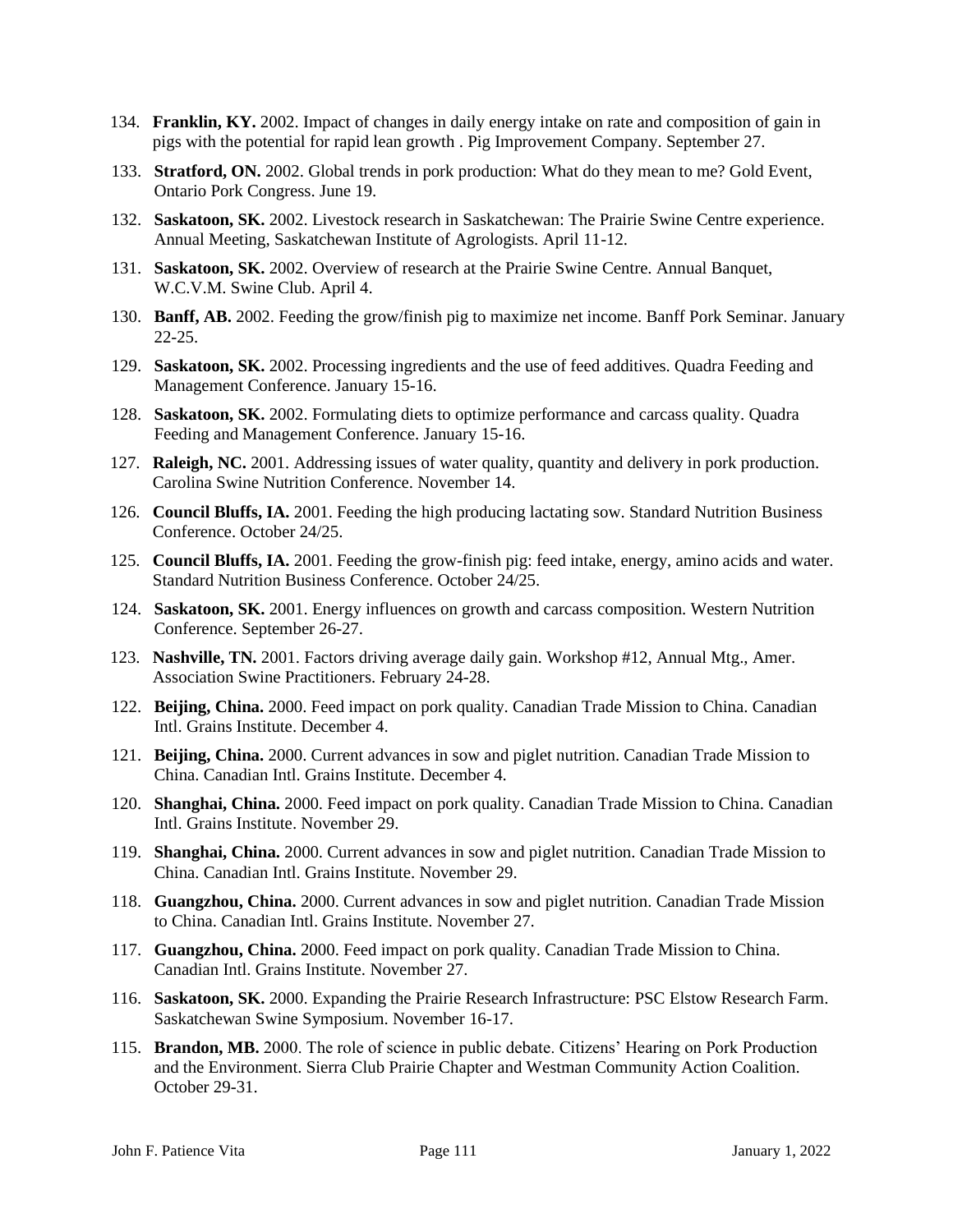- 114. **Ottawa, ON.** 2000. Nutrition and management research: Past, present and future. Evolution of Swine Research Workshop, Canada Pork Council. October 26.
- 113. **St. Louis, MO.** 2000. Recent research on amino acids in swine. 17<sup>th</sup> BioKyowa Amino Acids Council Meeting, BioKyowa/Nutri-Quest. October 3-4.
- 112. **Saskatoon, SK.** 2000. Energy titration What is the right level? Western Canadian Association Swine Practitioners. September 29-30.
- 111. **Regina, SK.** 2000. Global trends in pork production. Heartland Pork Management Annual Staff Meeting. August 25.
- 110. **St. Vincent, AB.** 2000. Update on Prairie Swine Centre research. Regional Meetings, Alberta Pork Producers Development Corporation. March 21-22.
- 109. **Lethbridge, AB.** 2000. Update on Prairie Swine Centre research. Regional Meetings, Alberta Pork Producers Development Corporation. March 21-22.
- 108. **Saskatoon, SK.** 1999. New research initiatives: Building a base for the future. 1999 Saskatchewan Pork Industry Symposium. November 18-19.
- 107. **Saskatoon, SK.** 1999. Prairie Swine Centre: An update. Annual Meeting, Sask Pork. April 16.
- 106. **Saskatoon, SK.** 1999. Meeting the research and development needs of a rapidly changing pork industry. 1998-99 College of Agriculture Seminar Series "Economic Development through Agri-Food Innovation. University of Saskatchewan. March 19.
- 105. **Raleigh, NC.** 1998. Achieving greater precision in swine feeding programs: Challenges and opportunities. Carolina Swine Nutrition Conference. November 17.
- 104. **Bloomington, MN.** 1998. Nutritional strategies to address environmental issues related to pork production: nitrogen excretion and water conservation. Minnesota Nutrition Conference, September 23.
- 103. **Saskatoon, SK.** 1998. Wheat, barley, peas and canola. Western Nutrition Conference. September 16/17.
- 102. **Guadalajara, Mexico.** 1998. Challenges to achieving greater precision in swine feeding programs. 10<sup>th</sup> Annual Fermex Amino Acid Meeting. September 4.
- 101. **Saskatoon, SK**. 1998**.** The pork industry: Why all the interest. Rotary Club. January 26.
- 100. **Lloydminster, SK.** 1998. A global perspective of the pork industry. Cattlemen's Corral. January 21.
- 99. **Saskatoon, SK.** 1997. Addressing problems with lower than expected feed intake. Saskatchewan Pork Industry Symposium. November 13/14.
- 98. **St. Paul, MN.** 1997. What to do when feed intake is below target: nutritional, environmental and management strategies. Allen D. Leman Swine Conference, University of Minnesota. September 20/23.
- 97. **St. Paul, MN.** 1997. Segregated early weaning: site effects. Allen D. Leman Swine Conference, University of Minnesota, St. Paul, MN. September 20/23.
- 96. **Quebec City, PQ.** 1997. Water issues in pork production: Quality, treatment, delivery and intake. American Association Swine Practitioners. March 1.
- 95. **Humboldt, SK.** 1997. Evaluating grain and pea quality from an animal feeding perspective. Carlton Trail Business Management Club. January 22.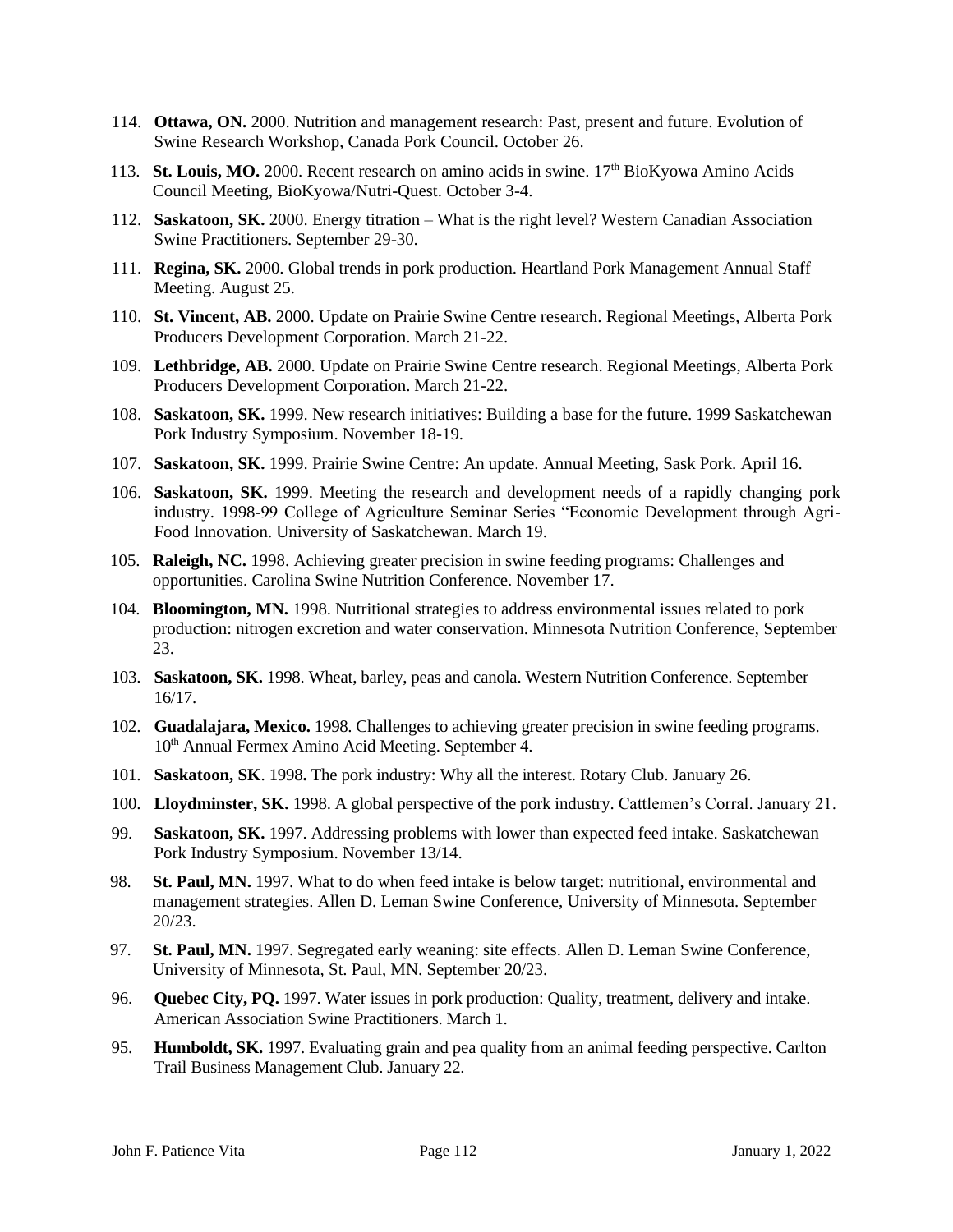- 94. **Charlottetown, PEI.** 1996. Swine nutrition and management to increase profits. Prince Edward Island Department of Agriculture. December 2.
- 93. **Calgary, AB.** 1996. Pea quality considerations for swine. Pulse Crops Research Workshop. November 28/29.
- 92. **Saskatoon, SK.** 1996. SEW and growout feeding programs. Western Canadian Association Swine Practitioners. October 18/19.
- 91. **Edmonton, AB.** 1996. Selected topics in mineral nutrition for swine. Western Nutrition Conference. September 19/20.
- 90. **Edmonton, AB.** 1996. Selected topics in vitamin nutrition for swine. Western Nutrition Conference. September 19/20.
- 89. **Stratford, ON.** 1996. Practical aspects of pork production for herdspersons: Sow productivity and piglet care. Ontario Pork Congress. June 19.
- 88. **Red Deer, AB.** 1996. Prairie Swine Centre's experience with T.G.E. Alberta Pork Congress. June 13.
- 87. **Shakespeare, ON.** 1995. Pig oriented equipment design. Swine Feeding Management Seminar, OMAFRA. December 6.
- 86. **Shakespeare, ON.** 1995. Measuring feed costs and then what? Swine Feeding Management Seminar, OMAFRA. December 6.
- 85. **Saskatoon, SK.** 1995. Mineral and vitamin supplementation in swine diets. Saskatchewan Pork Industry Symposium. November 8/9.
- 84. **Saskatoon, SK.** 1995. TGE: Prairie Swine Centre's experience. Pfizer Pre-Conference Symposium. Western Nutrition Conference. September 12.
- 83. **Red Deer, AB.** 1995. Marketing heavier hogs: Impact on the total farm production system. Proc. Alberta Pork Congress. June 13/15.
- 82. **Ridgetown, ON.** 1995. Industry challenges: A Vision for the future of the Canadian swine industry. 33rd Southwestern Ontario Pork Conference. February 24.
- 81. **Ridgetown, ON.** 1995. The role of feed intake in the nutrition of the growing-finishing pig. 33rd Southwestern Ontario Pork Conference. February 24.
- 80. **Ames, IA.** 1995. Designing feeding programs for growing-finishing swine: The importance of feed intake. Feed Specialties Seminar. February 23.
- 79. **Banff, AB.** 1995. Role of feed intake in the nutrition of the growing-finishing pig. Banff Pork Seminar. January 27/28.
- 78. **Minot, ND.** 1995. Swine nutrition. North Dakota Pork Producers 23rd Annual State Convention. January 18.
- 77. **Saskatoon, SK.** 1994. Designing feeding programs for shelter-style pig housing. Q2 Seminar. November 30.
- 76. **Saskatoon, SK.** 1994. Wheat, barley, peas, more than just commodities. Saskatchewan Pork Industry Symposium. November 16/17.
- 75. **Saskatoon, SK.** 1994. What about PST. Western Canadian Association Swine Practitioners. October 14/15.
- 74. **Saskatoon, SK.** 1994. Thinking small in swine nutrition. Western Canadian Association Swine Practitioners. October 14/15.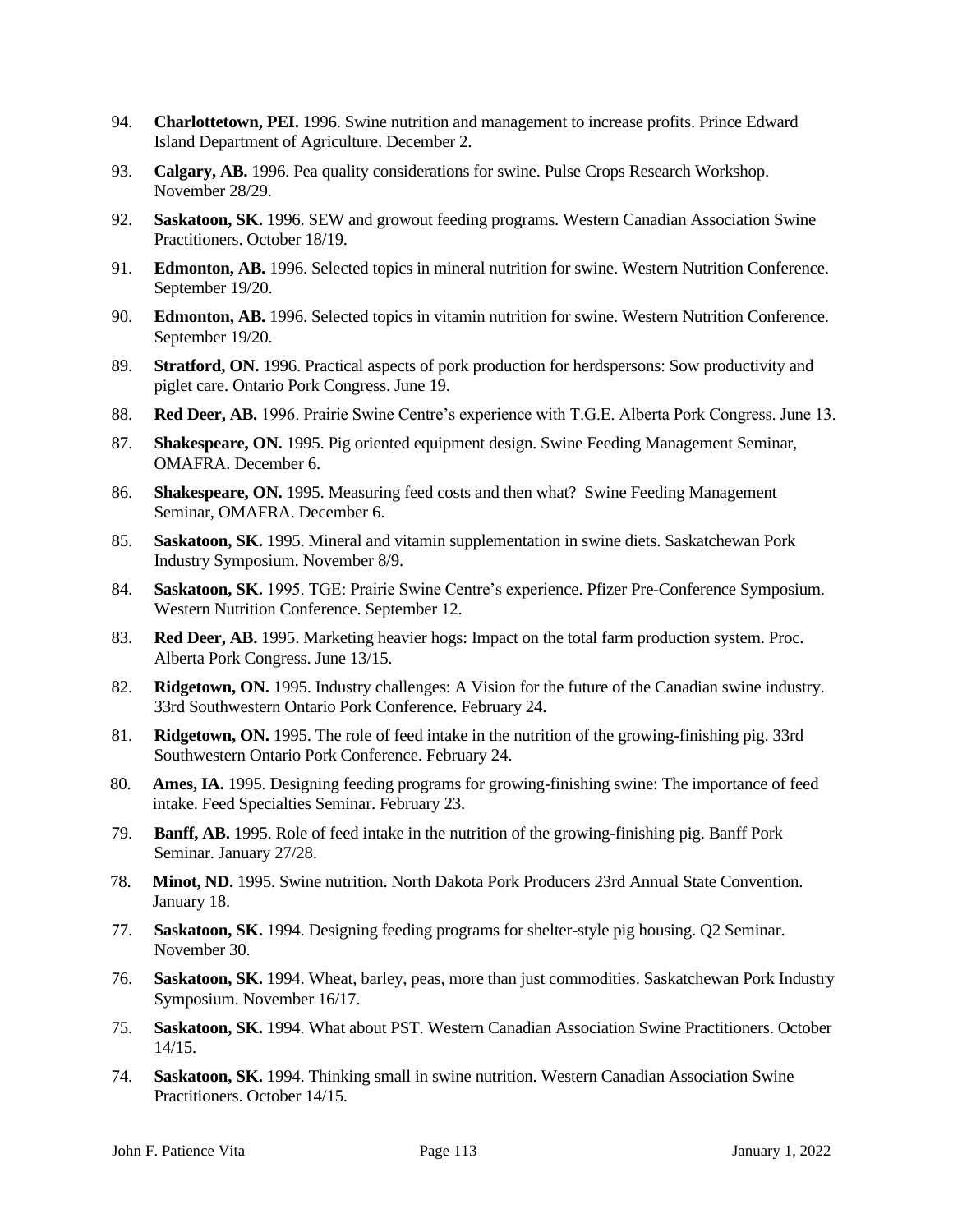- 73. **Regina, SK.** 1994. Research strategies in the design of swine barns and related equipment. Forum on Innovations for Swine Housing. Canadian Society of Agricultural Engineers/Canadian Society of Animal Science. July 14.
- 72. **Guelph, ON.** 1994. Precision in swine diet formulation, an integrated approach. Eastern Nutrition Conference. April 19/20.
- 71. **Saskatoon, SK.** 1993. Practical applications of phase feeding technology. Saskatchewan Pork Industry Symposium. November 17/18.
- 70. **Drummondville, PQ.** 1993. Integration de la nutrition et de la regie pour maximiser vos profits en engraissement. Colloque sur la Production Porcine. November 3.
- 69. **Kansas City, KS.** 1993. Precision in swine feeding programs, an impossible dream? North American Swine Nutrition Symposium. October 27/28.
- 68. **Acme, AB.** 1993. Update on research at Prairie Swine Centre Inc. National Marketing Meeting, Pig Improvement Canada. September 17.
- 67. **London, ON.** 1993. Integrating nutrition and management to maximize profitability. Presentations sponsored by Pfizer at seven meetings, including Ralston Purina Canada, Master Feeds, Shur-Gain Ltd., Grand Valley Fortifiers, Ontario Association of Swine Practitioners. February 18/22.
- 66. **Lacombe, AB.** 1993. Integrating nutrition and management to maximize profitability. Quality Feeds Customer Appreciation Seminar. February 16.
- 65. **Drummondville, PQ.** 1992. Acid-base balance in animal nutrition. BASF Technical Symposium. September 23.
- 64. **Ingersoll, ON.** 1992. Acid-base balance in animal nutrition. BASF Technical Symposium. September 22.
- 63. **Guelph, ON.** 1992. Current applications of swine growth simulation models. Guelph Nutrition Conference.
- 62. **Camrose, AB.** 1991. The important first six weeks of life. National Pig Development Co. Ltd. November 28
- 61. **High River, AB.** 1991. The important first six weeks of life. National Pig Development Co. Ltd. November 27.
- 60. **Regina, SK.** 1991. Research at Prairie Swine Centre. National Pig Development Co. Ltd. November 21.
- 59. **Minot, ND.** 1991. How do they feed for lean in Canada. Northern Swine Symposium. October 31/November 1.
- 58. **Saskatoon, SK.** 1991. The Prairie Swine Centre Past, present and future. WCVM Lecture Series, University of Saskatchewan. October 28.
- 57. **Coalinga, CA.** 1991. Acid-base balance in livestock nutrition: Principles and applications. American Registry of Professional Animal Scientists Continuing Education Conference. October 16.
- 56. **Winnipeg, MB.** 1991. Swine nutrition. Advisor Certification Program, Canadian Feed Industry Association. May 17.
- 55. **Lelystad, The Netherlands.** 1991. Zuur/Base Evenwicht Varkens. Research Institute for Livestock feeding and Nutrition. April 11.
- 54. **Saskatoon, SK.** 1991. Prairie Swine Centre grower-finisher project. Saskatchewan Pork Producers Marketing Board. April 3.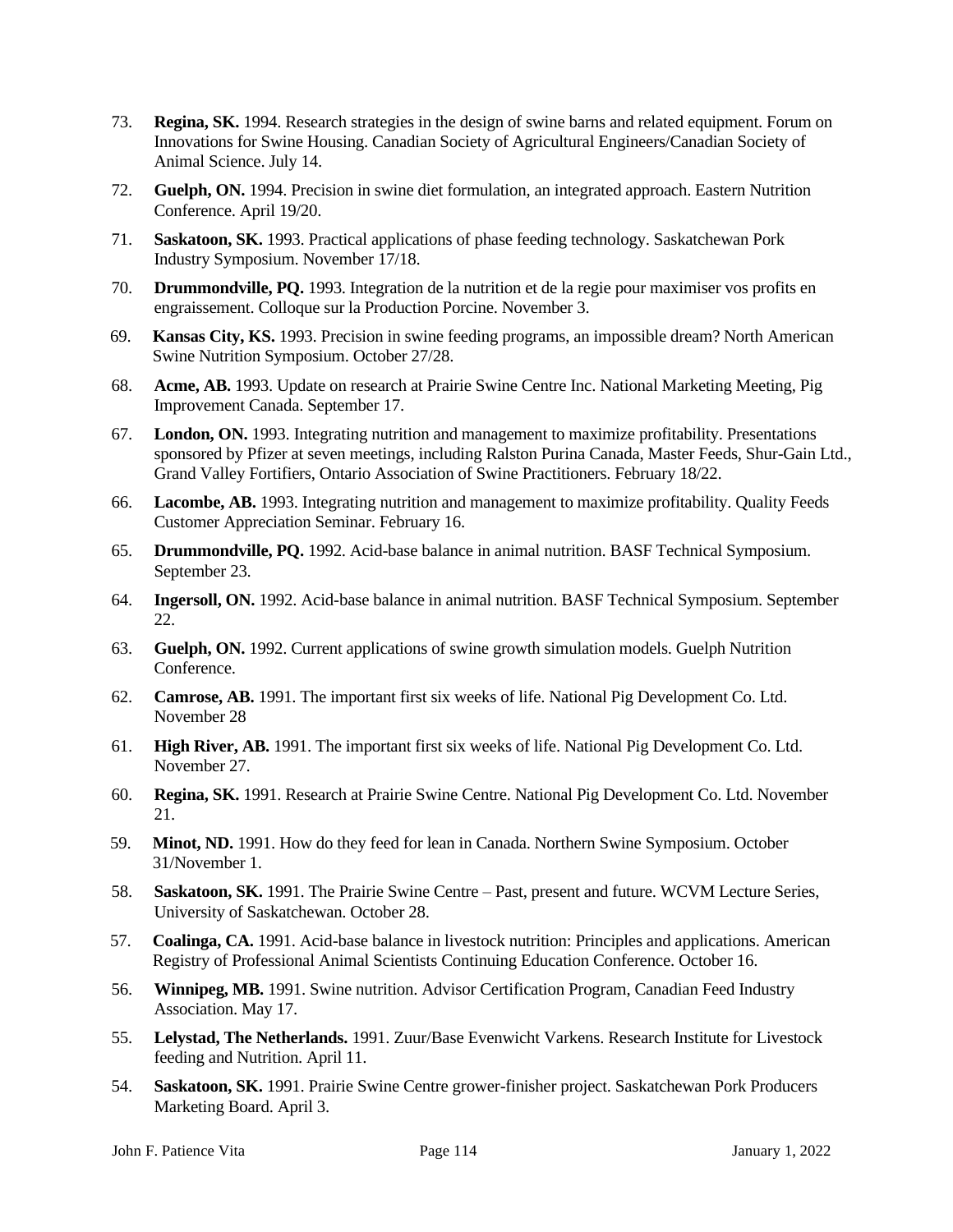- 53. **Humboldt, SK.** 1991. Swine nutrition and management. Pork producer meeting. April 2.
- 52. **Minneapolis, MN.** 1991. Feeding the female pig, a factorial approach. Nutrition Seminar, Annual Meeting, American Association of Swine Practitioners. March 3/5.
- 51. **Minneapolis, MN.** 1991. Economics of lean production. Annual Meeting, American Association of Swine Practitioners. March 3/5.
- 50. **Saskatoon, SK.** 1991. Prairie Swine Centre Update. Livestock Update '91. University of Saskatchewan. February 18.
- 49. **Lacombe, AB.** 1991. Feeding the modern lean, fast-growing pig. Lacombe Hog Producer Seminar, Quality Feeds. February 13.
- 48. **Winnipeg, MB.** 1991. The importance of water quality in swine nutrition. Manitoba Swine Seminar. January 29/30.
- 47. **Winnipeg, MB.** 1991. Feeding and management strategies for the growing and finishing pig. Manitoba Swine Seminar. January 29/30.
- 46. **Humboldt, SK.** 1990. Water quality. Pork producer seminar. October 26
- 45. **Swift Current, SK.** 1990. Nutrition and feeding of pigs. October 24.
- 44. **St. Pauls, MN.** 1990. Water requirements of pigs, principles and applications. Minnesota Swine Conference for Veterinarians, University of Minnesota. September 16/18.
- 43. **St. Pauls, MN.** 1990. Assessing water quality: separating fact from myth. Minnesota Swine Conference for Veterinarians, University of Minnesota. September 16/18.
- 42. **Calgary, AB.** 1990. Probiotics, opportunities and applications. Western Nutrition Conference. September 13/14.
- 41. **Montreal, QC.** 1990. Putting research knowledge of cation-anion balance in poultry and swine nutrition into practice. Scientific Advisory Board Conference, Ralston-Purina International. July 8-13.
- 40. **Chilliwack, BC.** 1990. Depopulation and repopulation The theories and practice. Pork Producers' Seminar, East Chilliwack Co-op. May 8.
- 39. **Lacombe, AB.** 1990. Opportunities in the feeder barn. Lacombe Hog Producer Seminar, Quality Feeds. February 13.
- 38. **Sutton Bonington, UK.** 1990. Water for piglets and lactating sows, quantity, quality and quandaries. 24th University of Nottingham Feed Manufac. Conference. January 3/5.
- 37. **Banff, AB.** 1990. Potential for the use of antibiotics and probiotics as growth promoters. Banff Pork Symposium.
- 36. **Saskatoon, SK.** 1989. Choosing marketing strategies to improve profits. Saskatchewan Pork Industry Symposium. November 15/16.
- 35. **Swift Current, SK.** 1989. Feeding of pigs. Rush Lake Veterinary Clinic. September 19.
- 34. **Anola, MB.** 1989. Nutritionist's perspective of high health herds. Manitoba East Hog Seminar. March 8.
- 33. **Anola, MB.** 1989. Feeder barn management in a dressed market. Manitoba East Hog Seminar. March 8.
- 32. **Saskatoon, SK.** 1989. What's new in water quality. Warman Veterinary Clinic. February 23.
- 31. **Banff, AB.** 1989. Lost opportunities in the feeder barn. Banff Pork Seminar. January 25/27.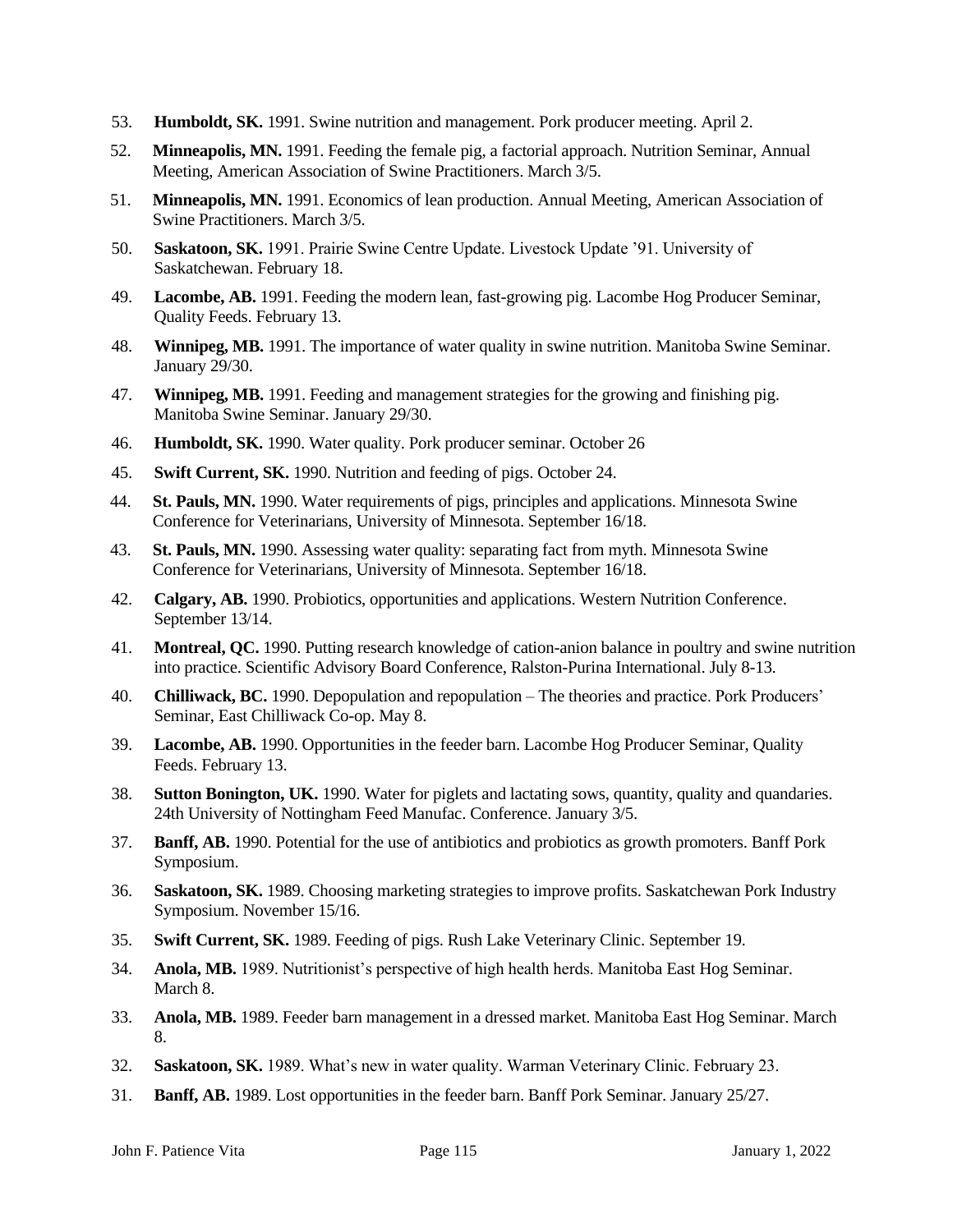- 30. **Sutton Bonington, UK.** 1989. The physiological basis of electrolytes in animal nutrition. 23rd University of Nottingham Feed Manufac. Conference. January 4/6.
- 29. **Saskatoon, SK.** 1989. Water quality implications in pork production. Western Nutrition Conference
- 28. **Toronto, ON.** 1989. The role of acid-base balance in animal nutrition. Guelph Nutrition Conference.
- 27. **Lexington, KY.** 1989. Water quality and quantity, importance in animal and poultry production. Alltech's Fifth Annual Symposium.
- 26. **Regina, SK.** 1988. Sow nutrition and management. Multipliers Annual Meeting, National Pig Development. November 30.
- 25. **Saskatoon, SK.** 1988. New directions for the Prairie Swine Centre. Annual Meeting, Western Canadian Association of Swine Practitioners. November 17/18.
- 24. **Saskatoon, SK.** 1988. Value of growth promoters for growing-finishing swine. Warman Veterinary Clinic. October 30.
- 23. **Saskatoon, SK.** 1988. Value of a baby pig starter. Warman Veterinary Clinic. October 30.
- 22. **Drummondville, QC.** 1988. Influence of water quality on animal production. "Inf-Eau" Symposium, Association Quebecois Agronomes en Zootechnie. October 12.
- 21. **Matsqui, BC.** 1988. Sow management and nutrition. Pacific Poultry and Swine Exposition. September 20-21.
- 20. **Niverville, MB.** 1988. Feeder barn management. Niverville Feed and Farm Supply. April 12.
- 19. **Saskatoon, SK.** 1988. The Prairie Swine Centre. Swine Improvement Services Co-op. April 8.
- 18. **Saskatoon, SK.** 1988. Water quality. Saskatchewan Poultry Industry Conference. March 4.
- 17. **North Battleford, SK.** 1988. Swine management. Pork producer meeting. February 9.
- 16. **Saskatoon, SK.** 1988. Biotechnology animal applications. Saskatchewan Swine Symposium.
- 15. **Winnipeg, MB.** 1988. Lost opportunities in the feeder barn. Manitoba Swine Seminar.
- 14. **Winnipeg, MB.** 1988. Growth promotion what's in store. Manitoba Swine Seminar.
- 13. **Spokane, WA.** 1988. Dietary undetermined anion, acid-base balance and animal nutrition. Pacific Northwest Animal Nutrition Conference
- 12. **Lexington, KY** 1988. The physiological basis of electrolytes, an often-misunderstood aspect of nutrition. Alltech's Fourth Annual Symposium.
- 11. **Prince Alberta, SK.** 1987. Prairie Swine Centre What's new? Saskatchewan Agriculture Northeast/northwest Regions Extension Staff meeting. December 17.
- 10. **Saskatoon, SK.** 1987. Cation anion balance swine. 36<sup>th</sup> Annual Expert Committee on Farm Animal Nutrition.
- 9. **Syracuse, NY.** 1985. The nature of the interactions between dietary amino acids and minerals. Cornell Nutrition Conference
- 8. **Syracuse, NY.** 1984. Nutritional and physiological implications of dietary electrolyte balance in swine diets. Cornell Nutrition Conference.
- 7. **Baltimore, MD.** 1984. Nutritional interactions of electrolytes and amino acids in poultry and swine. Maryland Nutrition Conference.
- 6. **Red Deer, AB.** 1981. The value of feed additives: feed industry perspective. Alberta Pork Congress.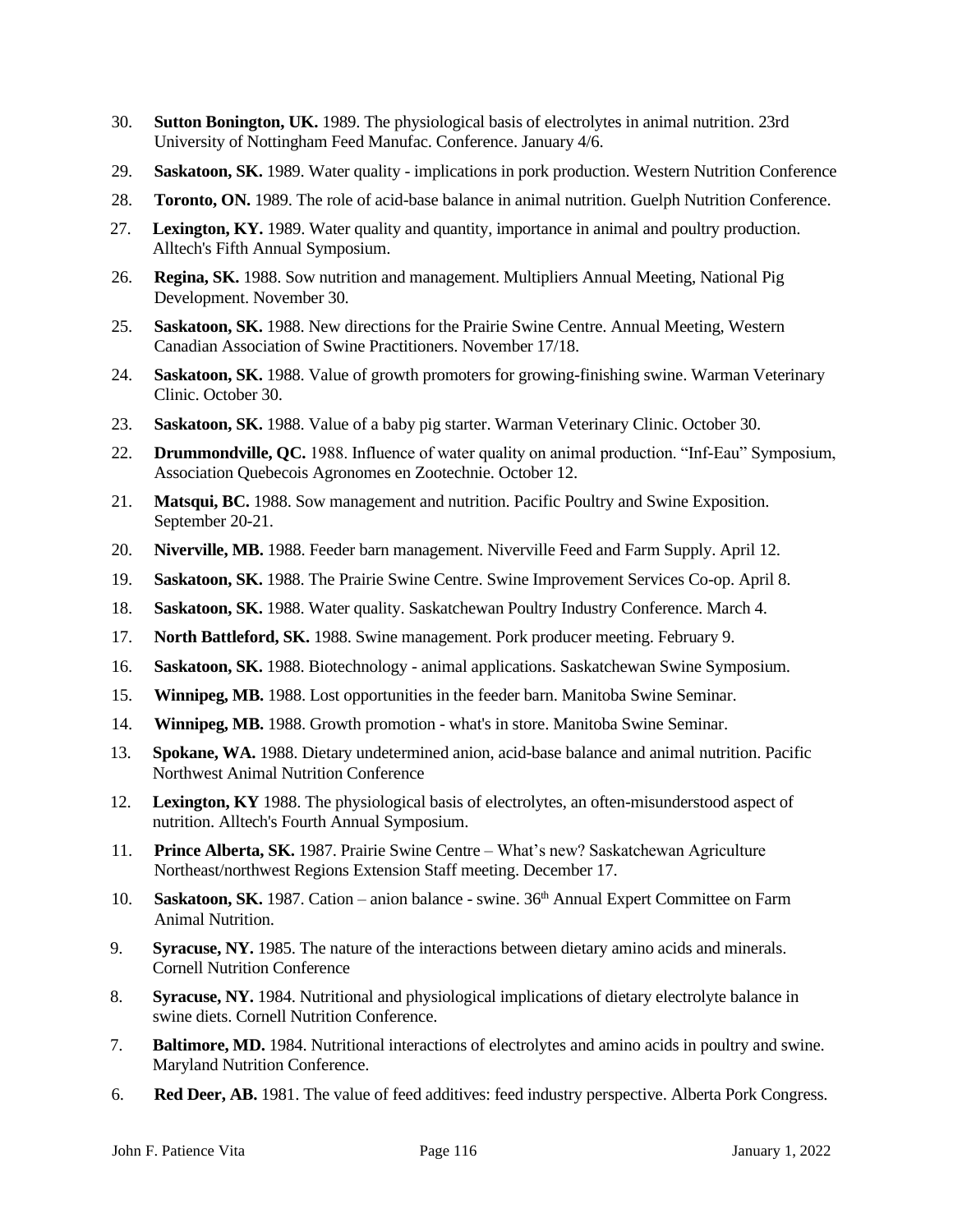- 5. **Saskatoon, SK.** 1980. Choline for poultry and swine. Western Nutrition Conference
- 4. **Saskatoon, SK.** 1979. Interactions of nutrition and disease. V.I.D.O. Swine Diseases Seminar.
- 3. **Saskatoon, SK.** 1978. Pig starter diets. Saskatchewan Swine Symposium
- 2. **Saskatoon, SK.** 1977. Common feed and feeding problems. Saskatchewan Swine Symposium
- 1. **Toronto, ON.** 1976. Utilization of wheat shorts in swine diets. Nutrition Conference Feed Man., University of Guelph-C.F.I.A.

## **LOCAL EXTENSION PRESENTATIONS**

- 41. **Ames, IA.** 2018. Feeding DDGS to swine: Nutritional and practical considerations. United States Grains Council Mexican Feed Nutrition Team. August 31.
- 40. **Ames, IA**. 2018. Feeding DDGS to swine: Nutritional and practical considerations. United States Grains Council Southeast Asia Trade Team. May 24.
- 39. **Ames, IA.** 2017. Feeding DDGS to swine: Nutritional and practical considerations. 2017 Japan DDGS Promotion Team to the U.S. October 17.
- 82. **Ames, IA.** 2017. Can diet be used to improve gut health? What role does drinking water play? Iowa Swine Day. June 29.
- 37. **Ames, IA.** 2016. Optimizing the use of dietary fats: quality control, nutritional value and practical applications. Iowa Swine Day. June 30.
- 36. **Des Moines, IA.** 2016. Round Table discussion for swine nutritionists. Ad hoc meeting; helped develop program and chaired part of session. June 7.
- 35. **Pipestone, MN.** 2016. Provided overview of Applied Swine Nutrition Research and Extension Program, along with graduate students. Nutriquest.
- 34. **Ames, IA.** 2016. Provided overview of Applied Swine Nutrition Research and Extension Program, along with graduate students. Provimi. March 3.
- 33. **Ames, IA.** 2013. Effective use of low energy feedstuffs. Vietnamese Study Tour to Iowa. August 14.
- 32. **Ames, IA.** 2013. Effective use of low energy feedstuffs. German Study Tour of North America. June 19.
- 31. **Ames, IA.** 2011. Provided overview of Applied Swine Nutrition Research and Extension Program, along with graduate students. Hanor. December 1.
- 30. **Sioux Falls, SD.** 2011. Nutritional value of dried distillers grains with solubles. Poet. November 28.
- 29. **Ames, IA.** 2011. Swine research overview. Danish Pig Research Center. September 7.
- 28. **Ames, IA.** 2011. Research review and summary. Mobley Pork Producers Club. September 1.
- 27. **Elk River, MN.** 2011. Provided overview of Applied Swine Nutrition Research and Extension Program, along with graduate students. Cargill Research. August 9.
- 26. **Ames, IA**. 2011. Provided overview of Applied Swine Nutrition Research and Extension Program, along with graduate students. Elanco Animal Health. June 15.
- 25. **Des Moines, IA.** 2011. New products review panel. National Hog Farmer. June 9.
- 24. **Ames, IA**. 2011. What are we learning about the biology of the fallback pig? Iowa Feed and Nutrition Seminar. April 5.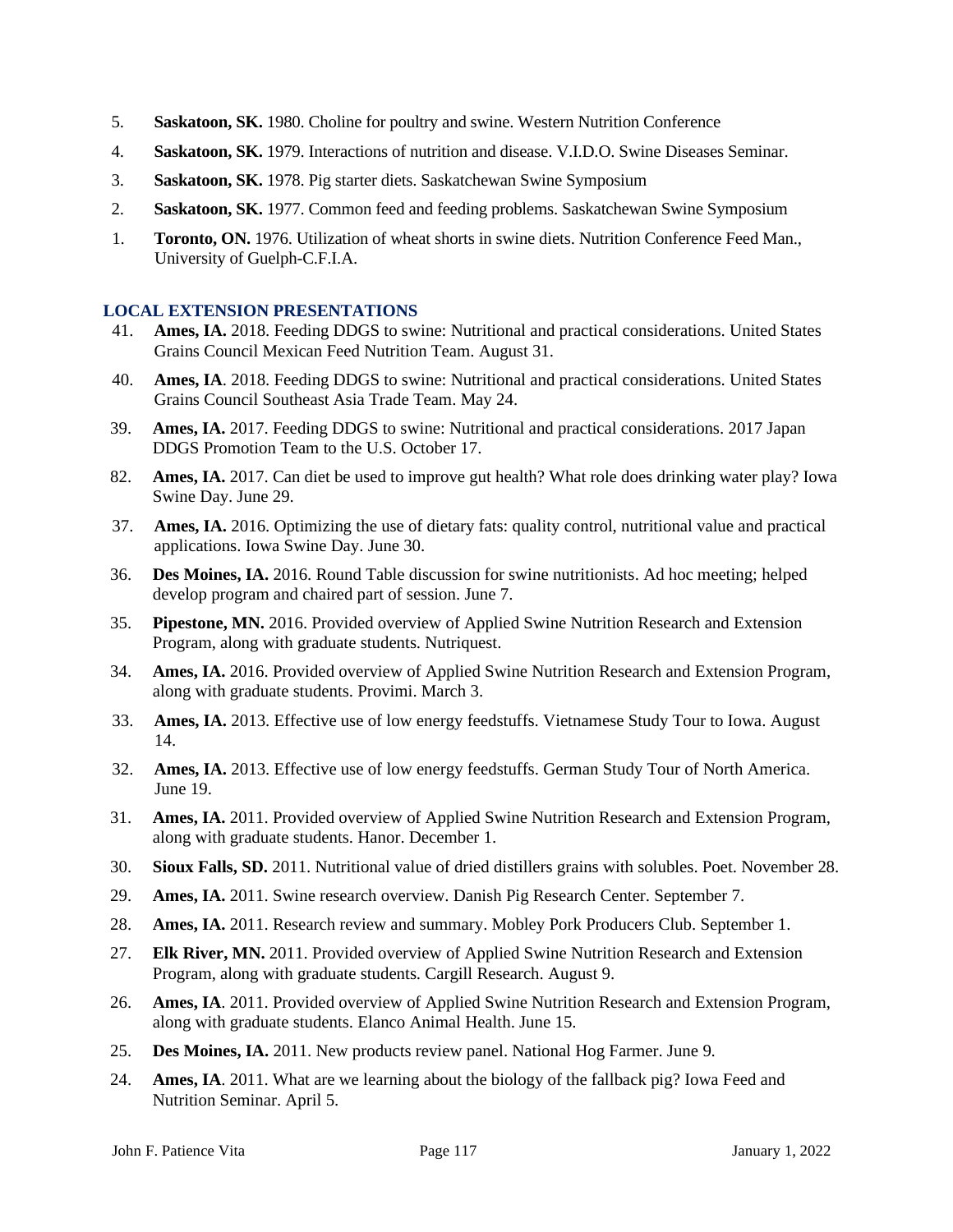- 23. **Ames, IA**. 2011. Strategies for using moldy corn in pig diets. Iowa Feed and Nutrition Seminar. April 5.
- 22. **Iowa Falls, IA.** 2011. Report results of fallback pig study, with Cassie Jones. Iowa Select Farms. April 1.
- 21. **Ames, IA.** 2011. Swine Specialist training session. Iowa Pork Industry Center. March 23.
- 20. **Des Moines, IA.** 2011. Feed cost focus group meeting. National Pork Board. March 17.
- 19. **Newell, IA.** 2011. Strategic nutrition planning meeting. Market 1. February 15.
- 18. **Sheldon, IA**. 2009. Strategies to reduce breeding herd feed costs. Swine Transition Options Seminar. Iowa State University and Iowa Pork Industry Center. August 5.
- 17. **Sheldon, IA**. 2009. Cost effective nutrition. Swine Transition Options Seminar. Iowa State University and Iowa Pork Industry Center. August 5.
- 16. **Sheldon, IA**. 2009. Strategies to reduce finishing feed costs. Swine Transition Options Seminar. Iowa State University and Iowa Pork Industry Center. August 5.
- 15. **Ames, IA.** 2009. Cost effective nutrition for niche herds. Iowa State University Extension Webcast meeting. February 3.
- 14. **Ames, IA.** 2009. Swine feeding and management update. Iowa Feed and Nutrition Seminar. January 27.
- 13. **Winnipeg, MB.** 2005. Net energy for swine: will its use save or cost us money? Focus on the Future Conference, Prairie Swine Centre Inc. March 8.
- 12. **Red Deer, AB.** 2004. Surviving the tough times. Focus on the Future Conference, Prairie Swine Centre Inc. March 30.
- 11. **Red Deer, AB.** 2004. Another look at the nursery: Financial considerations. Focus on the Future Conference, Prairie Swine Centre Inc. March 30.
- 10. **Saskatoon, SK.** 2003. Variation in the finishing barn. A checklist to improve performance. Focus on the Future Conference, Prairie Swine Centre Inc. March 25-26.
- 9. **Winnipeg, MB.** 2002. Nursery management and performance. Focus on the Future Conference, Prairie Swine Centre Inc. February 19-20.
- 8. **Red Deer, AB.** 2001. Factors driving the improvement of average daily gain. Focus on the Future Conference, Prairie Swine Centre Inc. February 20-21.
- 7. **Saskatoon, SK.** 2000. PSC Elstow research plan. Focus on the Future Conference, Prairie Swine Centre Inc. Saskatoon, SK. March 28-29.
- 6. **Saskatoon, SK.** 2000. Amino acid requirements based on protein deposition rates. Focus on the Future Conference, Prairie Swine Centre Inc. March 28-29.
- 5. **Saskatoon, SK.** 1997. Further studies on site-segregated early weaning. Prairie Swine Centre Inc. Satellite Conference. February 18.
- 4. **Saskatoon, SK.** 1996. Feed processing and delivery. Prairie Swine Centre Inc. Satellite Conference. February 13.
- 3. **Saskatoon, SK.** 1992. The industry is changing; so are we. Focusing on finishing, Prairie Swine Centre Inc. October 8.
- 2. **Saskatoon, SK.** 1989. Nutrients. More than numbers in a book. Swine Nutrition Seminar. April 4/5.